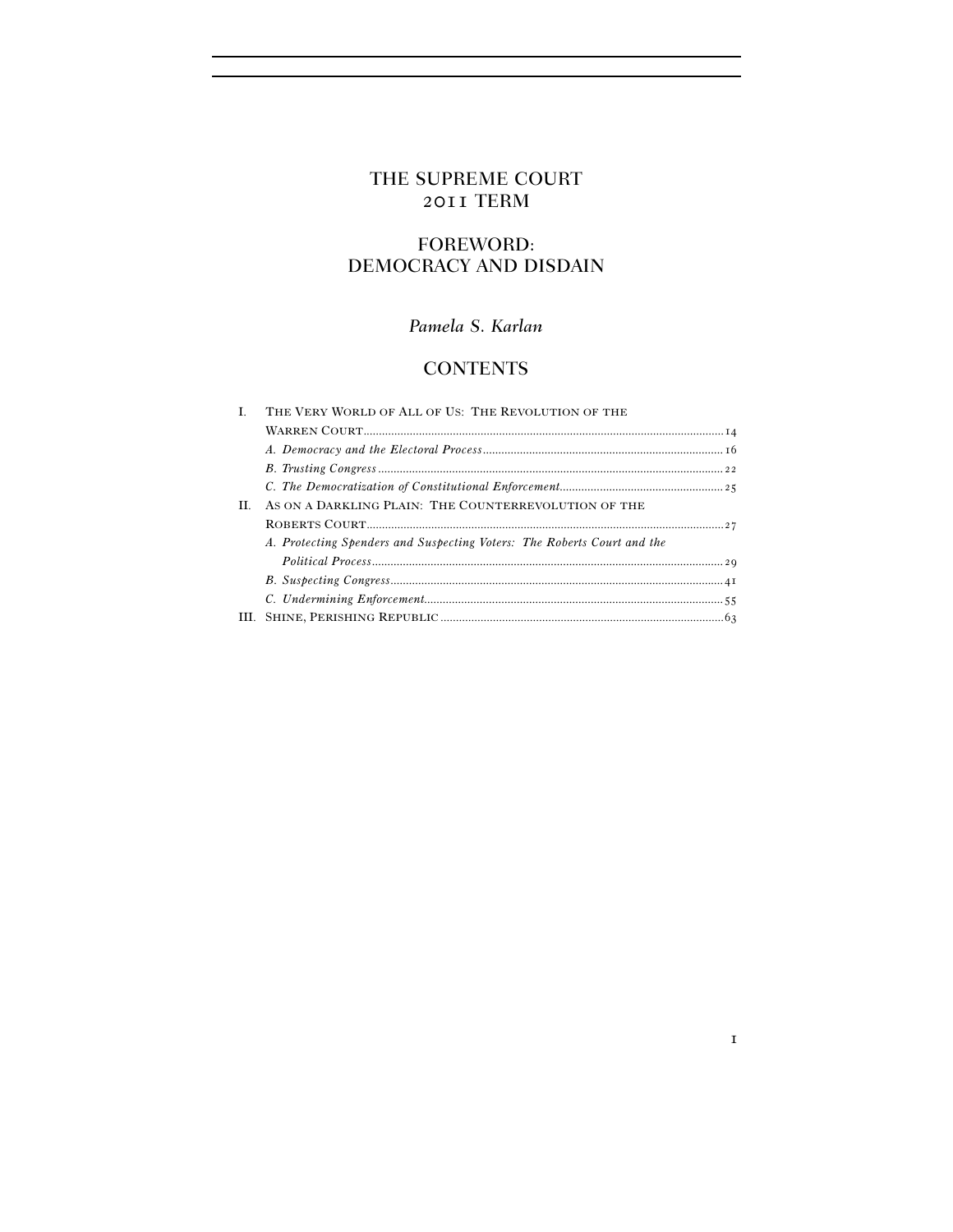## THE SUPREME COURT 2011 TERM

## FOREWORD: DEMOCRACY AND DISDAIN

## *Pamela S. Karlan*<sup>∗</sup>

ometimes the Justices seem barely able to hide their disdain for the Sometimes the Justices seem barely able to hide their disdain for the other branches of government. Take the oral argument three Terms ago in *Northwest Austin Municipal Utility District No. One v. Holder*. 1 Justice Scalia pointed to the overwhelming congressional vote in favor of amending and extending section 5 of the Voting Rights Act of  $1965^2$  — the "crown jewel" of the Second Reconstruction<sup>3</sup> — as a reason not for deference, but for suspicion:

–––––––––––––––––––––––––––––––––––––––––––––––––––––––––––––

 Justice Holmes once warned that "it is required of a man that he should share the passion and action of his time at peril of being judged not to have lived." Oliver Wendell Holmes, Memorial Day (May 30, 1884), *in* THE OCCASIONAL SPEECHES OF JUSTICE OLIVER WENDELL HOLMES 4, 6–7 (Mark DeWolfe Howe ed., 1962). That's true for women too. So I note that I participated as counsel in the following cases mentioned in this Foreword: *Fisher v. University of Texas at Austin*, 132 S. Ct. 1536 (2012) (mem.) (granting certiorari), where I represented amicus curiae The Association of American Law Schools; *Perry v. Perez*, 132 S. Ct. 934 (2012), where I represented appellee Mexican American Legislative Caucus; *Northwest Austin Municipal Utility District No. One v. Holder*, 129 S. Ct. 2504 (2009), where I represented the leadership of the House Judiciary Committee; *Herring v. United States*, 129 S. Ct. 695 (2009), where I represented the petitioner; and *Crawford v. Marion County Election Board*, 128 S. Ct. 1610 (2008), where I

 $3$  S. REP. NO. 109-295, at 2 (2006) ("The Act is rightly lauded as the crown jewel of our civil rights laws because it has enabled racial minorities to participate in the political life of the nation."); President Ronald Reagan, Remarks on Signing the Voting Rights Act Amendments of 1982 (June 29, 1982), *available at* http://www.reagan.utexas.edu/archives/speeches/1982/62982b.htm (stating that the Act "proves our unbending commitment to voting rights . . . the crown jewel of American liberties"); *see also* President Lyndon B. Johnson, Remarks at the Signing of the Voting

 <sup>\*</sup> Kenneth and Harle Montgomery Professor of Public Interest Law, Stanford Law School. I am incredibly lucky to have Jeff Fisher, Tom Goldstein, Amy Howe, Kevin Russell, and the students in the Stanford Supreme Court Litigation Clinic as my colleagues in litigating before the Supreme Court and to have Sam Issacharoff, Rick Pildes, and the students in my Regulation of the Political Process classes as my colleagues in thinking about the law of democracy. Nearly all my ideas in this Foreword owe something to these ongoing relationships, as well as to my careerlong connection to the voting rights lawyers at the NAACP Legal Defense and Educational Fund. The participants in Stanford's annual Supreme Court at Mid-Term conference also shared their expertise. Finally, I thank Jack Balkin, Ben Barton, Viola Canales, Walter Dellinger, David Freeman Engstrom, Paul Gewirtz, Bob Gordon, Lani Guinier, John Jeffries, Marty Lederman, Michael Kang, Larry Kramer, Jane Schacter, Geof Stone, and Bob Weisberg for their many insights along the way.

<sup>&</sup>lt;sup>1</sup> *Nw. Austin Mun. Util. Dist. No. One*, 129 S. Ct. 2504.<br><sup>2</sup> 42 U.S.C. § 1973c (2006).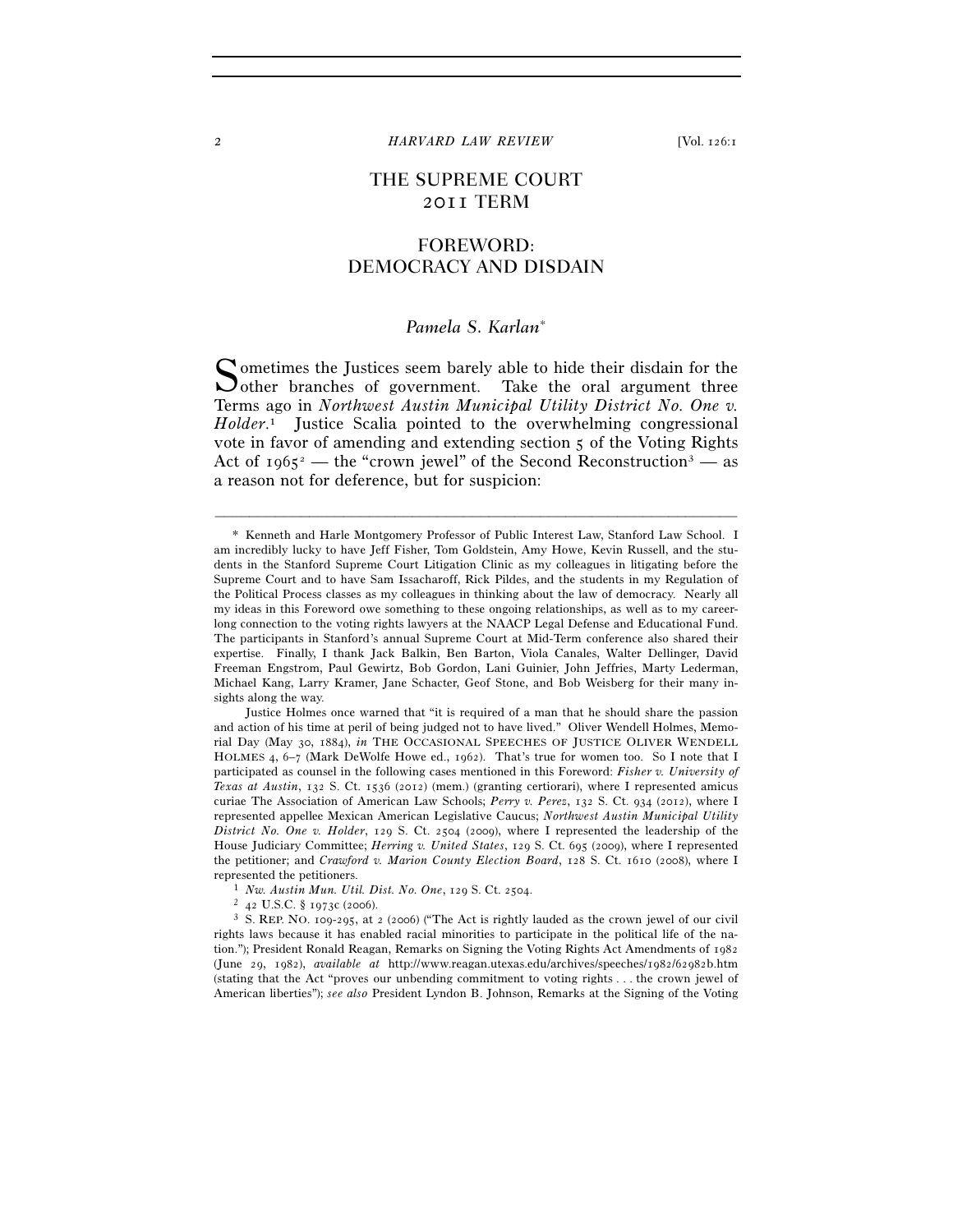JUSTICE SCALIA: . . . What was the vote on this 2006 extension — 98 to nothing in the Senate, and what was it in the House? Was —

MR. ADEGBILE: It was — it was 33 to 390, I believe.

JUSTICE SCALIA: 33 to 390. You know, the — the Israeli Supreme Court, the Sanhedrin, used to have a rule that if the death penalty was pronounced unanimously, it was invalid, because there must be something wrong there.<sup>4</sup>

In this Term's argument in *Arizona v. United States*, 5 an important immigration case, Chief Justice Roberts cut off Solicitor General Donald B. Verrilli Jr. before Verrilli was able to utter a complete sentence.6 And during argument in *National Federation of Independent Business v. Sebelius*<sup>7</sup> (*NFIB*), Justice Kennedy speculated that when the political branches take a step beyond what the Court's existing cases "have allowed," the presumption of constitutionality disappears, to be replaced by "a heavy burden of justification to show authoriza-

Rights Act (Aug. 6, 1965), *available at* http://www.civilrights.org/voting-rights/vra/johnson -speech.html (calling the Act "one of the most monumental laws in the entire history of American

freedom"). 4 Transcript of Oral Argument at 51, *Nw. Austin Mun. Util. Dist. No. One*, 129 S. Ct.<sup>2504</sup> (No. 08-322), *available at* http://www.supremecourt.gov/oral\_arguments/argument\_transcripts/08- 322.pdf. Justice Scalia seldom has a problem with death sentences pronounced unanimously by American juries. I believe the last time he voted to strike down a death sentence was in *Ring v. Arizona*, 536 U.S. 584 (2002), and the problem there was that a judge imposed the sentence based on his own findings, thereby running afoul of *Apprendi v. New Jersey*, 530 U.S. 466 (2000). *See Ring*, 536 U.S. at 610 (Scalia, J., concurring). And Justice Scalia presumably is not equally skeptical of *all* 98–0 votes in the Senate: on Constitution Day 1986, he was confirmed for his seat on the Court by that margin. *See Supreme Court Nominations, Present–1789*, U.S. SENATE, http://www.senate.gov/pagelayout/reference/nominations/Nominations.htm (last visited Sept. 29, 2012). As for the Justice's point about the Sanhedrin, the rule against unanimity is apparently a procedural rule designed to prevent a rush to judgment: unless at least one member of the court argues initially in favor of the accused, a death verdict is considered too hasty. But once there has been full deliberation, a unanimous death verdict can be sustained; indeed, unanimity is required. *See* Chaya Shuchat, *Unanimous Verdict*, MEANINGFUL LIFE CENTER, http://meaningfullife .com/torah/parsha/devarim/shoftim/Unanimous\_Verdict.php (last visited Sept. 29, 2012). I thank my colleagues Larry Marshall and Joe Grundfest for their suggestions on this point.<br>5 132 S. Ct. 2492 (2012).<br>6 GENERAL VERRILLI: Mr. Chief Justice, and may it please the Court —

CHIEF JUSTICE ROBERTS: Before you get into what the case is about, I'd like to clear up at the outset what it's not about.

Transcript of Oral Argument at 33–34, *Arizona*, 132 S. Ct. 2492 (No. 11-182), *available at* http://www.supremecourt.gov/oral\_arguments/argument\_transcripts/11-182.pdf; *see also* Ryan A. Malphurs & L. Hailey Drescher, "That's Enough Frivolity": A Not So Funny Countdown of the Supreme Court's Affordable Care Act Oral Arguments 23–24 (June 6, 2012) (unpublished manuscript), *available at* http://ssrn.com/abstract=2079136 (showing that during the oral argument over the minimum coverage provision in the Affordable Care Act cases, the Solicitor General was interrupted seventy times, and that a majority of the times he spoke, he was given less than twenty seconds to answer before another interruption occurred).  $7 \text{ } r_{32}$  S. Ct. 2566 (2012).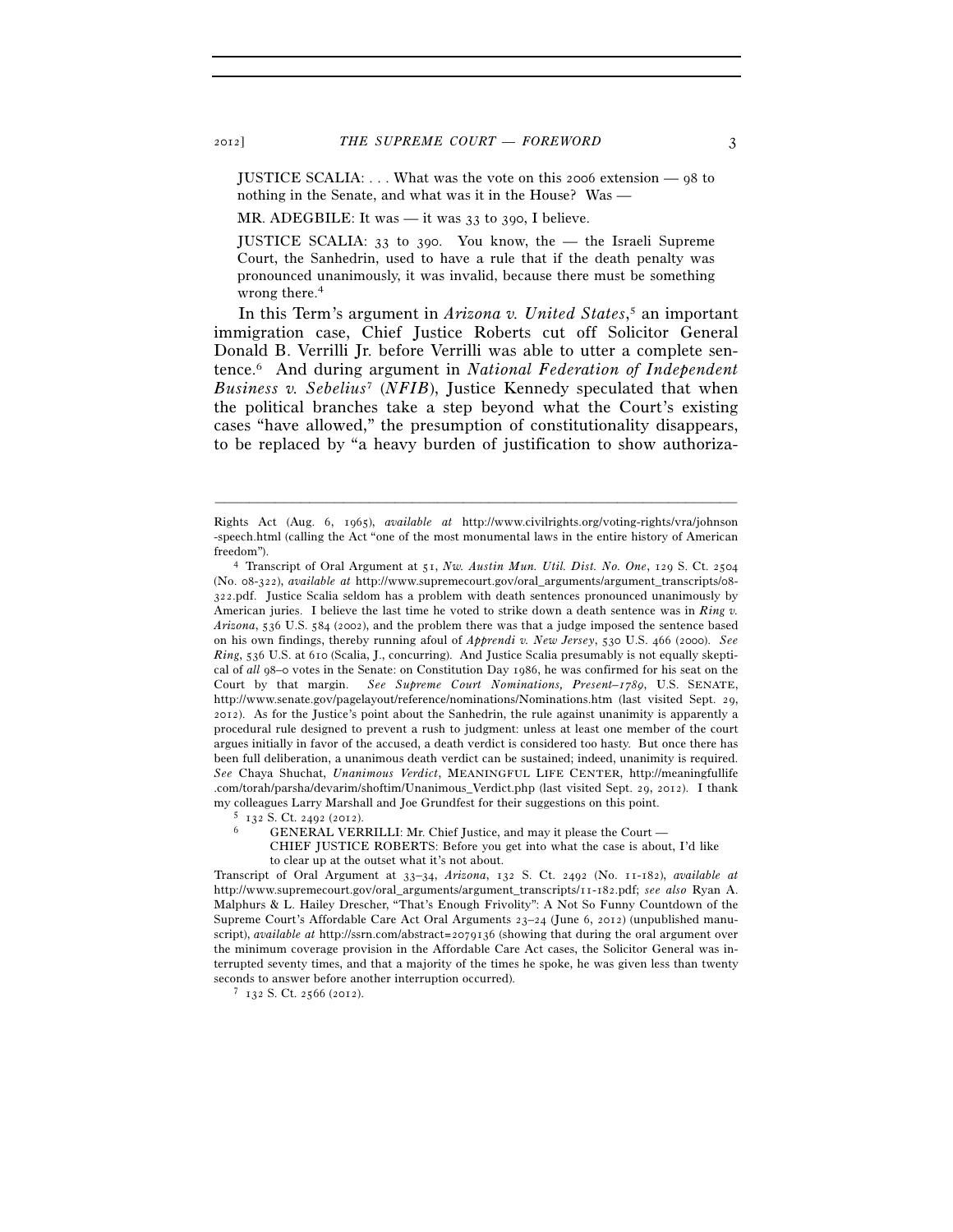tion under the Constitution."8 The Justices are becoming umpires in the tradition of Bill Klem, who when asked whether a particular pitch was a ball or a strike, replied that "It ain't nothin' till I call it."<sup>9</sup>

It was not always so. The opening day of the marathon oral argument in the Affordable Care  $Act^{10}$  cases — surely the defining decision for the Roberts Court so far — happened to be the fiftieth anniversary of what Chief Justice Warren called "the most important case" of *his* "tenure on the Court"11: *Baker v. Carr*. 12 Why *Baker*, and not *Brown v. Board of Education*13 or *Miranda*14 or *Gideon*15 or *New York Times Co. v. Sullivan*?16 Well, because *Baker* set in motion the reapportionment revolution — a centerpiece of the Warren Court's "participationoriented, representation-reinforcing approach to judicial review."17 The animating impulse behind many of the Warren Court's major decisions was a commitment to civic inclusion and democratic decisionmaking. This impulse is captured not only by the *Reapportionment Cases* themselves, where the Court focused on equality in voting and problems of minority entrenchment,<sup>18</sup> but also by the way

–––––––––––––––––––––––––––––––––––––––––––––––––––––––––––––

/quoklem.shtml (last visited Sept. 29, 2012). 10 Patient Protection and Affordable Care Act, Pub. L. No. 111-148, 124 Stat. 119 (2010) (codi-

fied as amended in scattered sections of 26 and 42 U.S.C.).<br><sup>11</sup> EARL WARREN, THE MEMOIRS OF EARL WARREN 306 (1977).

12 369 U.S. 186 (1962).<br>
13 347 U.S. 483 (1954).<br>
14 Miranda v. Arizona, 384 U.S. 436 (1966).<br>
15 Gideon v. Wainwright, 372 U.S. 335 (1963).<br>
16 376 U.S. 254 (1964).<br>
17 JOHN HART ELY, DEMOCRACY AND DISTRUST 87 (1980); *s* (discussing reapportionment). 18 In each of the *Reapportionment Cases*, the Court pointed to the countermajoritarian nature

of the challenged apportionments. *See* Reynolds v. Sims, 377 U.S. 533, 545 (1964) (reporting that in Alabama "only 25.1% of the State's total population resided in districts represented by a majority of the members of the [state] Senate, and only 25.7% lived in counties which could elect a majority of the members of the [state] House of Representatives"); *see also* Lucas v. Forty-Fourth Gen. Assembly, 377 U.S. 713, 725 (1964) (pointing to similar figures in Colorado); Roman v. Sincock, 377 U.S. 695, 705 (1964) (pointing to similar figures in Delaware); Davis v. Mann, 377 U.S. 678, 688–89 (1964) (reporting similar, although less stark, minority control in Virginia); Md. Comm. for Fair Representation v. Tawes, 377 U.S. 656, 665–66 (1964) (pointing to similar figures

<sup>&</sup>lt;sup>8</sup> Transcript of Oral Argument at  $11$ – $12$ , Dep't of Health & Human Servs. v. Florida,  $132$  S. Ct. 2566 (2012) (No. 11-398), *available at* http://www.supremecourt.gov/oral\_arguments /argument\_transcripts/11-398-Tuesday.pdf.

Although the Government has generally won a significant majority of its cases before the Court, *see* Linda R. Cohen & Matthew L. Spitzer, *The Government Litigant Advantage: Implications for the Law*, 28 FLA. ST. U. L. REV. 391, 408, 422 (2000) (stating that between the 1985 and 1997 Terms, the Government prevailed in over 70% of the cases where it was the petitioner and in "just under 60% of the cases where it [was] the respondent," *id.* at 408), this Term, the Government lost most of its cases before the Court. *See* Adam Winkler, *The Anti-Obama Court*, HUFFINGTON POST (June 22, 2012, 2:01 PM), http://www.huffingtonpost.com/adam-winkler /supreme-court-obama\_b\_1619369.html. 9 *Bill Klem Quotes*, BASEBALL ALMANAC, http://www.baseball-almanac.com/quotes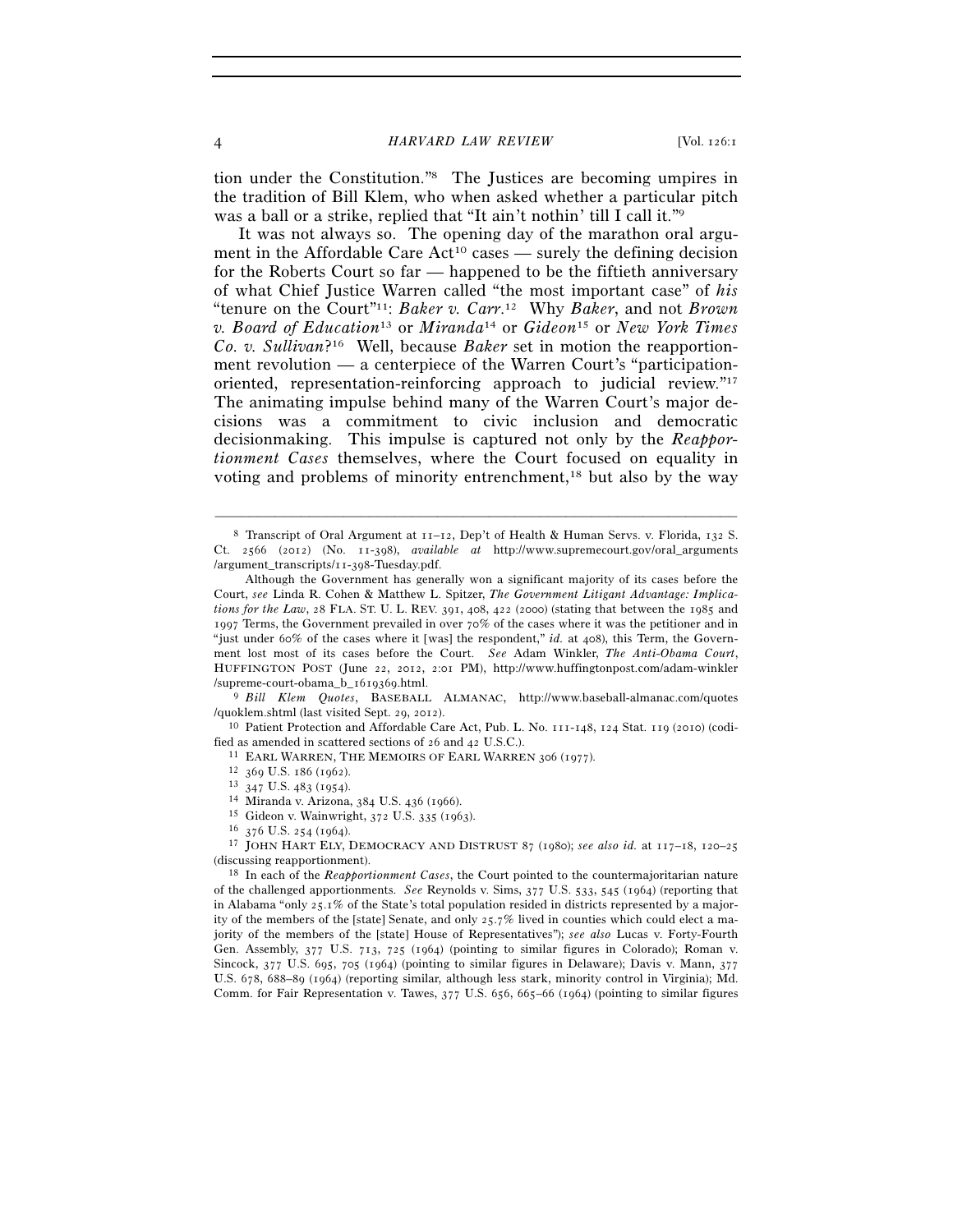the Court tied public education to civic participation in *Brown*19 and treated the landmark legislation of the Second Reconstruction as an important tool in realizing constitutional values.20

The Warren Court understood the problems and the promises of politics from its own experience. The Court numbered among its members former senators, representatives, and state legislators, a former governor and a former mayor, and former cabinet members.<sup>21</sup> Earl Warren himself was a politician of a kind we can scarcely imagine today. Elected Governor of California as a Republican in 1942,<sup>22</sup> he proposed that California become the first state "to create and support a system of compulsory health insurance."23 Although the proposal was defeated by one vote in the Assembly,<sup>24</sup> his health care agenda, among other things, garnered Warren such widespread admiration that when he ran for reelection in 1946, he won both the Republican and Democratic primaries.25

By contrast, the current Supreme Court is the first in U.S. history to lack even a single member who ever served in elected office.26 The Chief Justice apparently thinks that that absence is a good thing.<sup>27</sup> In his opinion in *NFIB*, he fastidiously distanced himself from politics:

[W]e possess neither the expertise nor the prerogative to make policy judgments. Those decisions are entrusted to our Nation's elected leaders,

ing Rights Act of 1965); South Carolina v. Katzenbach, 383 U.S. 301 (1966) (same); Katzenbach v. McClung, 379 U.S. 294 (1964) (upholding a key provision of the Civil Rights Act of 1964); Heart % of Atlanta Motel, Inc. v. United States, 379 U.S. 241 (1964) (same).<br>
<sup>21</sup> JIM NEWTON, JUSTICE FOR ALL 263-77 (2006).<br>
<sup>22</sup> *Id.* at 164.<br>
<sup>23</sup> *Id.* at 184.<br>
<sup>24</sup> *See id.* at 192.<br>
<sup>25</sup> *See id.* at 196. As a result o

*Experience* 24 (Univ. of Tenn. Coll. of Law Legal Studies Research Paper Series, Research Paper No. 181, 2012), *available at* http://ssrn.com/abstract=2010781. 27 *See* Chief Justice John G. Roberts, Jr., Lecture at the William H. Rehnquist Center on the

Constitutional Structures of Government (Feb. 4, 2009), at 15:39–17:05, *available at* http://www.rehnquistcenter.org/ (stating that the Court shifted during the Rehnquist years from a "fluid" and "wide-ranging" consideration of "policy" in constitutional cases to "the more solid grounds of legal argument" and pointing to prior Courts' lack of federal judicial experience as a reason for the shift); *see also* Adam Liptak, *Judging a Court with Ex-Judges Only*, N.Y. TIMES, Feb. 17, 2009, at A14 (discussing the Chief Justice's speech).

<sup>–––––––––––––––––––––––––––––––––––––––––––––––––––––––––––––</sup> in Maryland); WMCA, Inc. v. Lomenzo, 377 U.S. 633, 647–49 (1964) (pointing to similar figures in New York). 19 *See* Brown v. Bd. of Educ., 347 U.S. 483, 493 (1954) ("Today, education is perhaps the most

important function of state and local governments. Compulsory school attendance laws and the great expenditures for education both demonstrate our recognition of the importance of education to our democratic society. It is required in the performance of our most basic public responsibilities, even service in the armed forces. It is the very foundation of good citizenship."). 20 *See, e.g.*, Katzenbach v. Morgan, 384 U.S. 641 (1966) (upholding key provisions of the Vot-

to "cross-file" — that is, to run in party primaries as a Republican, as a Democrat, or as both. *See id.* at 5–6. 26 *See* Benjamin H. Barton, *An Empirical Study of Supreme Court Justice Pre-Appointment*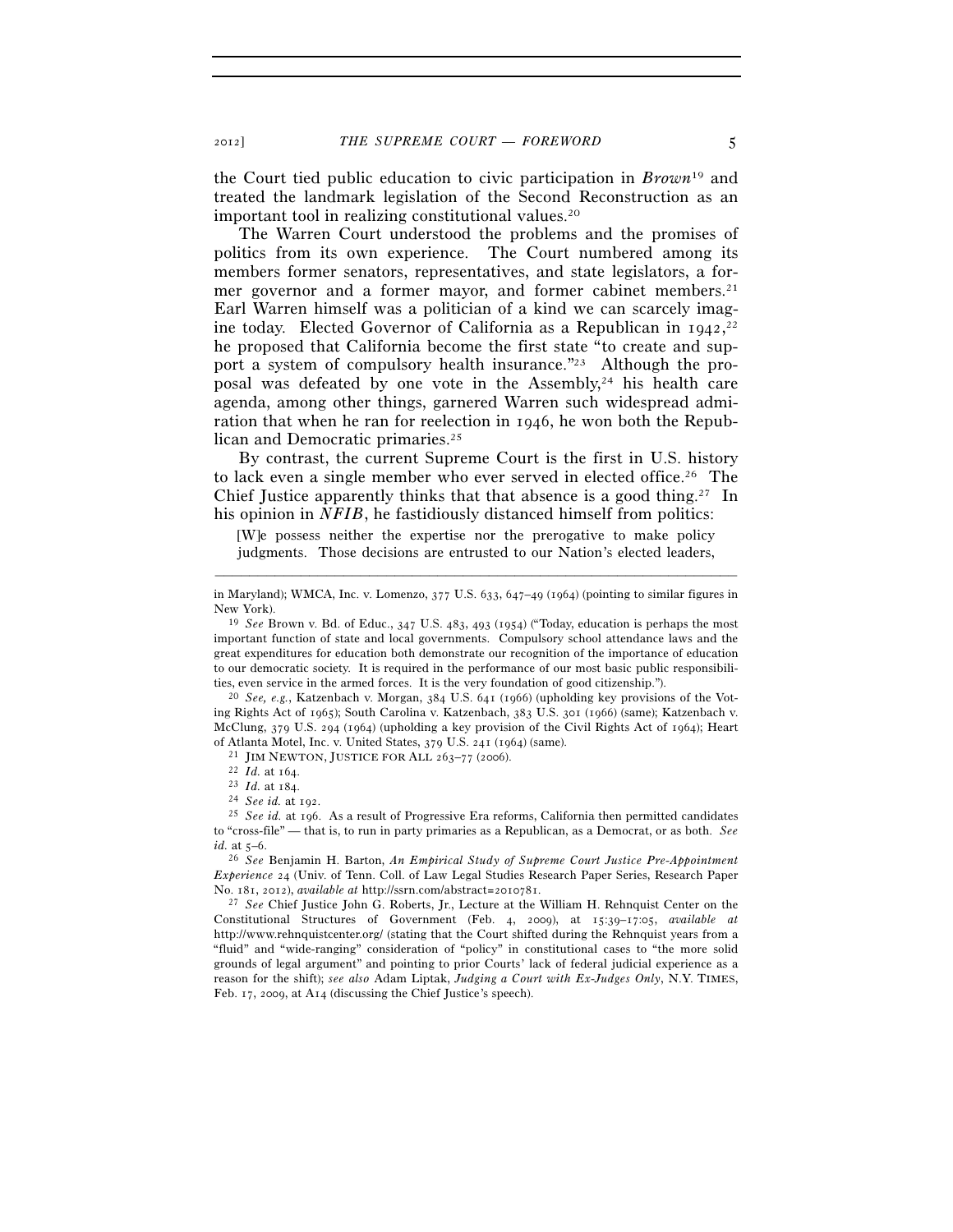who can be thrown out of office if the people disagree with them. It is not our job to protect the people from the consequences of their political choices.28

But the tone of that last sentence left little doubt of what he thought about the Affordable Care Act, or perhaps the political process that produced it. It echoes Justice Holmes's writing to Harold Laski that "if my fellow citizens want to go to Hell I will help them. It's my job."29

The composition of the Supreme Court is itself the consequence of our political choices. The Court follows the election returns, not primarily in the sense that its decision in a particular case is swayed by public opinion,30 but in the more fundamental sense that its composition is a product of who wins elections and what the winners do about judicial nominations. Since the 1970s, American politics has become increasingly polarized along ideological lines. $31$  We now have a Senate in which there is no real overlap between the two parties.32 And since Justice Stevens's retirement two Terms ago, the partisan divide maps onto the Court's most salient ideological division: all of the Justices nominated by Democratic presidents are more "liberal" with respect to the issues of greatest public concern than any of the Justices nominated by Republican presidents.<sup>33</sup> Perhaps that explains why, although

<sup>31</sup> See generally THOMAS E. MANN & NORMAN J. ORNSTEIN, IT'S EVEN WORSE THAN IT LOOKS (2012); Richard H. Pildes, *Why the Center Does Not Hold: The Causes of Hyperpolarized Democracy in America*, <sup>99</sup> CALIF. L. REV. <sup>273</sup> (2011). 32 *See* Dino Grandoni, *Senate Gridlock Explained in One Chart*, THE ATLANTIC WIRE (Mar.

<sup>–––––––––––––––––––––––––––––––––––––––––––––––––––––––––––––</sup>

<sup>&</sup>lt;sup>28</sup> Nat'l Fed'n of Indep. Bus. v. Sebelius (*NFIB*), 132 S. Ct. 2566, 2579 (2012) (majority opinion). <sup>29</sup> Letter from Oliver Wendell Holmes to Harold J. Laski (Mar. 4, 1920), *in* 1 HOLMES-LASKI LETTERS 248, 249 (Mark De

<sup>&</sup>lt;sup>30</sup> Compare, e.g., BARRY FRIEDMAN, THE WILL OF THE PEOPLE (2009) (suggesting that the Justices pay attention to public opinion), *with* Richard H. Pildes, *Is the Supreme Court a "Majoritarian" Institution?*, 2010 SUP. CT. REV. 103 (offering skepticism about the "majoritarian thesis" and suggesting that any such constraints may decline in the future), *and* Lee Epstein & Andrew D. Martin, *Does Public Opinion Influence the Supreme Court? Possibly Yes (But We're Not Sure Why)*, 13 U. PA. J. CONST. L. 263, 263–64 (2010) (suggesting that while the Justices' views tend to track the public's, it is unclear whether this is because the Court bends to the people or because "the people' include[s] the Justices" and they are simply influenced by the same factors as the public, *id.* at  $264$ ).

<sup>8</sup>, 2012), http://www.theatlanticwire.com/national/2012/03/us-senate-now-completely-polarized /49641/ (stating that in 2011, "any remaining ideological overlap between the Democratic and Republican parties totally disappeared in the Senate, as the vote ratings, for the first time, were divided neatly by party line").<br><sup>33</sup> By contrast, on the Warren Court, Justice Frankfurter (nominated by President Roosevelt)

was often to the right of the Chief Justice and Justice Brennan (both Eisenhower nominees). On the Burger and Rehnquist Courts, Justice White (a Kennedy nominee) was frequently to the right of Justice Blackmun (a Nixon nominee). So, too, in the first years of the Roberts Court, Justice Stevens (a Ford nominee) and Justice Souter (a George H.W. Bush nominee) were sometimes to the left of Justices Ginsburg or Breyer (both Clinton nominees). *See generally* William M. Landes & Richard A. Posner, *Rational Judicial Behavior: A Statistical Study*, 1 J. LEGAL ANALYSIS 775, 782–83 (2009) (providing a ranking of the Justices' votes in nonunanimous cases during the period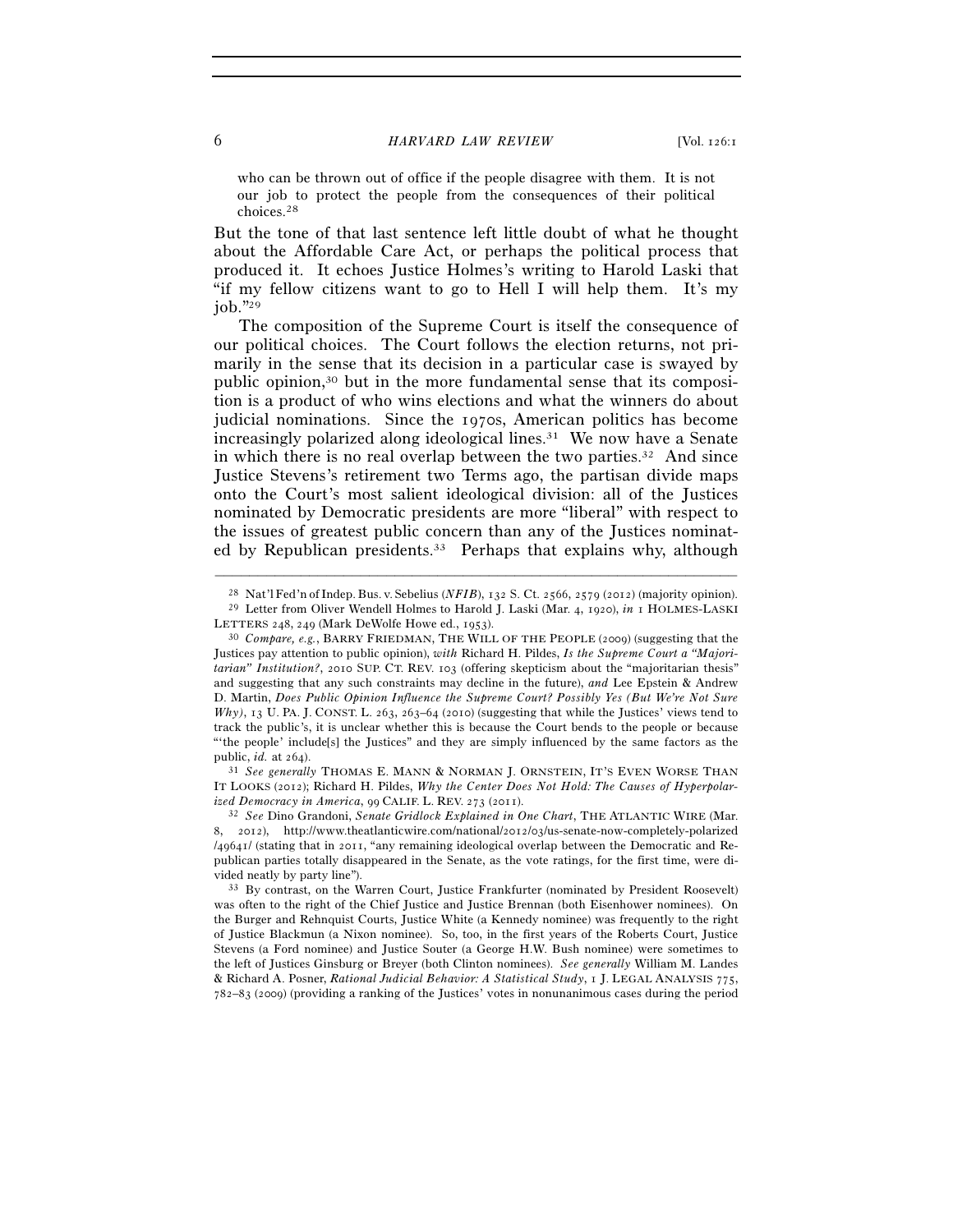the Roberts Court is less politically experienced than its predecessors, the public views it as more politically motivated.34

And that perception existed *before* the decision in *NFIB*, after which Republican commentators exhibited a level of rage against the Chief Justice for betraying the agenda of the people who had placed him on the Court that revealed their assumption that Justices are selected for the purpose of voting the party line.35 And it preceded Justice Scalia's extraordinary dissent in *Arizona v. United States*, in which he went beyond addressing the constitutionality of Arizona's

between 1937 and 2007). Today, while the Chief Justice and Justice Kennedy may occasionally part ranks with their conservative colleagues, or Justices Breyer and Kagan may part company with Justices Ginsburg and Sotomayor, there is no politically salient issue on which there is a crossover. That being said, the Justices have split along a different dimension regarding two important but low-salience Sixth Amendment issues: the scope of the Confrontation Clause in *Crawford v. Washington*, 541 U.S. 36 (2004), and its progeny, and the scope of a judge's sentencing authority in *Apprendi v. New Jersey*, 530 U.S. 466 (2000), and its progeny. *See generally* Jeffrey L. Fisher, *Categorical Requirements in Constitutional Criminal Procedure*, 94 GEO. L.J. 1493 (2006) (discussing the outcomes of the Confrontation Clause and sentencing authority cases and suggesting the division is between formalists or originalists on the one hand and pragmatists on the other); Jeffrey L. Fisher, *Originalism as an Anchor for the Sixth Amendment*, 34 HARV. J.L. & PUB.

POL'Y 53 (2011) (same).<br><sup>34</sup> In one recent poll, a majority of respondents expressed concern that "the Supreme Court makes decisions based on a political agenda instead of the law," with only eleven percent of respondents expressing "a great deal of confidence that the Supreme Court puts politics aside and makes decisions based on the law." Memorandum from Geoff Garin et al., Hart Research Assocs., to Alliance for Justice, Views of the Supreme Court on Eve of the Health Care Ruling (June 11, 2012), *available at* http://www.afj.org/connect-with-the-issues/supreme-court-ethics-reform/hart -afj-scotus-attitudes.pdf. Another poll found that public approval of the Court was at its lowest point in twenty-five years, with the Court receiving low ratings from respondents across the political spectrum. PEW RESEARCH CTR. FOR THE PEOPLE & THE PRESS, SUPREME COURT FA-VORABILITY REACHES NEW LOW 1 (May 1, 2012), *available at* http://www.people-press.org /files/legacy-pdf/5-1-12%20Supreme%20Court%20Release.pdf. 35 *See, e.g.*, John Yoo, *Chief Justice Roberts and His Apologists*, WALL ST. J., June 30–July 1,

<sup>2012</sup>, at A15 (arguing that the Chief Justice may have sacrificed constitutional principle for "a little peace and quiet from attacks during a presidential election year" and that future Republican presidents "have to be more careful" in selecting nominees); Geoffrey R. Stone, *Savaging Roberts: Conservatives Run Amok*, HUFFINGTON POST (July 3, 2012, 7:59 PM), http://www.huffingtonpost.com/geoffrey-r-stone/savaging-roberts-conserva\_b\_1647980.html (discussing "the stunningly venomous conservative response" to the Chief Justice's opinion and stating that "the conventional wisdom has come to accept that justices now do little more than vote their politics — or, more accurately, the politics of their 'constituents'").

One wonders what the reaction to the Chief Justice's position would have been in a counterfactual world where the individual mandate had been passed as part of the Republican-sponsored bill, S. 1770, 103d Cong. § 1501 (1993), introduced during the Clinton Administration. *Cf.* Mark Tushnet, *Being "Good" at Picking Judges*, BALKINIZATION (July 7, 2012, 12:46 PM), http://balkin.blogspot.com/2012/07/being-good-at-picking-judges.html (suggesting that "[t]he only reason that Bush's judge-pickers were 'awful,'" as post-*NFIB* conservative critiques of the process have suggested, "is that they didn't anticipate how the Republican Party's positions would change — or that they didn't look for someone fairly describable as a partisan hack who would read the morning newspapers to find out what the Republican Party leadership thought and then write that into the Constitution").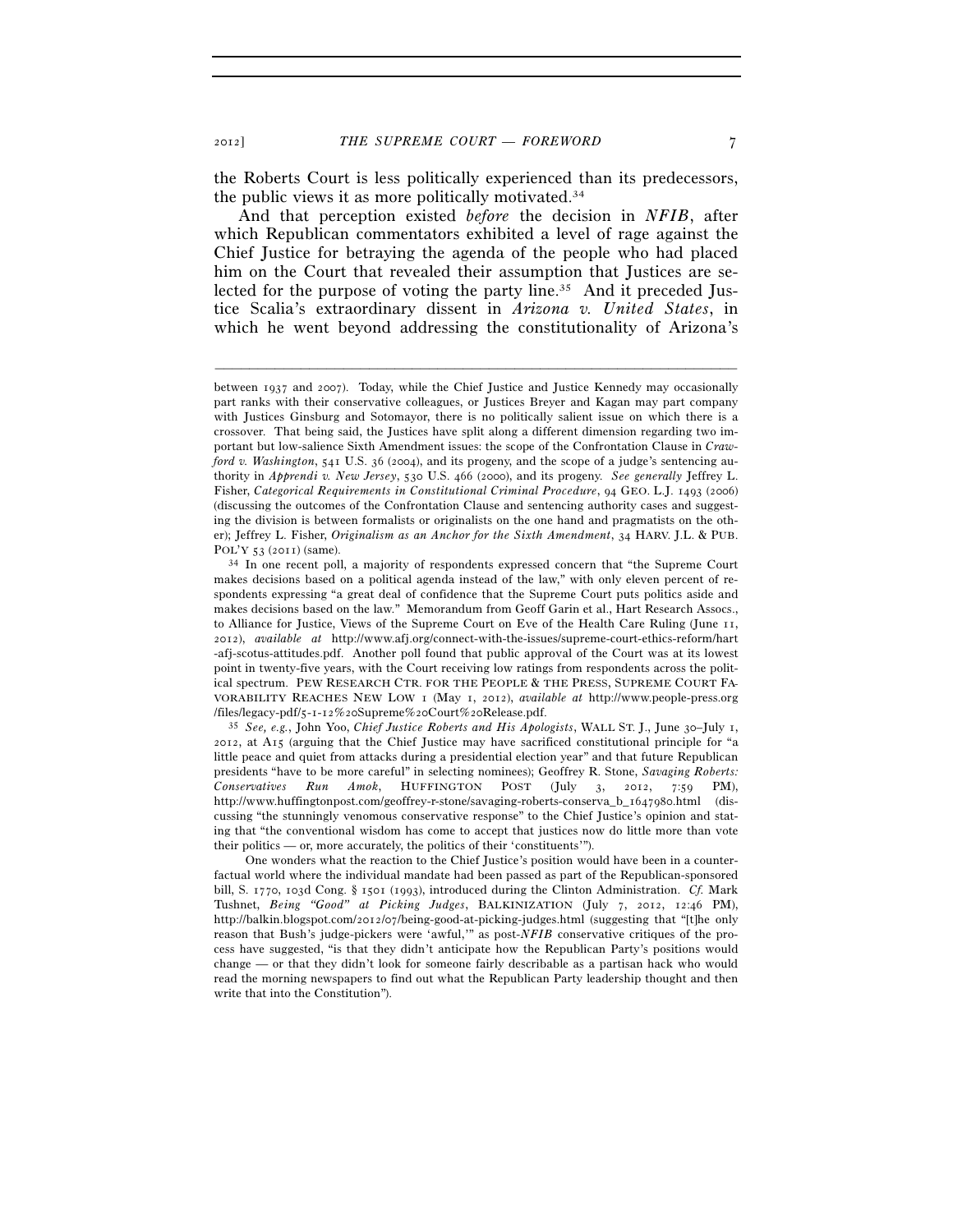#### 8 *HARVARD LAW REVIEW* [Vol. 126:1]

immigration statute — the issue in the case before the Court — to attack the Obama Administration's immigration policy more generally.36 In his now-classic dissent in *Morrison v. Olson*, 37 Justice Scalia had argued that "law enforcement functions" have "always and everywhere" been an exercise of executive power;<sup>38</sup> that "the ultimate decision whether, after a technical violation of the law has been found, prosecution is warranted" involves "the balancing of various legal, practical, and political considerations, none of which is absolute";<sup>39</sup> and that "[t]o take this [discretion] away is to remove the core of the prosecutorial function, and not merely 'some' Presidential control."40 But faced with the Obama Administration's announcement that it would exercise prosecutorial discretion to forgo deporting a class of young, law-abiding aliens who had come to the United States as children, he denounced "[a] Federal Government that does not want to enforce the immigration laws as written,"41 and declared that "to say, as the Court does, that Arizona contradicts federal law by enforcing applications of the Immigration Act that the President declines to enforce boggles the mind."42

Dissenting in *Baker*, Justice Frankfurter wrote that "[t]he Court's authority — possessed of neither the purse nor the sword — ultimately rests on sustained public confidence in its moral sanction."43 His unstated concern was that the Court's entry into the political thicket of apportionment would undermine its ability to enforce its thencontroversial desegregation decisions in *Brown v. Board of Education*  and *Cooper v. Aaron*. 44 That worry turned out to be unfounded. Fifty years on, *Brown* has become a primary source of sustained public confidence in the Court,<sup>45</sup> and the status of one-person, one-vote is no

–––––––––––––––––––––––––––––––––––––––––––––––––––––––––––––

(2009); Pamela S. Karlan, Lecture, *What Can* Brown® *Do For You?: Neutral Principles and the Struggle over the Equal Protection Clause*, 58 DUKE L.J. 1049, 1049 (2009). Nonetheless, the struggle over what *Brown* means continues: for example, next Term the Court will hear a case

<sup>36</sup> *See* <sup>132</sup> S. Ct. 2492, 2521 (2012) (Scalia, J., concurring in part and dissenting in part). 37 <sup>487</sup> U.S. 654 (1988). 38 *Id.* at 705–06 (Scalia, J., dissenting). 39 *Id.* at 708. 40 *Id.*

<sup>41</sup> *Arizona*, 132 S. Ct. at 2521 (Scalia, J., concurring in part and dissenting in part). 42 *Id.* (emphasis omitted). In *Morrison*, Justice Scalia observed that "[u]nder our system of

government, the primary check against prosecutorial abuse is a political one," 487 U.S. at 728 (Scalia, J., dissenting), but he never suggested that the appropriate check for nonfeasance by fed-<br>eral prosecutors was to have states enforce federal law instead.

<sup>&</sup>lt;sup>43</sup> Baker v. Carr, 369 U.S. 186, 267 (1962) (Frankfurter, J., dissenting).<br><sup>44</sup> 358 U.S. 1 (1958); *see also* Luis Fuentes-Rohwer, Essay, *Looking for a Few Good Philosopher Kings: Political Gerrymandering as a Question of Institutional Competence*, 43 CONN. L. REV. 1157, 1168–69 (2011) (describing the Supreme Court's sensitivity, in the wake of its desegregation decisions, to "the tenor of the times," "the Court's standing in the public eye," and "the question of judicial impact"). 45 *See* Pamela S. Karlan, *Constitutional Law as Trademark*, 43 U.C. DAVIS L. REV. 385, <sup>401</sup>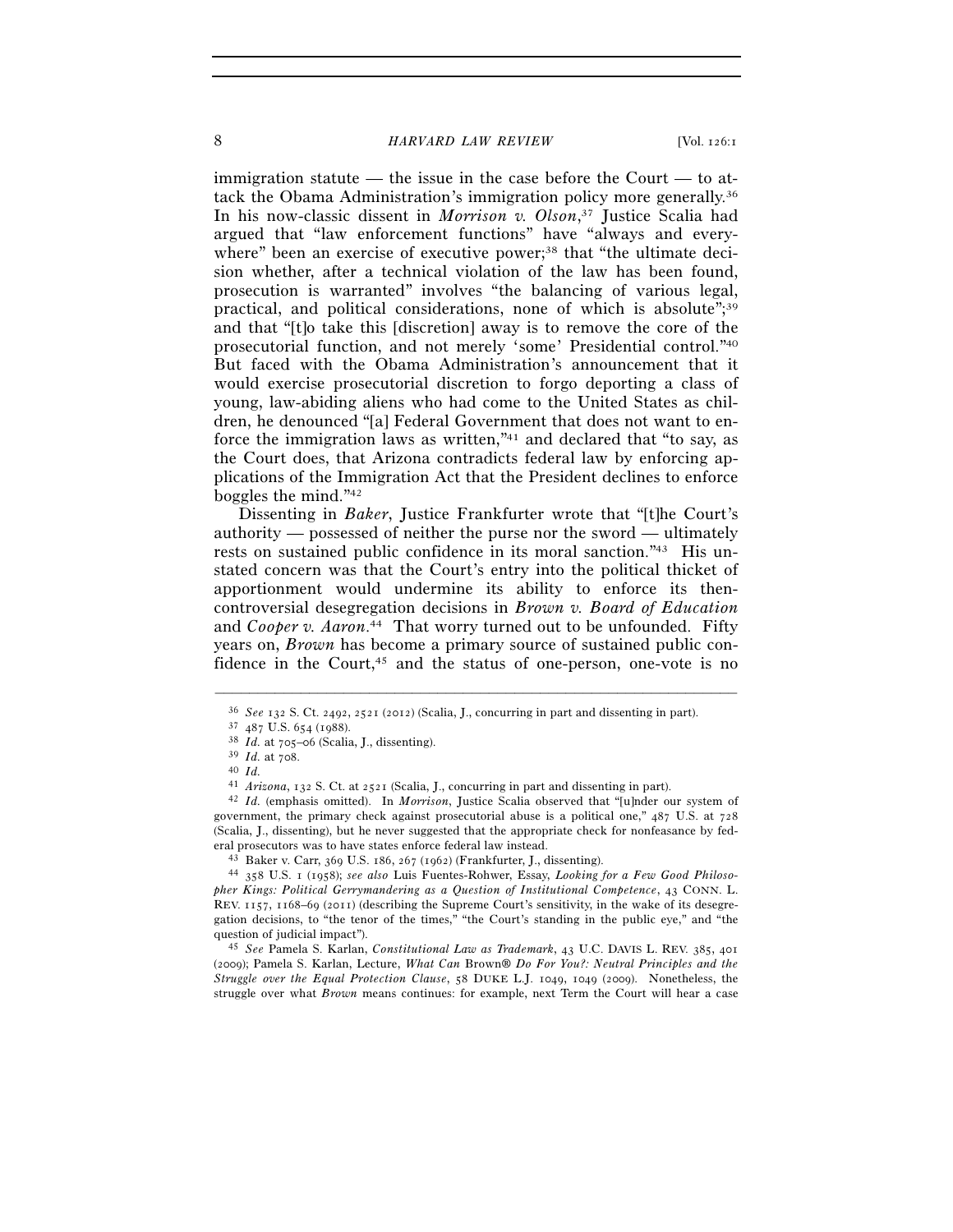longer up for grabs.<sup>46</sup> Ironically, Justices who want to dismantle so much else of the Warren Court's constitutional doctrine invoked *Reynolds v. Sims*47 — the decision establishing one-person, one-vote and arguably the Warren Court's most activist decision — to support the most assertive Supreme Court decision in modern times, *Bush v. Gore*. 48

This spring, as the fate of the most important single piece of social legislation since the Great Society hung in the balance, Robert Caro published the next volume of his magisterial biography of President Lyndon Johnson. Caro describes his subject this way:

 But although the cliché says that power always corrupts, what is seldom said, but what is equally true, is that power always *reveals*. When a man is climbing, trying to persuade others to give him power, concealment is necessary: to hide traits that might make others reluctant to give him power, to hide also what he wants to do with that power; if men recognized the traits or realized the aims, they might refuse to give him what he wants. But as a man obtains more power, camouflage is less necessary. The curtain begins to rise. The revealing begins.<sup>49</sup>

What President Johnson revealed, Caro tells us, was a commitment to meet "government's responsibility . . . to help people caught in 'the tentacles of circumstance.'"50 We owe to the Johnson presidency "the legislative realization of many of the noblest aspirations of the liberal

involving the constitutionality of race-conscious affirmative action to achieve desegregation in selective institutions of higher education. *See* Fisher v. Univ. of Tex. at Austin, 132 S. Ct. 1536 (2012) (mem.) (granting certiorari). 46 *Compare, e.g.*, Samuel A. Alito, Jr., Attachment to PPO Non-Career Appointment Form

<sup>(</sup>Nov. 15, 1985), *available at* http://www.law.com/pdf/dc/alitoDOJ.pdf (stating, in his application for a job in the Justice Department during the Reagan Administration, that he went to law school after he "developed a deep interest in constitutional law, motivated in large part by disagreement with Warren Court decisions, particularly in the areas of criminal procedure, the Establishment Clause, and reapportionment"), *with Confirmation Hearing on the Nomination of Samuel A. Alito, Jr. to Be an Associate Justice of the Supreme Court of the United States Before the S. Comm. on the Judiciary*, 109th Cong. 380 (2006) (statement of Judge Samuel A. Alito, Jr.) ("On the issue of reapportionment, as I sit here today in 2006 — and I think that is what is most relevant — I think that the principle of one person/one vote is a fundamental part of our constitutional law."). *See also* Louis L. Jaffe, Comment, *Was Brandeis an Activist? The Search for Intermediate Premises*, 80 HARV. L. REV. 986, 991 (1967) ("At least some of us who shook our heads over *Baker v. Carr* are prepared to admit ... that it has not impaired, indeed that it has enhanced, the prestige of the Court."). 47 <sup>377</sup> U.S. 533 (1964). 48 <sup>531</sup> U.S. 98, 104–05 (2000) (per curiam) (citing *Reynolds*, 377 U.S. at 555); *see also* Pamela S.

Karlan, *Equal Protection:* Bush v. Gore *and the Making of a Precedent*, *in* THE UNFINISHED ELECTION OF 2000, at 159, 194 (Jack N. Rakove ed., 2001) ("[I]t is precisely because one-person, one-vote has been such a stunning popular and jurisprudential success that the Court attempted to wrap its decision in *Bush v. Gore* in the mantle of [the one-person, one-vote decisions].").<br><sup>49</sup> ROBERT A. CARO, THE YEARS OF LYNDON JOHNSON xiv (2012).<br><sup>50</sup> *Id.* at xix.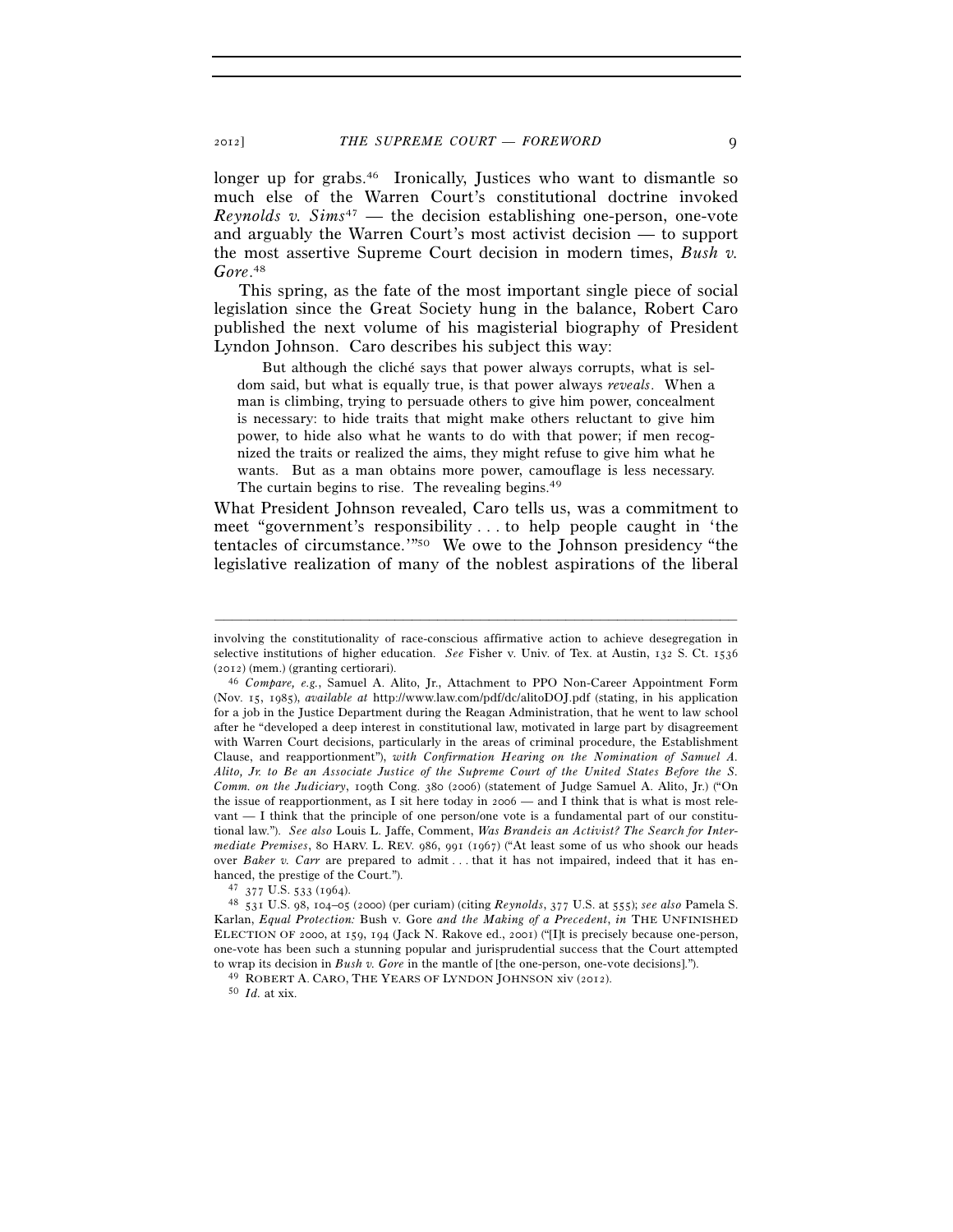spirit in America": the Civil Rights Act of 1964, 51 the Voting Rights Act of 1965, Medicare, and Medicaid.<sup>52</sup>

As with a man, so with a Court. Forty years ago, conservatives quite deliberately set out to change how the Constitution is interpreted and enforced.53 They set their sights on key doctrines undergirding the New Deal, the Second Reconstruction, and the Great Society — in particular the Supreme Court's expansive constructions of congressional authority under the power to regulate commerce,<sup>54</sup> the taxing power,<sup>55</sup> the spending power,<sup>56</sup> and the enforcement powers in the Reconstruction Amendments.57 And they recognized that the success of

 The two key documents laying out the broader conservative legal agenda are OFFICE OF LEGAL POLICY, U.S. DEP'T OF JUSTICE, GUIDELINES ON CONSTITUTIONAL LITIGATION (1988), *available at* http://www.ialsnet.org/documents/Patersonmaterials2.pdf [hereinafter GUIDE-LINES]; and OFFICE OF LEGAL POLICY, U.S. DEP'T OF JUSTICE, THE CONSTITUTION IN THE YEAR 2000: CHOICES AHEAD IN CONSTITUTIONAL INTERPRETATION (1988), *available at* http://www.scribd.com/doc/7888685/The-Constitution-in-the-year-2000-choices-ahead -in-constitutional-interpretation [hereinafter CHOICES]. For discussion of these documents in broader context, see Dawn E. Johnsen, *Ronald Reagan and the Rehnquist Court on Congressional Power: Presidential Influences on Constitutional Change*, 78 IND. L.J. 363, 383–99 (2003).<br><sup>54</sup> The Reagan Justice Department classified *Wickard v. Filburn*, 317 U.S. 111 (1942), as "in-

consistent" with a proper understanding of constitutional law. *See* GUIDELINES, *supra* note 53, at  $\frac{54}{55}$ 

The Guidelines directed government attorneys to ask, in deciding whether to defend a particular tax, whether that tax was "primarily regulatory and, if so, whether it is permitted by one of the enumerated powers." GUIDELINES, *supra* note 53, at 44. By contrast, "[a] purely regulatory tax — that is, one that operates as a penalty for violating certain conditions — that cannot be upheld under the necessary and proper clause as a means of regulating an activity properly within one of Congress' other enumerated powers is unconstitutional." *Id.*

56 The Reagan Justice Department suggested that the Tenth Amendment should be read to limit the federal government's power to attach conditions to federal funds that were aimed at achieving results that Congress "had no constitutional power to undertake through direct means," and that judicial enforcement of the Tenth Amendment should be reinvigorated. *See* CHOICES, *supra* note 53, at 130–31, 134. 57 The Guidelines classified *Katzenbach v. Morgan*, 384 U.S. 641 (1966), as "inconsistent" with

a proper understanding of Section 5 of the Fourteenth Amendment because it barred literacy tests despite an earlier Supreme Court ruling that such tests were not unconstitutional on their face. GUIDELINES, *supra* note 53, at 59. The Guidelines also classified *City of Rome v. United States*, 446 U.S. 156 (1980), as "inconsistent" with a proper understanding of Section 2 of the Fifteenth

<sup>–––––––––––––––––––––––––––––––––––––––––––––––––––––––––––––</sup> 51 Pub. L. No. 88-352, 78 Stat. 241 (codified as amended in scattered sections of 28 and 42

U.S.C.).<br><sup>52</sup> CARO, *supra* note 49, at xix.<br><sup>53</sup> In 1971, Lewis F. Powell, soon to become a Supreme Court Justice, prepared a memorandum for the U.S. Chamber of Commerce laying out a strategy for countering what he saw as a broad attack on the U.S. economic system. *See* Memorandum from Lewis F. Powell, Jr., to Eugene B. Sydnor, Jr., U.S. Chamber of Commerce, Attack on American Free Enterprise System (Aug. 23, 1971), *available at* http://law.wlu.edu/deptimages/Powell%20Archives /PowellMemorandumPrinted.pdf. The Powell Memorandum is often described as one of the foundational documents of the conservative legal movement, although it concentrates almost entirely on issues related to regulation of business. For discussion of the Powell Memorandum and its relationship to the conservative legal movement, see Oliver A. Houck, *With Charity for All*, 93 YALE L.J. 1415, 1457–60 (1984).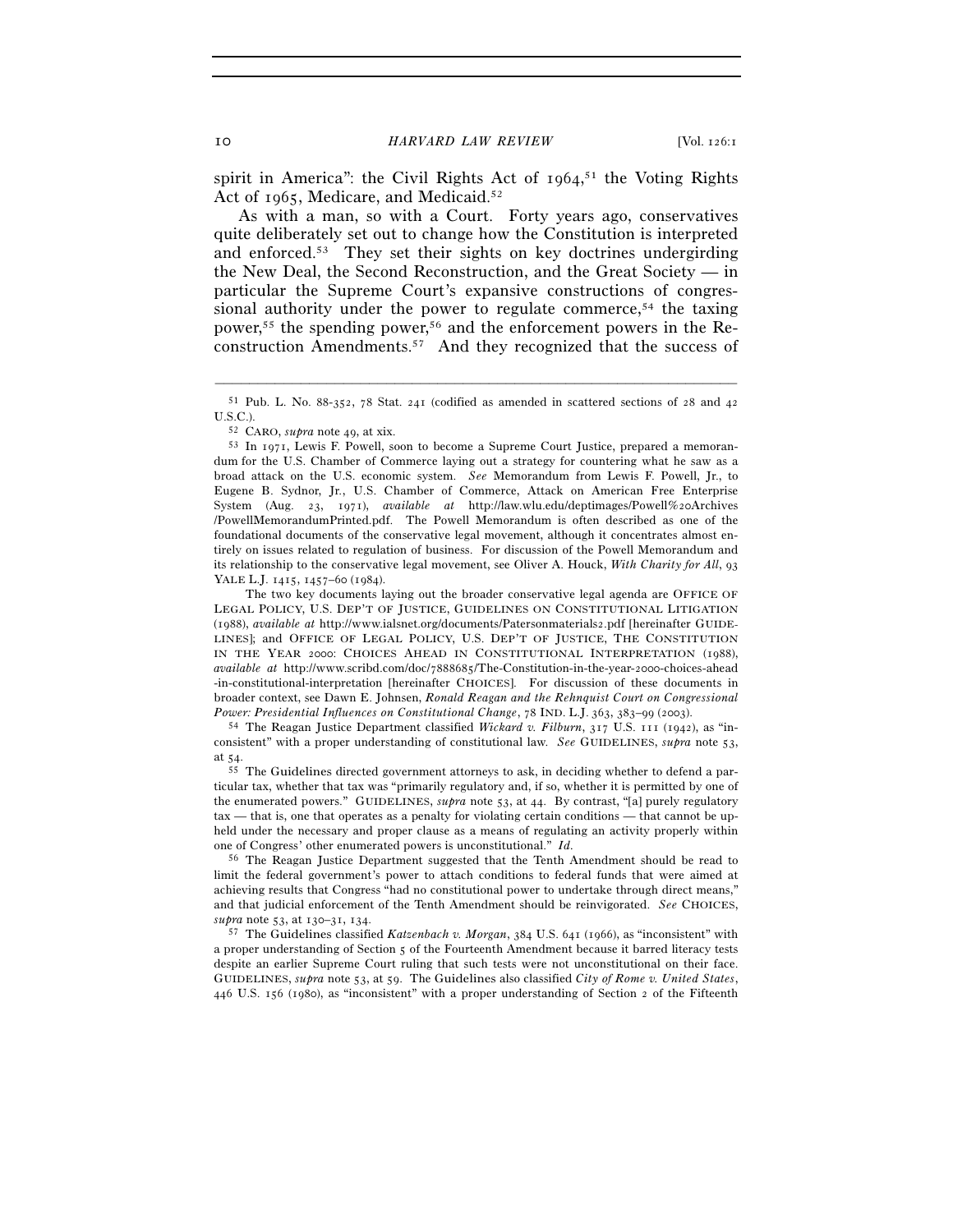this project was "likely to be sharply influenced by the judicial philosophies of the individual justices who sit on the Court."58 But they presented their program as one of judicial modesty, restraint, and respect for the democratic process — as a reaction, in fact, to the Warren Court.59

By now, after seven Terms of the Roberts Court, the curtain has risen and the revealing is well underway. A conservative majority wants to reverse or limit much of the Warren Court legacy — not just the cases at its outer boundaries, but the cases at its very core, including its ratification of the Second Reconstruction and the Great Society.

To be sure, there are some important areas — including most prominently sex discrimination and protection for the rights of gay men and lesbians — where post–Warren Court decisions have more fully realized the values of autonomy and civic equality that the Warren Court invoked than the Warren Court itself did. But the political process is not one of them. There is an irony in the title of Professor John Hart Ely's *Democracy and Distrust*. Ely's theory of judicial review, rooted in the Warren Court years, rests on the view that "constitutional law appropriately exists for those situations where representative government cannot be trusted, not those where we know it can."<sup>60</sup> But constitutional law can come into play either way. Of course, there are occasions when representative government cannot be trusted — in particular, occasions when the groups in power have barricaded themselves into place or have permanently excluded a class of citizens from participating fully in civic life. In such circumstances, courts must intervene to open up the channels of political change. There are other occasions, however, in which representative government deserves heightened judicial confidence and trust: when the political process itself is responding actively to the claims of excluded groups or addressing problems that lie beyond what courts are able to fix singlehandedly. In those circumstances, courts have a special responsibility to support and enforce the ensuing legislation that realizes constitutional values of liberty, equality, opportunity, and inclusion more fully than judicial opinions alone can.

<sup>–––––––––––––––––––––––––––––––––––––––––––––––––––––––––––––</sup> Amendment because it barred practices with a discriminatory impact — a "form[] of 'discrimination' not otherwise encompassed by the Amendment." *Id.*

<sup>58</sup> *See* CHOICES, *supra* note 53, at iii.

<sup>59</sup> *See, e.g.*, Edwin Meese III, *The Supreme Court of the United States: Bulwark of a Limited Constitution*, 27 S. TEX. L. REV. 455, 464 (1986) (claiming, before setting out his arguments for "a jurisprudence of original intention," that, with respect to "Federalism" cases, "one may conclude that far too many of the Court's opinions were, on the whole, mere policy choices rather than articulations of constitutional principle," and arguing against "a drift back toward the radical egalitarianism . . . of the Warren Court" (emphasis omitted)). 60 ELY, *supra* note 17, at 183.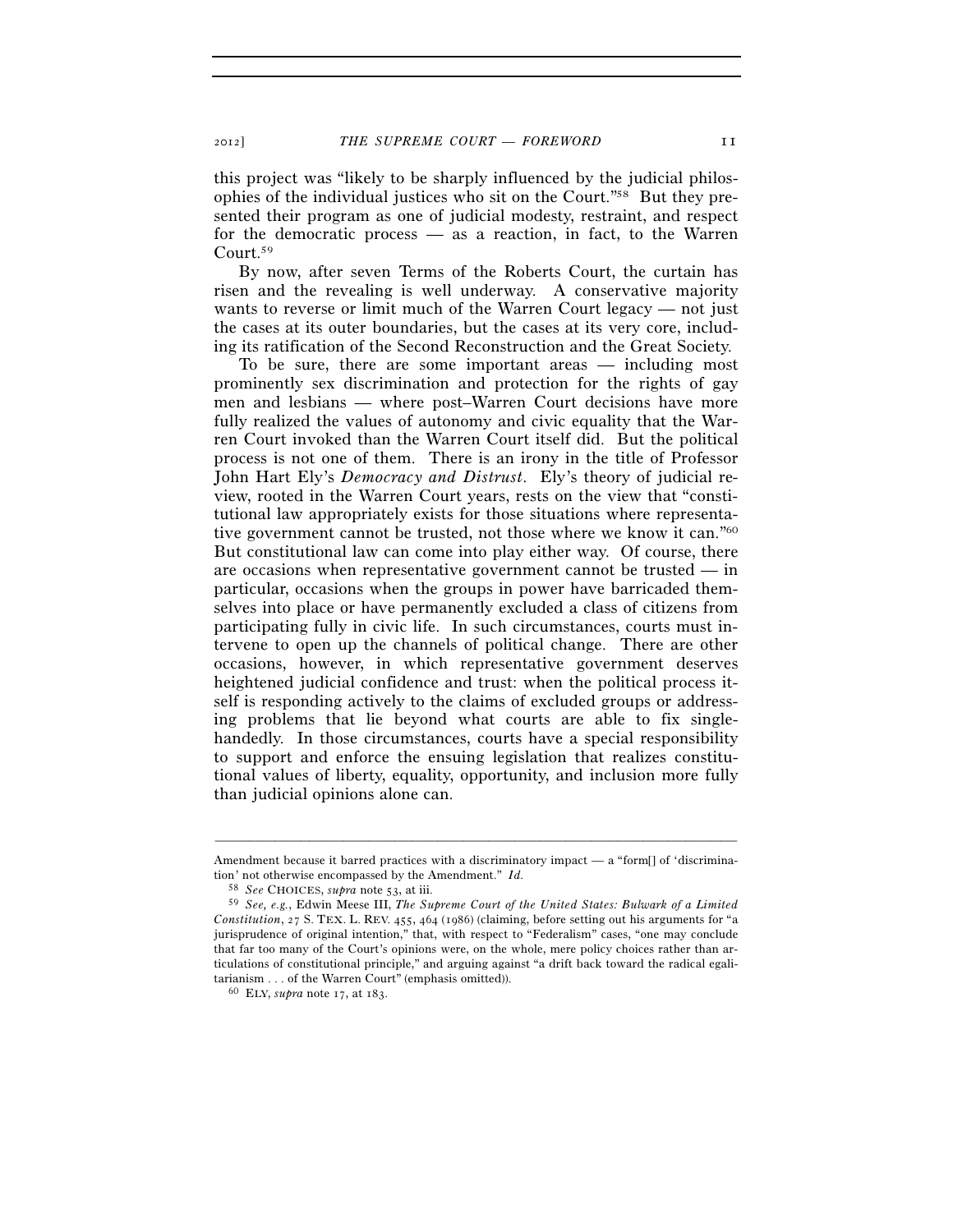#### 12 *HARVARD LAW REVIEW* [Vol. 126:1

*Ecclesiastes* tells us that to everything there is a season, a time to break down and a time to build up.61 The genius of the Warren Court lay in understanding the difference. Accounts of that Court that focus solely on its decisions holding laws unconstitutional miss its equally essential role in upholding the efforts of the national political process to realize the central commitments of the Reconstruction Amendments at a time when those efforts were deeply controversial. The Warren Court may have asserted judicial interpretive supremacy, particularly in response to southern recalcitrance to *Brown*, 62 but it also adopted a broad view of several key congressional powers.63 Its decisions show that questions of institutional authority and the substantive scope of particular constitutional provisions, while possibly connected, are not identical. A court may have an expansive or a modest view of its own authority. And it may advance a broad or a restrictive construction of a particular enumerated power. Its decision about where on the spectrum to locate itself with respect to one of those questions is independent of where it locates itself with respect to the other. Even a court with an expansive view of its own authority may, as a practical matter, leave a great deal of room for the political branches' choices if it takes a broad view of enumerated powers. By contrast, a court with a more modest view of its own authority may end up striking down more legislation if it has a restrictive view of the enumerated power at issue.<sup>64</sup>

The current Court, in contrast to the Warren Court, combines a very robust view of its interpretive supremacy with a strikingly restrictive view of Congress's enumerated powers. The Roberts Court's approach reflects a combination of institutional distrust — the Court is better at determining constitutional meaning — and substantive distrust — congressional power must be held in check. That perspective colors the Court's approach across an array of doctrinal areas, ranging

<sup>61</sup> *Ecclesiastes* 3:1, 3:3. 62 *See* Cooper v. Aaron, 358 U.S. 1, 18–19 (1958) (asserting "the basic principle that the federal judiciary is supreme in the exposition of the law of the Constitution" and declaring that principle "a permanent and indispensable feature of our constitutional system"). 63 *See, e.g.*, Katzenbach v. Morgan, 384 U.S. 641, 651–58 (1966) (reading the Enforcement

Clause of the Fourteenth Amendment expansively); South Carolina v. Katzenbach, 383 U.S. 301, 324–29 (1966) (reading the Enforcement Clause of the Fifteenth Amendment expansively); Katzenbach v. McClung, 379 U.S. 294, 302–05 (1964) (reading the Commerce Clause expansively). 64 And there is of course a third dimension that involves constitutional *prohibitions*. How a

court construes constitutional prohibitions (for example, the First Amendment or the Eighth Amendment) will be especially important when it comes to addressing constitutional challenges to state-level statutes and policies. Since the time of *McCulloch v. Maryland*, 17 U.S. (4 Wheat.) 316 (1819), while courts use a two-step process for addressing the constitutionality of federal laws first, does some enumerated power authorize the government to act, and second, despite that grant of power, does some other constitutional prohibition nonetheless prevent the government from choosing the particular course of action at issue? — courts ask only the latter question when it comes to state laws.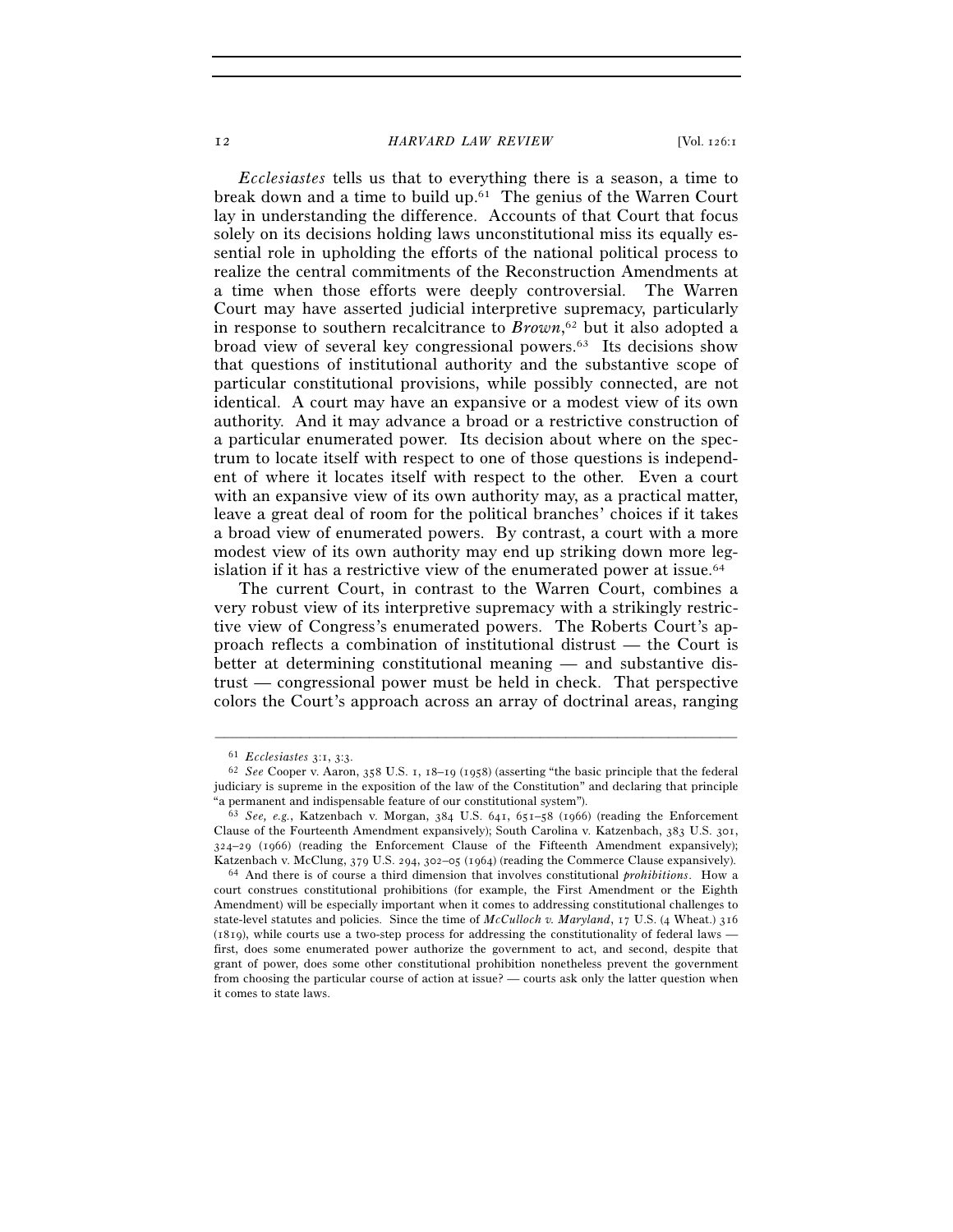from legal regulation of the political process itself to enforcement of constitutional rights.

The Supreme Court's 2011 Term illustrates the consequences of dismissing democratic politics and democratic engagement in the articulation of constitutional values. The problem is not fundamentally that the Court overrides the choices of the people or their elected representatives. Indeed, several of the most striking examples of judicial disdain involve cases in which Justices voted to sustain the law being challenged, or in which the Court was called upon to mediate a conflict between different levels of government.<sup>65</sup> Rather, the problem is that the Court's decisions convey a broad message about the democratic process itself that may undermine public confidence in the democratic process going forward. The Court's dismissive treatment of politics raises the question whether, and for how long, the people will maintain their confidence in a Court that has lost its confidence in them and their leaders.

To understand what we have lost, we need to recapture a sense of what it would mean to have a Court that respects the possibilities of politics, even as it acknowledges the pathologies of the political process. The Warren Court provides that model. Moreover, several central issues in the law of democracy that have preoccupied the Roberts Court during its first few Terms have their antecedents or counterparts in issues that confronted the Warren Court. Part I of this Foreword therefore describes key strands of the Warren Court's approach to democratic politics and constitutional interpretation. The Warren Court's most consequential decisions reflect the view that democracy requires a level of egalitarian inclusion, even in the face of competing property rights, that courts should welcome the political branches' involvement in addressing constitutional values, and that authority to enforce constitutional values should be distributed broadly. Those strands are not unique to the Warren Court, of course. Each of them finds expression in decisions by prior and subsequent Courts as well. But the Warren Court represents a distinctively optimistic view of the potential of politics to serve constitutional values. Part II then turns to this Term to show how the Roberts Court has retreated from or abandoned each of these Warren Court commitments in favor of a less inclusive politics that gives far less leeway to the federal government to pursue a democratically derived conception of constitutional values.

<sup>65</sup> In cases like *Arizona v. United States*, 132 S. Ct. 2492 (2012), which involved the claim that Arizona's immigration law was preempted, or *Coleman v. Court of Appeals of Maryland*, 132 S. Ct. 1327 (2012), discussed *infra* pp. 55–57, which addressed whether Congress had validly abrogated states' sovereign immunity in enacting the self-care provisions of the Family and Medical Leave Act, any plausible decision would vindicate *some* democratically elected government's policy.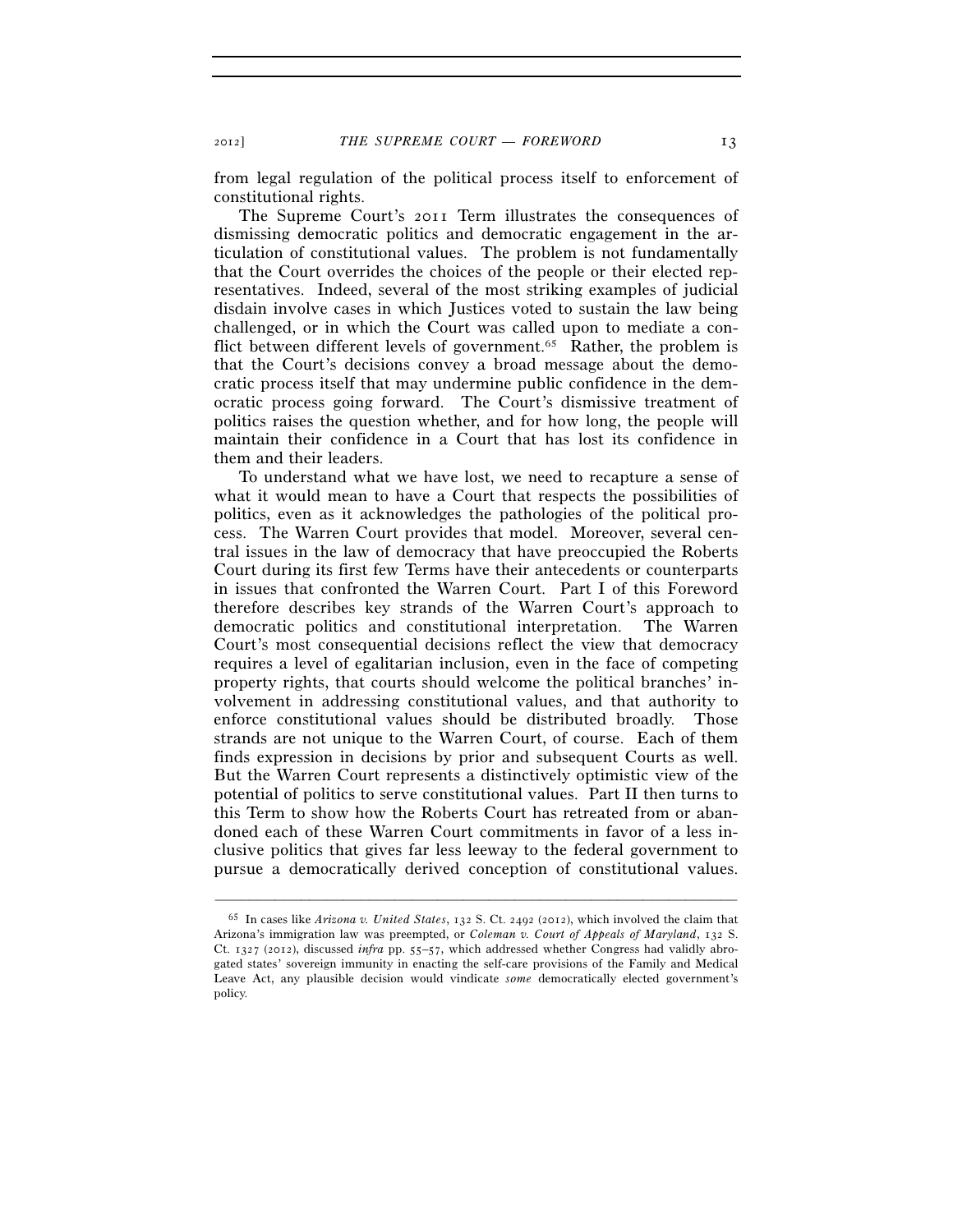Finally, Part III reflects on the possible causes and consequences of this turn away from the promises of politics.

### I. THE VERY WORLD OF ALL OF US: THE REVOLUTION OF THE WARREN COURT

The year of *Baker v. Carr* — 1962 — was also the year Professor Alexander Bickel published *The Least Dangerous Branch*, 66 the book with which all subsequent discussions of judicial review engage. Bickel coined the phrase "counter-majoritarian difficulty" to describe the fact that "when the Supreme Court declares unconstitutional a legislative act or the action of an elected executive, it thwarts the will of representatives of the actual people of the here and now; it exercises control, not [on] behalf of the prevailing majority, but against it."67 How could judicial review be justified in a constitutional system that prizes democracy?

John Hart Ely, behind whose antique desk I now sit,<sup>68</sup> thought he had found an answer to this question in the Warren Court's decisions. Ely saw the Warren Court's "activism in the fields of political expression and association," voting rights and apportionment, and "equal treatment for society's habitual unequals" as enhancing, rather than undermining, the democratic process. $69$  Courts should step in to override the choices made by the political branches, he wrote:

when (1) the ins are choking off the channels of political change to ensure that they will stay in and the outs will stay out, or (2) though no one is actually denied a voice or a vote, representatives beholden to an effective majority are systematically disadvantaging some minority out of simple hostility or a prejudiced refusal to recognize commonalities of interest, and

<sup>66</sup> ALEXANDER M. BICKEL, THE LEAST DANGEROUS BRANCH (1962). 67 *Id.* at 16–17. As I have pointed out elsewhere, there was a certain irony in Bickel's formulation given that the existing legislative bodies, including Congress itself, were the product of malapportionments that undermined real confidence in the idea of legislatures as majoritarian institutions. Pamela S. Karlan, *Exit Strategies in Constitutional Law: Lessons for Getting the Least Dangerous Branch out of the Political Thicket*, 82 B.U. L. REV. 667, 670 n.21 (2002); *see also* Anthony Lewis, *Legislative Apportionment and the Federal Courts*, 71 HARV. L. REV. 1057, 1065–66 & n.44 (1958) (commenting on the consequences of malapportioned state legislatures "ignor[ing] urban needs," *id.* at 1065, and quoting Senator Paul Douglas about the irony of "those" who complain most about Federal encroachment in the affairs of the States" being the ones who deny to "urban majorities in their States the opportunity to solve their problems through State action," *id.* at 1065 n.44 (quoting Paul Douglas, *Unequal Voting: A Challenge to Democracy*, 1 La-

bor's Econ. Rev. 89, 99 (1956))). 68 For a photograph of the elaborately carved wooden desk, with Dean Ely behind it, see *Remembering Dean John Hart Ely*, STAN. LAW., Spring 2004, at 12, 12, *available at* http://stanfordlawyer.law.stanford.edu/issues/68/sl68\_articles.pdf. 69 ELY, *supra* note 17, at 74.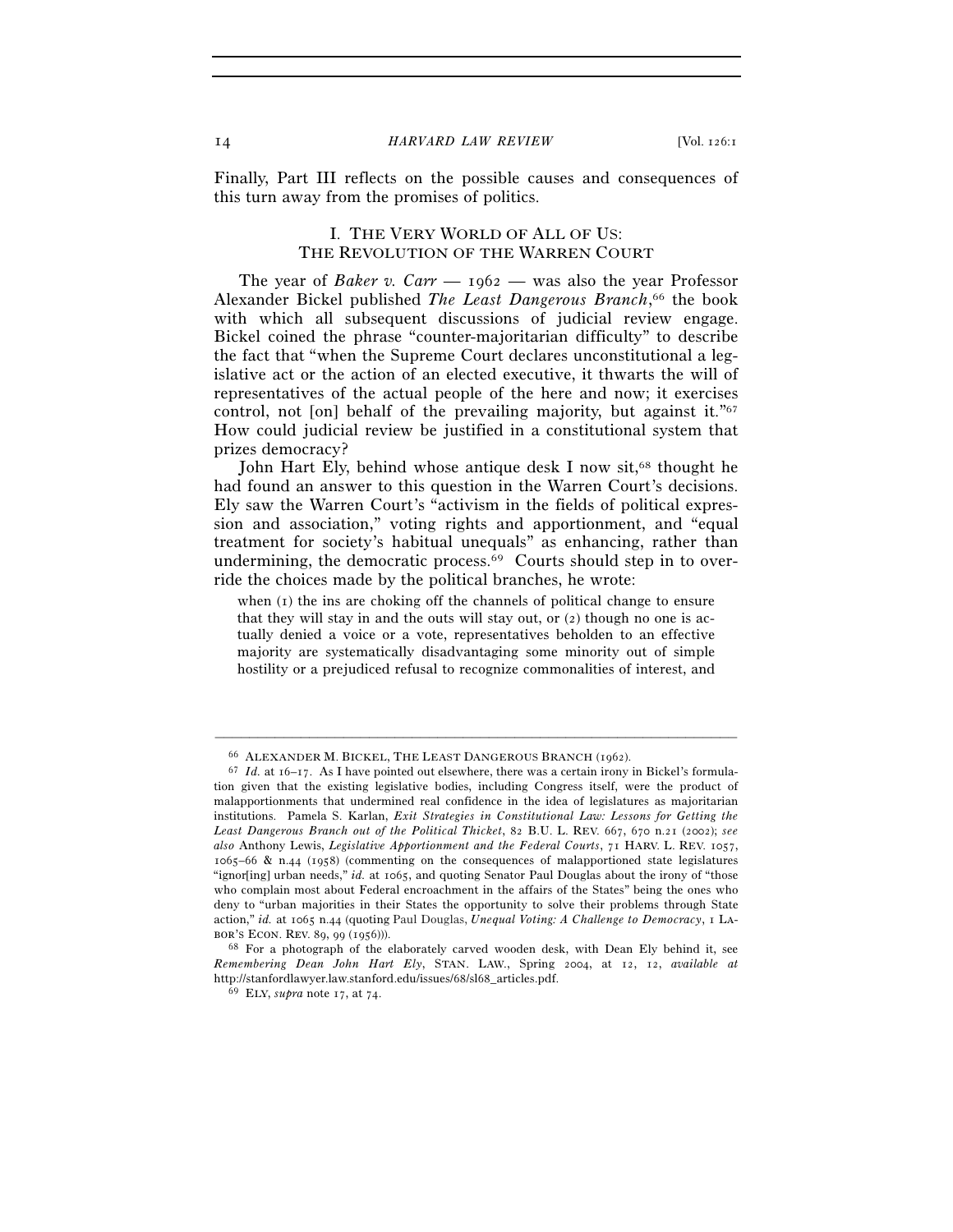thereby denying that minority the protection afforded other groups by a representative system.70

Ely's approach, which came to be known as "process theory" because of its focus on the political process, thus had both an antientrenchment and an antidiscrimination strand.

The critics of process theory, and there are many,<sup> $71$ </sup> have rightly pointed out that Ely's theory did not avoid making value choices; those choices were simply hidden within his view of democracy.72 That problem is particularly evident when it comes to the antidiscrimination strand of his argument: since many laws provide selective benefits or impose selective burdens — a tax deduction for mortgage interest treats homeowners differently from renters; a law imposing longer sentences for robbery than for littering treats robbers differently from litterers — courts need some metric for determining when a group's claim of "built-in bias" is more than simply "a mere euphemism for political defeat at the polls."73 But although there may be difficult cases, there are also easy ones, particularly when groups holding power make it impossible for citizens to participate effectively in the political process.

Because Ely was setting out a theory of judicial review, he necessarily focused on the circumstances under which courts should overturn the outcomes of the political process. These are the cases that need justification to answer Bickel's charge of illegitimate countermajoritarian activism. But although Ely himself did not make this point, his discussion also provides the basis for a theory of when courts should exercise special restraint or construe statutes broadly: when the political system *itself* is "clearing the channels of political change"74 or "facilitating the representation" and full citizenship of minorities.75 In

<sup>70</sup> *Id.* at 103. 71 *See, e.g.*, Paul Brest, *The Substance of Process,* <sup>42</sup> OHIO ST. L.J. 131, 131 (1981) (challenging Ely's contention that courts are "competent to engage in representation-reinforcing judicial review"); Erwin Chemerinsky, *The Price of Asking the Wrong Question: An Essay on Constitutional Scholarship and Judicial Review*, 62 TEX. L. REV. 1207, 1220–26 (1984) (arguing both that process theory "does not avoid the need for the Court to make substantive value judgments," *id.* at 1223, and that some decisions Ely criticizes as resting on value judgments can themselves be recast in process terms); Laurence H. Tribe, *The Puzzling Persistence of Process-Based Constitutional Theories*, 89 YALE L.J. 1063, 1065 (1980) (noting that process-based theories must confront the substantive value judgments they purport to avoid). 72 Professor Jack Balkin points out that "many Supreme Court decisions can be seen as either

promoting democracy or detracting from it, depending on one's political priors." Jack M. Balkin,

*The Roots of the Living Constitution*, 92 B.U. L. REV. 1129, 1157 (2012).<br><sup>73</sup> Whitcomb v. Chavis, 403 U.S. 124, 153 (1971) (declining to find unconstitutional racial vote dilution from the use of multimember electoral districts).<br><sup>74</sup> ELY, *supra* note 17, at 105 (capitalization omitted).<br><sup>75</sup> *Id.* at 135 (capitalization omitted).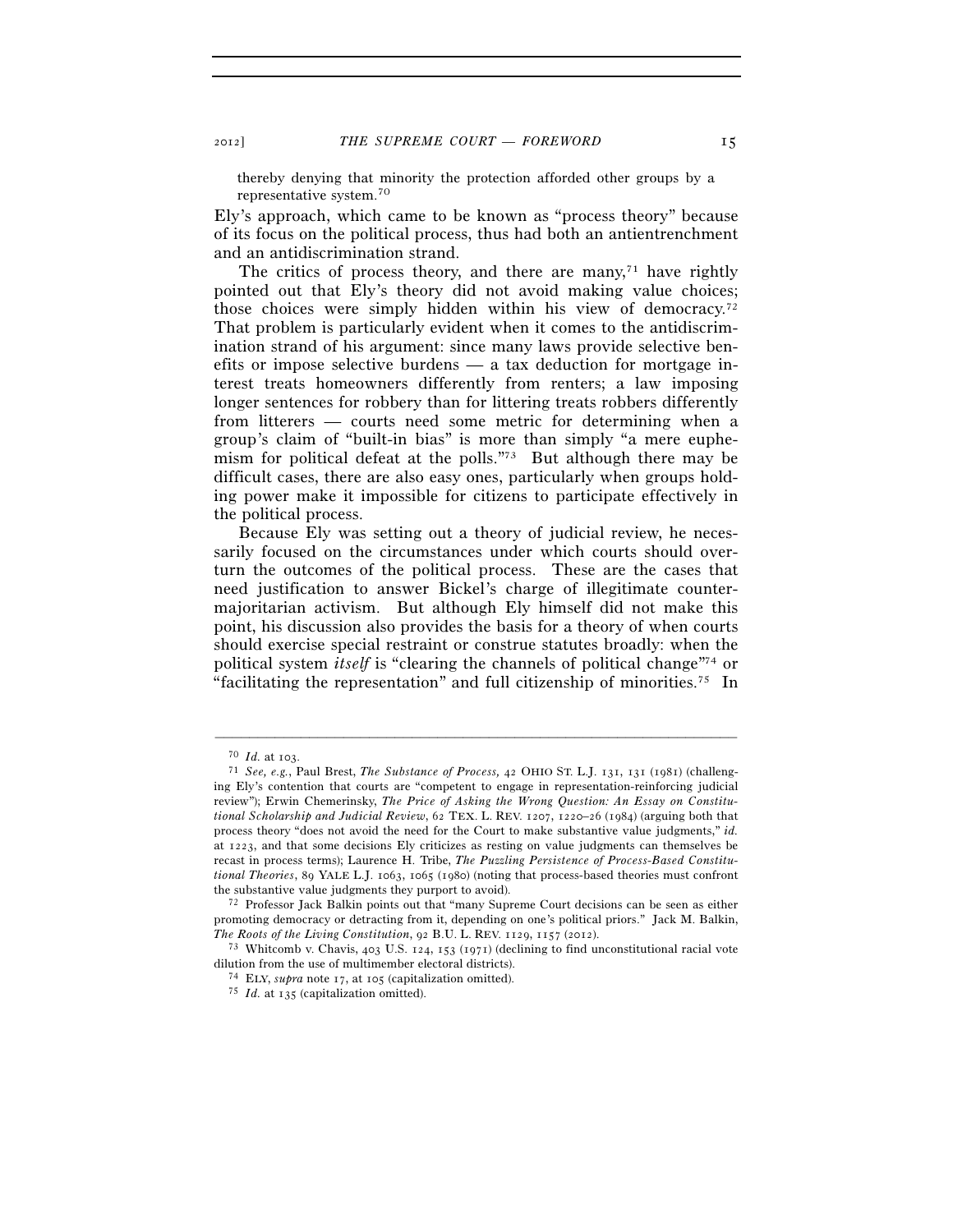these cases, Bickel's challenge and judicial decisions cut in the same direction.

For all that the Warren Court's "reputation as 'activist' or interventionist is deserved,"76 many of its most important decisions were actually deferential to the political process. This quality is especially true of the Court's decisions involving voting and election law, the cases most directly related to the democratic process itself. While the *Reapportionment Cases* involved judicial activism in clearing the channels of political change, the Court's decisions upholding provisions of the Voting Rights Act of 1965 reflect judicial deference to political channel clearing. And the Court's decisions upholding the Civil Rights Act of 1964 similarly involved judicial restraint — one might even say judicial enthusiasm for democratically derived solutions — in enforcing constitutional values of equality in civic life. Finally, the Court's doctrines enabling decentralized enforcement of constitutional values rested on a version of process theory. The Warren Court thus adopted both a robust version of judicial review and an expansive reading of the federal government's power to address critical social problems.

#### *A. Democracy and the Electoral Process*

The *Reapportionment Cases*, which required virtually every state to redraw its congressional and state legislative districts in order to create districts with equal numbers of inhabitants,<sup>77</sup> are arguably the most

<sup>&</sup>lt;sup>76</sup> *Id.* at 73.<br><sup>77</sup> The Court's imposition of one-person, one-vote rendered nearly every state's existing legislative apportionment unconstitutional. Reynolds v. Sims, 377 U.S. 533, 589 (1964) (Harlan, J., dissenting). The *Reapportionment Cases* are the judicial activism gift that keeps on giving. The requirement of one-person, one-vote interacts with the census to necessitate decennial reapportionment, and the new plans produce new rounds of litigation. For information on the current round of redistricting, see Professor Justin Levitt's invaluable site, ALL ABOUT REDISTRICT-ING, http://redistricting.lls.edu/ (last visited Sept. 29, 2012). Already in this decennial redistricting cycle, the Supreme Court has decided two cases. In *Perry v. Perez*, 132 S. Ct. 934 (2012), the Court rejected Texas's request to use its legislatively drawn, but unprecleared, congressional and state legislative apportionments for the 2012 elections, although it directed the three-judge district court to reconsider the interim maps to be used. In *Fletcher v. Lamone*, No. 11-1178, 2012 WL 1030482 (U.S. June 25, 2012) (mem.), the Court summarily affirmed a decision permitting Maryland to adjust its population counts with respect to incarcerated individuals for redistricting purposes. The Court recessed for the summer without issuing any decision in *Tennant v. Jefferson County Commission*, No. 11-1184, an appeal raising interesting questions about the application of one-person, one-vote to West Virginia's congressional redistricting. Statewide legislative reapportionment is one of the few remaining pockets of mandatory appellate jurisdiction at the Supreme Court. *See* 28 U.S.C. §§ 1253, 2284 (2006); *see also* 42 U.S.C. § 1973c(a) (2006) (providing for appellate jurisdiction in a significant class of cases under the Voting Rights Act). *See generally* Michael E. Solimine, *Institutional Process, Agenda Setting, and the Development of Election Law on the Supreme Court*, 68 OHIO ST. L.J. 767 (2007) (discussing the effects of mandatory jurisdiction).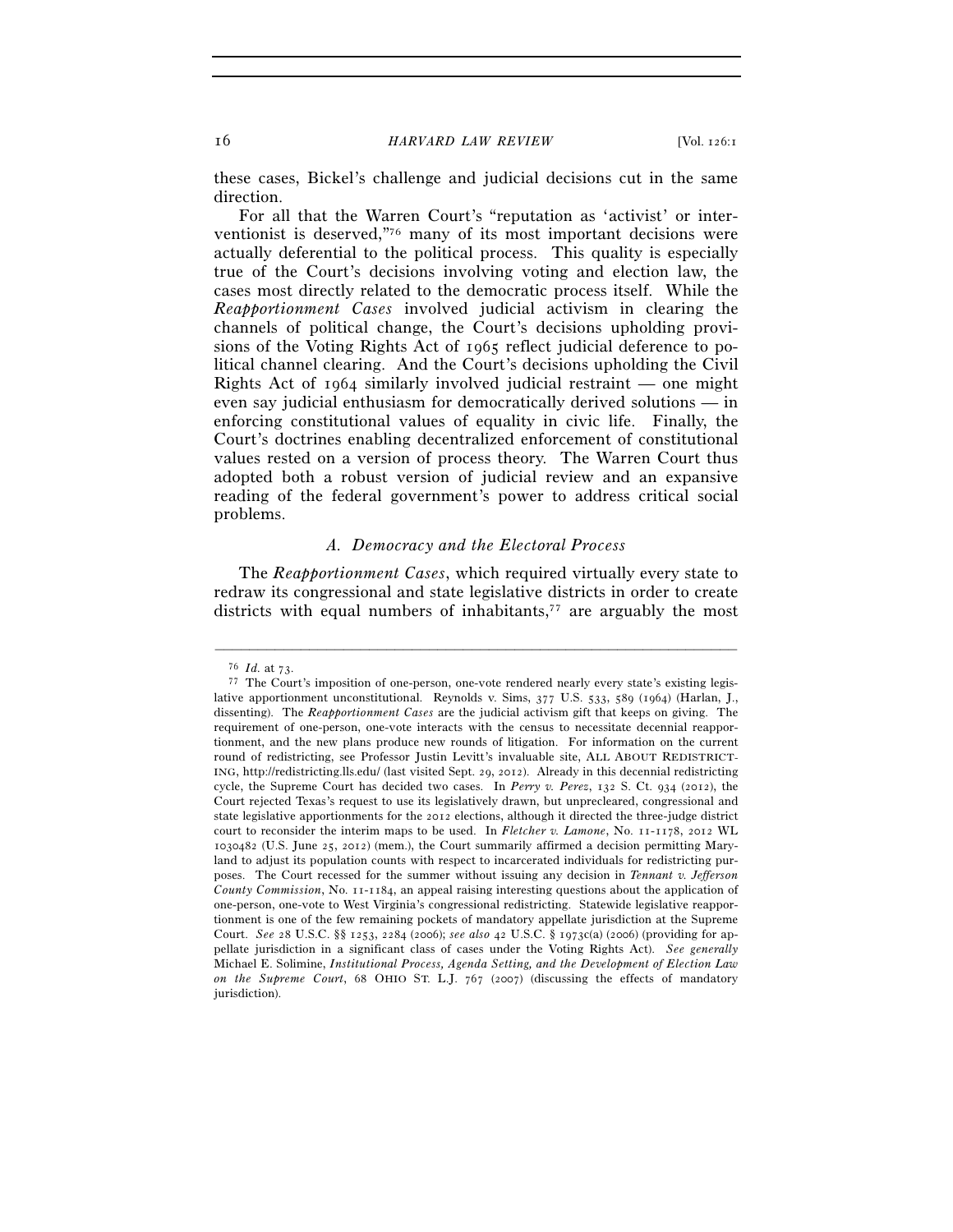activist decisions in American history, certainly with respect to the number of institutional changes the cases required. The Warren Court's poll tax decisions, *Harman v. Forssenius*78 and *Harper v. Virginia State Board of Elections*, 79 are similarly interventionist. Although Justice Douglas's opinion for the Court in *Harper* suggested that there was no rational basis for imposing a poll tax,<sup>80</sup> the case in fact marked an emergence of heightened scrutiny.81 Today, *Harper* is read primarily as a fundamental rights case: because the right to vote is "a fundamental matter in a free and democratic society," restrictions on the right "must be carefully and meticulously scrutinized."82 But at the time, the Court offered an alternative, more expressly egalitarian basis for heightened scrutiny: "Lines drawn on the basis of wealth or property, like those of race, are traditionally disfavored" and thus "cause[] an 'invidious' discrimination."83 Combined with the Court's observation in *Douglas v. California*84 that "there can be no equal justice where the kind of an appeal a man enjoys 'depends on the amount of money he has,'"85 the Court seemed to be setting out a doctrine that there can be no equal democracy where the kind of influence a person enjoys depends on the amount of money he has.

The Court's desegregation decisions also, of course, profoundly destabilized the existing order in which Jim Crow permeated nearly every facet of life in the southern part of the nation. To be sure, the Court's race decisions clearly invoked the antidiscrimination strand of Ely's theory. Ultimately, the Court adopted a rule that applies strict scrutiny to racial classifications because they single out a discrete and insular minority that cannot fully protect itself through the political process. But the desegregation cases can also be connected to the more general theme of full and equal political participation that underlies

 $^{78}$  380 U.S. 528 (1965).<br> $^{79}$  383 U.S. 663 (1966).

<sup>&</sup>lt;sup>80</sup> See id. at 666 ("Voter qualifications have no relation to wealth nor to paying or not paying this or any other tax."). 81 In *Breedlove v. Suttles*, 302 U.S. 277, 283 (1937), which *Harper* explicitly overruled, the

Court had observed with respect to Georgia's poll tax that "[e]xaction of payment before registration undoubtedly serves to aid collection [of revenue] from electors desiring to vote," surely enough to satisfy traditional rationality review. *See also Harper*, 383 U.S. at 674 (Black, J., dissenting) (pointing to the revenue collection rationale); *id.* at 684–85 (Harlan, J., dissenting) (pointing to the likely greater propensity of taxpayers to be informed about the issues to be decided by elections, a rationale the Court had found sufficient to justify literacy tests in *Lassiter v. North-*

*ampton County Board of Elections*, 360 U.S. 45 (1959)). 82 *Harper*, 383 U.S. at 667 (quoting *Reynolds*, 377 U.S. at 561–62) (internal quotation marks omitted).<br><sup>83</sup> *Id.* at 668 (citation omitted).<br><sup>84</sup> 372 U.S. 353 (1963).<br><sup>85</sup> *Id.* at 355 (quoting Griffin v. Illinois, 351 U.S. 12, 19 (1956)).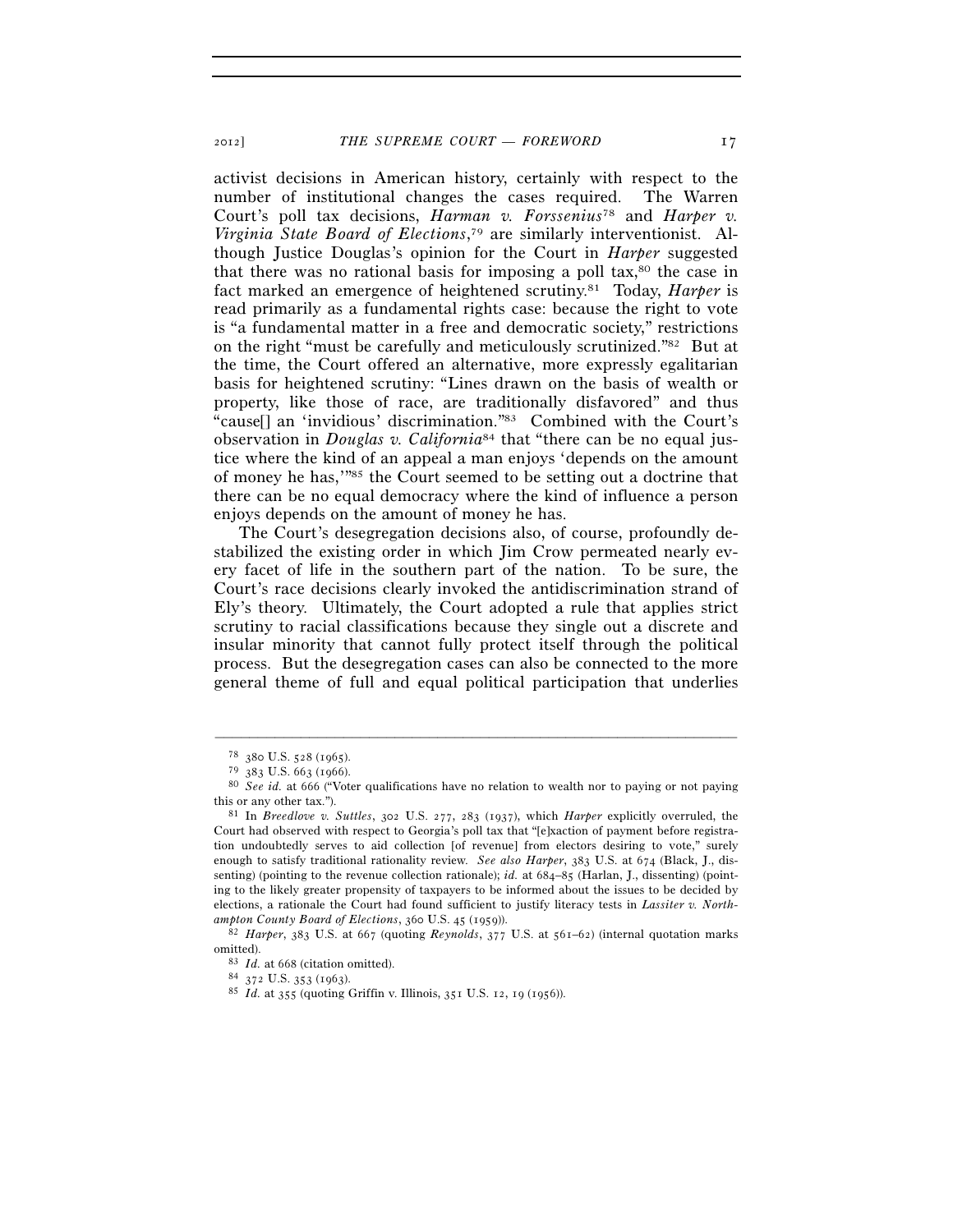## 18 *HARVARD LAW REVIEW* [Vol. 126:1

the antientrenchment strand of process theory.86 For the Warren Court, reapportionment and integration were related. *Brown* was a case about full citizenship and ultimately civic participation.87 The Court was aware that "much of its workload — particularly in the area of civil rights, where extremist politicians from underpopulated and disenfranchised 'Black Belt' regions were at the forefront of massive resistance — was an indirect consequence of malapportionment's hold on state legislatures."88 The Warren Court believed that democracy could be made to work better by including a broader cohort of citizens and by equalizing the weight of individuals' votes. In this reformed process, politics would likely produce better outcomes — that is, fuller realizations of the Constitution's commitment to liberty, equality, and opportunity.89 The Warren Court was optimistic about the possibility of politics.

But another equally important (though less discussed) strand of Warren Court jurisprudence consists of cases in which, rather than issuing decisions that transformed critical institutions, the Court upheld transformative statutes enacted by the political branches. While the reapportionment revolution involved the Court's adoption of a particular theory of representative government, some of the Court's other groundbreaking decisions ratified a democratically rather than a judicially derived "theory of representative government."90

The most obvious example of democratic channel clearing by statute involves the Voting Rights Act of 1965. By dramatically expanding voting rights for black voters in the South (and Puerto Rican voters in New York), the Act actually advanced both goals of process theory: it opened up the channels of political change, and it protected

<sup>86</sup> In fact, Professor Michael Klarman argues that this destabilization was more critical to the successes of the civil rights movement than *Brown* itself. The "violence that resulted from *Brown*'s radicalization of southern politics enabled transformative racial change to occur as rapidly as it did" because the violence of the backlash transformed northern (white) opinion on race and led to landmark civil rights legislation like the Civil Rights Act of 1964 and the Voting Rights Act of 1965. MICHAEL J. KLARMAN, FROM JIM CROW TO CIVIL RIGHTS <sup>441</sup>–42 (2004). 87 *See* Brown v. Bd. of Educ., 347 U.S. 483, 493 (1954) (recognizing "the importance of educa-

tion to our democratic society" because, among other things, "[i]t is required in the performance of our most basic public responsibilities" and "is the very foundation of good citizenship"). 88 Pamela S. Karlan, *John Hart Ely and the Problem of Gerrymandering: The Lion in Winter*,

<sup>114</sup> YALE L.J. 1329, 1333 (2005); *see also* JOHN HART ELY, ON CONSTITUTIONAL GROUND 4 (1996) (reporting that Chief Justice Warren "used to say that if *Reynolds v. Sims* had been decided before 1954, *Brown v. Board of Education* would have been unnecessary"). 89 G. EDWARD WHITE, EARL WARREN <sup>337</sup> (1982) (recounting that Chief Justice Warren

thought that *Reynolds v. Sims* "insured that henceforth elections would reflect the collective public interest — embodied in the 'one-man, one-vote' standard — rather than the machinations of special interests"). 90 ELY, *supra* note 17, at 74.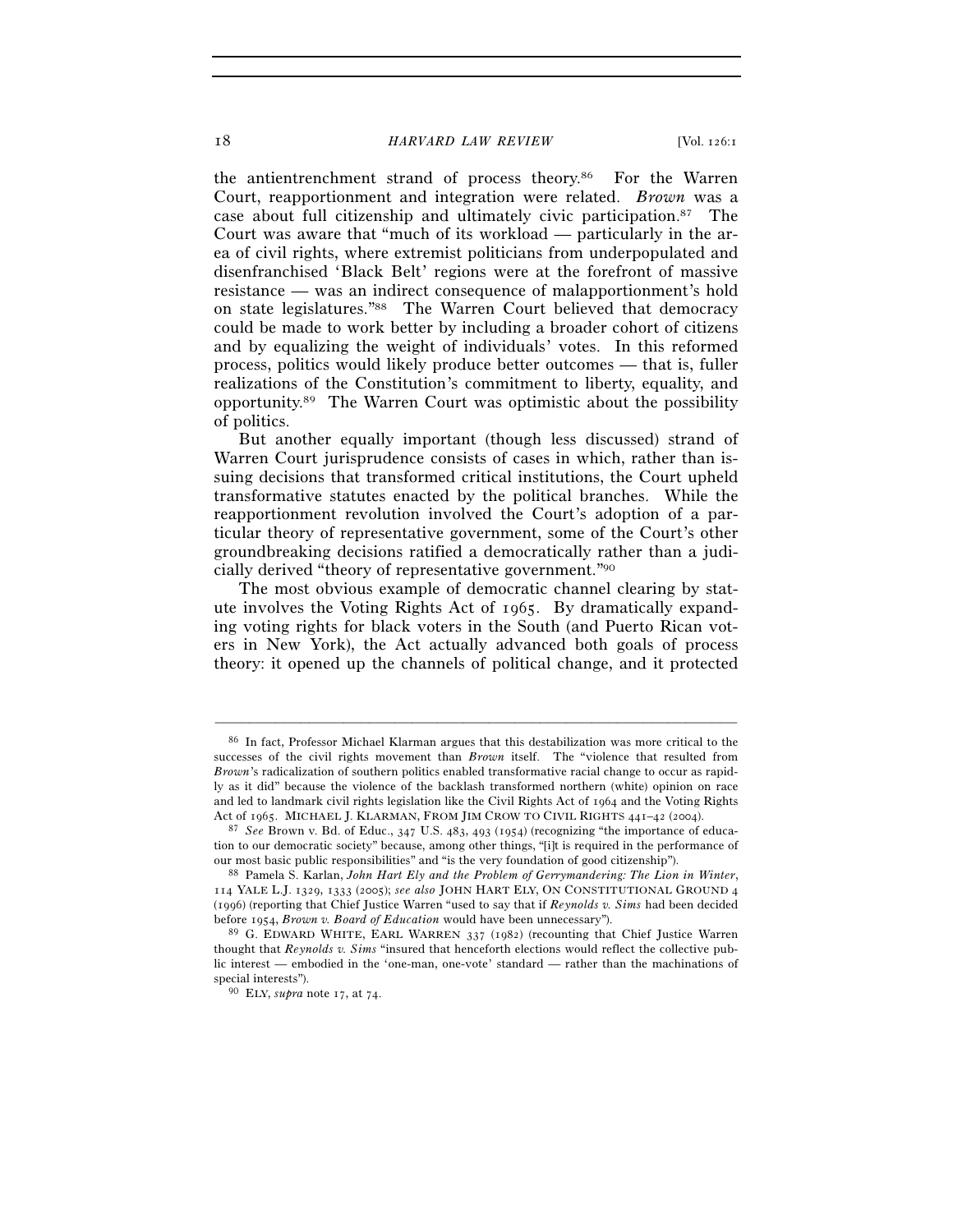the rights of discrete and insular minorities.91 In *South Carolina v. Katzenbach*92 and *Katzenbach v. Morgan*, 93 the Court upheld several "inventive" provisions of the Act<sup>94</sup> that essentially bypassed the normal process of constitutional adjudication, in which courts play a primary role, in favor of categorical legislation and executive branch enforcement.

At issue in *South Carolina* were, among other things, a provision of the Act suspending the use of literacy tests as a prerequisite to voting in targeted jurisdictions and a provision requiring those same jurisdictions to submit all proposed voting changes for federal approval before putting them into effect.95 Chief Justice Warren began his opinion for the Court by noting the duration and depth of the problem Congress had addressed in the Act.<sup>96</sup> And he acknowledged the failure of conventional constitutional litigation to cure that problem.97

South Carolina had argued that allowing Congress to suspend literacy tests and essentially enjoin all voting changes pending federal approval would "rob the courts of their rightful constitutional role."98 The Chief Justice rejected that argument:

[Section] 2 of the Fifteenth Amendment expressly declares that "Congress shall have power to enforce this article by appropriate legislation." By adding this authorization, the Framers indicated that Congress was to be *chiefly* responsible for implementing the rights created in § 1 [which forbids racial discrimination in voting]. . . . Accordingly, in addition to the courts, Congress has full remedial powers to effectuate the constitutional prohibition against racial discrimination in voting.99

 We therefore reject South Carolina's argument that Congress may appropriately do no more than to forbid violations of the Fifteenth Amendment in general terms — that the task of fashioning specific remedies or of applying them to particular localities must necessarily be left entirely to the courts. Congress is not circumscribed by any such artificial rules under § 2 of the Fifteenth Amendment. In the oft-repeated words of Chief Justice Marshall, referring to another specific legislative authorization in the Constitution, "This power, like all others vested in Congress, is complete in itself, may be exercised to its utmost extent, and acknowledges no limitations, other than are prescribed in the constitution."

*Id.* at 327 (quoting Gibbons v. Ogden, 22 U.S. (9 Wheat.) 1, 196 (1824)).

<sup>–––––––––––––––––––––––––––––––––––––––––––––––––––––––––––––</sup> <sup>91</sup> For a discussion of how the Court's voting law jurisprudence furthered both process theory goals, see Karlan, *supra* note 88, at  $1335-36$ .<br>  $\frac{92}{383}$  U.S. 301 (1966).<br>  $\frac{93}{384}$  U.S. 641 (1966).<br>  $\frac{93}{4}$  *South Carolina*, 383 U.S. at 327.<br>  $\frac{95}{5}$  For a discussion of how the coverage, suspension,

worked in tandem, see *id.* at 317–20.<br><sup>96</sup> *Id.* at 308–13 (recounting the history of discriminatory practices since ratification of the Fif-

teenth Amendment).

<sup>97</sup> *See id.* at 314–15. 98 *Id.* at 325. 99 *Id.* at 325–26 (emphasis added). He continued: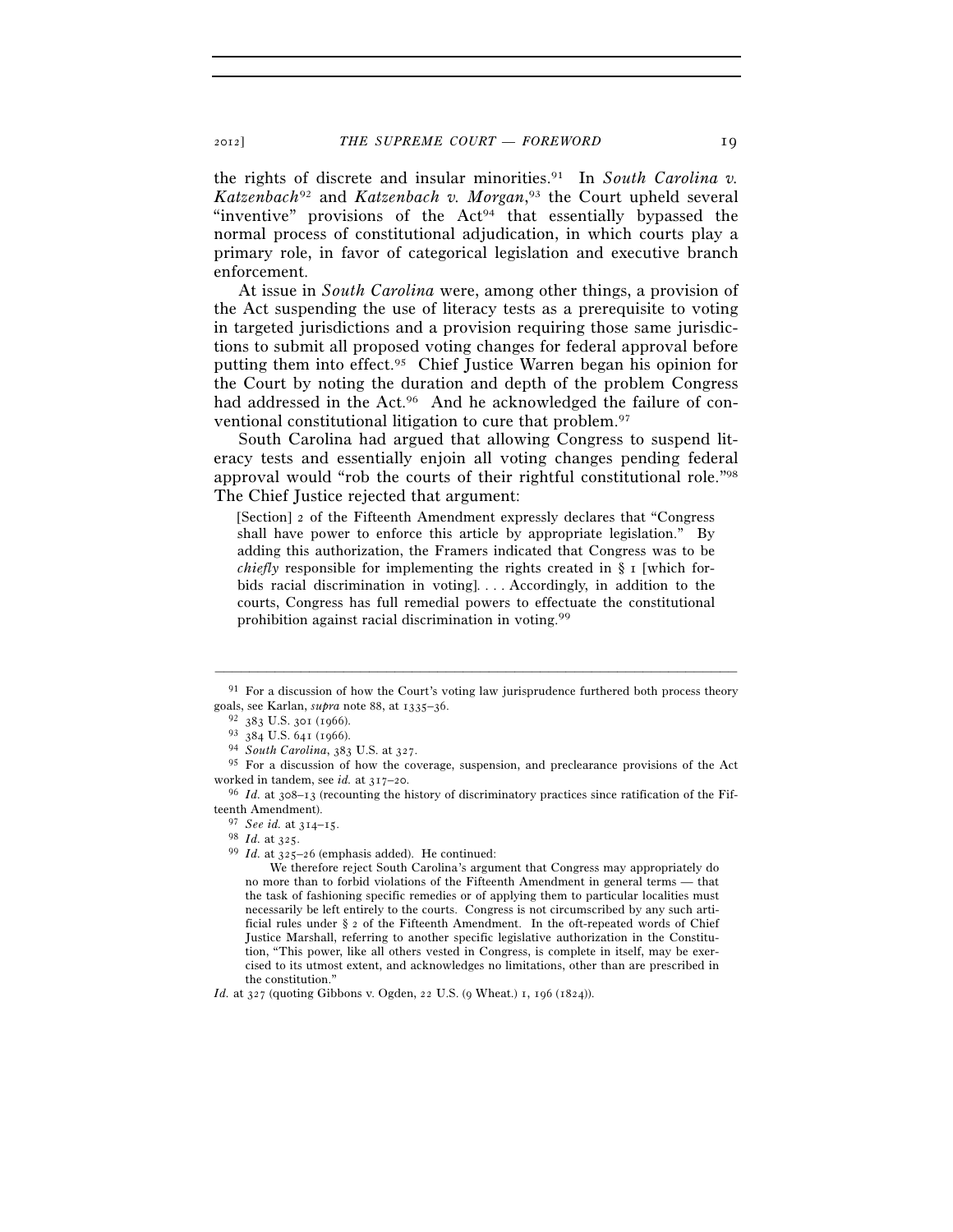#### 20 *HARVARD LAW REVIEW* [Vol. 126:1]

Applying this deferential standard, the Court upheld the Act's innovative remedies. In the course of upholding the Act's suspension of new voting-related laws until those laws received federal preclearance, the Court declared that "[t]his may have been an uncommon exercise of congressional power, . . . but the Court has recognized that exceptional conditions can justify legislative measures not otherwise appropriate."100

In *Katzenbach v. Morgan*, the Court elaborated further on Congress's special role in ensuring full access to the political process. *Morgan* involved a challenge to section 4(e) of the Voting Rights Act, which prohibited enforcement of English-language literacy tests against citizens who had completed at least the sixth grade in Puerto Rican schools where the language of instruction was not English.101 Section 4(e) precluded New York from enforcing its requirement that citizens be able to read and write in English against several hundred thousand Puerto Ricans living in the state.102

As it had with respect to South Carolina's argument regarding Section 2 of the Fifteenth Amendment, the Court rejected New York's argument that congressional enforcement under Section 5 of the Fourteenth Amendment required a prior judicial determination that a practice was invalid: that construction "would depreciate both congressional resourcefulness and congressional responsibility for implementing the Amendment."103 Thus, even though the Court had earlier upheld neutrally administered literacy tests against constitutional attack under the Equal Protection Clause,104 the Court held that the categorical congressional ban was "appropriate legislation" to enforce the clause.105

The Court identified two related theories that would support Congress's decision.106 Under the first, Congress might rationally have concluded that New York's English-language requirement itself constituted "an invidious discrimination," particularly in light of "some evidence suggesting that prejudice played a prominent role in the en-

<sup>–––––––––––––––––––––––––––––––––––––––––––––––––––––––––––––</sup> 100 *Id.* at 334 (citing Home Bldg. & Loan Ass'n v. Blaisdell, 290 U.S. 398 (1934); Wilson v. New, 243 U.S. 332 (1917)).<br><sup>101</sup> Katzenbach v. Morgan, 384 U.S. 641, 643–45 & n.1 (1966).<br><sup>102</sup> Id. at 643–45.<br><sup>103</sup> Id. at 648; *see also id.* at 648 n.7 (citing sources discussing "historical evidence suggesting

that the sponsors and supporters of the Amendment were primarily interested in augmenting the power of Congress, rather than the judiciary").

<sup>&</sup>lt;sup>104</sup> *See* Lassiter v. Northampton Cnty. Bd. of Elections, 360 U.S. 45, 50–53 (1959).<br><sup>105</sup> *Morgan*, 384 U.S. at 658. <sup>106</sup> I discuss these theories, along with an additional one identified in the Burger Court's later decision to uphold a nationwide ban on literacy tests, in Pamela S. Karlan, *Two Section Twos and Two Section Fives: Voting Rights and Remedies After* Flores, 39 WM. & MARY L. REV. 725, 728– 29 (1998).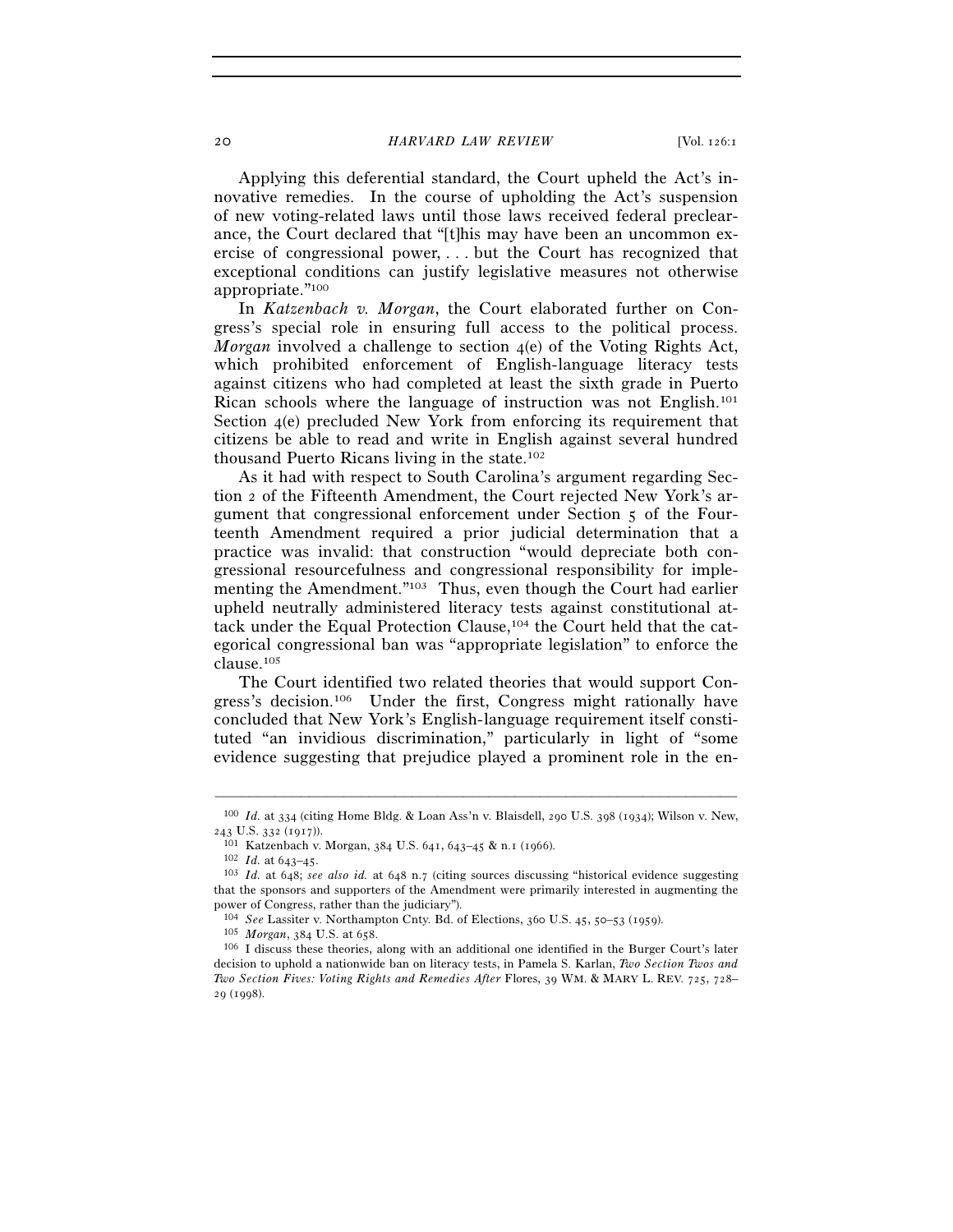actment of the requirement."107 Under the second, Congress might have concluded that extending the franchise to Puerto Ricans who were not literate in English was not designed to vindicate only (or primarily) their Fourteenth Amendment–protected right to vote, but rather to ensure "nondiscriminatory treatment by government [in] ... the provision or administration of governmental services, such as public schools, public housing and law enforcement."108 In short, in *South Carolina* and *Morgan*, the Court viewed Congress as having a special role in vindicating the right to vote and equal protection more generally, based both on the Constitution's text itself and on the historical experience that judicial remedies alone could not fully vindicate the constitutional commitment.

The important thing to recognize about *South Carolina* and *Morgan* is that the Court was not being called upon in either case to derive a theory of democracy for itself — as it had been forced to do in the *Reapportionment Cases*. 109 Rather, it was being asked to enforce Congress's choice among different concepts of democracy. The key constitutional issue, then, was one of congressional power to make that choice, an issue as to which there are textual, historical, and prudential arguments in favor of judicial deference. In many situations, there will be conflicting visions of what democracy requires. How to balance the competing values inherent in those visions reflects a choice among theories of democracy. That, after all, had been the criticism of the dissenters in the one-person, one-vote cases: what warrant did the Court have to choose among different theories of representation?<sup>110</sup> But in the Voting Rights Act cases, the choice among political theories was itself made democratically: Congress chose to outlaw literacy tests and other restrictive devices despite potential counterarguments. In enforcing the Act against resistant state and local jurisdictions, the Justices were not being asked to substitute their judgment for a democratically derived one. Rather, they were being asked to enforce the views of national political actors in the face of contrary local preferences. The enforcement provisions of the Reconstruction Amendments provided a textual hook for Congress to make that choice.

<sup>107</sup> *Morgan*, 384 U.S. at 654.<br><sup>108</sup> *Id.* at 652.<br><sup>109</sup> Indeed, Ely himself acknowledged that while the one-person, one-vote standard "is certainly administrable $[,]$ ... the more troublesome question is what else it has to recommend it." ELY, *supra* note 17, at 121. 110 *See, e.g.*, Reynolds v. Sims, 377 U.S. 533, 589–91 (1964) (Harlan, J., dissenting).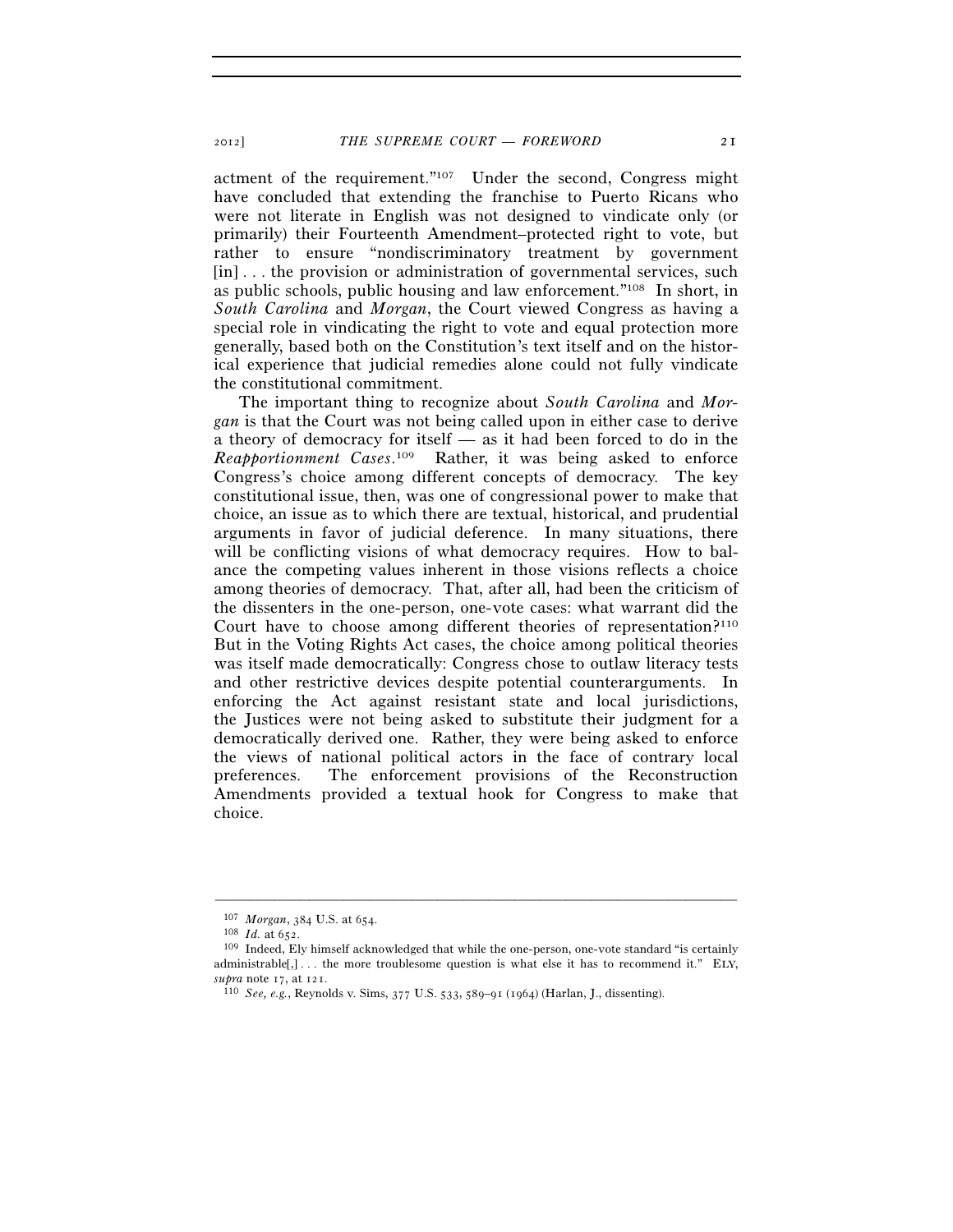#### 22 *HARVARD LAW REVIEW* [Vol. 126:1

### *B. Trusting Congress*

The Court's decisions in *Heart of Atlanta Motel v. United States*<sup>111</sup> and *Katzenbach v. McClung*112 upholding the public accommodations provisions of the Civil Rights Act of 1964 illustrate a similar dynamic with respect to the antidiscrimination prong of process theory: bringing minorities more fully into civic life and protecting them against invidious prejudice. The Court recognized that "the fundamental object of Title II was to vindicate 'the deprivation of personal dignity that surely accompanies denials of equal access to public establishments.'"113 While that object sounded in equality, a value most clearly articulated in the Thirteenth and Fourteenth Amendments, the Court's prior decision in the *Civil Rights Cases*114 seemed to pose a barrier to Congress's reaching private conduct under the Equal Protection Clause.115 At the same time, the Court had been facing a series of cases arising out of the sit-in movement and other civil rights demonstrations,<sup>116</sup> and had been straining to find sufficient state action in those cases to invalidate segregationist practices that the Justices found inconsistent with basic

–––––––––––––––––––––––––––––––––––––––––––––––––––––––––––––

at 11. A few years after *Heart of Atlanta Motel* and *McClung*, in *Jones v. Alfred H. Mayer Co.*, 392 U.S. 409 (1968), the Court read a Reconstruction-era statute, 42 U.S.C. § 1982, to forbid racial discrimination by private individuals in the sale and rental of property. 392 U.S. at  $421-22$ . The Court located Congress's power here not in the Commerce Clause, but in the enforcement provision of the Thirteenth Amendment, which prohibits slavery and involuntary servitude: "Does the authority of Congress to enforce the Thirteenth Amendment 'by appropriate legislation' include the power to eliminate all racial barriers to the acquisition of real and personal property? We think the answer to that question is plainly yes." *Id.* at 439. The Court held that Congress has the power "rationally to determine what are the badges and the incidents of [the] slavery" prohibited by the Amendment and "the authority to translate that determination into effective legislation." *Id.* at 440. Since one of the disabilities imposed by slavery was restraints on the right to inherit, purchase, or lease real property, Congress could "eradicate the last vestiges and incidents of a society half slave and half free," *id.* at 441 n.78, by legislating to protect black persons' ability to acquire property:

 Negro citizens, North and South, who saw in the Thirteenth Amendment a promise of freedom — freedom to "go and come at pleasure" and to "buy and sell when they please" — would be left with "a mere paper guarantee" if Congress were powerless to assure that a dollar in the hands of a Negro will purchase the same thing as a dollar in the hands of a white man. At the very least, the freedom that Congress is empowered to secure under the Thirteenth Amendment includes the freedom to buy whatever a white man can buy, the right to live wherever a white man can live. If Congress cannot say that being a free man means at least this much, then the Thirteenth Amendment made a promise the Nation cannot keep.

*Id.* at 443 (footnotes omitted). 116 *See, e.g.*, Hamm v. City of Rock Hill, 379 U.S. 306 (1964); Bell v. Maryland, 378 U.S. <sup>226</sup> (1964); Burton v. Wilmington Parking Auth., 365 U.S. 715 (1961).

<sup>&</sup>lt;sup>111</sup> 379 U.S. 241 (1964).<br><sup>112</sup> 379 U.S. 294 (1964).<br><sup>113</sup> *Heart of Atlanta Motel*, 379 U.S. at 250 (quoting S. REP. NO. 88-872, at 16–17 (1964)).<br><sup>113</sup> The *Civil Rights Cases* held that the Fourteenth Amendment reache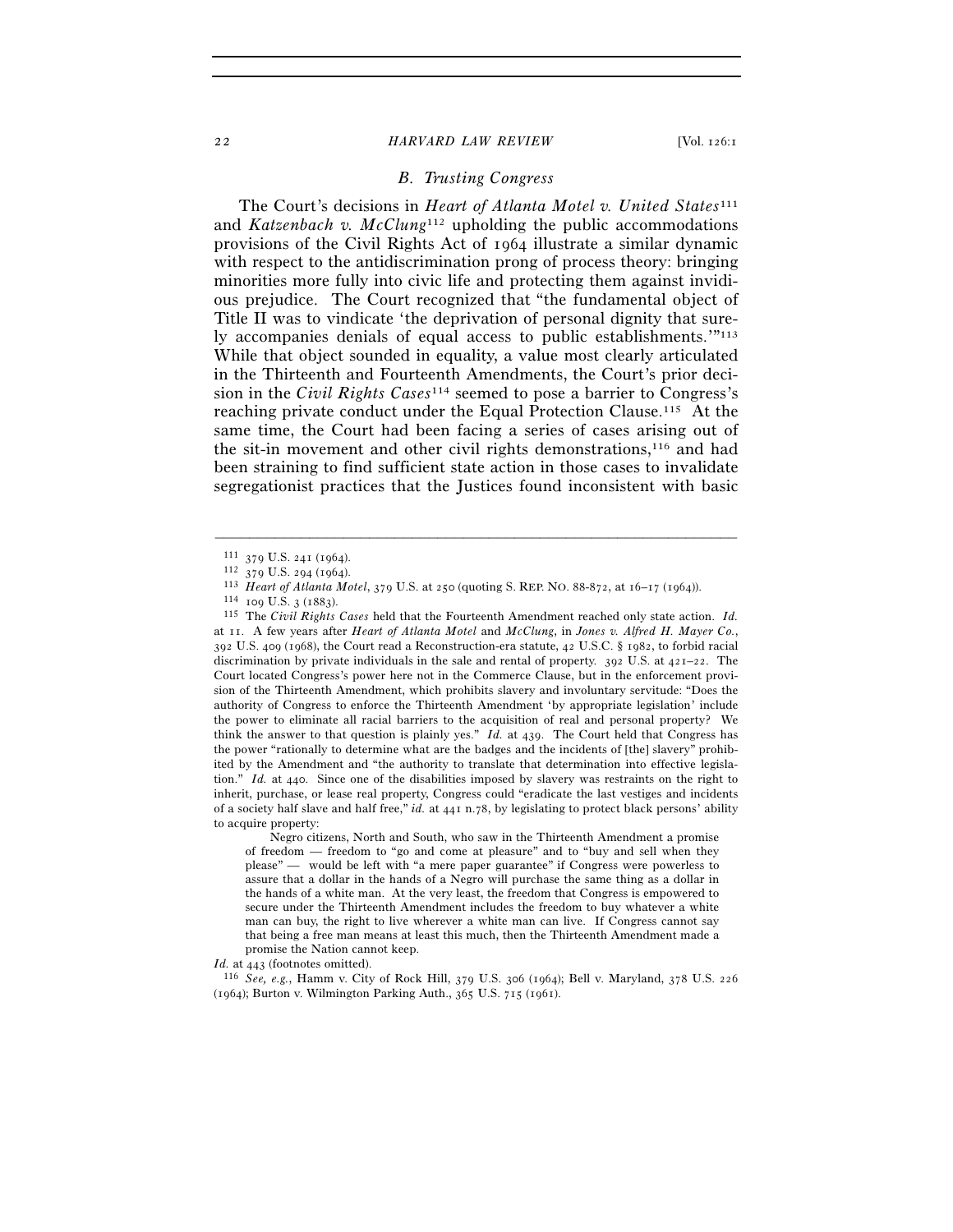principles of equality.117 And so the Court welcomed Congress's use of its "ample power" under the Commerce Clause to bar racial discrimination by a wide range of businesses $118$ :

 That Congress was legislating against moral wrongs in many of these areas rendered its enactments no less valid. In framing Title II of this Act Congress was also dealing with what it considered a moral problem. But that fact does not detract from the overwhelming evidence of the disruptive effect that racial discrimination has had on commercial intercourse. It was this burden which empowered Congress to enact appropriate legislation, and, given this basis for the exercise of its power, Congress was not restricted by the fact that the particular obstruction to interstate commerce with which it was dealing was also deemed a moral and social wrong.<sup>119</sup>

In light of Congress's decision to exercise this power, the Court rejected the motel's claim that Congress could not force it to accommodate guests whom it did not want to serve. The only relevant questions were  $\mathfrak{t}(1)$  whether Congress had a rational basis for finding that racial discrimination by motels affected commerce, and (2) if it had such a basis, whether the means it selected to eliminate that evil are reasonable and appropriate."120 Answering those questions in the affirmative, the Court saw no countervailing property interest sufficient to let the business operate "as it sees fit, free from governmental regulation."121 Put more abstractly, in choosing how to regulate commerce, Congress could choose citizen equality over commercial autonomy.122

Writing in these pages after the Court decided the Civil Rights Act and Voting Rights Act cases, Archibald Cox suggested that the deci-

<sup>117</sup> Ultimately, the Court either found some state action in the activities of government officials' enforcing trespass laws and the like or reached for some other doctrine that would allow it to reverse the demonstrators' convictions. *See, e.g.*, Bouie v. City of Columbia, 378 U.S. 347 (1964) (straining to find a denial of due process in the state's enforcement of its trespass statute against sit-in participants). *See generally* McKenzie Webster, Note, *The Warren Court's Struggle with the Sit-In Cases and the Constitutionality of Segregation in Places of Public Accommodations*, 17 J.L.

<sup>&</sup>lt;sup>118</sup> *Heart of Atlanta Motel*, 379 U.S. at 250; see also id. at 247–50.<br><sup>119</sup> *Id.* at 257.<br><sup>120</sup> *Id.* at 258.<br><sup>121</sup> *Id.* at 259; see also Katzenbach v. McClung, 379 U.S. 294, 300 (1964) (finding that discrimination in

 $122$  The concurring opinions of Justices Douglas and Goldberg were even more explicit on this point. *See Heart of Atlanta*, 379 U.S. at 279 (Douglas, J., concurring) (expressing his reluctance "to rest solely on the Commerce Clause" because "the right of people to be free of state action that discriminates against them because of race[] . . . 'occupies a more protected position in our constitutional system than does the movement of cattle, fruit, steel and coal across state lines'" (quoting Edwards v. California, 314 U.S. 160, 177 (1941) (Douglas, J., concurring))); *id.* at 291, 293 (Goldberg, J., concurring) (describing the primary purpose of the Act as "the vindication of human dignity and not mere economics," *id.* at 291, and stating his "conviction that § 1 of the Fourteenth Amendment guarantees to all Americans the constitutional right 'to be treated as equal members of the community with respect to public accommodations,'" *id.* at 293 (quoting Bell v. Maryland, 378 U.S. 226, 286 (1964) (Goldberg, J., concurring))).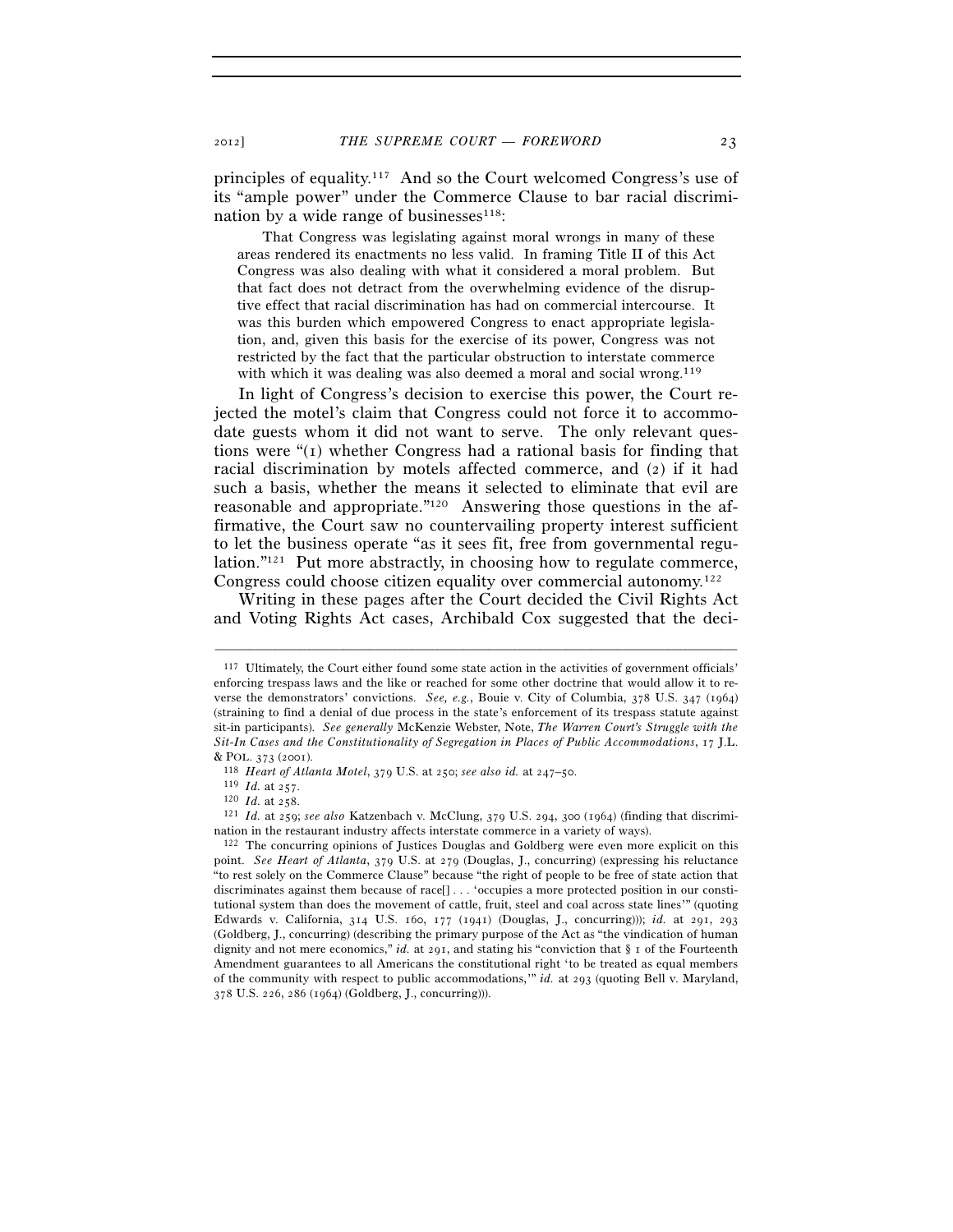sions marked the emergence of a more collaborative model for promoting "liberty, equality, and dignity"123:

A Supreme Court decision reversing the conviction of the sit-in demonstrators upon the ground that the fourteenth amendment required the keepers of places of public accommodation to serve Negroes without discrimination or segregation could never have commanded the same degree of assent as the equal public accommodations title of the Civil Rights Act of 1964 after it was enacted by Congress and held constitutional by the Court. In this sense, the principle of *Brown v. Board of Education* became more firmly law after its incorporation into title VI of the Civil Rights Act of 1964. 124

Particularly in a modern world in which liberty, equality, and dignity may depend on the provision of government services, the political branches might often be better equipped than the courts to vindicate those values.125

The public accommodations and voting rights cases illustrate the Warren Court's respect for and reliance on the political branches' contributions to realizing constitutional commitments. The Court was well aware that constitutional adjudication of school-segregation and disenfranchisement cases had achieved only minimal tangible progress on its own.126 By contrast, innovative executive branch enforcement — in the desegregation context through threats of federal funds cutoffs under Title VI of the Civil Rights Act of  $1964^{127}$  and in

<sup>–––––––––––––––––––––––––––––––––––––––––––––––––––––––––––––</sup> 123 Archibald Cox, *The Supreme Court, 1965 Term — Foreword: Constitutional Adjudication and the Promotion of Human Rights*, 80 HARV. L. REV. 91, 93 (1966).<br><sup>124</sup> *Id.* at 94 (footnotes omitted); *see also* Robert C. Post & Reva B. Siegel, *Protecting the Con-*

*stitution from the People: Juricentric Restrictions on Section Five Power*, 78 IND. L.J. 1, 31 (2003) (noting that in *Brown*, the Court had asked for briefing regarding Congress's Section 5 power to forbid segregation because they understood that "entrenching the constitutional vision of *Brown* required the kind of political mobilization that altered the nation's sense of itself").<br><sup>125</sup> For arguments that the proper role of courts under these circumstances is to interact with

the political branches rather than to solve the problem unilaterally, see, for example, CASS R. SUNSTEIN, DESIGNING DEMOCRACY 221–37 (2001); MARK TUSHNET, WEAK COURTS, STRONG RIGHTS <sup>247</sup>–<sup>64</sup> (2008). 126 Roughly a decade after *Brown*, only 2.3% of black children in the South attended a school

with any white students. Note, *The Courts, HEW, and Southern School Desegregation*, 77 YALE L.J. 321, 322 (1967). Litigation under the Fifteenth Amendment and the Civil Rights Acts of 1957 and 1060 similarly did:

little to cure the problem of voting discrimination. . . . [R]egistration of voting-age Negroes in Alabama rose only from 14.2% to 19.4% between 1958 and 1964; in Louisiana it barely inched ahead from 31.7% to 31.8% between 1956 and 1965; and in Mississippi it increased only from  $4.4\%$  to  $6.4\%$  between 1954 and 1964. South Carolina v. Katzenbach, 383 U.S. 301, 313 (1966).

 $127$  Section 601 provides that "[n]o person in the United States shall, on the ground of race, color, or national origin, be excluded from participation in, be denied the benefits of, or be subjected to discrimination under any program or activity receiving Federal financial assistance." 42 U.S.C. § 2000d (2006); *see also* David L. Kirp, *School Desegregation and the Limits of Legalism*, PUB. INT., Spring 1977, at 101, 107–09 (stating that although the drafters of the Civil Rights Act had assumed that "the courts were supposed to define discrimination, and HEW, with its substantially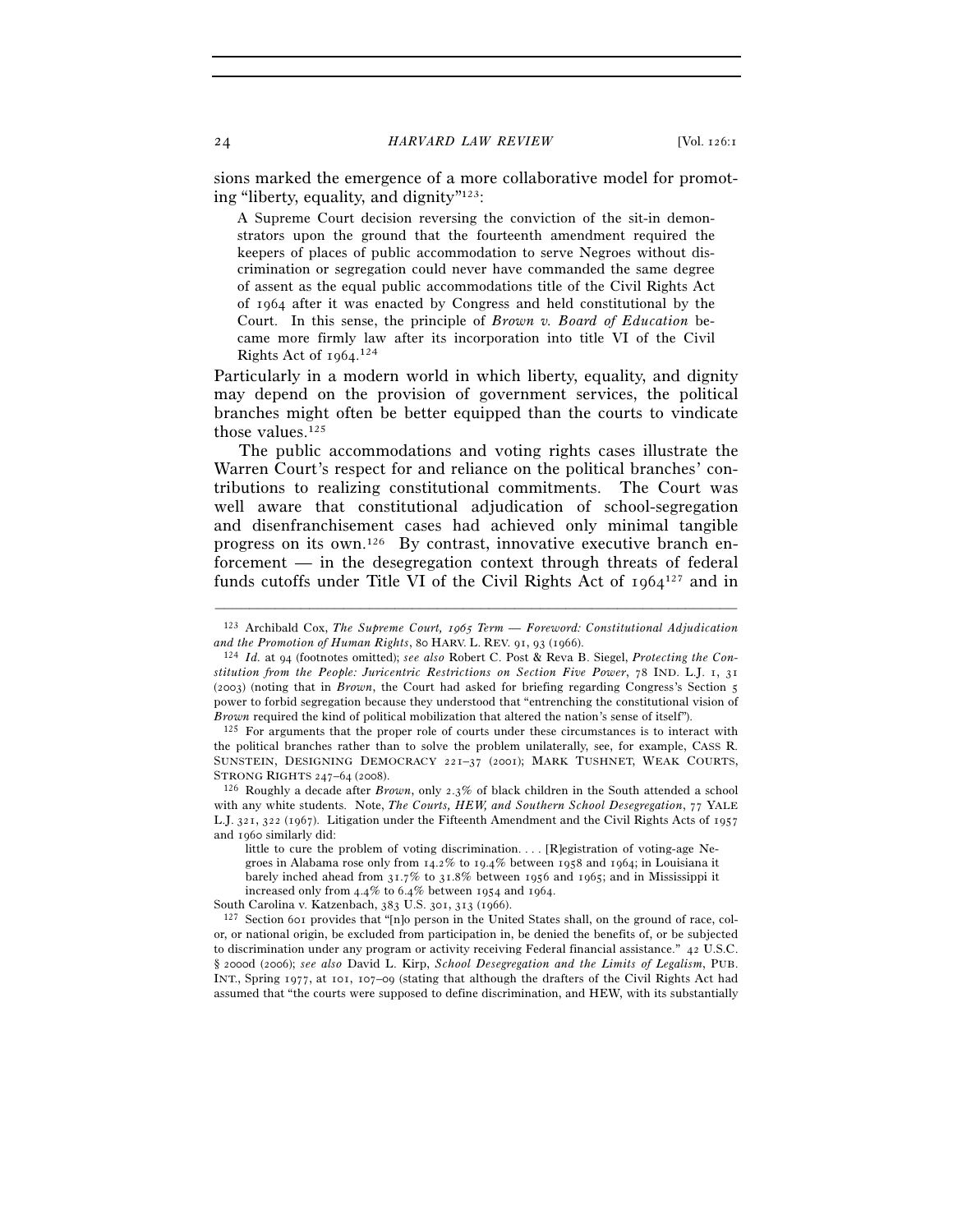the disenfranchisement context through the appointment of federal officials to register voters under sections 6 and 7 of the Voting Rights Act of  $1965^{128}$  — produced fundamental institutional change. Thus, even with respect to some core constitutional values, the Court recognized the political branches' special institutional competence in achieving those values.

#### *C. The Democratization of Constitutional Enforcement*

Another Warren Court strategy reflecting a trust of decentralized and democratic processes for enforcing constitutional values involved enlisting affected individuals. In *Monroe v. Pape*,<sup>129</sup> the Court construed 42 U.S.C. § 1983, initially enacted as part of the Civil Rights Act of 1870, to authorize a federal damages cause of action for violations of constitutional rights committed by state and local government officials.130 The innovation in Justice Douglas's opinion for the Court lay in permitting a federal damages action even when the plaintiff had the ability to sue the official in state court on a state law claim.131

Justice Douglas found in the legislative history of § 1983 an echo of process theory's antidiscrimination strand. The drafters of § 1983 turned to federal courts, he explained, because they worried that "by reason of prejudice, passion, neglect, intolerance or otherwise, state laws might not be enforced and the claims of citizens to the enjoyment of rights, privileges, and immunities guaranteed by the Fourteenth Amendment might be denied by the state agencies."<sup>132</sup> In particular,

greater manpower, [was supposed] to enforce the judicial standards," ultimately "the process worked in almost precisely the reverse fashion," *id.* at 107, and that by 1968 in the rural South, "a convulsive and by most accounts successful revolution had been achieved in only four years," *id.* at 108, due to "the determined imposition of federal will," exemplified by the threat of "cutting . . . of federal funds," *id.* at 108–09).<br><sup>128</sup> 42 U.S.C. §§ 1973d–1973f (1970). In the five years after the Act was passed, executive en-

forcement efforts led to nearly as many African Americans registering to vote in six southern states as had registered in the century since the Fifteenth Amendment had been ratified. Chandler Davidson, *The Voting Rights Act: A Brief History*, *in* CONTROVERSIES IN MINORITY VOT-

ING 7, 21 (Bernard Grofman & Chandler Davidson eds., 1992).<br><sup>129</sup> 365 U.S. 167 (1961).<br><sup>130</sup> The Monroes, an African American couple living in Chicago, alleged their Fourth Amendment rights against unreasonable searches and seizures had been violated when city police officers, led by Chief of Detectives Frank Pape, burst into their apartment without a warrant, abused the family, ransacked the premises, and then took Mr. Monroe to the police station where he was interrogated about a recent murder without being permitted to call an attorney, only to be released hours later. *See id.* at 203–04 (Frankfurter, J., dissenting). The murder victim's wife, who was later convicted for aiding her paramour in killing her husband, had picked Monroe's photograph from an array, apparently at random. *See* CHARLES F. ADAMSON, THE TOUGHEST COP

IN AMERICA <sup>170</sup>, 174 (2001). 131 *See Monroe*, 365 U.S. at 183. 132 *Id.* at 180.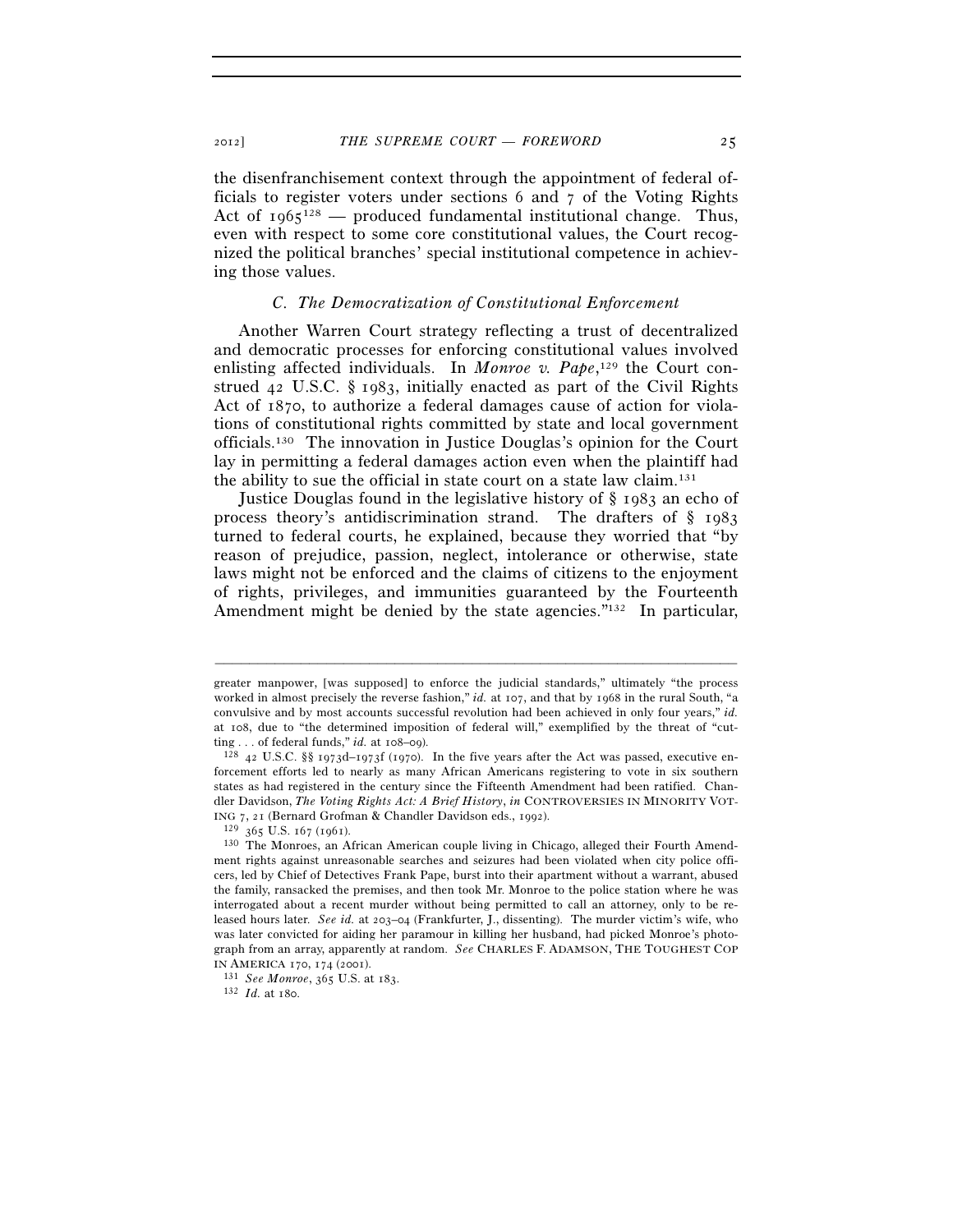Justice Douglas pointed to a statement by Representative George Hoar of Massachusetts:

 The question is not whether a majority of the people in a majority of the States are likely to be attached to and able to secure their own liberties. The question is not whether the majority of the people in every State are not likely to desire to secure their own rights. It is, whether a majority of the people in every State are sure to be so attached to the principles of civil freedom and civil justice as to be as much desirous of preserving the liberties of others as their own, as to insure that under no temptation of party spirit, under no political excitement, under no jealousy of race or caste, will the majority either in numbers or strength in any State seek to deprive the remainder of the population of their civil rights.<sup>133</sup>

In his concurrence, Justice Harlan elaborated on a point implicit in the Court's opinion — namely, that "a deprivation of a constitutional right is significantly different from and more serious than a violation of a state right and therefore deserves a different remedy even though the same act may constitute both a state tort and the deprivation of a constitutional right."134 He also observed that it might be "the purest coincidence if the state remedies for violations of common-law rights by private citizens were fully appropriate to redress those injuries which only a state official can cause and against which the Constitution provides protection."135

The Court's decision in *Monroe* coincided with its project of incorporating the protections of the Bill of Rights against the states<sup>136</sup>: at roughly the same time that the Court was imposing a new set of constraints on state and local governments and their officers, it was providing a new and potentially more effective remedy to the victims of unconstitutional conduct. Today, § 1983 cases are the second-most prevalent form of constitutional litigation.137

As damages actions, § 1983 cases depend on democratic enforcement in another way as well: including juries in the vindication and valuation of constitutional principles. The jury, to be sure, is instructed by the court on the legal content of the federal constitutional right at issue. But the jury has considerable leeway in assigning a value to the deprivation of that right. In Monroe's case, for example, the jury

<sup>–––––––––––––––––––––––––––––––––––––––––––––––––––––––––––––</sup> 133 *Id.* at 182–83 (quoting CONG. GLOBE, 42d Cong., 1st Sess. 334–35 (1871) (statement of Sen. George Hoar)) (internal quotation marks omitted).<br> $134$  *Id.* at 196 (Harlan, J., concurring).

<sup>&</sup>lt;sup>135</sup> *Id.* at 196 n.5.<br><sup>136</sup> For a discussion of this coincidence, see Louise Weinberg, *The Monroe Mystery Solved: Be-*<br>*yond the "Unhappy History" Theory of Civil Rights Litigation*, 1991 BYU L. REV. 737, 746–47.

<sup>&</sup>lt;sup>137</sup> Office of Judges Programs, Admin. Office of U.S. Courts, 2011 Annual Report of the Director: Judicial Business of the United States Courts 128 (2012), *available at* http://www.uscourts.gov/uscourts/Statistics/JudicialBusiness/2011/JudicialBusiness2011.pdf.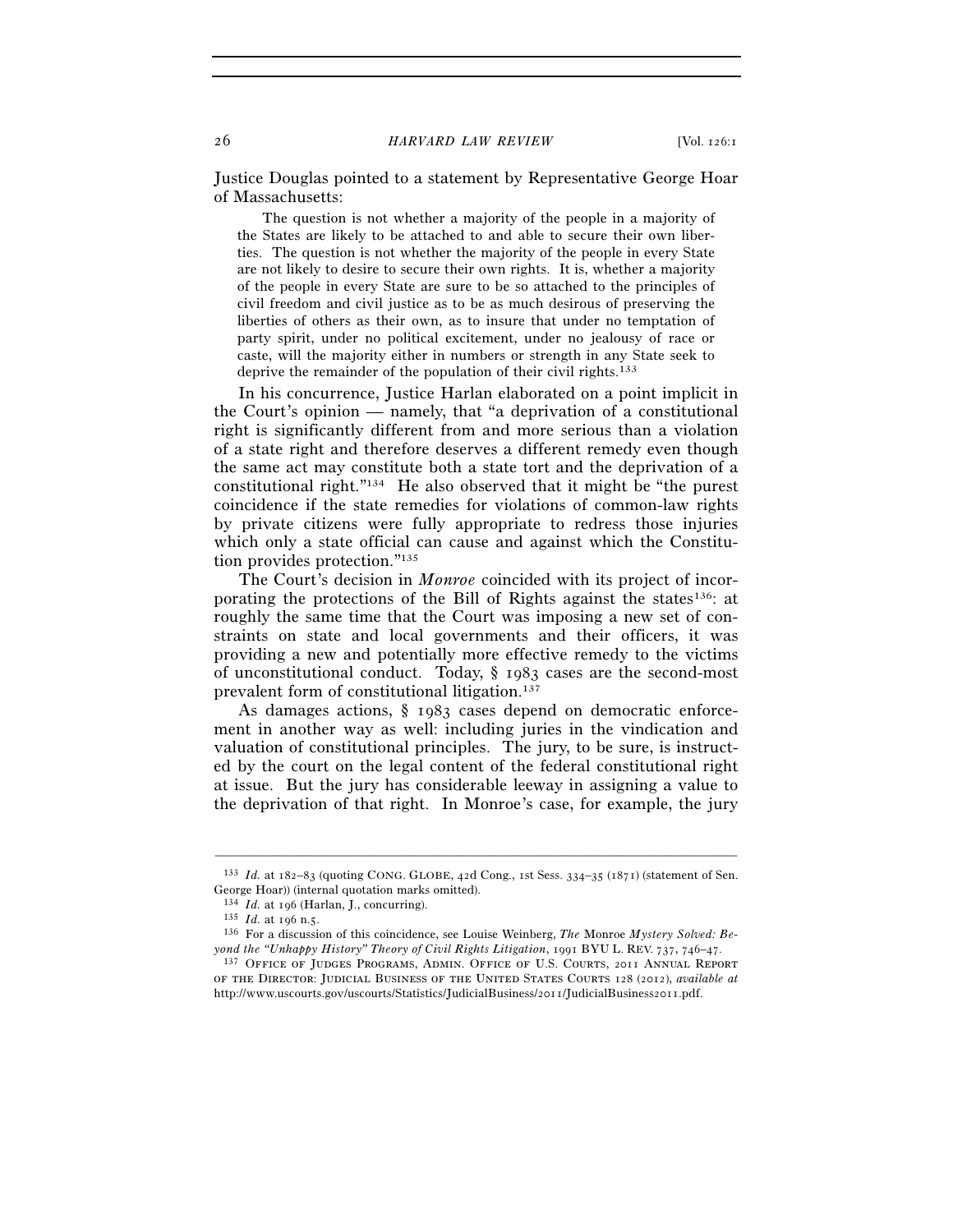awarded the family \$13,000 in damages — roughly \$78,000 in current dollars.138

In a similar vein, the Warren Court took an expansive view of private attorneys general. As the Court explained in *Newman v. Piggie*  Park Enterprises,<sup>139</sup> where it construed one of the attorney's fees provisions in the Civil Rights Act of 1964, Congress recognized that it could not achieve compliance with the provisions of Title II that mandated nondiscrimination in places of public accommodation solely through lawsuits initiated by the Attorney General. Accordingly, even when an excluded individual brings suit, his suit is "private in form only. . . . If he obtains an injunction, he does so not for himself alone but also as a 'private attorney general,' vindicating a policy that Congress considered of the highest priority."140 *Piggie Park* recognized that Congress might reasonably diffuse enforcement power downward.

Thus, the Warren Court's "participation-oriented, representationreinforcing approach to judicial review"141 informed more than its decisions to upend the results of the political process. On the one hand, this approach led the Court to strike down state practices that restricted citizens' ability to participate fully and equally in the political process. Decisions imposing one-person, one-vote; striking down the poll tax; and dismantling Jim Crow fall into this category. So, too, do decisions enabling individual litigants to vindicate constitutional values as private attorneys general. On the other hand, this approach also led the Court to *uphold* against constitutional challenges federal statutes that enhanced full civic participation by previously excluded groups, most notably the Civil Rights Act of 1964 and the Voting Rights Act of 1965. The Warren Court thereby combined a muscular view of its own interpretive authority with a robust view of federal power. By contrast, the Roberts Court has elevated a particular vision of individual liberty over a commitment to equal civic inclusion and has adopted a constricted view of federal power to respond to pressing social problems.

## II. AS ON A DARKLING PLAIN: THE COUNTERREVOLUTION OF THE ROBERTS COURT

The last week of the Term before the Court breaks for its summer recess is always a hectic one as the Justices scramble to get everything

<sup>138</sup> *See* ADAMSON, *supra* note 130, at 191 (reporting the jury's verdict, which was reduced by the trial court to \$11,000, of which the Cook County Welfare Department claimed \$9000).<br><sup>139</sup> 390 U.S. 400 (1968) (per curiam).<br><sup>140</sup> *Id.* at 401–02.<br><sup>141</sup> ELY, *supra* note 17, at 87.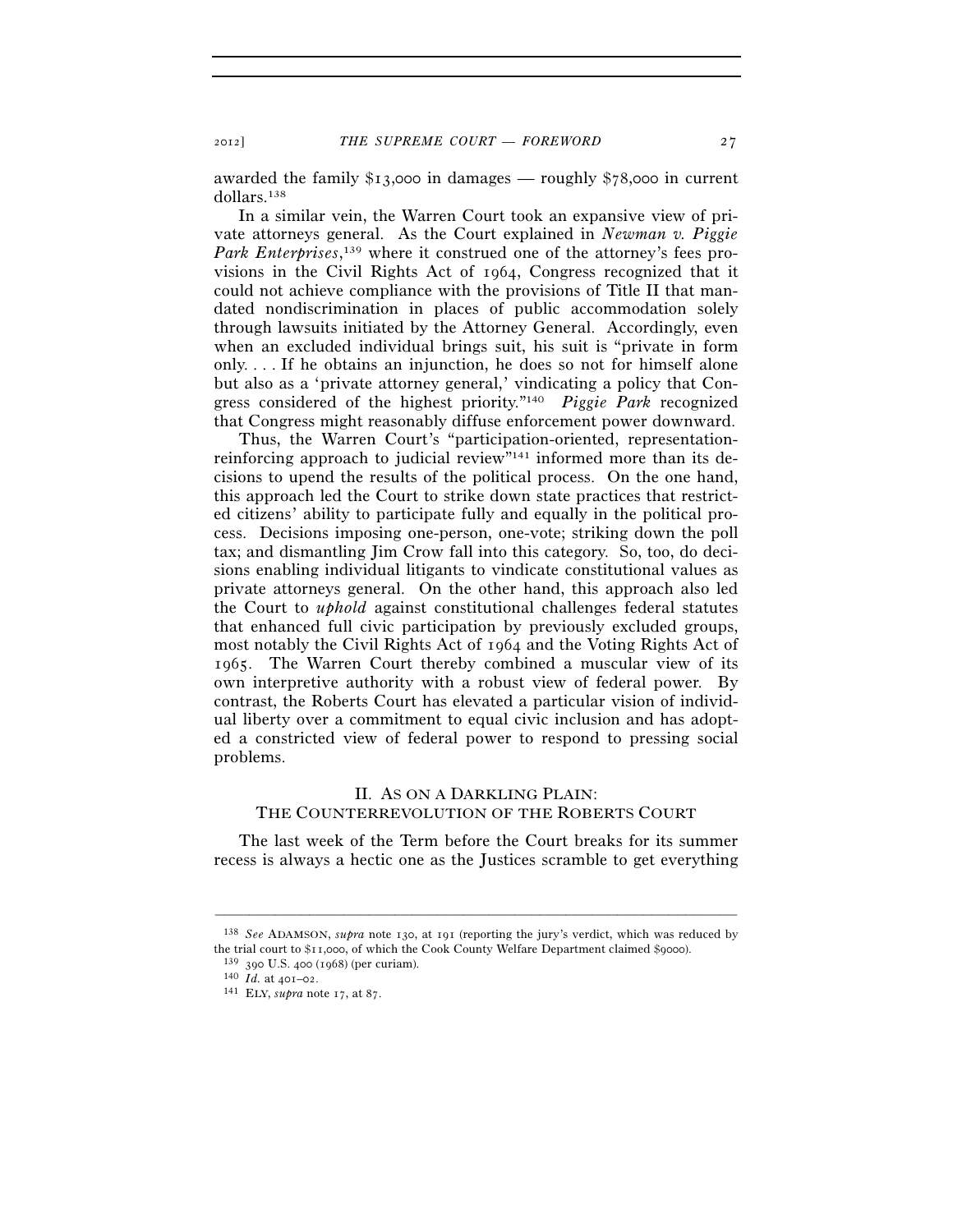#### 28 *HARVARD LAW REVIEW* [Vol. 126:1]

out the door,<sup>142</sup> and this Term was no different. But with everyone's eyes fixed on *NFIB* (with an occasional sideways glance at the Arizona immigration case), a number of equally telling decisions largely escaped notice. When viewed alongside *NFIB*, however, the Court's summary disposition of *American Tradition Partnership, Inc. v. Bullock*, 143 along with its decision in *Knox v. Service Employees International Union, Local 1000*144 the previous week, and the Court's dismissal of *First American Financial Corp. v. Edwards*,<sup>145</sup> along with its decisions earlier in the Term on congressional enforcement power under the Fourteenth Amendment,146 show a Court with a deep distrust of democratic processes. My point is not that the Roberts Court is more — or less — "activist" than the Warren Court.<sup>147</sup> With the possible exception of "originalism,"148 there is no word in constitutional

–––––––––––––––––––––––––––––––––––––––––––––––––––––––––––––

148 Edwin Meese believes in a "jurisprudence of original intention." Meese, *supra* note 59, at 464 (emphasis omitted); *see also* Edwin Meese III, *Toward a Jurisprudence of Original Intent*, 11 HARV. J.L. & PUB. POL'Y 5 (1988) (setting out his theory). Justice Scalia champions "original meaning." ANTONIN SCALIA & BRYAN A. GARNER, READING LAW 92 (2012). Professor Jack Balkin propounds "living originalism." JACK M. BALKIN, LIVING ORIGINALISM (2011); Jack M. Balkin, *Abortion and Original Meaning*, 24 CONST. COMMENT. 291, 293 (2007). Professor James Fleming claims that "Mitchell Berman has distinguished seventy-two varieties of originalism," James E. Fleming, *The Balkinization of Originalism*, 2012 U. ILL. L. REV. 669, 671, which beats Baskin-Robbins's 31 and Heinz's 57. *See also* Pamela S. Karlan, *Constitutional Law* 

<sup>142</sup> For a striking example of the problems Justices can face with difficult cases, see LINDA GREENHOUSE, BECOMING JUSTICE BLACKMUN 157–58 (2005) (reporting that Chief Justice Burger never assigned anyone to write the opinion in *INS v. Chadha*, 462 U.S. 919 (1983), and that when Justice Blackmun noted that the case was not included on the internal list of the Court's final opinions, the Chief Justice had the case set for reargument in the fall). *See also* Margaret Meriwether Cordray & Richard Cordray, *The Calendar of the Justices: How the Supreme Court's Timing Affects Its Decisionmaking*, 36 ARIZ. ST. L.J. 183, 213–14 (2004) (quoting Justices Brandeis and Frankfurter, who worried that the quality of the Court's decisions in lateargued and late-decided cases suffers); Linda Greenhouse, *Case of the Shrinking Docket: Justices Spurn New Appeals*, N.Y. TIMES, Nov. 28, 1989, at A1 ("When a case is argued in April, the Court has only two months to produce an opinion before the term ends. Over the years this group of cases has been notorious for leading to weak opinions.").  $^{143}$  132 S. Ct. 2490 (2012).

<sup>&</sup>lt;sup>144</sup> 132 S. Ct. 2277 (2012).<br>
<sup>145</sup> 132 S. Ct. 2536 (2012) (per curiam).<br>
<sup>146</sup> *See infra* pp. 55–57.<br>
<sup>147</sup> A study covering the Terms between 1994 and 2005 found that the "justices var[ied] widely in their inclination to strike down Congressional laws," with Justice Thomas "the most inclined, voting to invalidate 65.63 percent of" the federal laws on whose constitutionality the Court ruled, and Justice Breyer "the least, voting to invalidate 28.13 percent." Paul Gewirtz & Chad Golder, Op-Ed., *So Who Are the Activists?*, N.Y. TIMES, July 6, 2005, at A19. The authors of the study argued that "[d]eclaring an act of Congress unconstitutional is the boldest thing a judge can do." *Id.* The study found that between 1791 and 1858, the Court struck down only two acts of Congress and that before 1991, "the court struck down an average of one Congressional statute every two years." *Id.* It concluded that "those justices often considered more 'liberal' — Justices Breyer, Ruth Bader Ginsburg, David Souter and John Paul Stevens — vote least frequently to overturn Congressional statutes, while those often labeled 'conservative' vote more frequently to do so." *Id.*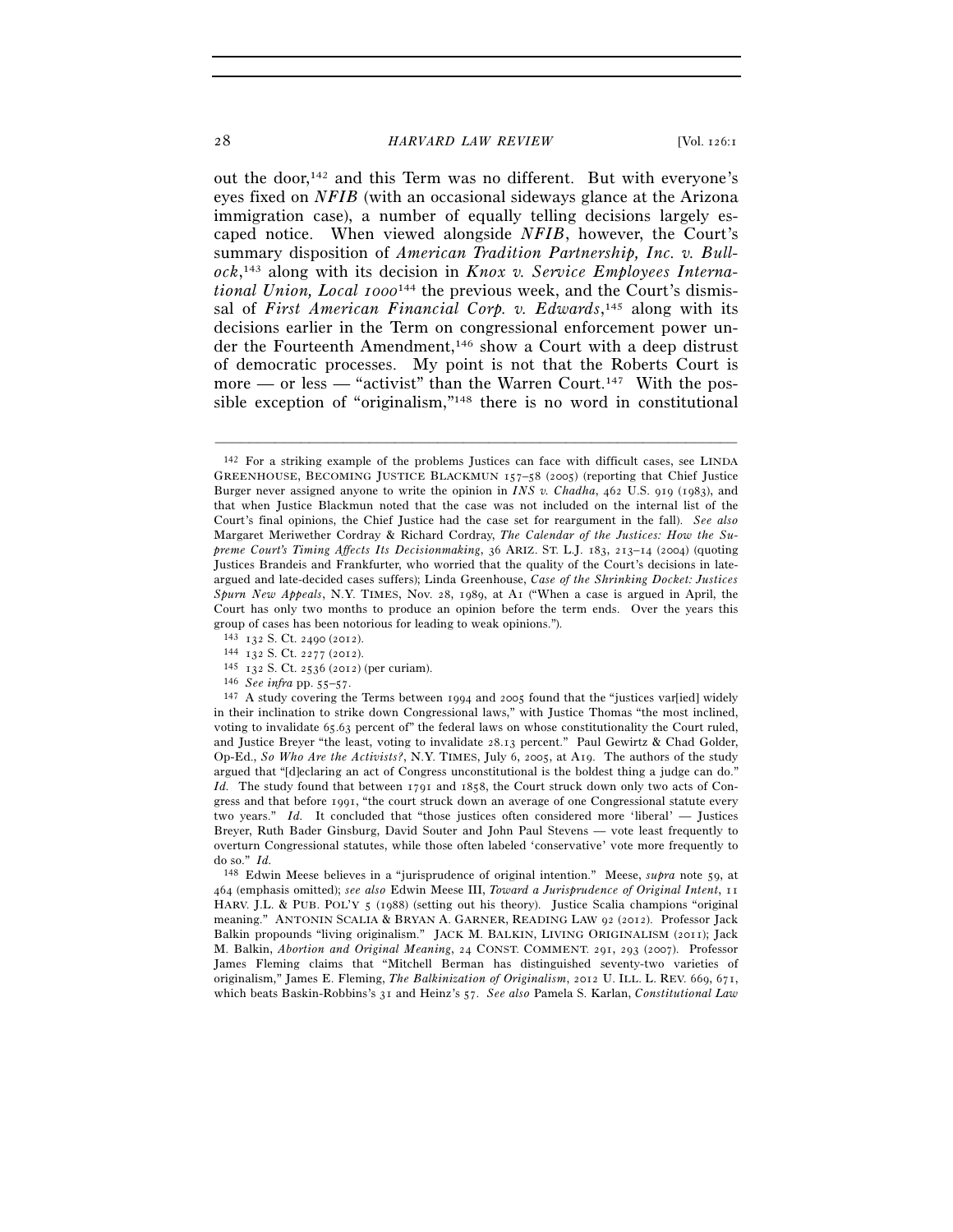law whose meaning means less than "activism."149 Rather, it is that the Roberts Court has lost faith in the democratic process, and that doubt affects its decisions in ways both large and small. The Court's decisions regarding the political process itself show that this lost faith can lead the Court both to strike down challenged laws — as it has done with respect to nearly every campaign finance regulation it has confronted — and to uphold them, as it has done with respect to voter identification. The Justices no longer treat Congress as an indispensable partner in realizing constitutional commitments. And they seem poised to further restrict decentralized enforcement of constitutional values.

## *A. Protecting Spenders and Suspecting Voters: The Roberts Court and the Political Process*

Until its decision in *NFIB*, the most controversial decision of the Roberts Court was *Citizens United v. FEC*. 150 There, the Court held, 5–4, that a federal prohibition on corporations' or unions' using general treasury funds to make independent expenditures on "electioneering communications" or speech expressly advocating the election or defeat of a candidate violated the First Amendment.151 In a sense, *Citizens United* was the Roberts Court's version of *Reynolds v. Sims*, as it upended campaign finance law in twenty-four states.152 But it did so in the service of elevating a particular conception of liberty over the political branches' choice of a competing conception of equality.

<sup>–––––––––––––––––––––––––––––––––––––––––––––––––––––––––––––</sup> *as Trademark*, 43 U.C. DAVIS L. REV. 385, 395–401 (2009) (claiming that "originalism" has become genericized so that the word no longer differentiates one constitutional theory from another).

<sup>149</sup> *See* Pamela S. Karlan, *Acting Out*, BOS. REV., Nov./Dec. 2010, at 10, 10 (stating that "the phrase 'judicial activist' (or 'activist judge') is so frequently used that it has come to exemplify what George Orwell described in the 1946 essay 'Politics and the English Language' as a term with 'no meaning except in so far as it signifies "something not desirable"").  $^{150}$   $\,$  r  $30$  S. Ct. 876 (2010).

<sup>150</sup> <sup>130</sup> S. Ct. 876 (2010). 151 *Id.* at 886. For discussions of *Citizens United*, see Lucian A. Bebchuk & Robert J. Jackson, Jr., *The Supreme Court, 2009 Term — Comment: Corporate Political Speech: Who Decides?*, 124 HARV. L. REV. 83 (2010); Samuel Issacharoff, *The Supreme Court, 2009 Term — Comment: On Political Corruption*, 124 HARV. L. REV. 118 (2010); and Kathleen M. Sullivan, *The Supreme Court, 2009 Term — Comment: Two Concepts of Freedom of Speech*, 124 HARV. L. REV. 143 (2010). 152 *See* Robert Barnes, *Campaign-Contribution Law Remains Unsettled*, WASH. POST, May 23,

<sup>2011</sup>, at A17, *available at* http://www.washingtonpost.com/politics/citizens-united-decision -reverberates-in-courts-across-country/2011/05/20/AFbJEK9G\_story.html (noting that *Citizens United* "free[d] corporations and unions to spend whatever they like for and against candidates [and] wiped out laws in 24 states banning such spending"); *Life After* Citizens United, NAT'L CONF. OF STATE LEGISLATURES, http://www.ncsl.org/legislatures-elections/elections/citizens -united-and-the-states.aspx (last visited Sept. 29, 2012) (discussing the impact of *Citizens United* on state campaign finance regulations).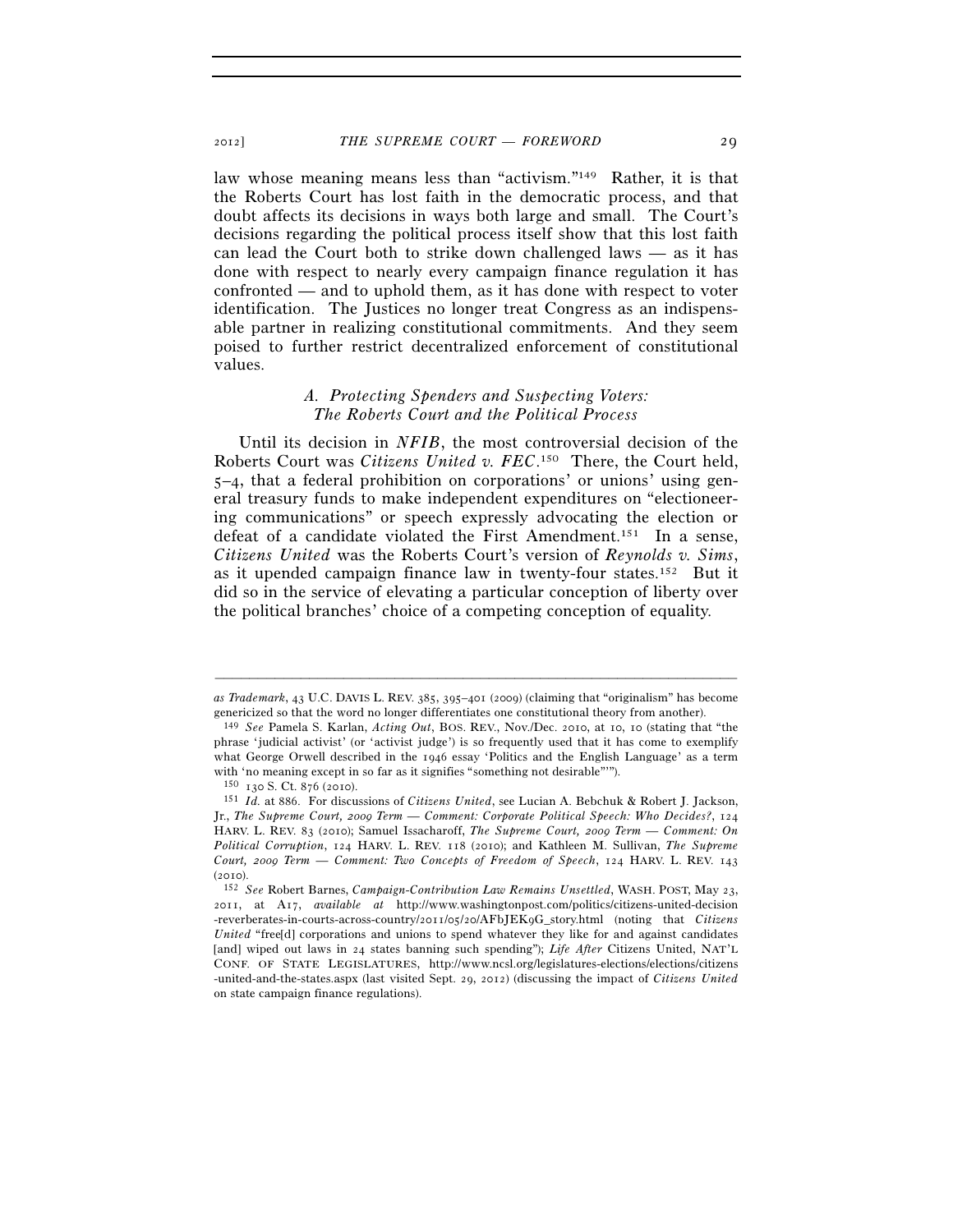#### 30 *HARVARD LAW REVIEW* [Vol. 126:1

It certainly is possible to defend the result in *Citizens United* as an application of process theory.<sup>153</sup> The "central function" of the First Amendment is to "assur[e] an open political dialogue and process,"<sup>154</sup> and courts must therefore "police inhibitions on expression and other political activity because we cannot trust elected officials to do so: ins have a way of wanting to make sure the outs stay out."<sup>155</sup> Accordingly, in a brief aside, Ely criticized the Court's foundational campaign finance decision in *Buckley v. Valeo*156 that limits on political contributions survive heightened First Amendment scrutiny, "expressing concern that the Burger Court was balancing away freedom of speech that the Warren Court had protected more robustly."157 Indeed, Justice Kennedy, who wrote the opinion for the Court in *Citizens United*, had earlier deployed this version of process theory, suggesting that the Bipartisan Campaign Reform Act (BCRA) "look[s] very much like an incumbency protection plan."158

But it is just as possible to defend campaign finance regulation as an effort to clear the channels of political change by reducing the influence of wealth on electoral outcomes. In 1990, in *Austin v. Michigan Chamber of Commerce*, 159 the three remaining members of the Warren Court (Justices Brennan, White, and Marshall) all joined an opinion for the Rehnquist Court upholding a Michigan statute that prohibited nonmedia corporations from using general treasury funds to make independent expenditures in state candidate elections.160 The Michigan statute, the Court held, was sufficiently aimed at preventing "the corrosive and distorting effects of immense aggregations of wealth that are accumulated with the help of the corporate form $[$ , $]$ ... that have little or no correlation to the public's support for the corporation's political ideas," and that stem from "the unique state-conferred

<sup>153</sup> The following discussion borrows from Kathleen M. Sullivan & Pamela S. Karlan, Symposium, *Foreword: The Elysian Fields of the Law*, 57 STAN. L. REV. 695, 698–703 (2004). For another version of the point that representation reinforcement theory can support the Roberts Court's campaign finance decisions, see Balkin, *supra* note 72, at 1156–57.<br>
<sup>154</sup> ELY, *supra* note 17, at 112.<br>
<sup>155</sup> Id. at 106.<br>
<sup>156</sup> 424 U.S. 1 (1976).<br>
<sup>157</sup> Sullivan & Karlan, *supra* note 153, at 699; *see also* 

ing *Buckley*). 158 McConnell v. FEC, 540 U.S. 93, 306 (2003) (Kennedy, J., concurring in the judgment in part

and dissenting in part with respect to BCRA Titles I and II). Similarly, Justice Scalia declared that "any restriction upon a type of campaign speech that is equally available to challengers and incumbents tends to favor incumbents." *Id.* at 249 (Scalia, J., concurring with respect to BCRA Titles III and IV, dissenting with respect to BCRA Titles I and V, and concurring in the judgment in part and dissenting in part with respect to BCRA Title II) (emphasis omitted).  $^{159}$  494 U.S. 652 (1990).

<sup>160</sup> *See id.* at 654-55.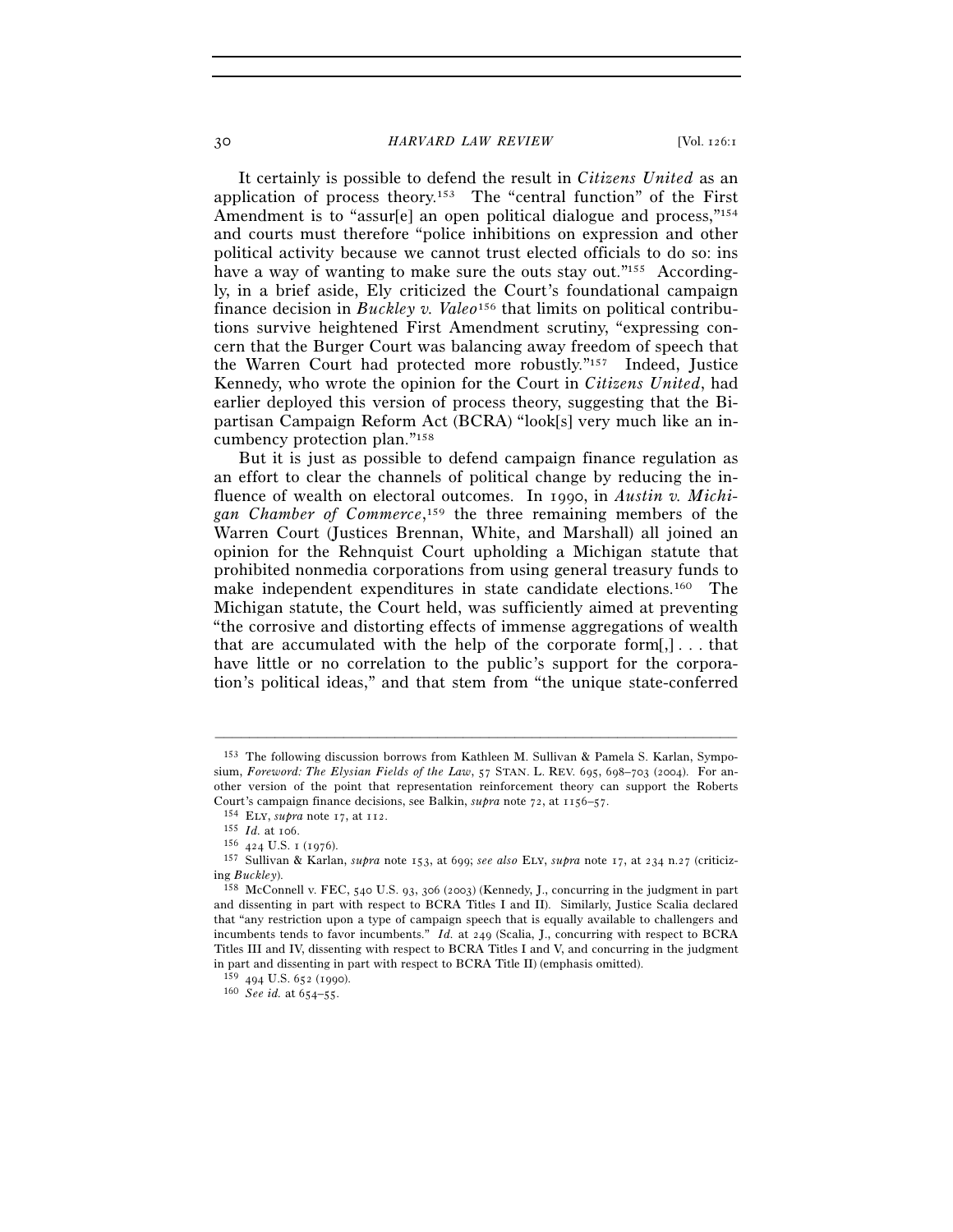corporate structure that facilitates the amassing of large treasuries."161 As the Court noted more recently, public confidence in the fairness of the electoral process is critical to its legitimacy, and a "cynical assumption that large donors call the tune could jeopardize the willingness of voters to take part in democratic governance."162

*Citizens United* came down decisively on the libertarian, as opposed to the egalitarian, side of this divide. The Court expressly overruled *Austin* and rejected its antidistortion rationale.<sup>163</sup> It held, essentially as a matter of law, that "independent expenditures, including those made by corporations, do not give rise to corruption or the appearance of corruption"164 — the only acceptable justifications for limiting political speech:

 The appearance of influence or access, furthermore, will not cause the electorate to lose faith in our democracy. By definition, an independent expenditure is political speech presented to the electorate that is not coordinated with a candidate. The fact that a corporation, or any other speaker, is willing to spend money to try to persuade voters presupposes that the people have the ultimate influence over elected officials. This is inconsistent with any suggestion that the electorate will refuse "to take part in democratic governance" because of additional political speech made by a corporation or any other speaker.<sup>165</sup>

The popular reaction to *Citizens United* was swift and overwhelmingly negative.166 The shorthand version, according to popular perception, was that the Court had added to *Buckley*'s debatable equation that "money is speech" the more pernicious equation that "corporations are people."167

In his dissent, Justice Stevens pushed back against the majority's view that the First Amendment did not permit the government to distinguish among different speakers.168 He added: "Under the majority's view, I suppose it may be a First Amendment problem that corpora-

<sup>&</sup>lt;sup>161</sup> *Id.* at 660.<br>
<sup>162</sup> Nixon v. Shrink Mo. Gov't PAC, 528 U.S. 377, 390 (2000).<br>
<sup>163</sup> Citizens United v. FEC, 130 S. Ct. 876, 913 (2010).<br>
<sup>164</sup> *Id.* at 909.<br>
<sup>165</sup> *Id.* at 910 (citations omitted) (quoting McConnel a gauge of popular views, 80 percent of Americans reportedly oppose the Court's decision, with a

strikingly high percentage, 65 percent, reporting that they 'strongly oppose' it."). 167 *But see* Pamela S. Karlan, *Me, Inc.*, BOS. REV., July/Aug. 2011, at 10, 10–11 (explaining why this equivalence is not the central problem).

<sup>168</sup> *Citizens United*, 130 S. Ct. at 948 (Stevens, J., dissenting) ("[T]he Court dramatically overstates its critique of identity-based distinctions, without ever explaining why corporate identity demands the same treatment as individual identity. Only the most wooden approach to the First Amendment could justify the unprecedented line it seeks to draw.").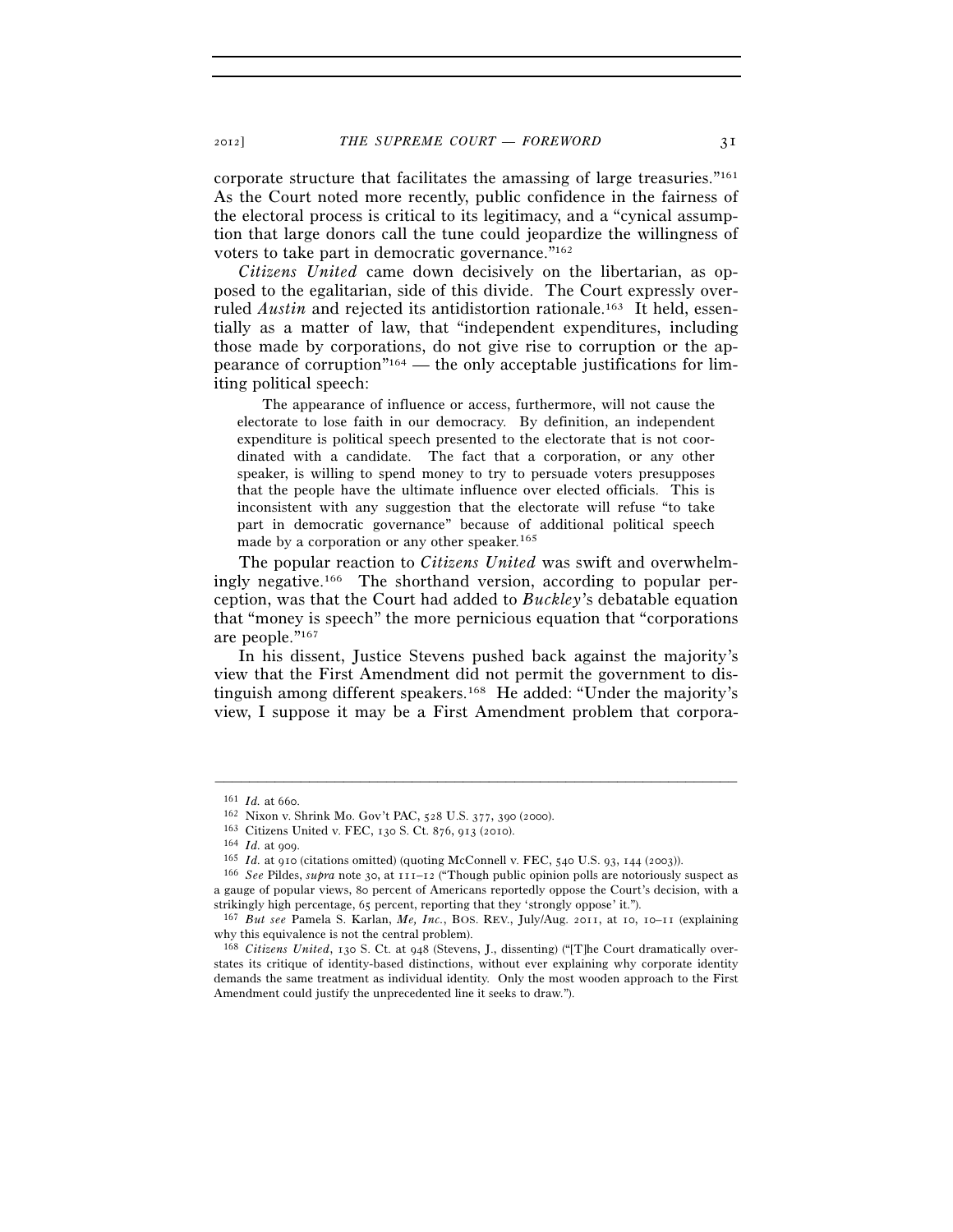tions are not permitted to vote, given that voting is, among other things, a form of speech."169

There are echoes in Justice Stevens's riposte of the famous lines from *Reynolds*: "Legislators represent people, not trees or acres. Legislators are elected by voters, not farms or cities or economic interests,"170 and "people, not land or trees or pastures, vote."171 Regardless of how one thinks about the question with respect to political spending, the one-person, one-vote cases support the premise, rejected by the *Citizens United* majority, "that the Government has an interest 'in equalizing the relative ability of individuals and groups to influence the outcome of elections.'"172 If we focus on the final and most direct form of influencing the outcome of elections — namely, casting a ballot — the government not only has that interest, but it has also had, since the reapportionment revolution, that obligation.

A striking feature of the Roberts Court is that, when it comes to the act of voting, the Justices are decidedly less skeptical of government restrictions. In *Crawford v. Marion County Election Board*, 173 the Court upheld against a facial challenge Indiana's imposition of a new, highly restrictive voter identification law that required all individuals voting in person — and Indiana had fairly limited provisions for absentee voting — to present currently valid, government-issued photo identification before casting a countable ballot.174

Writing for himself, the Chief Justice, and Justice Kennedy, Justice Stevens declined to apply strict scrutiny of the kind the Warren Court applied in the poll tax cases<sup>175</sup> (which parallel voter identification cases in that, as a technical matter, voters were being required to present a government-issued document — namely, a poll tax receipt — in order to vote<sup>176</sup>). Although he cited *Harper*,<sup>177</sup> he omitted reference to

<sup>169</sup> *Id.* Justice Stevens also criticized the majority "for being so dismissive of Congress." *Id.* at 968. In his view, the Court "should instead start by acknowledging that 'Congress surely has both wisdom and experience in these matters that is far superior to ours.'" *Id.* at 969 (quoting Colo.

Republican Fed. Campaign Comm. v. FEC, 518 U.S. 604, 650 (1996) (Stevens, J., dissenting)).<br><sup>170</sup> Reynolds v. Sims, 377 U.S. 533, 562 (1964).<br><sup>171</sup> *Id.* at 580.<br><sup>172</sup> Citizens United, 130 S. Ct. at 904 (quoting Buckley v that will be counted if she brings her photo identification to the circuit county clerk's office within 10 days [of the election]").<br> $175$  See, e.g., Harper v. Va. State Bd. of Elections, 383 U.S. 663, 667 (1966).

<sup>&</sup>lt;sup>176</sup> See, e.g., VIRGINIA FOSTER DURR, OUTSIDE THE MAGIC CIRCLE 177-78 (Hollinger F. Barnard ed., 1985) (describing how the poll tax operated in Virginia); Judith Kilpatrick, *Wiley Austin Branton and the Voting Rights Struggle*, 26 U. ARK. LITTLE ROCK L. REV. 641, 651 (2004) (describing how voters in Arkansas were "required to pay the tax each year and to retain the payment receipt for display before entering the voting booth at the next election").

<sup>177</sup> *Crawford*, 128 S. Ct. at 1615 (opinion of Stevens, J.).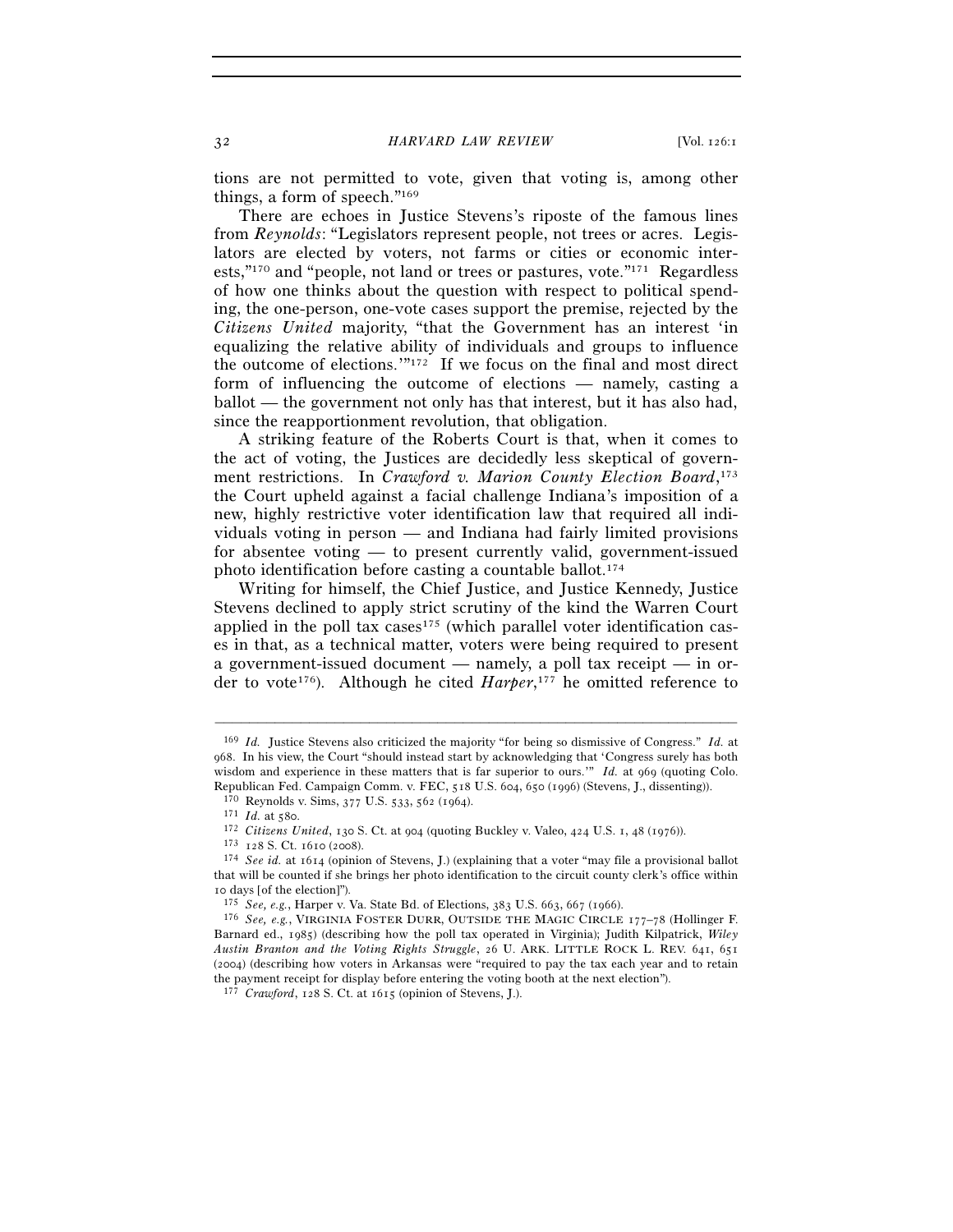its directive that "where fundamental rights and liberties are asserted under the Equal Protection Clause, classifications which might invade or restrain them must be closely scrutinized and carefully confined."178 Instead, he moved immediately to declare that "'evenhanded restrictions that protect the integrity and reliability of the electoral process itself' are not invidious and satisfy the standard set forth in *Harper*."179 Thus, "a court evaluating a constitutional challenge to an election regulation" should "weigh the asserted injury to the right to vote against the precise interests put forward by the State as justifications for the burden imposed by its rule."180

In the case before him, Justice Stevens identified two salient interests that would justify the voter identification requirement: "deterring and detecting voter fraud" and "safeguarding voter confidence."181 With respect to the first interest, Justice Stevens acknowledged that the record contained no evidence of in-person voter impersonation "actually occurring in Indiana at any time in its history."182 Accordingly, he justified the concern by pointing to an "infamous example" of such fraud in an 1868 mayoral election in New York City,183 and some "occasional examples" in other jurisdictions, plus some episodes of absentee ballot fraud in Indiana itself.184

With respect to the second interest, Justice Stevens declared that "public confidence in the integrity of the electoral process has independent significance, because it encourages citizen participation in the democratic process."185 Justice Stevens's language echoed *Purcell v. Gonzalez*, 186 in which the Court elaborated on this idea:

Confidence in the integrity of our electoral processes is essential to the functioning of our participatory democracy. Voter fraud drives honest citizens out of the democratic process and breeds distrust of our government. Voters who fear their legitimate votes will be outweighed by fraudulent ones will feel disenfranchised. "[T]he right of suffrage can be denied by a debasement or dilution of the weight of a citizen's vote just as effectively as by wholly prohibiting the free exercise of the franchise."187

The citation of *Reynolds* for the proposition that voters could be excluded from the polls turns *Reynolds* completely upside down. It

<sup>178</sup> *Harper*, 383 U.S. at 670. 179 *Crawford*, 128 S. Ct. at <sup>1616</sup> (opinion of Stevens, J.) (quoting Anderson v. Celebrezze, <sup>460</sup>

U.S. 780, 788 (1983)).<br>
<sup>180</sup> *Id.* (quoting *Anderson*, 460 U.S. at 789) (internal quotation marks omitted).<br>
<sup>181</sup> *Id.* at 1617.<br>
<sup>182</sup> *Id.* at 1619.<br>
<sup>184</sup> *Id.* at 1619 n.11.<br>
<sup>184</sup> *Id.* at 1619.<br>
<sup>184</sup> *Id.* at 16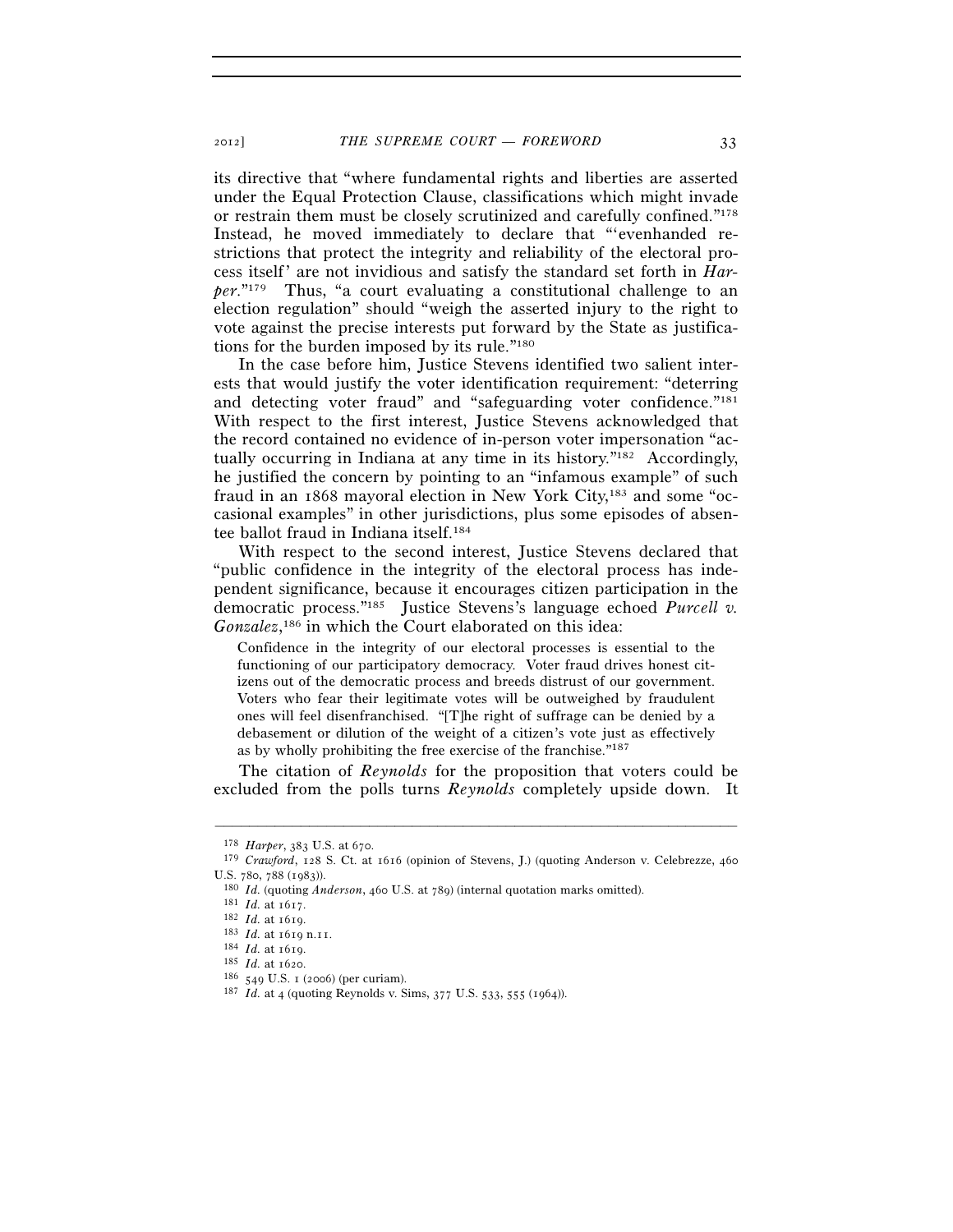#### 34 *HARVARD LAW REVIEW* [Vol. 126:1

would have been inconsistent with Chief Justice Warren's insistence that restrictions on "the right to vote freely for the candidate of one's choice  $\ldots$  strike at the heart of representative government<sup>"188</sup> to suggest that the remedy for some voters' skepticism about the legitimacy of the political process would be to deny other citizens the right to participate.

*Purcell*'s hypotheses about voter confidence had no more basis in evidence than *Crawford*'s fears of fraud. Both were speculations based on virtually no data. On the one hand, fears of voter fraud apparently "do not have any relationship to a [citizen's] likelihood of intending to vote or turning out to vote."189 On the other hand, voter identification laws have the potential to exclude millions of citizens who lack the documents necessary to satisfy the most restrictive voter identification requirements.190 The juxtaposition of Justice Kennedy's breezy confidence in *Citizens United* that no amount of money in the form of independent expenditures sloshing through the system will "cause the electorate to lose faith in our democracy"191 is hard to square with *Purcell*'s concern that even the specter of voter impersonation "drives honest citizens out of the democratic process and breeds distrust of our government."192

The biennium since *Citizens United* has undercut Justice Kennedy's prediction with an explosion of new forms of political spending. Nearly half of all political spending by outside groups is now attribut-

<sup>&</sup>lt;sup>188</sup> *Reynolds*, 377 U.S. at 555.<br><sup>189</sup> Stephen Ansolabehere & Nathaniel Persily, Essay, *Vote Fraud in the Eye of the Beholder: The Role of Public Opinion in the Challenge to Voter Identification Requirements*, 121 HARV. L. REV. 1737, 1739 (2008). 190 *See* Spencer Overton, *Voter Identification*, 105 MICH. L. REV. 631, 658–61 (2007) (provid-

ing data suggesting that between six and ten percent of all citizens of voting age lack such documentation, with much higher rates among the youngest and oldest Americans of voting age and among minority communities, as well as somewhat higher rates among persons with disabilities).

Justices Scalia, Thomas, and Alito — the other Justices who voted to uphold the Indiana voter identification law — took an even more permissive approach, which would foreclose virtually all challenges by voters who lack identification, without regard to how difficult obtaining that identification would be. *See Crawford*, 553 U.S. at 1624–25 (Scalia, J., concurring in the judgment) (arguing that photo identification requirements are permissible as long as they are generally applicable and nondiscriminatory, regardless of the impact on individual voters). Allegations that poor, disabled, and elderly voters might be particularly burdened by the requirement were irrelevant:

The Fourteenth Amendment does not regard neutral laws as invidious ones, *even when their burdens purportedly fall disproportionately on a protected class*. *A fortiori* it does not do so when, as here, the classes complaining of disparate impact are not even protected. *See Harris v. McRae*, 448 U.S. 297, 323, and n. 26 (1980) (poverty); *Cleburne v. Cleburne Living Center, Inc.*, 473 U.S. 432, 442 (1985) (disability); *Gregory v. Ashcroft*, 501 U.S. 452, 473 (1991) (age) . . .

*Id.* at 1626. 191 Citizens United v. FEC, 130 S. Ct. 876, 910 (2010). 192 *Purcell*, 549 U.S. at 4.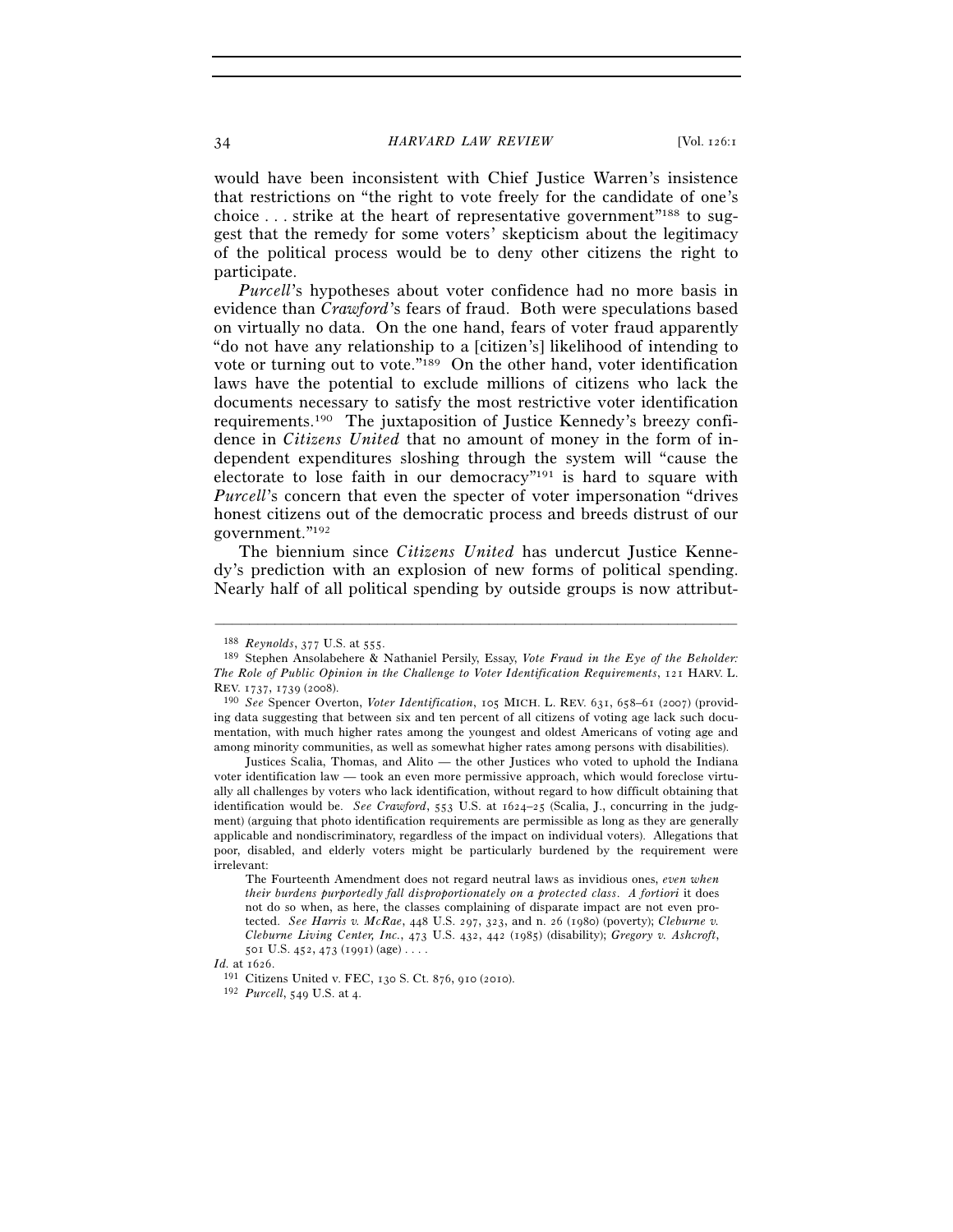able to groups that do not disclose their donors, and close to threequarters of outside-group spending on political advertisements in 2010 "came from sources that were prohibited from spending money in 2006."193 Whatever the precise relationship among the decision in *Citizens United*, the subsequent D.C. Circuit decision in *SpeechNow.org*   $v.$  *FEC*,<sup>194</sup> and the massive flow of money into the political process,<sup>195</sup> public perceptions have surely shifted, and in directions that undercut the Court's assertion in *Citizens United* that citizens would not lose faith in the political process.196

That the Court's decision in *Citizens United* reflected a philosophical, rather than an empirical, position on money's effect on politics was driven home the last week of the Term by the Court's summary disposition in *American Tradition Partnership, Inc. v. Bullock*. 197 The case involved a First Amendment challenge to a Montana statute, enacted by initiative in 1912, that paralleled the federal ban on corporate political spending struck down in *Citizens United*. 198

Among the three challengers to the Montana ban was a shadowy group, Western Tradition Partnership, incorporated apparently for the sole purpose of serving "as a conduit of funds for persons and entities including corporations who want to spend money anonymously to influence Montana elections."199 Western Tradition is thus a kind of Su-

–––––––––––––––––––––––––––––––––––––––––––––––––––––––––––––

<sup>197</sup> <sup>132</sup> S. Ct. 2490 (2012) (per curiam). 198 *See* W. Tradition P'ship v. Att'y Gen., 271 P.3d 1, 3 (Mont. 2011).

199 *Id.* at 4. The Supreme Court of Montana noted that Western Tradition "appears to be engaged in a multi-front attack on both contribution restrictions and the transparency that accompanies campaign disclosure requirements." *Id.* In a move reminiscent of the child who kills his parents and then asks the court for mercy because he is an orphan, Western Tradition, under its new name of American Tradition Partnership, argued that its compliance with disclosure laws "should remedy any concerns regarding the potential corrupting influence of its unlimited corporate expenditures," even though it was challenging those same disclosure laws in a separate action. *Id.* at 5.

 But perhaps that shift is the shape of things to come. *See* Peter Overby, *Sen. McConnell: Political Donations Are Free Speech*, NPR (June 18, 2012), http://www.npr.org/2012 /06/18/155263978/sen-mcconnell-political-donations-are-free-speech (reporting that Senator Mitch McConnell (R-Ky.), who once supported full disclosure as an adequate alternative to other campaign finance regulations, is now attacking disclosure requirements on outside groups that make independent expenditures).

<sup>193</sup> Spencer MacColl, Citizens United *Decision Profoundly Affects Political Landscape*, OPENSECRETS BLOG (May 5, 2011, 11:16 AM), http://www.opensecrets.org/news/2011/05 /citizens-united-decision-profoundly-affects-political-landscape.html. For more recent data, check the website of the Center for Responsive Politics at http://www.opensecrets.org.

 $194$  599 F.3d 686 (D.C. Cir.) (en banc) (striking down Federal Election Campaign Act limits on the amounts that could be contributed to a political committee that receives contributions solely for the purpose of making independent expenditures), *cert. denied*, 131 S. Ct. 553 (2010).

<sup>195</sup> *See* Michael S. Kang, *The End of Campaign Finance Law*, 98 VA. L. REV. 1, 21–44 (2012) (discussing the post–*Citizens United* landscape). 196 *See generally* Memorandum from Stan Greenberg et al. to Friends of Democracy Corps,

Greenberg Quinlan Rosner, and Public Campaign Action Fund (Jan. 19, 2012), *available at* http://campaignmoney.org/files/DemCorpPCAFmemoFINAL.pdf.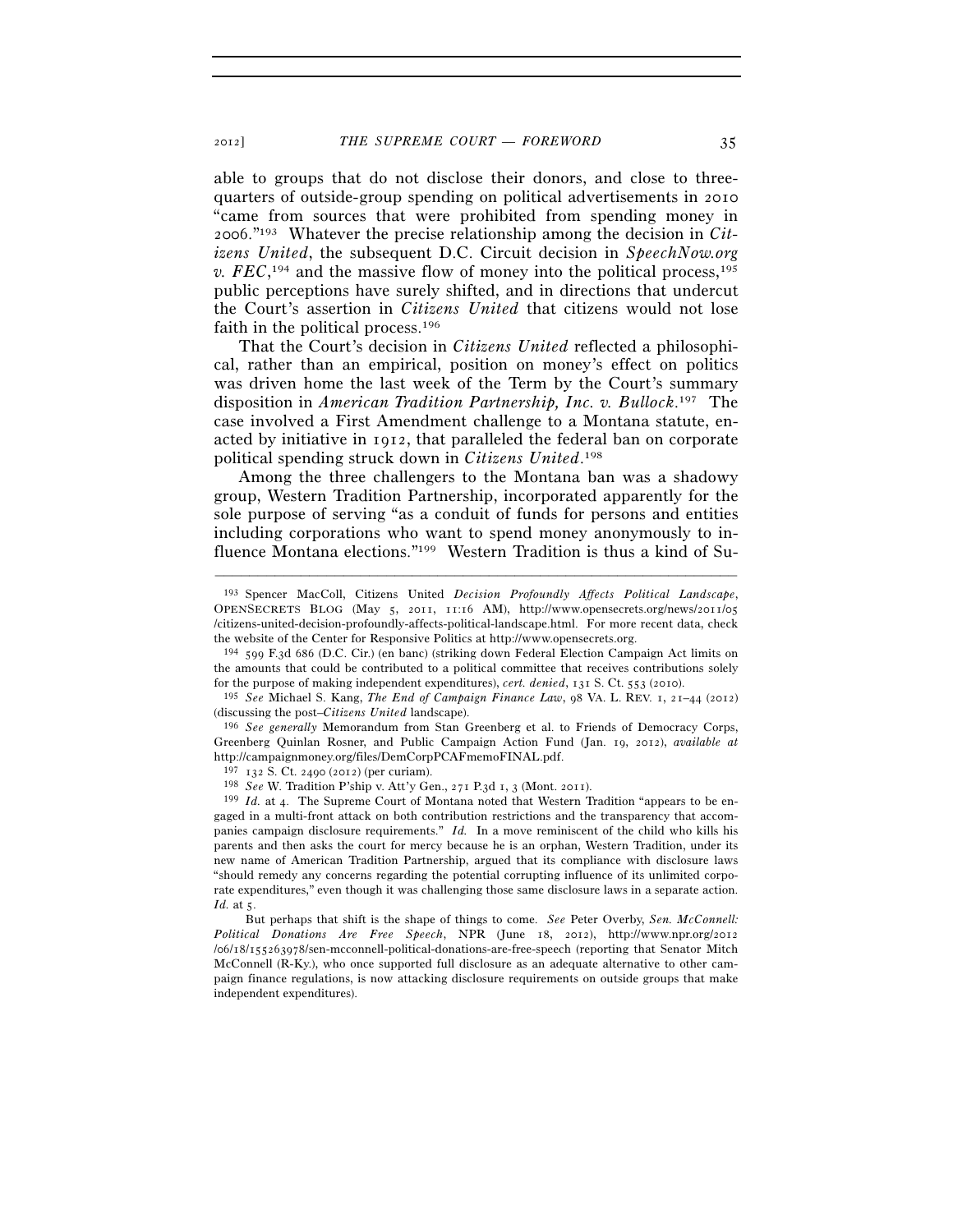36 *HARVARD LAW REVIEW* [Vol. 126:1

per PAC: an entity created "to solicit and anonymously spend" unlimited funds contributed by "other corporations, individuals and entities to influence the outcome of Montana elections."200 Its ability to do so would undercut the disclosure provisions of Montana law.

Despite the Supreme Court's decision in *Citizens United*, the Supreme Court of Montana upheld the state's law by a 5–2 vote. It described *Citizens United* as a case "decided under its facts or lack of facts" about the risk or appearance of actual corruption.201 It distinguished Montana's law on the grounds that the law reflected the state's distinctive history — in which "mining and industrial enterprises controlled by foreign trusts or corporations"202 had quite blatantly corrupted the state's politics at the turn of the twentieth century, $203$ precipitating the ban on corporate expenditures<sup>204</sup> — and its distinctive character as a sparsely populated state still dependent economically on industries controlled by out-of-state corporations, and thus "especially vulnerable to continued efforts of corporate control to the detriment of democracy and the republican form of government."205 And the Montana court pointed to the special risk of corporate spending with respect to judicial elections, highlighting the Supreme Court's decision in *Caperton v. A.T. Massey Coal Co.*, 206 which found a due process violation when a judge who had benefitted from massive independent expenditures in his favor during his election campaign later sat on a case involving a corporation whose head was responsible for the expenditures.207 The Montana court suggested that the presence of

–––––––––––––––––––––––––––––––––––––––––––––––––––––––––––––

seemingly crisp distinction between regulable campaign "contributions" given directly to candidates and "expenditures," which are subject to sweeping protection against regulation. Justice Kennedy's opinion for the Court "repeatedly refers to the exceptional or 'extraordinary' nature" of Massey CEO Don Blankenship's "campaign contributions." Karlan, *supra* note 206, at 91 n.64 (quoting *Caperton*, 129 S. Ct. at 2256–57, 2264). But Blankenship had contributed only \$1000, the statutory maximum, to the jurist's campaign committee. What was extraordinary was the \$500,000 he spent on direct mailings, letters seeking donations from others, and advertisements, and the nearly \$2.5 million he contributed to a political organization calling itself "And For The Sake Of The Kids," which supported the winning judicial candidate and opposed the incumbent justice against whom he was running. *Caperton*, 129 S. Ct. at 2257.

<sup>&</sup>lt;sup>200</sup> *W. Tradition*, 271 P.3d at 7.<br>
<sup>201</sup> *Id.* at 6.<br>
<sup>202</sup> *Id.* at 8.<br>
<sup>203</sup> *See id.* at 8–9 (recounting that history).<br>
<sup>204</sup> *See id.* at 9.<br>
<sup>205</sup> *Id.* at 11.<br>
<sup>206</sup> 129 S. Ct. 2252 (2009). For discussions of *C Court, 2008 Term — Comment: Electing Judges, Judging Elections, and the Lessons of* Caperton, 123 HARV. L. REV. 80 (2009); Lawrence Lessig, *The Supreme Court, 2008 Term — Comment: What Everybody Knows and What Too Few Accept*, 123 HARV. L. REV. 104 (2009); Penny J. White, *The Supreme Court, 2008 Term — Comment: Relinquished Responsibilities*, 123 HARV. L. REV. 120 (2009); and *The Supreme Court, 2008 Term — Comment:* Caperton v. A.T. Massey Coal Co.*: Due Process Limitations on the Appearance of Judicial Bias*, 123 HARV. L. REV. <sup>73</sup> (2009). 207 *See W. Tradition*, 271 P.3d at 12. As I noted, the Court's opinion in *Caperton* elided the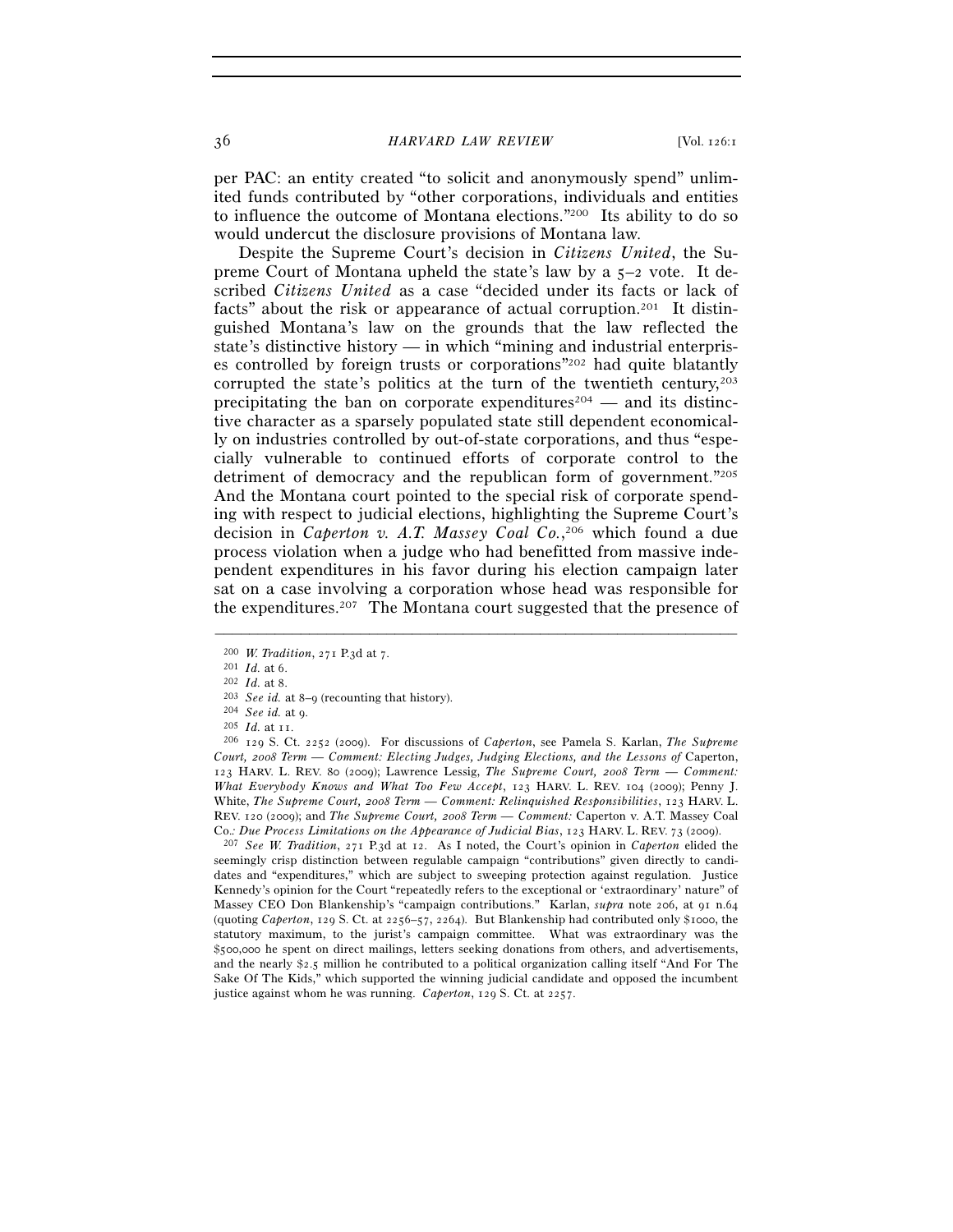an elected judiciary — not a factor at the federal level — provided an additional rationale for upholding state bans on corporate political spending.<sup>208</sup> And it pointed to comments by retired Justice O'Connor about a "crisis of confidence in the impartiality of the judiciary [that] is real and growing" and seemed fueled in part by the extraordinary spending by corporately funded "super spender groups."<sup>209</sup>

The two dissenting members of the Montana court did not disagree with their colleagues that corporate spending, and particularly the kind of anonymous spending that Western Tradition aimed to facilitate, posed serious dangers to the integrity of Montana's political and judicial processes. But they felt themselves bound to apply *Citizens United* and saw no room to distinguish the situation in Montana.<sup>210</sup>

Initially, the U.S. Supreme Court stayed the Montana court's decision pending the timely filing and disposition of a petition for writ of certiorari.<sup>211</sup> Although they too voted to grant the stay, Justices Ginsburg and Breyer issued a statement, perhaps alluding to the massive influx of new forms of spending in the current election cycle, declaring that "Montana's experience, and experience elsewhere since this Court's decision in *Citizens United v. Federal Election Comm'n*, make it exceedingly difficult to maintain that independent expenditures by corporations 'do not give rise to corruption or the appearance of corruption, $\frac{1}{2}$  and suggesting that the Court should "consider whether, in light of the huge sums currently deployed to buy candidates' allegiance, *Citizens United* should continue to hold sway."213

That reconsideration never happened. The last week of the Term, the Court summarily reversed the judgment of the Montana Supreme Court in a one-paragraph per curiam order.<sup>214</sup> The operative language was terse in the extreme:

The question presented in this case is whether the holding of *Citizens United* applies to the Montana state law. There can be no serious doubt that it does. See U.S. Const., Art. VI, cl. 2. Montana's arguments in sup-

<sup>208</sup> *See W. Tradition*, 271 P.3d at 12–13. 209 *Id.* at 13 (quoting Sandra Day O'Connor, *Foreword* to James Sample et al., The New POLITICS OF JUDICIAL ELECTIONS, 2000–2009 (2010)) (internal quotation marks omitted).<br><sup>210</sup> *See id.* at 18 (Nelson, J., dissenting) ("Admittedly, I have never had to write a more frustrat-

ing dissent. I agree, at least in principle, with much of the Court's discussion and with the arguments of the Attorney General. More to the point, I thoroughly disagree with the Supreme Court's decision in *Citizens United*. I agree, rather, with the eloquent and, in my view, betterreasoned dissent of Justice Stevens. As a result, I find myself in the distasteful position of having to defend the applicability of a controlling precedent with which I profoundly disagree.").<br><sup>211</sup> Am. Tradition P'ship v. Bullock, 132 S. Ct. 1307 (2012).<br><sup>212</sup> *Id.* at 1307–08 (statement of Ginsburg, J.) (citation omitt

FEC, 130 S. Ct. 876, 909 (2010)). 213 *Id.* at 1308. 214 Am. Tradition P'ship v. Bullock, 132 S. Ct. 2490 (2012) (per curiam).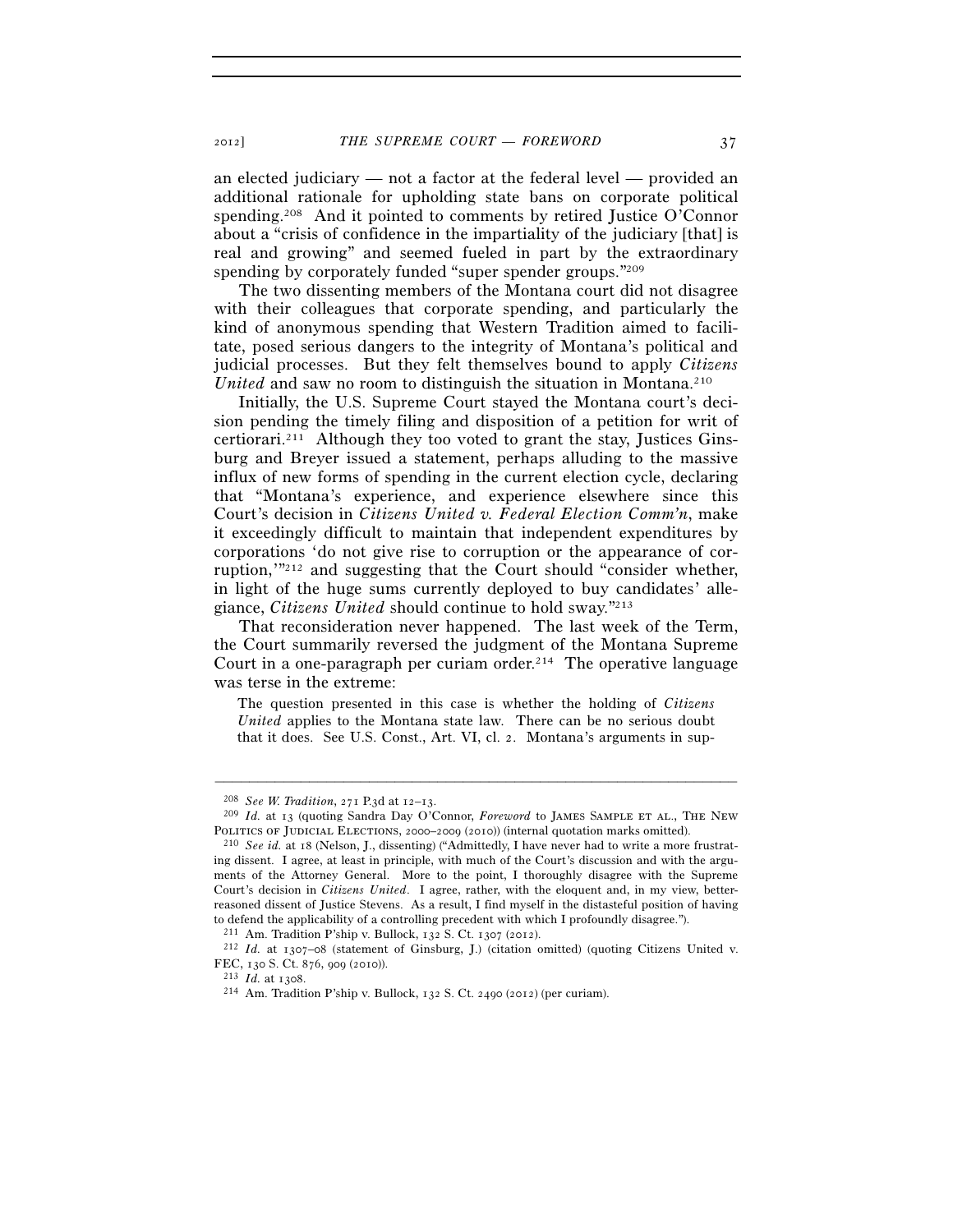port of the judgment below either were already rejected in *Citizens Unit*ed, or fail to meaningfully distinguish that case.<sup>215</sup>

 The citation to the Supremacy Clause was gratuitous. The Montana Supreme Court had acknowledged that it was bound by the First Amendment.216 Its mistakes were to take the *Citizens United* opinion at its word that laws burdening political speech were subject to strict scrutiny rather than being unconstitutional "as a categorical matter"<sup>217</sup> and to think that the Court's rejection of the anticorruption argument with respect to independent expenditures rested on the absence of a factual record.218 The Montana Supreme Court, applying the legal standard that had been laid out in *Citizens United*, concluded that the Montana law, on the facts of the case, satisfied strict scrutiny.<sup>219</sup> The United States Supreme Court could disagree with that conclusion (as it did), and of course its decision would control the outcome of the litigation (again, as it did), but this case hardly merited the "bitter medicine of summary reversal."220 Among other things, even if McCain-Feingold could have been described as an incumbent-protection measure, it was far harder to view the Montana statute as a process failure: laws enacted by initiative seem less likely to be incumbent-protection measures.221 And a 1912 restriction on corporate spending, particularly in light of the history of demonstrated corruption that had prompted its adoption, seems a far cry from a contemporaneous restriction adopted by sitting politicians who expressed distress over the attack ads being run against them.222

Justice Breyer, joined by Justices Ginsburg, Sotomayor, and Kagan, dissented. They renewed Justice Stevens's claim in his *Citizens United* partial dissent that "technically independent expenditures can be corrupting in much the same way as direct contributions."223 And Justice

<sup>&</sup>lt;sup>215</sup> *Id.* at 2491.<br>
<sup>216</sup> *See* W. Tradition P'ship v. Att'y Gen., 271 P.3d 1, 6 (Mont. 2011).<br>
<sup>217</sup> Citizens United, 130 S. Ct. at 898; *see also W. Tradition*, 271 P.3d at 6.<br>
<sup>218</sup> *See W. Tradition*, 271 P.3d at 6. establishing "a compelling interest" as required by *Citizens United*).<br><sup>220</sup> Spears v. United States, 129 S. Ct. 840, 845 (2009) (Roberts, C.J., dissenting).<br><sup>221</sup> Cf. Michael J. Klarman, *Majoritarian Judicial Review: T* 

GEO. L.J. 491, 503, 509–10 (1997) (pointing out that "legislative term limits in the United States have been almost entirely a product of initiative and referendum," *id.* at 503, and serve as antientrenchment devices).

<sup>222</sup> *See* Charles J. Cooper & Derek L. Shaffer, *What Congress "Shall Make" the Court Will Take: How* McConnell v. FEC *Betrays the First Amendment in Upholding Incumbency Protection Under the Banner of "Campaign Finance Reform,"* 3 ELECTION L.J. 223, 224–25 (2004) (quoting multiple senators as supporters of the law during floor debate or as intervenors in the litigation).

<sup>223</sup> Am. Tradition P'ship v. Bullock, 132 S. Ct. 2490, 2491 (2012) (per curiam) (Breyer, J., dissenting) (quoting Citizens United v. FEC, 130 S. Ct. 876, 965 (2010) (Stevens, J., concurring in part and dissenting in part)) (internal quotation marks omitted).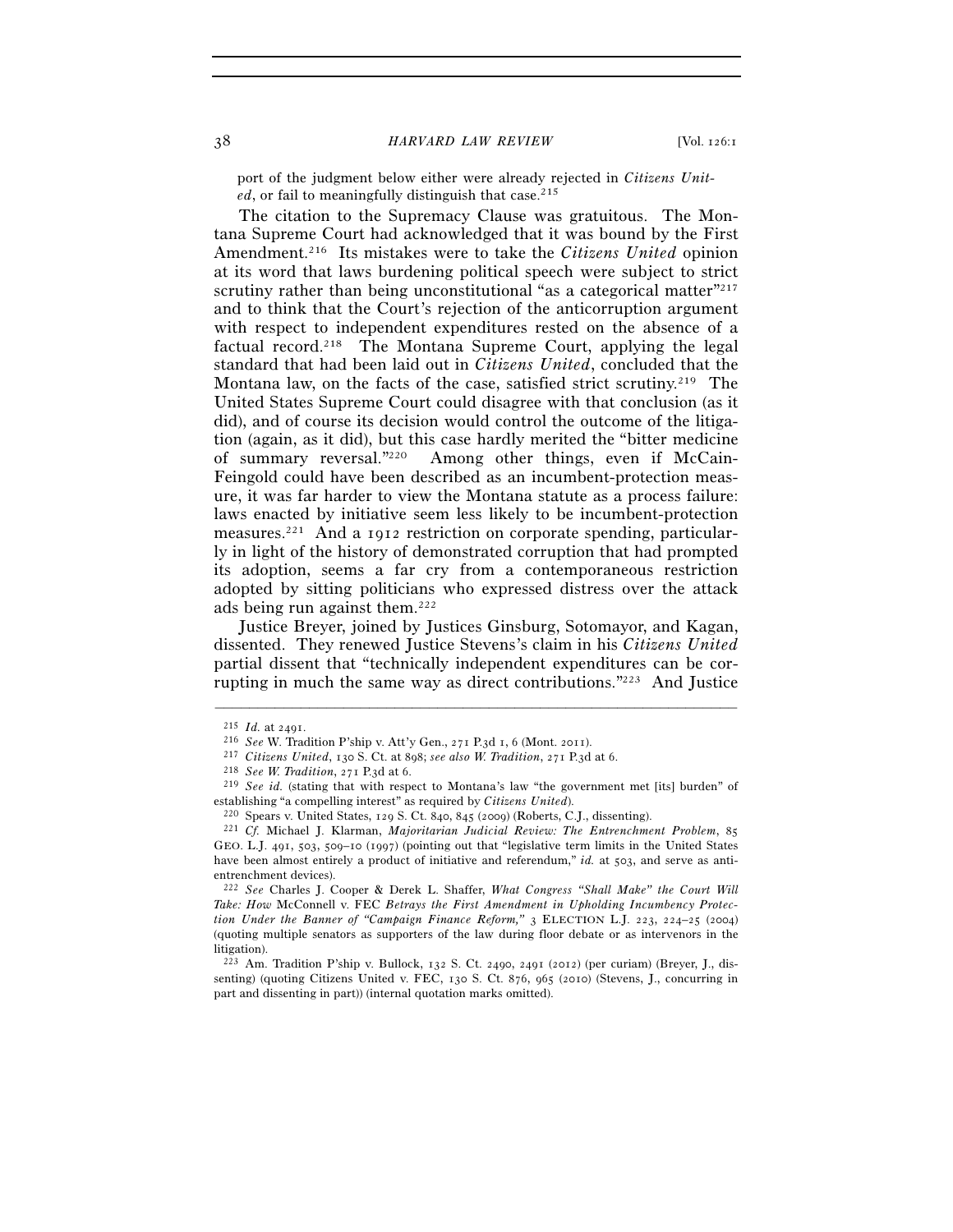Breyer suggested, as he and Justice Ginsburg had done at the stay stage, that "Montana's experience, like considerable experience elsewhere since the Court's decision in *Citizens United*, casts grave doubt on the Court's supposition that independent expenditures do not corrupt or appear to do so."224 But because they saw no "significant possibility of reconsideration,"225 Justice Breyer and his three colleagues voted to deny the petition. *American Tradition* thus illustrates the point Professor Ernest J. Brown made in his Foreword more than fifty years ago that a summary reversal "suggests — though possibly it does not prove — the predetermined purpose, the assured if not the tendentious mind."226

Four days before *American Tradition* was decided, the Court had issued another campaign finance–related decision in *Knox v. SEIU*. 227 With the same five justices in the majority, the Court restricted the ability of public sector unions to raise political funds.<sup>228</sup> The decision drove home the majority's indifference to the consequences of its campaign finance decisions for the actual operation of the political system.

Under longstanding doctrine, public sector labor unions are entitled to charge nonmembers an "agency fee" to cover the cost of nonpolitical services related to collective bargaining, but the unions must also adopt procedures that allow a nonmember to vindicate his First Amendment right not to have his fees spent on unrelated political activity.229 Under the *Hudson* doctrine, unions must notify employees annually of the next year's dues and of nonmembers' ability to opt out of a predetermined percentage of the dues that is attributable to nonchargeable expenses.230 *Knox* concerned the question of how a mid-year special assessment temporarily raising monthly dues should be treated. The union imposed the assessment to finance a "Political Fight-Back Fund" to influence the outcome of two upcoming statewide elections.231 Nonmembers were not provided with an opportunity to opt out.232

In an opinion delivered by Justice Alito, the Court held that the First Amendment requires that unions imposing special assessments or dues increases "may not exact any funds from nonmembers without

<sup>224</sup> *Id.* at 2491–92. 225 *Id.* at 2492. 226 Ernest J. Brown, *The Supreme Court, 1957 Term — Foreword: Process of Law*, 72 HARV. L. REV. <sup>77</sup>, 77 (1958). 227 <sup>132</sup> S. Ct. 2277 (2012). 228 *See id.* at 2295–96. 229 *See* Chi. Teachers Union, Local No. 1 v. Hudson, 475 U.S. 292, 302–11 (1986); Abood v. De-

troit Bd. of Educ., 431 U.S. 209, 222–23 (1977). 230 *See Hudson*, 475 U.S. at 309–11. 231 *See Knox*, 132 S. Ct. at 2285. 232 *See id.* at 2286.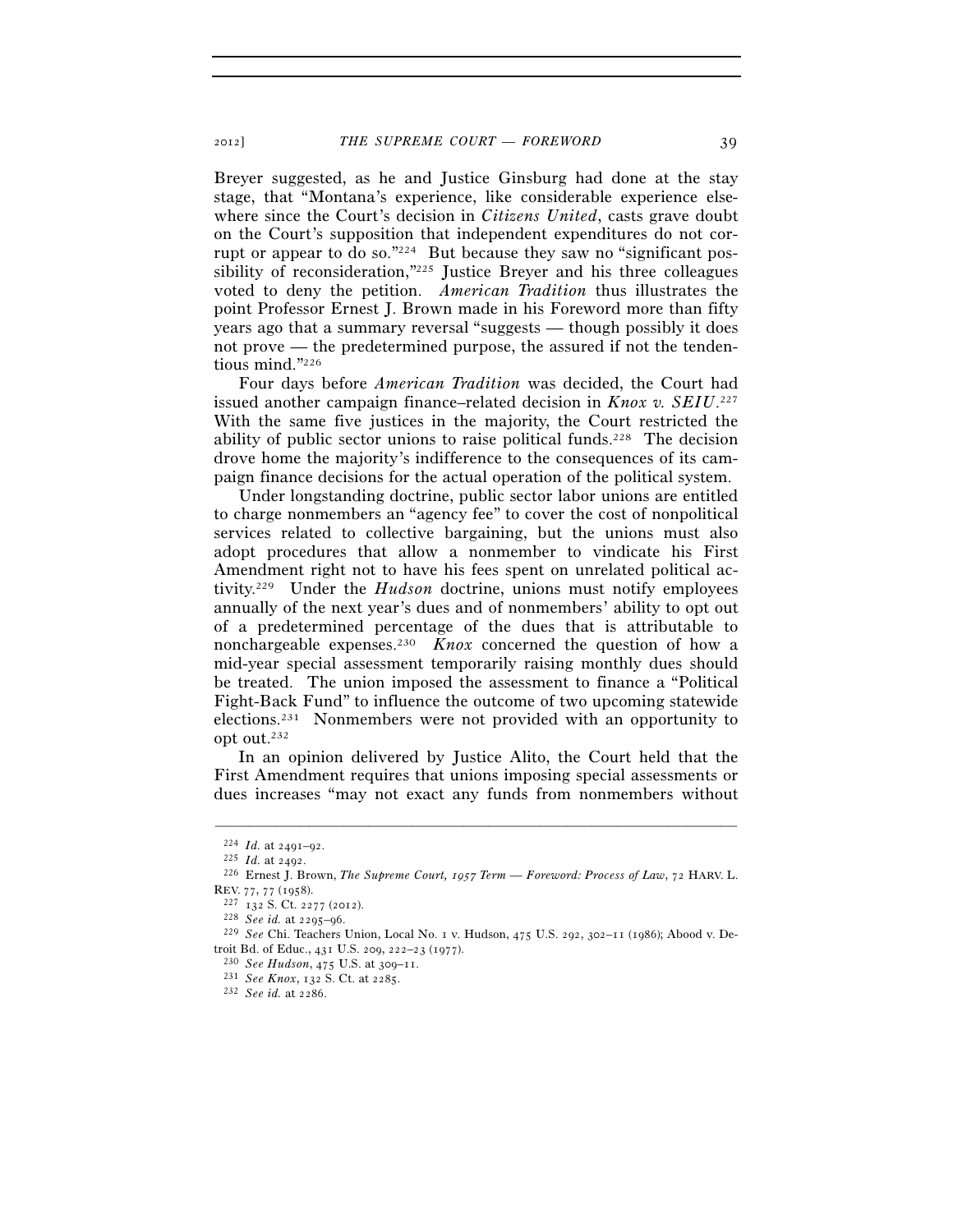40 *HARVARD LAW REVIEW* [Vol. 126:1

their affirmative consent."233 In other words, not only must unions provide notice, but the default regime also is switched so that they cannot collect the additional fee unless the nonmember opts in. Along the way to this holding, Justice Alito described the normal default as "tolerat[ing] a substantial impingement on First Amendment rights by allowing unions to impose an opt-out requirement at all. $"^{234}$  Being "forced to support financially an organization with whose principles and demands [a worker] may disagree . . . constitute[s] a form of compelled speech and association that imposes a 'significant impingement on First Amendment rights.'"235

Save for the offhanded remark that "[p]ublic-sector unions have the right under the First Amendment to express their views on political and social issues without government interference,"236 *Citizens United* goes unmentioned in *Knox*. And so the Court never grappled with the consequence of its decision: the creation of a further asymmetry between the ability of management and workers to fund political activities. As a formal matter, *Citizens United* freed both corporations and unions to spend general treasury funds to influence elections. But unions face greater legal barriers to acquiring such funds not only because public sector workers are normally less wealthy than the proprietors of the kinds of closely held corporations that are the source of most corporate political spending, $2^{37}$  but also because dues payments rather than general business operations generate their general treasury funds.<sup>238</sup> Corporate employees, customers, and shareholders, by contrast, are not entitled to opt out of financing corporate political activity,239 and the Court in *Citizens United* seemed ignorant of or indifferent to this problem. *Knox* only exacerbates the asymmetry between corporate and labor access to political money with its new opt-in regime, which Justice Alito seems ready to impose across the board.240

The poet Robert Pinsky wrote that "[a] country is the things it wants to see."<sup>241</sup> So we might ask why so many Justices see a threat to

<sup>&</sup>lt;sup>233</sup> *Id.* at 2296.<br>
<sup>234</sup> *Id.* at 2293.<br>
<sup>235</sup> *Id.* at 2289 (quoting Ellis v. Ry. Clerks, 466 U.S. 435, 455 (1984)).<br>
<sup>236</sup> *Id.* at 2295 (citing Citizens United v. FEC, 130 S. Ct. 876 (2010)).<br>
<sup>237</sup> *See* Letter fro Durbin & Ranking Member Lindsey Graham 3 (July 24, 2012), *available at*

<sup>&</sup>lt;sup>238</sup> *See* Benjamin I. Sachs, *Unions, Corporations, and Political Opt-Out Rights After Citizens* United, 112 COLUM. L. REV. 800, 802-03 (2012).

<sup>&</sup>lt;sup>239</sup> *See generally* Bebchuk & Jackson, Jr., *supra* note 151, at 83 (noting that corporate directors and officers have "virtually plenary authority" to engage in political speech); Victor Brudney, *As-*<br>*sociation, Advocacy, and the First Amendment, 4 WM. & MARY BILL RTS. J. 1, 47–58 (1995).* 

<sup>&</sup>lt;sup>240</sup> See Knox, 132 S. Ct. at 2293, 2296 (seeming to hold open the question whether opt-out regimes provide sufficient First Amendment protection).

<sup>241</sup> ROBERT PINSKY, AN EXPLANATION OF AMERICA 8 (1979).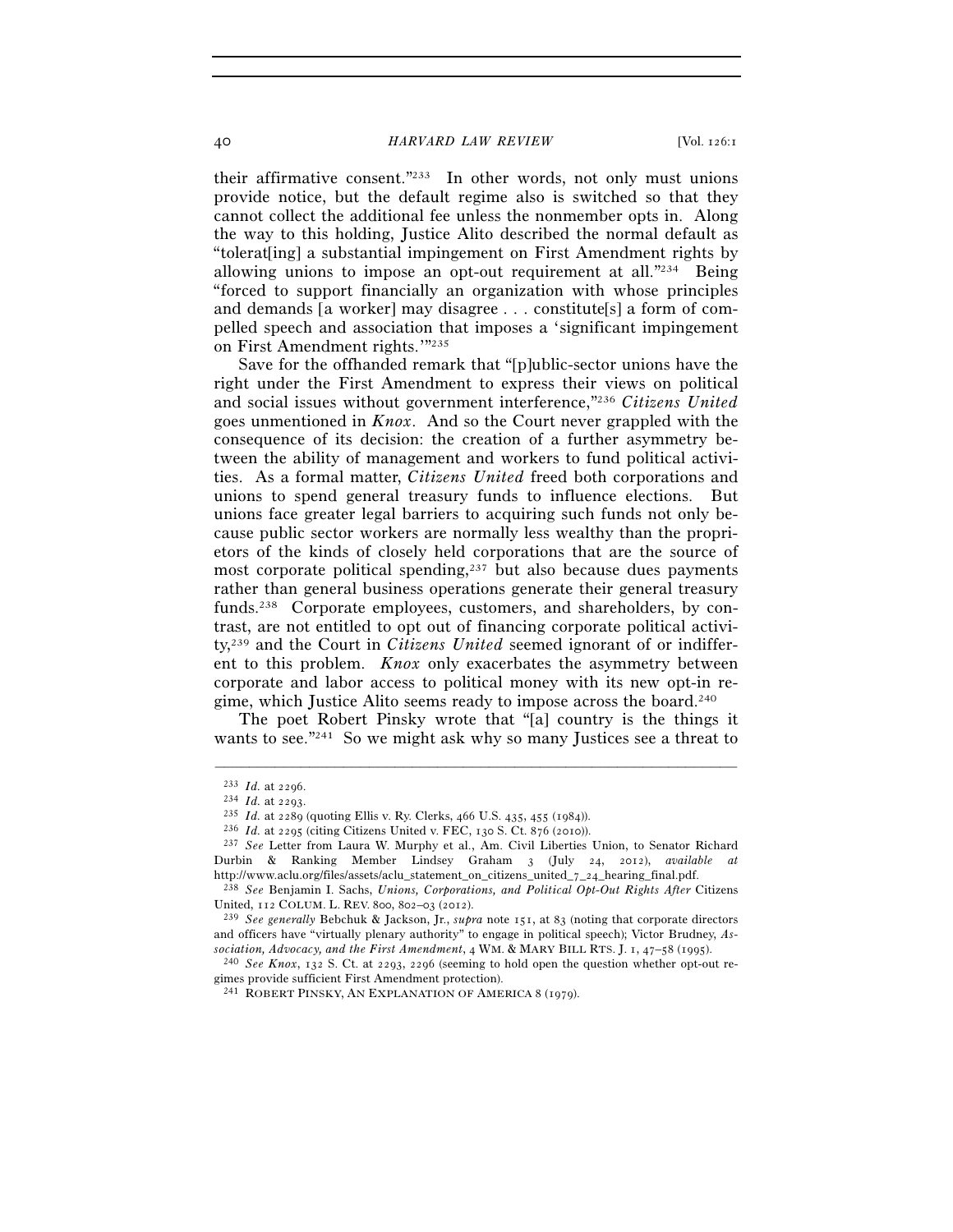public confidence in the political process from ineligible individuals' casting ballots (despite no evidence of a pervasive problem), but no threat from the vastly more likely exclusion of qualified citizens who lack government identification<sup>242</sup> or from the public's belief that electoral outcomes are controlled by the wealthy. Or we might ask why the Justices downplay the burdens poor people face from having to negotiate a bureaucratic maze to obtain sufficient identification, or the burdens unions will face in mobilizing for the collective action that is their reason for being, while being so solicitous of the First Amendment burdens placed on wealthy speakers. The Warren Court transformed the equal protection principle from what Justice Holmes derided as "the usual last resort of constitutional arguments,"243 into a fundamental principle of justice.<sup>244</sup> The Roberts Court, by contrast, seems more concerned with protecting the ability of the powerful to spend money in the political process than with protecting equal access to the levers of political power.<sup>245</sup>

### *B. Suspecting Congress*

A stalled economic recovery. Airwaves filled with demagoguery about important constitutional issues. A President in the middle of seeking reelection who claims that the Supreme Court should not be in the business of striking down major federal legislation. And in response to charges of a pro-corporate tilt on a Court with a narrow conservative majority, Justice Roberts defends the Court's exercise of judicial review with a claim that judges do nothing more than "lay the article of the Constitution which is invoked beside the statute which is challenged" in order "to decide whether the latter squares with the former."246 He also distances the Court from politics by insisting that "[t]his court neither approves nor condemns any legislative policy. Its delicate and difficult office is to ascertain and declare whether the leg-

<sup>242</sup> More retired nuns were refused ballots in a single election — and by a poll worker who was a member of their own order, no less!, *see* Cynthia Tucker, Editorial, *Even God Couldn't Vote in Indiana Without Proper ID*, BALT. SUN, May 12, 2008, at  $9A$ — than all the verified examples of in-person voter impersonation fraud in Indiana history, *see* Crawford v. Marion Cnty. Election Bd., 553 U.S. 181, 194 (2008) (opinion of Stevens, J.) (noting that the record contained "no evidence" of "in-person voter impersonation at polling places . . . actually occurring in Indiana at any time in its history").

<sup>243</sup> Buck v. Bell, 274 U.S. 200, 208 (1927). 244 *Cf.* Martin v. Franklin Capital Corp., 546 U.S. 132, 139 (2005) (referring to the "basic principle of justice that like cases should be decided alike").

<sup>245</sup> *Cf.* Mark Tushnet, *The Supreme Court, 1998 Term — Foreword: The New Constitutional Order and the Chastening of Constitutional Aspiration*, 113 HARV. L. REV. 29, 66 (1999) (concluding of the Rehnquist Court that "[t]he best description of the modern Court is that it acts in ways that satisfy a rather well-to-do constituency").

<sup>246</sup> United States v. Butler, 297 U.S. 1, 62 (1936). This passage is adapted from Karlan, *supra* note 149.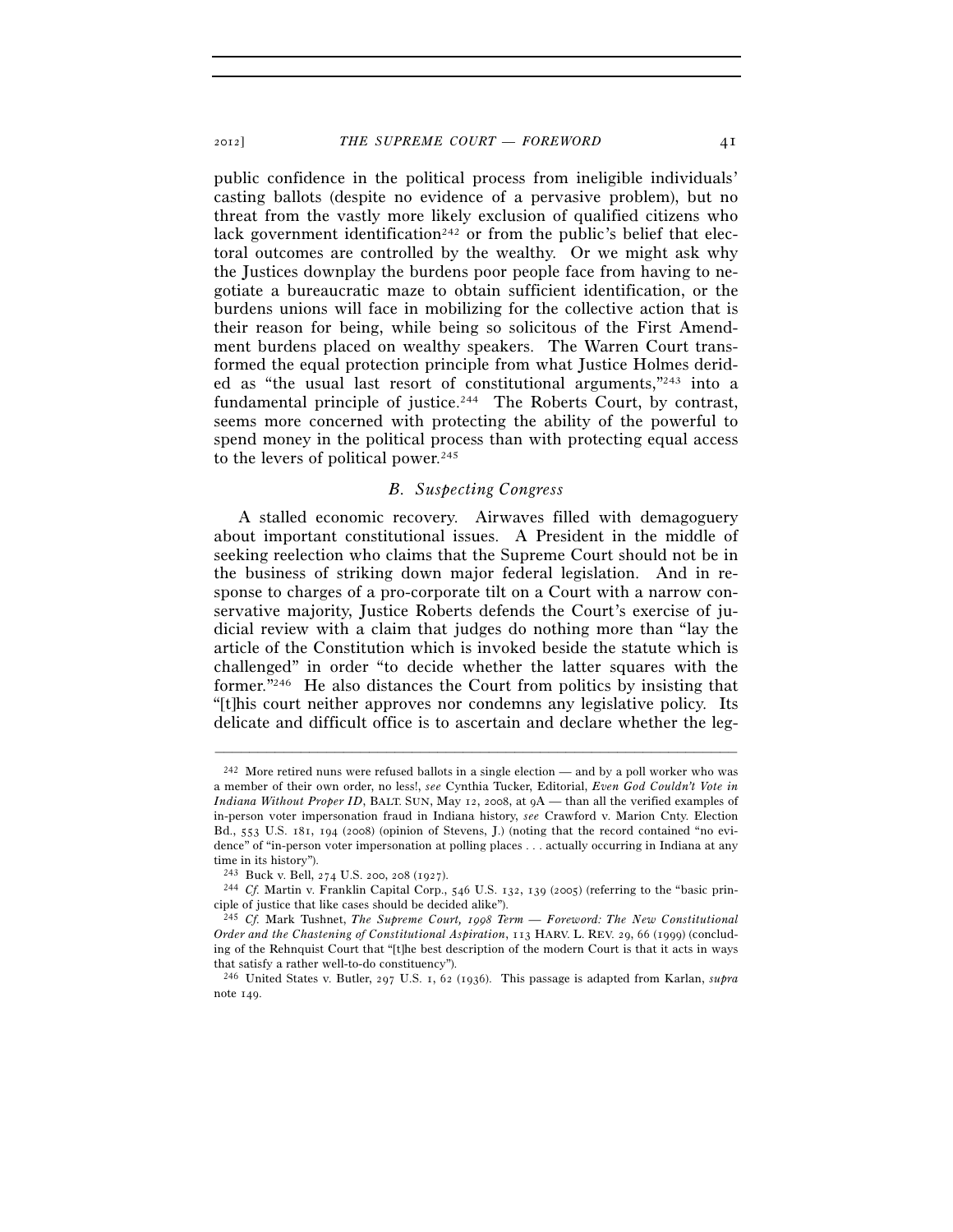islation is in accordance with, or in contravention of, the provisions of the Constitution; and, having done that, its duty ends."247

It's déjà vu all over again. The previous paragraph describes 1936 as much as it describes 2012, and the quotation comes from Justice Owen Roberts in the course of his opinion for the Court in *United States v. Butler*<sup>248</sup> striking down a major piece of New Deal legislation — the Agricultural Adjustment Act. But Chief Justice John Roberts offered similar expressions in his opinion in *NFIB,*249 a decision largely upholding the central legislative achievement of the Obama Administration — the Affordable Care Act.

In the end, as we all know, the Court ratified the New Deal.<sup>250</sup> In *Wickard v. Filburn*, 251 the Court upheld a provision of the reenacted Agricultural Adjustment Act that imposed a penalty on farmers who produced wheat, even if for their own consumption, in excess of the amount authorized by a government-set quota.<sup>252</sup> Writing for a unanimous Court, Justice Jackson held that the Commerce Clause provided Congress with the power to reach farmer Filburn's conduct.<sup>253</sup> In reaching that conclusion, he rejected "reference to any formula which would give controlling force to nomenclature" about whether the thing being regulated was "production" or "consumption," as opposed to "marketing," or whether the effect on an interstate market was "direct" or "indirect," in favor of considering "the actual effects of the activity in question upon interstate commerce."254 And Justice Jackson located the primary constraint on Congress's exercise of its commerce power in the political process itself:

 At the beginning Chief Justice Marshall described the federal commerce power with a breadth never yet exceeded. He made emphatic the embracing and penetrating nature of this power by warning that effective restraints on its exercise must proceed from political rather than from judicial processes. . . .

<sup>247</sup> *Butler*, 297 U.S. at 63. 248 <sup>297</sup> U.S. 1, 62. 249 *NFIB*, 132 S. Ct. 2566, 2579–80 (2012) (stating that "[t]he powers of the legislature are defined and limited; and that those limits may not be mistaken, or forgotten, the constitution is written," that "it is the responsibility of this Court to enforce the limits on federal power by striking down acts of Congress that transgress those limits," and that "Members of this Court are vested with the authority to interpret the law; we possess neither the expertise nor the prerogative to make policy judgments").

<sup>250 &</sup>quot;Scholars have battled for decades . . . over the role of Justice [Owen] Roberts" in that ratification. Daniel E. Ho & Kevin M. Quinn, *Did a Switch in Time Save Nine?*, 2 J. LEGAL ANALY-SIS 69, 71 (2010) (suggesting that Justice Roberts veered sharply to the left during the 1936 Term before returning to the right, but that ultimately changes in the Court's membership solidified the

New Deal settlement).<br> $^{251}$   $^{317}$  U.S.  $^{111}$  (1942).

 $\frac{252}{10}$  *Id.* at 124–25. <br>
253 *Id.* 

<sup>254</sup> *Id.* at 119–20, 124.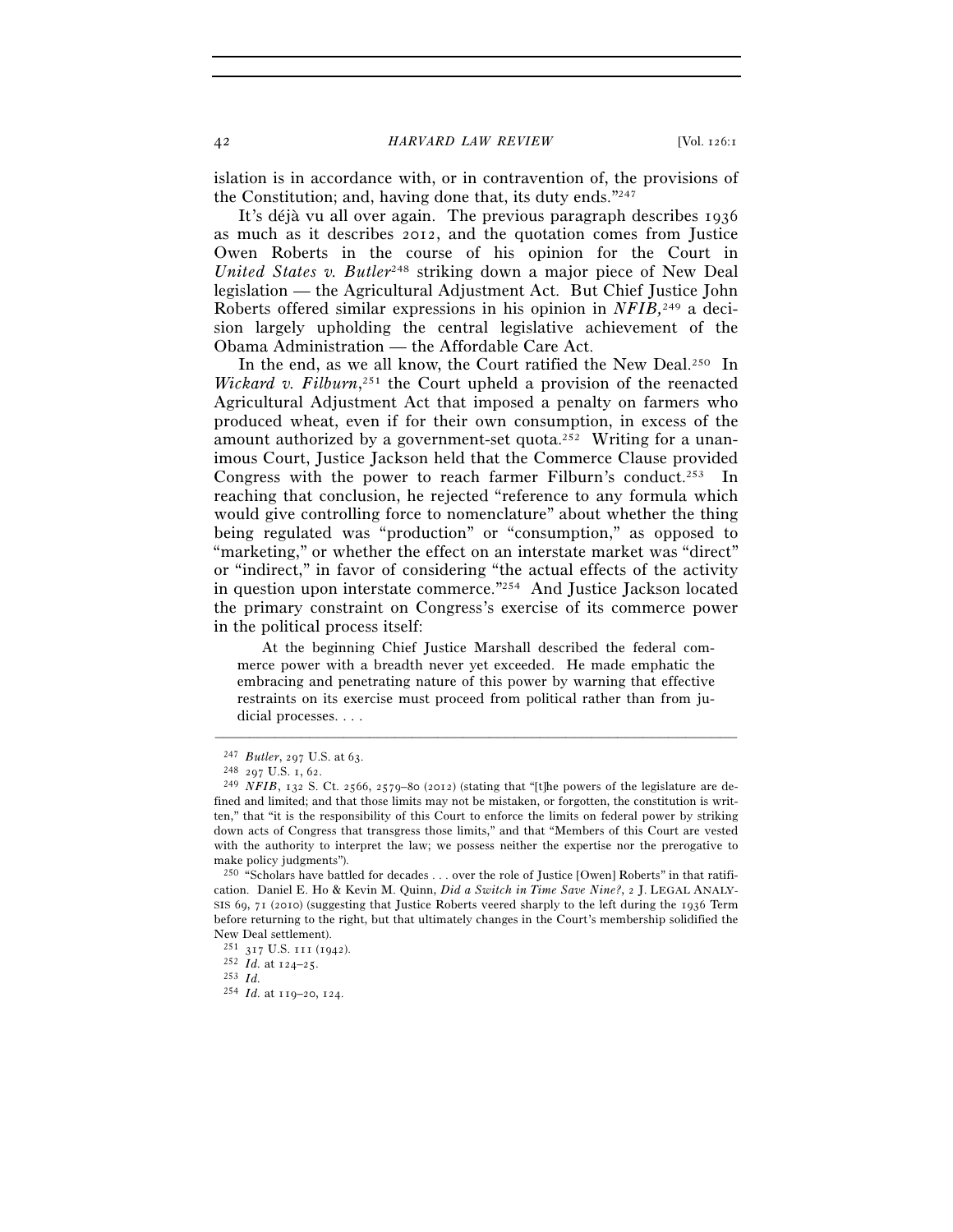. . . The conflicts of economic interest between the regulated and those who advantage by it are wisely left under our system to resolution by the Congress under its more flexible and responsible legislative process.255

In private, he was even more categorical:

 If we were to be brutally frank, . . . I suspect what we would say is that in any case where Congress thinks there is an effect on interstate commerce, the Court will accept that judgment. All of the efforts to set up formulae to confine the commerce power have failed. When we admit that it is an economic matter, we pretty nearly admit that it is not a matter which courts may judge.<sup>256</sup>

From *Wickard* until the emergence of the Second Rehnquist Court,<sup>257</sup> the Supreme Court adhered to that view. Since then, "[t]he path of [its] Commerce Clause decisions has not always run smooth,"258 and in *NFIB*, a five-Justice majority took an exit ramp,

–––––––––––––––––––––––––––––––––––––––––––––––––––––––––––––

<sup>22</sup> U.S. (9 Wheat.) at 197. 256 John Q. Barrett, Wickard v. Filburn *(1942)*, THE JACKSON LIST 4–6 (June 27, 2012), http://www.stjohns.edu/media/3/638cd994e8484fd3bdb841f31b11952f.pdf?d=20120626 (quoting a letter from Justice Jackson, the author of the Court's opinion, to then-Judge (later Justice) Minton); *see also* Karlan, *supra* note 67, at 685–87 (discussing the Court's shift in *Wickard* to broader interpretations of the Commerce Clause and reliance on the political branches to police the commerce power's limits).

257 I borrow the term from Professor Thomas Merrill. *See* Thomas W. Merrill, *The Making of the Second Rehnquist Court: A Preliminary Analysis*, 47 ST. LOUIS U. L.J. 569, 575 (2003) (identifying the Second Rehnquist Court as beginning in 1994 when the Court "altered its agenda . . . away from social issues to federalism issues" and the conservative majority became "steadfast proponent[s] of limiting congressional power under the Commerce Clause and Fourteenth Amendments, and of erecting new protections for states' rights in the name of the Tenth and Eleventh Amendments").

258 *NFIB*, 132 S. Ct. 2566, 2585 (2012) (opinion of Roberts, C.J.). *Compare, e.g.*, United States v. Lopez, 514 U.S. 549, 567–68 (1995) (striking down the Gun-Free School Zones Act as exceeding Congress's commerce power because it regulated the noneconomic act of carrying a concealed weapon in a school), *and* United States v. Morrison, 529 U.S. 598, 613–19 (2000) (striking down a provision of the Violence Against Women Act as exceeding Congress's commerce power because it regulated noneconomic violent criminal activity, and such regulation could not be solely justified by the activity's aggregate effect on interstate commerce), *with* Gonzales v. Raich, 545 U.S. 1, 9 (2005) (upholding the application of federal drug laws to the possession of home-grown marijuana).

. . . .

<sup>255</sup> *Id.* at 120, 129 (footnotes omitted) (citations omitted). Justice Jackson's opinion cited *Gibbons v. Ogden*, 22 U.S. (9 Wheat.) 1, 197 (1824), as support for this proposition. *Wickard*, 317 U.S. at 120. There, Chief Justice Marshall wrote:

If, as has always been understood, the sovereignty of Congress, though limited to specified objects, is plenary as to those objects, the power over commerce with foreign nations, and among the several States, is vested in Congress as absolutely as it would be in a single government, having in its constitution the same restrictions on the exercise of the power as are found in the constitution of the United States. The wisdom and the discretion of Congress, their identity with the people, and the influence which their constituents possess at elections, are, in this, as in many other instances, as that, for example, of declaring war, the sole restraints on which they have relied, to secure them from its abuse. They are the restraints on which the people must often rely solely, in all representative governments.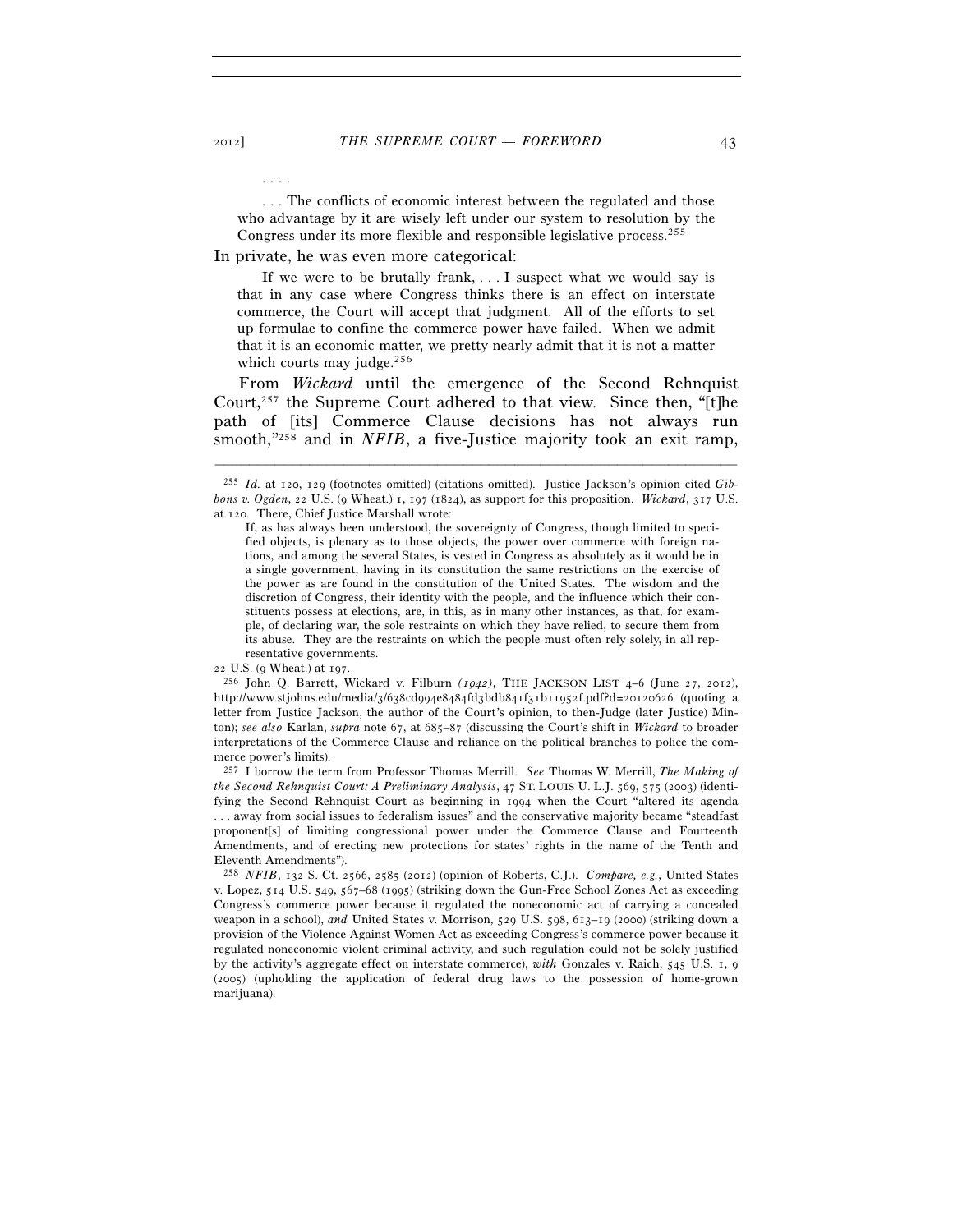holding that the Affordable Care Act's minimum coverage provision  $-\xi$  5000A, which requires that a large proportion of Americans carry health insurance<sup>259</sup> — exceeded Congress's power under the Commerce Clause.260 Similarly, after *Butler*, the Court deferred completely to Congress's exercise of its Spending Clause powers,261 but in *NFIB*, a seven-Justice majority announced new limits on congressional authority to impose conditions on revenue streams going to state governments.262

Other contributors to this issue of the *Harvard Law Review* discuss the substantive content of *NFIB* in greater depth.<sup>263</sup> The Court's new limitations on Congress's commerce and spending powers will no doubt be the focus of popular and political debate, litigation, and scholarship for years to come. My focus here is not so much on the content of the doctrine but on the character of the analysis. Although they reached different bottom lines, both Chief Justice Roberts's opinion and the joint dissent manifested a pervasive disrespect for, and exasperation with, Congress.

<sup>259</sup> Although the provision is popularly referred to as the "individual mandate," the vast majority of the population satisfies the requirement through either employer- or government-provided insurance. *See* KAISER FAMILY FOUND., FOCUS ON HEALTH REFORM: A GUIDE TO THE SUPREME COURT'S AFFORDABLE CARE ACT DECISION 2 & n.4 (2012), *available at* http://www.kff.org/healthreform/upload/8332.pdf (noting a Congressional Budget Office projection that about 80% of the nonelderly population would have been insured even in the absence of the ACA).

<sup>260</sup> The Chief Justice so concluded in an opinion for himself. *See NFIB*, 132 S. Ct. at 2584–93 (opinion of Roberts, C.J.). In a rare joint dissent, Justices Scalia, Kennedy, Thomas, and Alito reached the same conclusion. *See id.* at 2644–50 (joint dissent). 261 *See id.* at 2634 (Ginsburg, J., concurring in part, concurring in the judgment in part, and

dissenting in part) ("Prior to today's decision, however, the Court has never ruled that the terms of any grant crossed the indistinct line between temptation and coercion.").

<sup>262</sup> The Chief Justice, joined by Justices Breyer and Kagan, concluded that Congress could not terminate all of a state's Medicaid funding if the state refused to participate in the Act's expansion of Medicaid to serve additional populations. He viewed the expansion as so dramatic that it effectively constituted a new program, and thus "Congress is not free . . . to penalize States that choose not to participate in that new program by taking away their existing Medicaid funding." *Id.* at 2607 (opinion of Roberts, C.J.). He then concluded that prohibiting the Secretary of Health and Human Services from "withdraw[ing] existing Medicaid funds for failure to comply with the requirements set out in the expansion" would fully cure the constitutional infirmity and, as so understood, the statute passed constitutional muster. *Id.* The joint dissent, by contrast, having held that "the offer of the Medicaid Expansion was one that Congress understood no State could refuse," *id.* at 2666 (joint dissent), and therefore was one that violated an anticoercion constraint on congressional spending power, would have struck down the Affordable Care Act in its entirety (including provisions totally unrelated to the provision of medical care, such as the requirement that nursing mothers be provided with break time and a private place to express their breast milk, *see* <sup>29</sup> U.S.C. § 207(r)(1) (Supp. IV 2011)). *See* <sup>132</sup> S. Ct. at 2677 (joint dissent). 263 *See generally* Gillian E. Metzger, *The Supreme Court, 2011 Term — Comment: To Tax, To* 

*Spend, To Regulate*, 126 HARV. L. REV. 83 (2012); Martha Minow, *The Supreme Court, 2011 Term — Comment: Affordable Convergence: "Reasonable Interpretation" and the Affordable Care Act*, 126 HARV. L. REV. 117 (2012).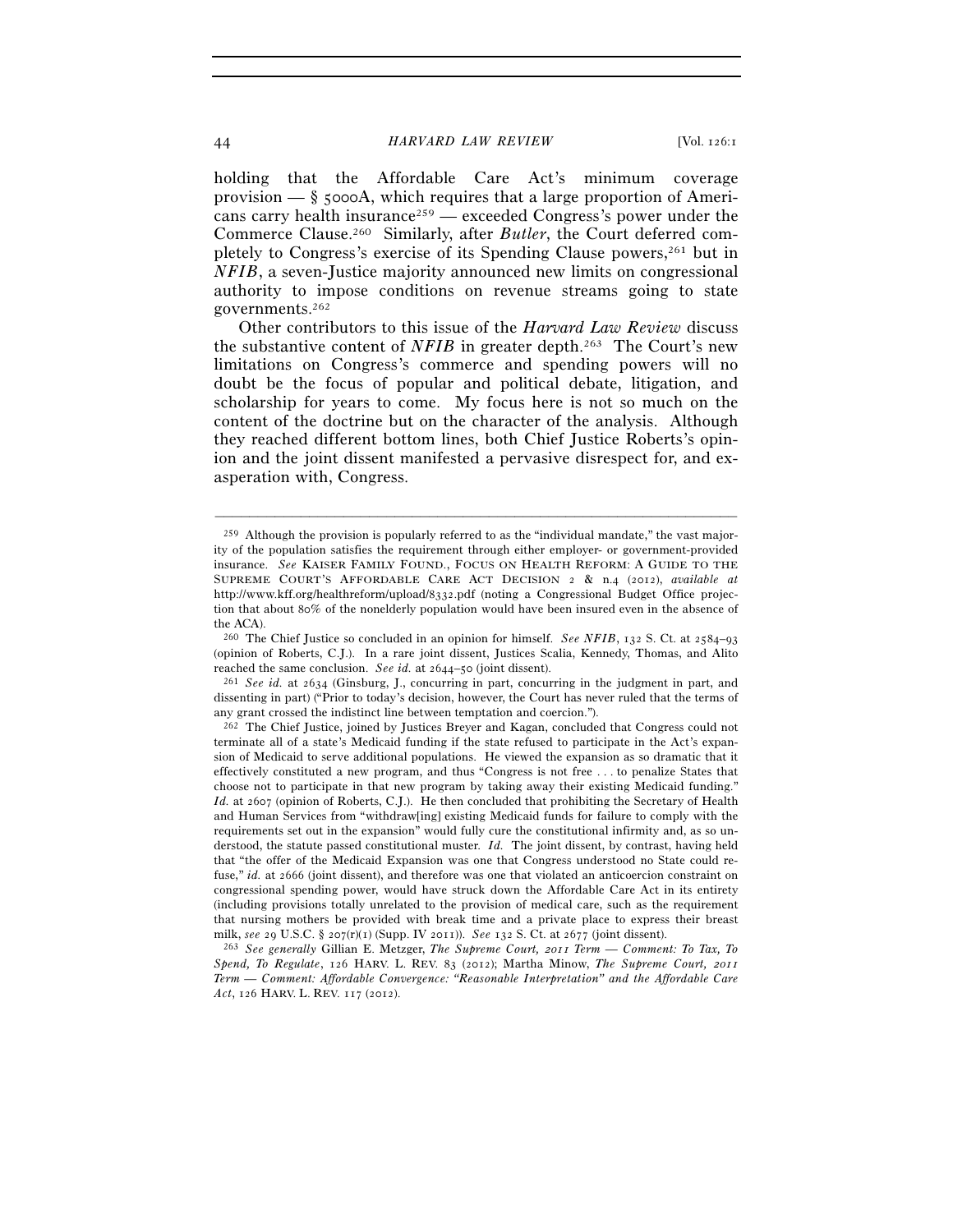To be sure, the legislative process that produced the Affordable Care Act was replete with the sorts of maneuvers that lead to unfavorable comparisons with sausage making.264 The bill was the product of a series of compromises.265 Congressional hyperpolarization meant there were "no Republican votes available for any major legislative initiative" after the economic stimulus  $act<sup>266</sup>$  and certainly not for health care reform. The increased use of filibuster threats meant the bill needed to garner sixty votes in the Senate rather than a simple majority; these circumstances resulted in the inclusion of a number of targeted provisions designed to keep fence-sitting Democrats in line.<sup>267</sup> After the death of Senator Edward M. Kennedy (who poignantly had made passage of universal health care legislation one of his life's works<sup>268</sup>) and the loss of his Senate seat, it became difficult to negotiate269 over differences between the Senate's version of health care reform and the version favored by Democrats in the House (which would have included a public option).<sup>270</sup> Ultimately, after "a series of wild political twists and turns," Congress used the "procedural emergency exit" of the budget reconciliation process, which can be accomplished by simple majority vote, to enact the law.271 But the law was still a major political achievement after fifty years' effort to achieve universal coverage.

The Justices were surely aware of this backdrop, as well as of the delicate political framing in which the Administration had engaged. During his election campaign, President Obama had promised not to

<sup>264</sup> *See* Fred R. Shapiro, *Quote . . . Misquote: Familiar Words from Unfamiliar Speakers*, N.Y. TIMES MAG., July 27, 2008, at 16, 16 (pointing out that the famous wisecrack comparing laws and sausages was not attributed to Otto von Bismarck until the 1930s — he died in 1898 — and can instead be traced to "The Daily Cleveland Herald, Mar. 29, 1869, quoting the lawyer-poet John Godfrey Saxe's observation that 'Laws, like sausages, cease to inspire respect in proportion as we know how they are made'").

For detailed descriptions of the process of passing the Affordable Care Act, see Ceci Connolly, *How We Got Here*, *in* LANDMARK: THE INSIDE STORY OF AMERICA'S NEW HEALTH-CARE LAW AND WHAT IT MEANS FOR US ALL 9, 11–62 (2010); and Jonathan Cohn, *How They Did It: The Inside Account of Health Care Reform's Triumph*, NEW REPUBLIC, June 10, 2010, at

 $^{\rm 14.} _{\rm -265}$   $\,$  See generally, e.g., Cohn, supra note 264.

<sup>&</sup>lt;sup>266</sup> MANN & ORNSTEIN, *supra* note 31, at 81.<br><sup>267</sup> For some examples, including the notorious "Cornhusker kickback," see Robert Pear, *Buried in Health Bill, Very Specific Beneficiaries*, N.Y. TIMES, Dec. 21, 2009, at A1. 268 Edward M. Kennedy, "*The Cause of My Life,"* NEWSWEEK, July 27, 2009, at 34, *available* 

*at* http://www.thedailybeast.com/newsweek/2009/07/17/the-cause-of-my-life.html. 269 Shailagh Murray, *Both Parties Mourn Loss of Kennedy in Health-Care Debate*, WASH.

POST, Aug. 27, 2009, at A9, *available at* http://www.washingtonpost.com/wp-dyn/content /article/2009/08/26/AR2009082603677.html. 270 *See* Pear, *supra* note 267. 271 Carl Hulse, *A Fail-Safe Works for Legislation, but Not as Expected*, N.Y. TIMES, Mar. 28,

<sup>2010</sup>, at A25.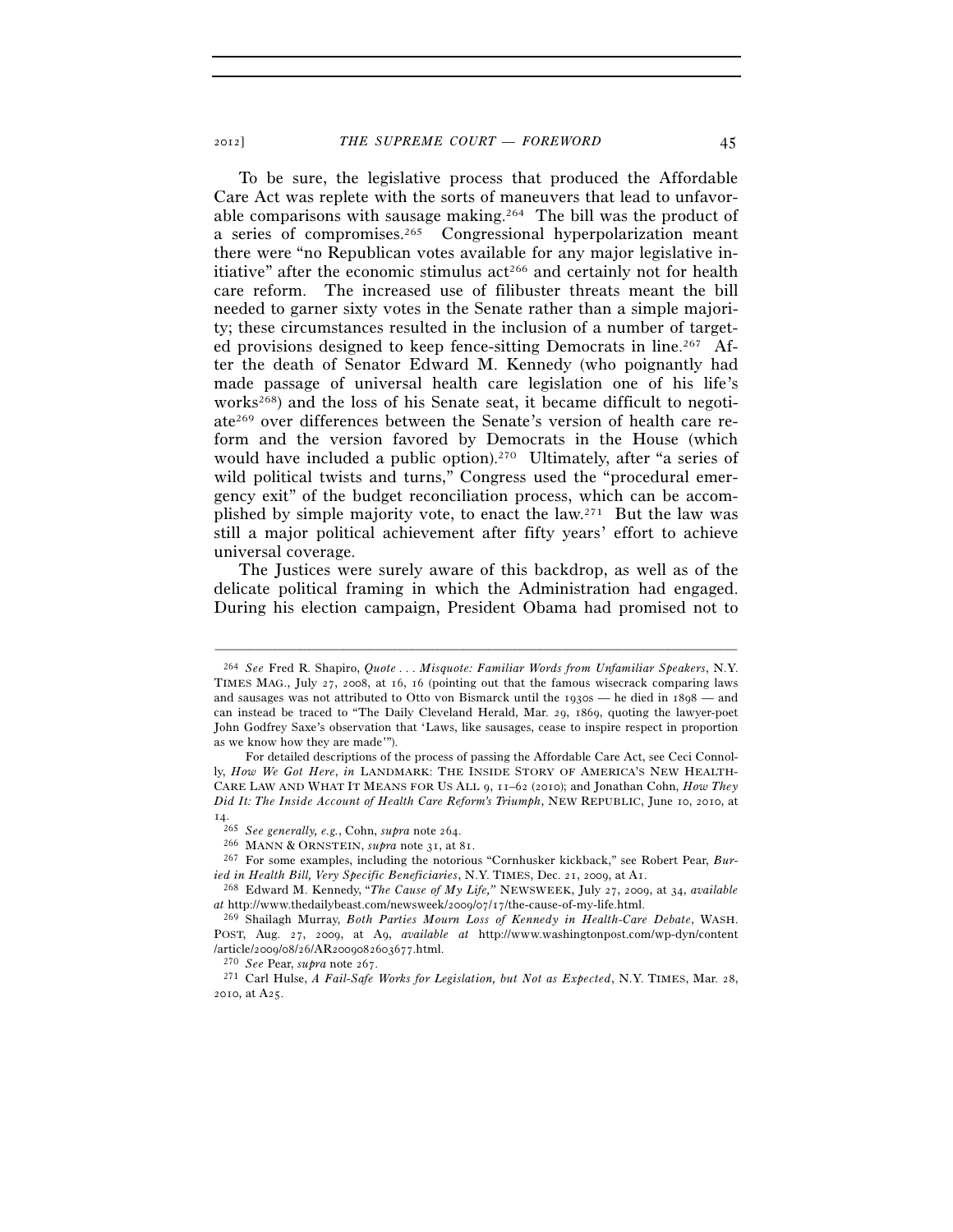raise taxes on the middle class.272 The Affordable Care Act therefore denominated the payment exacted from individuals who failed to maintain the required insurance coverage a "penalty."273 The President publicly "reject[ed]" any claim that the payment was a "tax increase."274

At the Supreme Court, the government defended the Act's minimum coverage provision as a permissible exercise of both the commerce and the taxing powers. At oral argument, the Justices pressed Solicitor General Verrilli on whether the provision could be treated as a tax in light of the political branches' framing.275 Justice Scalia twice taxed the Solicitor General with the President's statements. "The President said it wasn't a tax, didn't he?"276 When the Solicitor General attempted to explain that the relevant question was what power *Congress* was exercising (as opposed to how the *President* might characterize what Congress was doing), Justice Scalia shot back: "Is it a tax or not a tax? The President didn't think it was."<sup>277</sup> Justice Kagan pressed the point a bit differently:

I suppose, though, General, one question is whether the determined efforts of Congress not to refer to this as a tax make a difference. I mean, you're suggesting we should just look to the practical operation. We shouldn't

<sup>–––––––––––––––––––––––––––––––––––––––––––––––––––––––––––––</sup> 272 Peter Baker, *Speculation Prompts Obama to Renew Vow of No Tax Increase on Middle Class*, N.Y. TIMES, Aug. 4, 2009, at A12. 273 *See* <sup>26</sup> U.S.C. § 5000A (Supp. IV 2010) (describing the "[s]hared responsibility payment" as

a "penalty").

<sup>274</sup> *See* John Kass, *Taxing the Patients of America with Semantics*, CHI. TRIB., June 29, 2012, § 1, at 2 (describing a 2009 interview in which the President told ABC's George Stephanopoulos that "for us to say that you've got to take a responsibility to get health insurance is absolutely not a tax increase," and when asked, with respect to the individual mandate, whether he "reject[ed] that it's a tax increase," replied, "I absolutely reject that notion").

<sup>275</sup> *See* Transcript of Oral Argument at 45–53, Dep't of Health & Human Servs. v. Florida, 132 S. Ct. 2566 (2012) (No. 11-398), *available at* http://www.supremecourt.gov/oral\_arguments /argument\_transcripts/11-398-Tuesday.pdf (containing the discussion of the taxing power). The Solicitor General's task was further complicated by the fact that the previous day, he had argued that the payment was not a tax for purposes of the Anti-Injunction Act, 26 U.S.C.  $\S$  7421(a) (2006), which provides that "no suit for the purpose of restraining the assessment or collection of any tax shall be maintained in any court by any person, whether or not such person is the person against whom such tax was assessed." *See* Transcript of Oral Argument at 31–34, *Dep't of Health & Human Servs.*, 132 S. Ct. 2566 (No. 11-398), *available at* http://www.supremecourt.gov /oral\_arguments/argument\_transcripts/11-398-Monday.pdf (discussing the applicability of the Anti-Injunction Act to the penalties imposed by the Affordable Care Act). Had the payment been construed as a tax for purposes of the Anti-Injunction Act, the Court would have been deprived of jurisdiction, and determination of the constitutionality of the minimum coverage provision would have had to await a suit after 2014 by an individual who made the payment and then sued for a refund. *See* Enochs v. Williams Packing & Navigation Co., 370 U.S. 1, 7 (1962) (stating that the "manifest purpose" of the Anti-Injunction Act is "to permit the United States to assess and collect taxes alleged to be due without judicial intervention, and to require that the legal right to the disputed sums be determined in a suit for refund").

<sup>276</sup> Transcript of Oral Argument, *supra* note 275, at 47. 277 *Id.*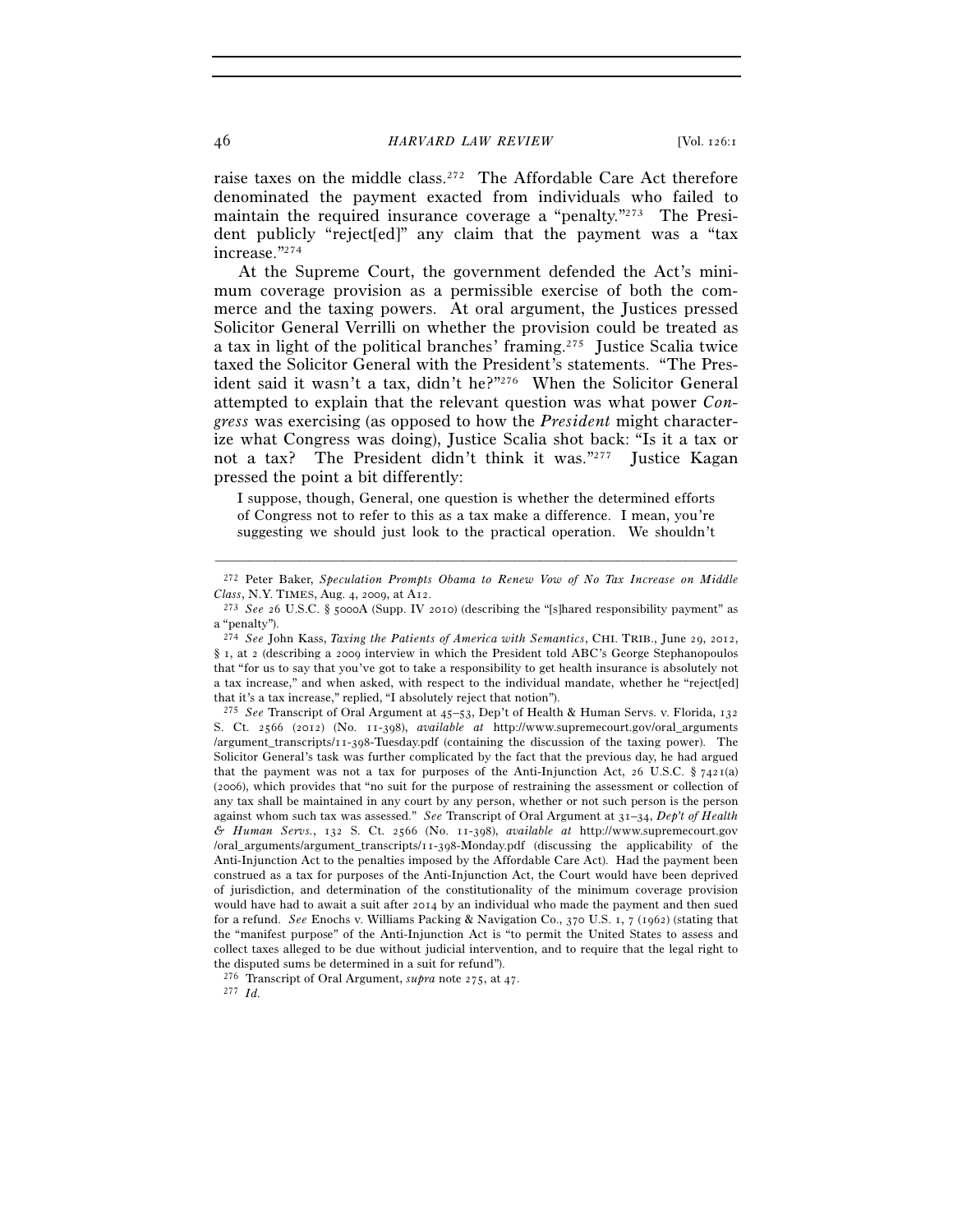look at labels. And that seems right, except that here we have a case in which Congress determinedly said, this is not a tax, and the question is why should that be irrelevant?<sup>278</sup>

The Solicitor General pointed to occasions on which members of Congress had invoked their taxing power with respect to the minimum coverage provisions, $279$  but he had no very plausible answer for why Congress had called the payment a penalty rather than a tax, $280$  and as time ran out, Justice Scalia vented his frustration:

You're saying that all the discussion we had earlier about . . . the Commerce Clause, blah, blah, blah, it really doesn't matter. This is a tax and the Federal Government could simply have said, without all of the rest of this legislation, could simply have said, everybody who doesn't buy health insurance at a certain age will be taxed so much money, right? . . . You didn't need [arguments about the relationship of the minimum coverage provision to other parts of the Act]. If it's a tax, it's only — raising money is enough. . . . Okay. Extraordinary.<sup>281</sup>

Justice Scalia sure called it. At the end of the day, the Court voted 5–4 to uphold the minimum coverage provision as a permissible exercise of Congress's taxing power.

The Chief Justice could have simply delivered an opinion of the Court to that effect, consisting of Parts I, II, and III-C of the opinion he did issue. (He would still have had to deal separately with the Medicaid issue, on which the Court divided  $2-3-4$ .<sup>282</sup>) Instead, the Chief Justice issued an opinion that also contained three solo sections. It was probably the most grudging opinion ever to uphold a major piece of legislation. In each of his solo sections, the Chief Justice expressed a basic distrust of Congress.

The first such section, Part III-A of his opinion, consisted of his explanation of why he viewed the minimum coverage provision as exceeding Congress's powers under the Commerce and Necessary and Proper Clauses.<sup>283</sup> After observing that Congress has "broad authority" under the Commerce Clause<sup>284</sup> and had "employed the commerce

<sup>278</sup> *Id.* at 49.<br><sup>279</sup> *See id.* at 50–52.<br><sup>280</sup> *See id.* at 52–53.<br><sup>282</sup> Justices Ginsburg and Sotomayor believed that the Medicaid expansion and the conditions imposed were constitutional. *See NFIB*, 132 S. Ct. 2566, 2641–42 (Ginsburg, J., concurring in part, concurring in the judgment in part, and dissenting in part). The Chief Justice and Justices Breyer and Kagan concluded that it would exceed Congress's conditional spending power for the Secretary of Health and Human Services to withdraw existing funds from states that failed to comply with the new conditions, but that authority having been excised, they voted to uphold the expansion. *See id.* at 2607–08 (opinion of Roberts, C.J.). Justices Scalia, Kennedy, Thomas, and Alito would have struck down the Medicaid expansion altogether. *See id.* at 2667 (joint dissent). <sup>283</sup> *See id.* at 2585–93 (opinion of Roberts, C.J.). <sup>284</sup> *Id.* at 2585.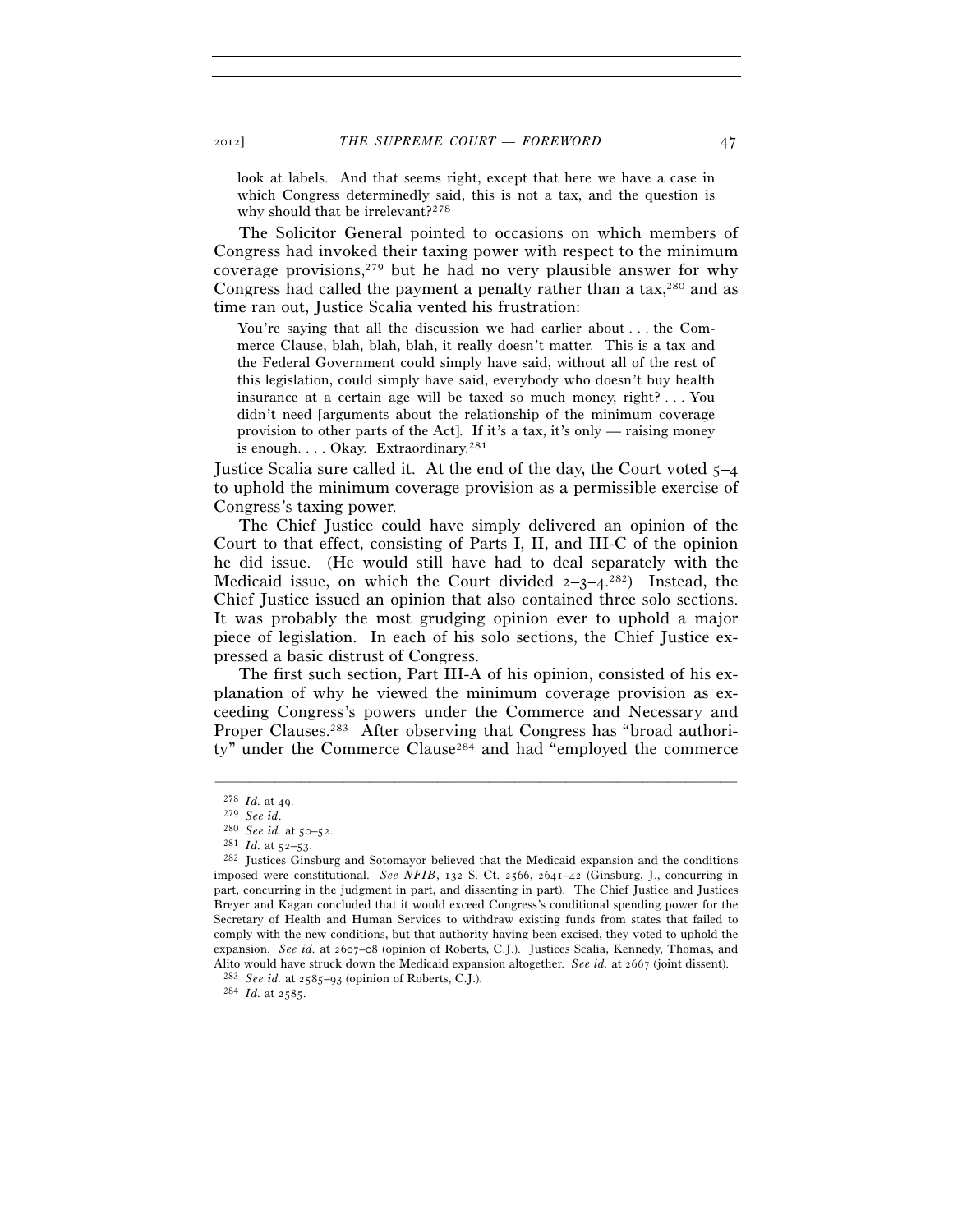power in a wide variety of ways to address the pressing needs of the time,"285 the Chief Justice added a caution. Characterizing the minimum coverage provision as different from prior exercises of the power, he wrote:

Legislative novelty is not necessarily fatal; there is a first time for everything. But sometimes "the most telling indication of [a] severe constitutional problem . . . is the lack of historical precedent" for Congress's action. At the very least, we should "pause to consider the implications of the Government's arguments" when confronted with such new conceptions of federal power.286

The rising cost of and limited access to quality health care have been problems bedeviling the United States for at least a half century.287 But in contrast to the Warren Court, which treated legislative innovation in dealing with intractable societal problems as a sign of congressional "resourcefulness,"288 Chief Justice Roberts saw innovation as a basis for judicial suspicion.289

He also expressed a fear that if Congress were not stopped here, there would be no stopping its potentially ever-greater intrusion into individuals' lives. Could Congress also decide that obesity and bad food habits were causing health problems and decide to force individuals to buy vegetables?<sup>290</sup> Whatever our eating disorders, the Chief Justice worried about a Congress with an insatiable appetite, "everywhere extending the sphere of its activity and drawing all power into its impetuous vortex."291

<sup>285</sup> *Id.* at 2586*.*

<sup>286</sup> *Id.* (quoting Free Enter. Fund v. Pub. Co. Accounting Oversight Bd., 130 S. Ct. 3138, 3159

<sup>(2010) (</sup>internal quotation marks omitted); United States v. Lopez, 514 U.S. 549, 564 (1995)).<br><sup>287</sup> See generally PAUL STARR, REMEDY AND REACTION (2011).<br><sup>288</sup> E.g., Katzenbach v. Morgan, 384 U.S. 641, 648 (1966).<br><sup>289</sup> Chief Justice's suspicions carry over to the 2012 Term, when the Court is likely to take up the constitutionality of the federal Defense of Marriage Act, 1 U.S.C. § 7 (2006), where Congress, for the first time, created a federal definition of marriage. In *United States v. Lopez*, cited by Chief Justice Roberts to bolster his skepticism of new conceptions of federal power, Chief Justice Rehnquist expressed concern that a broad reading of congressional power would enable the federal government to reach, among other areas traditionally left to the states, subjects like "family law . . . including marriage."  $514$  U.S. at  $549$ ,  $564$  (1995).<br><sup>290</sup> See NFIB, 132 S. Ct. at 2588–89 (opinion of Roberts, C.J.).<br><sup>291</sup> Id. at 2589 (quoting THE FEDERALIST NO. 48, at 309 (James Madison) (Clinton Rossite

ed., 1961)) (internal quotation marks omitted). The joint dissent went much farther, claiming that if Congress could impose a minimum coverage requirement, then it could make "breathing in and out the basis for federal prescription." *Id.* at 2643 (joint dissent); *see also id.* at 2646 (relying on a different *Federalist* paper, *The Federalist No. 33* (Hamilton), to conjure the specter of a "hideous monster whose devouring jaws . . . spare neither sex nor age, nor high nor low, nor sacred nor profane" (quoting THE FEDERALIST NO. 33 (Alexander Hamilton), *supra*, at 202) (internal quotation marks omitted)).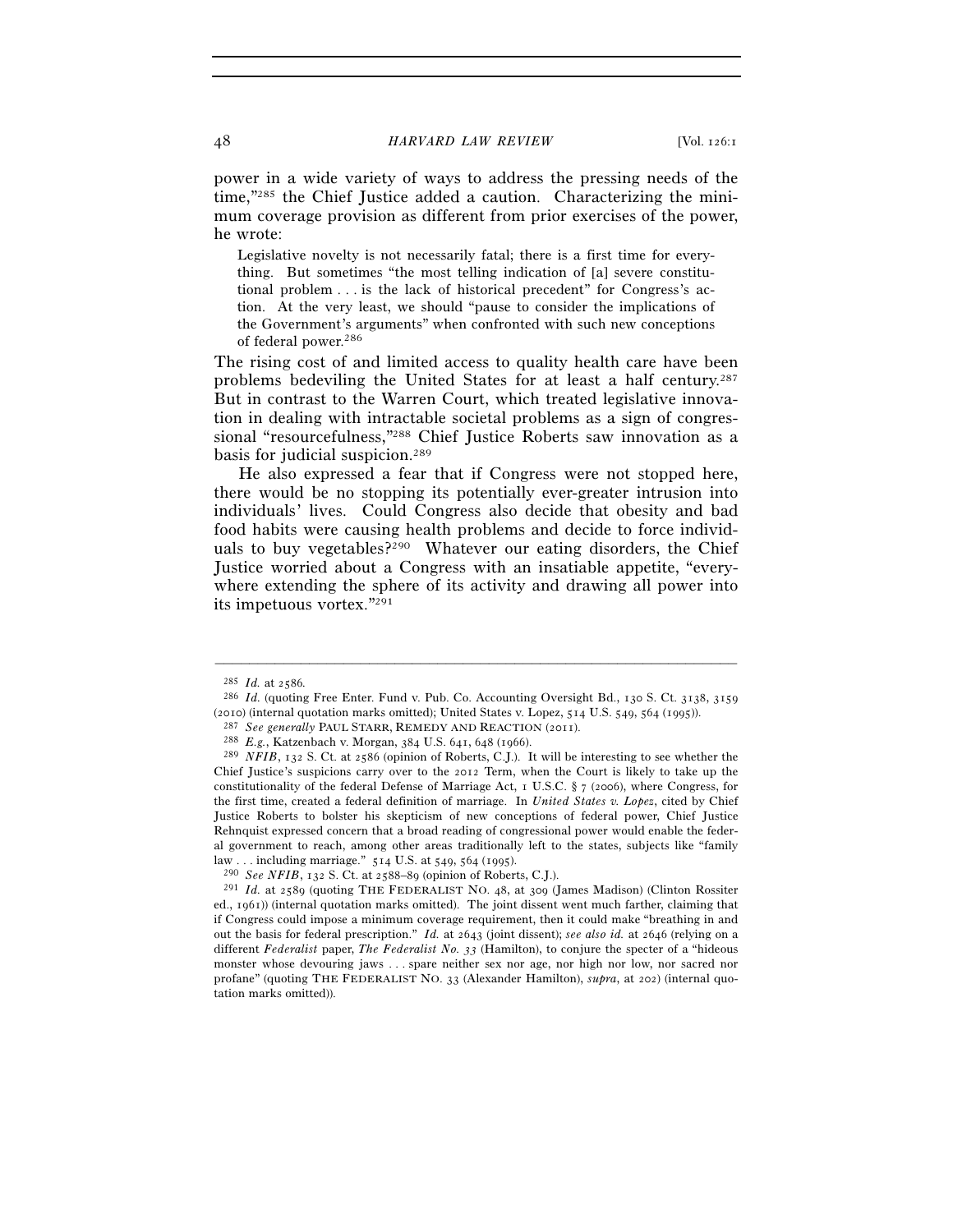Initially, Justice Ginsburg, concurring in part, concurring in the judgment in part, and dissenting in part, sought to respond to what she drily called "the broccoli horrible"292 by pointing to the unique nature of the market for health care and by trying to pick apart the causal chain between a vegetable-purchase mandate and health.293 But her most persuasive argument was the one offered by Chief Justice Marshall in *Gibbons v. Ogden*294 and echoed by Justice Jackson in *Wickard v. Filburn*. 295 "Supplementing these legal restraints is a formidable check on congressional power: the democratic process."296 Congress had struggled for many years over whether, and how, to provide broad-scale health care. The solution it adopted was more modest in several respects than initial proposals to adopt a single-payer system that would create the equivalent of a national health service.<sup>297</sup> The idea that a contemporary Congress would casually impose a broccoli mandate assumes that Congress legislates carelessly and abusively. Unless one starts from that premise of distrust, the buyyour-vegetables or federal-regulation-of-breath hypotheticals prove nothing.298

Justice Ginsburg also pointedly wondered why the Chief Justice had bothered with his "Commerce Clause essay" in the first place since these views were not outcome determinative in light of his conclusion that  $\S$  5000A could be sustained under Congress's taxing power.<sup>299</sup> The Chief Justice responded in Part III-D of his opinion that he had to address the Commerce Clause power first because the most plausible

<sup>298</sup> *See* Paul Gewirtz, *The Jurisprudence of Hypotheticals*, 32 J. LEGAL EDUC. 120, 122 (1982) ("[I]f a theory is premised on a view about what kind of fact patterns actually will emerge in the real world, the theory cannot be attacked by a question that assumes that other kinds of fact patterns will emerge. These premise-denying hypotheticals represent an abuse of the imagination.").

 Moreover, the two hypotheticals offered by the Chief Justice and the dissenters confuse the concepts of analytic limits and policy limits on congressional powers. *Any* power, even an undoubted one, might be used in absurd or abusive ways. For example, Congress clearly would be using its commerce power if it required any patient who purchased a medical device that had traveled in interstate commerce to pay for the device in pennies. But pointing to the implausible possibility that Congress might pass such a patently daffy statute cannot support an argument that there are Commerce Clause–based limits on Congress's ability to regulate the purchase and sale of medical devices that have moved across state lines. That power remains plenary. Thus, protections against that kind of law stem from a combination of the political process and constitutional constraints outside the commerce power itself.

299 *NFIB*, 132 S. Ct. at 2629 (Ginsburg, J., concurring in part, concurring in the judgment in part, and dissenting in part).

<sup>–––––––––––––––––––––––––––––––––––––––––––––––––––––––––––––</sup> <sup>292</sup> *Id.* at 2624 (Ginsburg, J., concurring in part, concurring in the judgment in part, and dissenting in part).

<sup>293</sup> *See id.*

<sup>&</sup>lt;sup>294</sup> 22 U.S. (9 Wheat.) 1, 197 (1824).<br><sup>295</sup> 317 U.S. 111, 120 (1942).

<sup>&</sup>lt;sup>296</sup> *NFIB*, 132 S. Ct. at 2624 (Ginsburg, J., concurring in part, concurring in the judgment in part, and dissenting in part).<br><sup>297</sup> See STARR, *supra* note 287.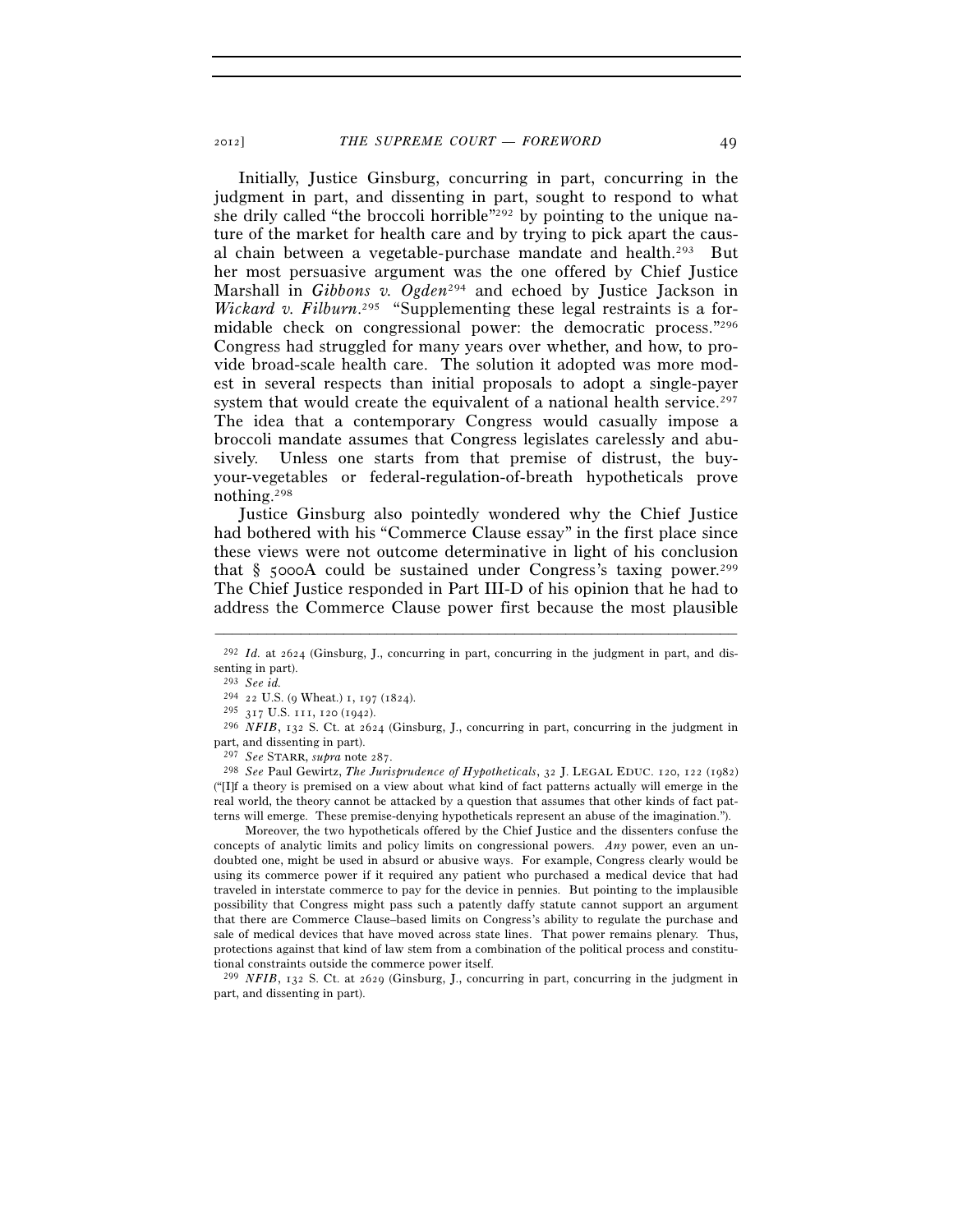50 *HARVARD LAW REVIEW* [Vol. 126:1

way to understand the provision was to read it as a command to obtain insurance, rather than a tax on not buying it.<sup>300</sup> If the statute could be upheld under its most plausible reading, then there would be no reason to contort it to fit within another power.301 Combined with Part III-B of his opinion, which provided a lead-in to the Chief Justice's discussion of the taxing power, Part III-D offered a thinly veiled critique of Congress: the fools couldn't even figure out how to structure § 5000A to render it constitutional. Only Chief Justice Roberts, a real lawyer and not a politician, could massage the statute into shape.302

"The most straightforward reading of the mandate," the Chief Justice declared, "is that it commands individuals to purchase insurance."303 A straightforward reading would thus, in the Chief Justice's view, render the statute unconstitutional as exceeding Congress's commerce powers. But it would be possible to give the statute a (presumably) less straightforward reading that might save it. If "going without insurance [is] just another thing the Government taxes, like buying gasoline or earning income," and "if the mandate is in effect just a tax hike on certain taxpayers who do not have health insurance," then the taxing power arguably comes into play.304

Note what the Chief Justice managed to do. He reframed the question as one where the judiciary is saving Congress's bacon, while undercutting the President's assertion that the minimum coverage provision was not a tax increase. He conveyed disdain even as he upheld the Act. There was no acknowledgment anywhere that the political branches were dealing with one of the most pressing issues of the day. There was nothing of the Warren Court's recognition of legislative innovation.305 Indeed, by treating the minimum coverage provision as just another tax, the Chief Justice undercut the significance of the Affordable Care Act as a piece of transformative social legislation.

The other striking feature of the Chief Justice's discussion of the taxing power is how little worry he expressed that that power — as opposed to the commerce power — will be abused. That confidence could hardly be based on existing judicial constraints. After all, as the Chief Justice essentially conceded, the Court long ago abandoned its effort "to closely examine the regulatory motive or effect of [purported]

<sup>300</sup> *See id.* at 2600 (opinion of Roberts, C.J.). 301 *See id.* at 2600–01. 302 The dissenters pressed this point in the opposite direction. In their view, "Congress knew precisely what it was doing when it rejected an earlier version of this legislation that imposed a tax instead of a requirement-with-penalty": it was trying to avoid being tarred with the charge of having raised taxes. *Id.* at 2655 (joint dissent). 303 *Id.* at 2593 (opinion of Roberts, C.J.). 304 *Id.* at 2594. 305 *See supra* pp.19–25, 27.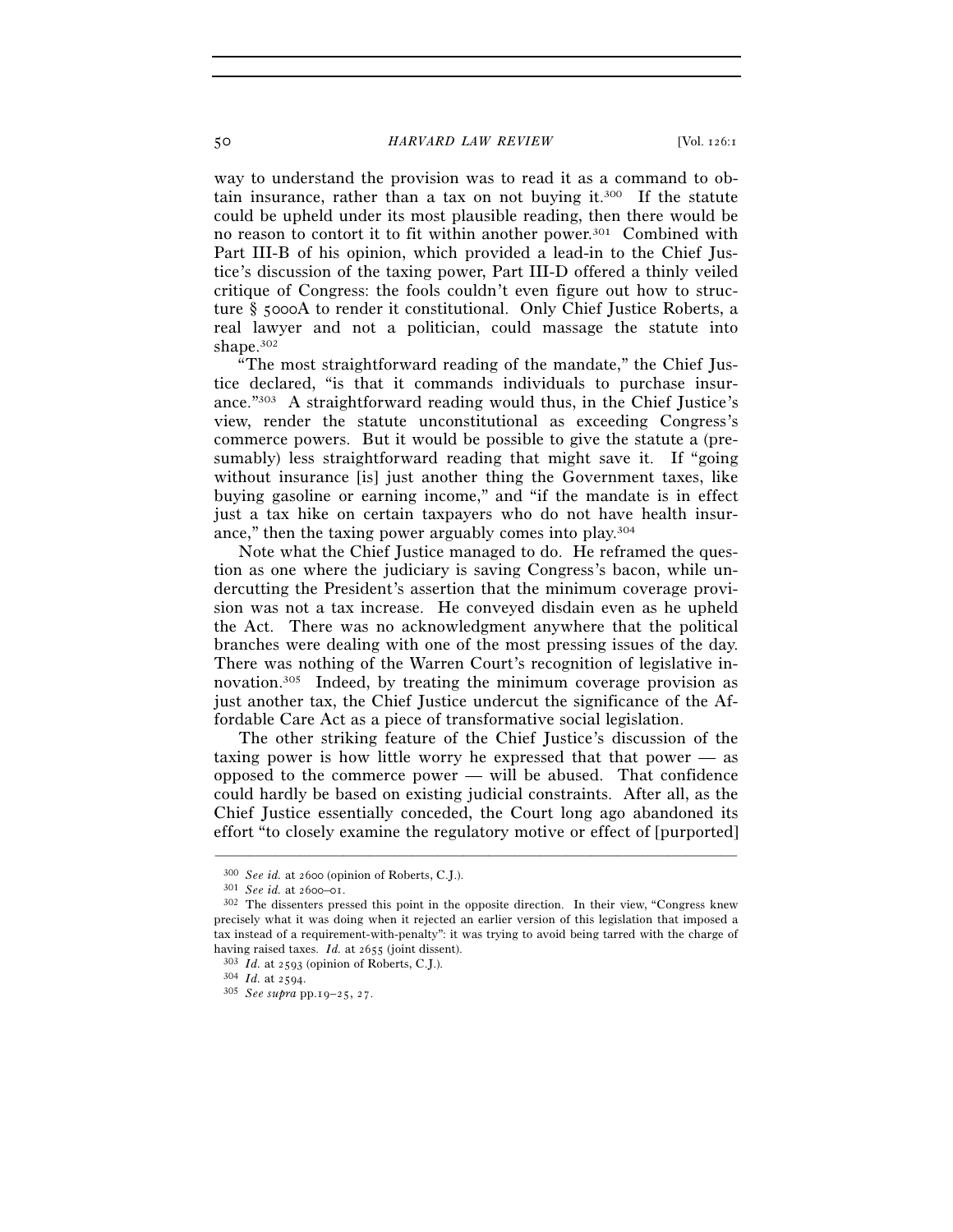revenue-raising measures" to prevent Congress from accomplishing through the tax code what it could not regulate directly.306 And the Court has repeatedly held that once Congress is entitled to tax a particular transaction or source of income, courts have no power to "hold the tax to be void because it is deemed that the tax is too high."307

So why don't we face confiscatory tax levels in the contemporary United States?308 For the same reason Congress hasn't held (and won't ever hold) hearings on the Compulsory Broccoli Purchase Act of 2012: the political process. As the Court long ago explained in *United States v. Kahriger*, 309 "The remedy for excessive taxation is in the hands of Congress not the courts."<sup>310</sup> Or as Justices Scalia, Thomas, and Alito observed on the very day that they insisted in *NFIB* that judicial intervention was critical to protecting American liberty against congressional overreaching, "The safeguard against such laws is democracy  $\dots$ . Not every foolish law is unconstitutional." $311$  These Justices' selective trust of the political system maps disturbingly onto the current preoccupations of conservative political movements.

The joint dissent ratcheted up the level of disdain for the political process. It began with a swipe at the federal government as a whole:

 As for the constitutional power to tax and spend for the general welfare: The Court has long since expanded that beyond (what Madison thought it meant) taxing and spending for those aspects of the general welfare that were within the Federal Government's enumerated powers. Thus, we now have sizable federal Departments devoted to subjects not mentioned among Congress' enumerated powers, and only marginally re-

<sup>306</sup> *NFIB*, 132 S. Ct. at 2599. 307 McCray v. United States, 195 U.S. 27, 60 (1904); *see also, e.g.*, City of Pittsburgh v. Alco Parking Corp., 417 U.S. 369, 373 (1974) ("The claim that a particular tax is so unreasonably high and unduly burdensome as to deny due process is both familiar and recurring, but the Court has consistently refused either to undertake the task of passing on the 'reasonableness' of a tax that otherwise is within the power of Congress . . . or to hold that a tax is unconstitutional because it renders a business unprofitable."). At the same time, as the Court reiterated in *NFIB*, "the 'power to tax is not the power to destroy while this Court sits.'" 132 S. Ct. at 2599–600 (quoting Okla. Tax Comm'n v. Tex. Co., 336 U.S. 342, 365 (1949)).<br><sup>308</sup> During World War II, Congress set the top rate on an excess profits tax at 95%. JOHN F.

WITTE, THE POLITICS AND DEVELOPMENT OF THE FEDERAL INCOME TAX 121 (1985). The top marginal income tax rate was  $93\%$ . *Id.* at 118. There are no reported takings challenges to these laws. ERIKA K. LUNDER ET AL., CONG. RESEARCH SERV., R40466, RETROACTIVE TAXATION OF EXECUTIVE BONUSES: CONSTITUTIONALITY OF H.R. 1586 AND S. 651, at 6 (2009), *available at* http://garrettforms.house.gov/uploadedfiles/crs\_report\_march\_25\_2009

 $^{309}$  345 U.S. 22 (1953).<br> $^{310}$  *Id.* at 28; see also NFIB, 132 S. Ct. at 2655 (joint dissent) (claiming that "to say that the Individual Mandate merely imposes a tax is not to interpret the statute but to rewrite it" because "[t]axes have never been popular" and the Chief Justice's recharacterization of the mandate bypasses the political constraints on taxation).

<sup>311</sup> United States v. Alvarez, 132 S. Ct. 2537, 2565 (2012) (Alito, J., joined by Scalia and Thomas, JJ., dissenting).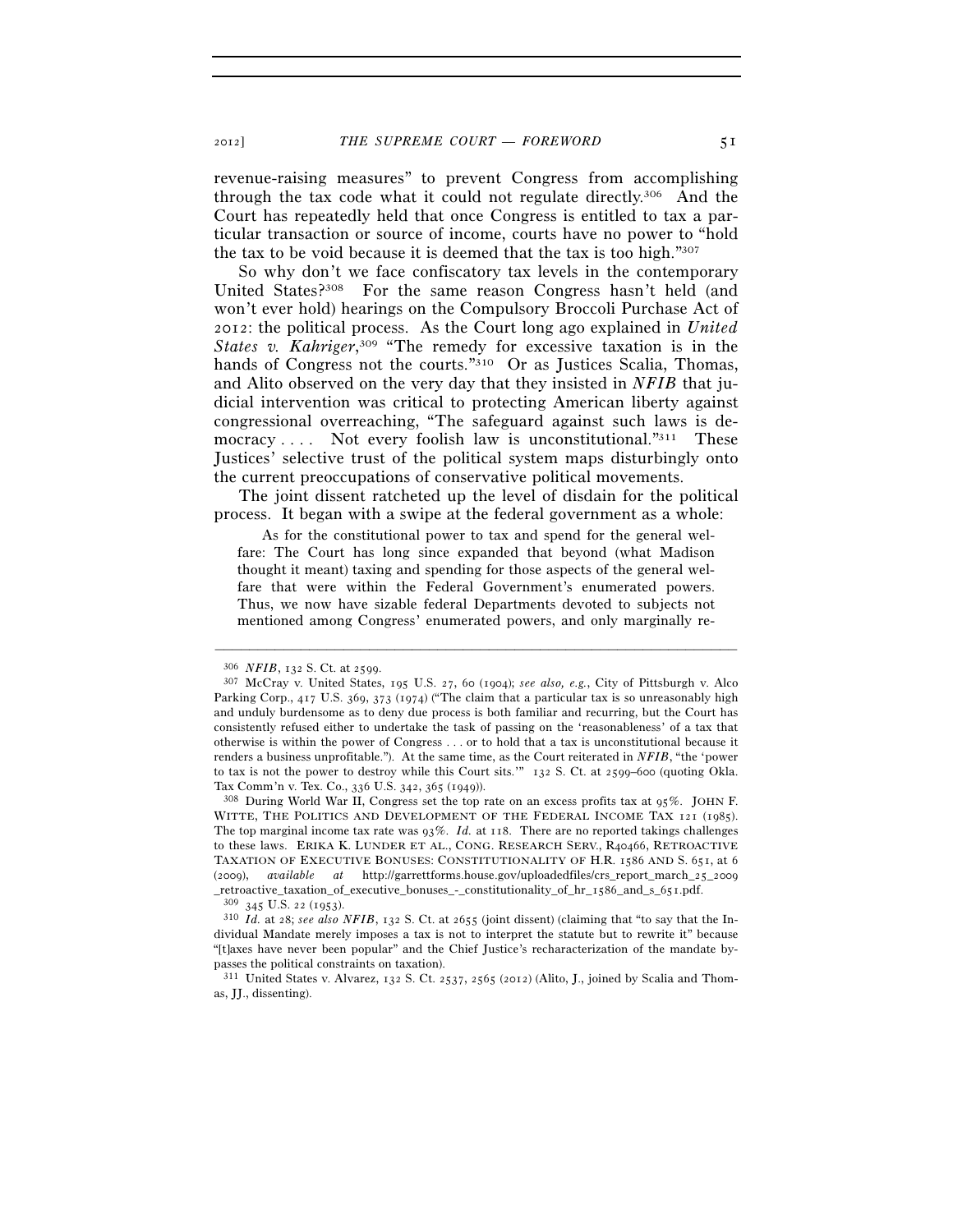lated to commerce: the Department of Education, the Department of Health and Human Services, the Department of Housing and Urban Development.312

Who cares what Madison thought it meant? Hamilton thought differently.313 And anyway, hasn't Justice Scalia told us to stop "trying to read the minds of enacters or ratifiers"?314 More profoundly, the dissenters ignored the possibility that these Federal Departments might be vindicating interests beyond increasing wealth in the commercial republic — though a healthy, well-educated, adequately housed populace is likely to produce and purchase more and better goods and services.315 Many of the most important programs in each of these Departments (and in the case of Housing and Urban Development, the Department itself) have their genesis in the Great Society. So one might think that in funding these Departments, Congress is also vindicating Fourteenth Amendment–based liberty or equality rights through providing education, health care, and affordable housing. And of course, funding education and medical care contributes importantly to the national defense.316

–––––––––––––––––––––––––––––––––––––––––––––––––––––––––––––

<sup>315</sup> President Franklin Roosevelt acknowledged the link between the population's well-being and national commerce in his second inaugural address:

 But here is the challenge to our democracy: In this nation I see tens of millions of its citizens — a substantial part of its whole population — who at this very moment are denied the greater part of what the very lowest standards of today call the necessities of life.

 I see millions denied education, recreation, and the opportunity to better their lot and the lot of their children.

 I see millions lacking the means to buy the products of farm and factory and by their poverty denying work and productiveness to many other millions.

I see one-third of a nation ill-housed, ill-clad, ill-nourished.

holding a Spending Clause–based statute that required educational institutions receiving federal funds to provide access to military recruiters); Grutter v. Bollinger, 539 U.S. 306, 331 (2003) (high-

<sup>312</sup> *NFIB*, 132 S. Ct. at 2643 (joint dissent) (citation omitted). 313 *See* United States v. Butler, 297 U.S. 1, 65–66 (1936) (footnote omitted) ("[Alexander Hamilton] maintained the [spending] clause confers a power separate and distinct from those later enumerated, is not restricted in meaning by the grant of them, and Congress consequently has a substantive power to tax and to appropriate, limited only by the requirement that it shall be exercised to provide for the general welfare of the United States. . . . Mr. Justice Story, in his Commentaries, espouses the Hamiltonian position. We shall not review the writings of public men and commentators or discuss the legislative practice. Study of all these leads us to conclude that the reading advocated by Mr. Justice Story is the correct one. While, therefore, the power to tax is not unlimited, its confines are set in the clause which confers it, and not in those of § 8 which bestow and define the legislative powers of the Congress. It results that the power of Congress to authorize expenditure of public moneys for public purposes is not limited by the direct grants of legislative power found in the Constitution.").<br><sup>314</sup> SCALIA & GARNER, *supra* note 148, at 92.

President Franklin D. Roosevelt, Second Inaugural Address (Jan. 20, 1937), *in* INAUGURAL AD-DRESSES OF THE PRESIDENTS OF THE UNITED STATES 274, 277 (Bicentennial ed. 1989), *available at* http://www.bartleby.com/124/pres50.html.<br><sup>316</sup> *Cf.* Rumsfeld v. Forum for Academic & Institutional Rights, Inc., 547 U.S. 47 (2006) (up-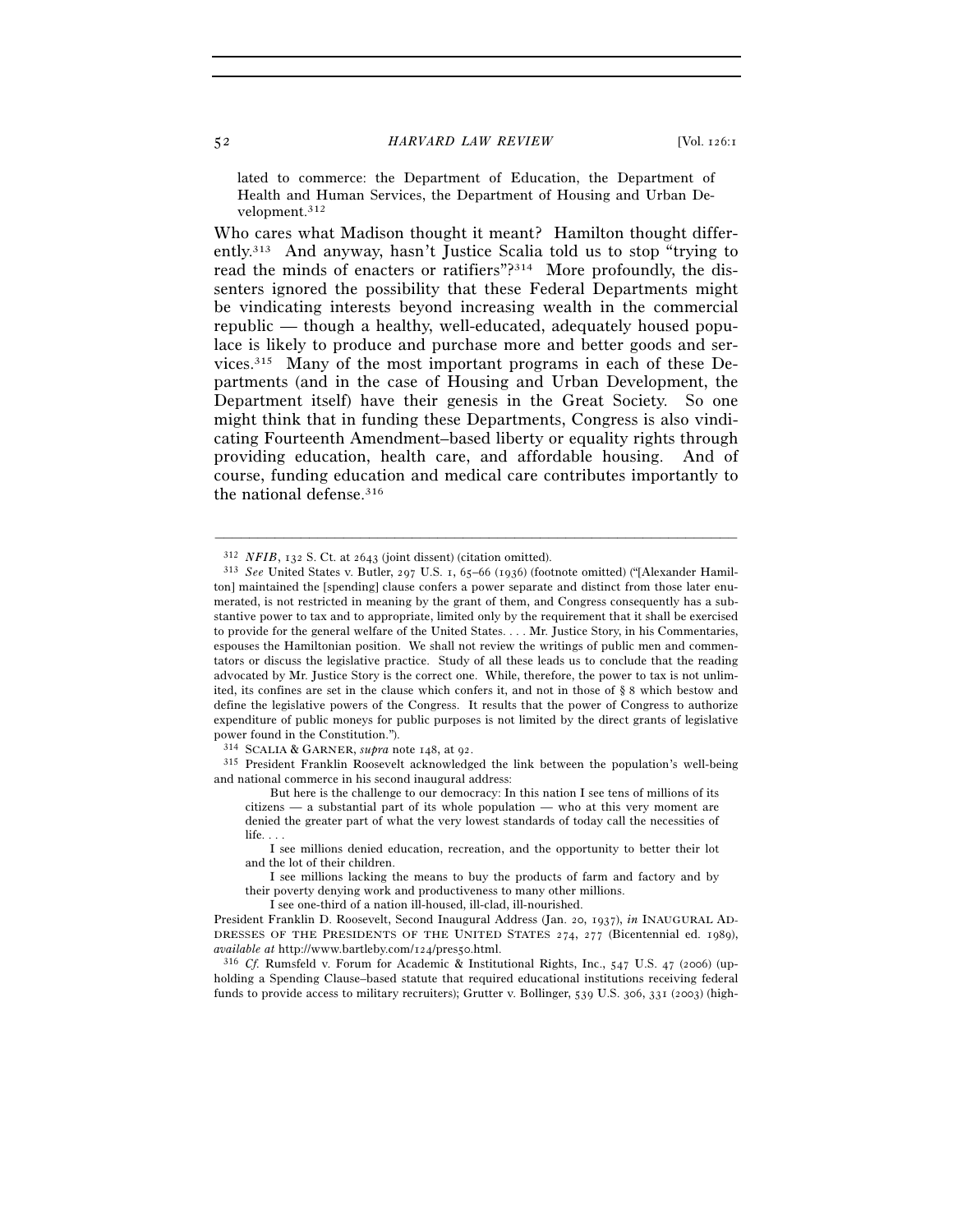The strongest expression of disdain came in the joint dissent's discussion of severability. There was a certain disjunction to the analysis, which proceeded as if the Court had held that the minimum coverage and Medicaid expansion were "invalid."317 Neither assumption was precisely true. Even before the Chief Justice framed § 5000A as giving individuals a choice between obtaining coverage or being subject to a shared-responsibility payment/penalty/tax/who-cares-what-it's-called, that choice had been there, and Congress had implicitly made the judgment that the system would work acceptably regardless of which choice some individuals made. And given the Medicaid expansion fix adopted by the Chief Justice and Justices Breyer and Kagan (which Justices Ginsburg and Sotomayor, who voted to uphold the Medicaid expansion outright, agreed solved the severability problem), it is quite unclear how many states will, in the end, refuse to expand Medicaid and forgo the new funds. Political pressure within the states to accept the funds will likely be substantial.<sup>318</sup> It was one thing for state governments to challenge the law, but it would be quite another for them to walk away from billions of dollars of federal money. So if nearly all the states accept the new Medicaid funds along with the new Medicaid conditions, then the system will essentially "function in a manner consistent with the intent of Congress<sup>"319</sup> — that is, the Act will achieve its goal of expanding Medicaid coverage. And if that happens, then the Act would survive under the first prong of the Court's established severability analysis.<sup>320</sup> The only scenario in which the joint dissent's severability analysis makes sense is one in which the dissenters' views had prevailed on the merits of both the individual mandate and the Spending Clause claims: *if* the individual mandate had been struck down *and* the Medicaid expansion had been declared invalid, *then* (and only then) would the Act have been so decimated that provisions like the guaranteed-issue and community-rating requirements could not survive.

It was when the joint dissent got to what it characterized as the "minor" provisions of the Act that the Justices' disdain for Congress came to the foreground. At oral argument on the question of severability, Justice Scalia had joked that it would violate the Eighth Amendment to require the Justices to go through the Act item by item

<sup>–––––––––––––––––––––––––––––––––––––––––––––––––––––––––––––</sup> lighting the military's dependence on graduates of institutions of higher education to provide a pool of highly qualified potential officer corps recruits).<br><sup>317</sup> *NFIB*, 132 S. Ct. at 2668 (joint dissent).<br><sup>318</sup> *Cf.* Steward Mach. Co. v. Davis, 301 U.S. 548, 567–68 (1937) (describing the political dy-

namic within states that resulted in their participation in the unemployment insurance program).<br><sup>319</sup> *NFIB*, 132 S. Ct. at 2668 (joint dissent) (emphasis omitted) (quoting Alaska Airlines, Inc. v.

Brock, 480 U.S. 678, 685 (1987)) (internal quotation mark omitted). 320 *Id.*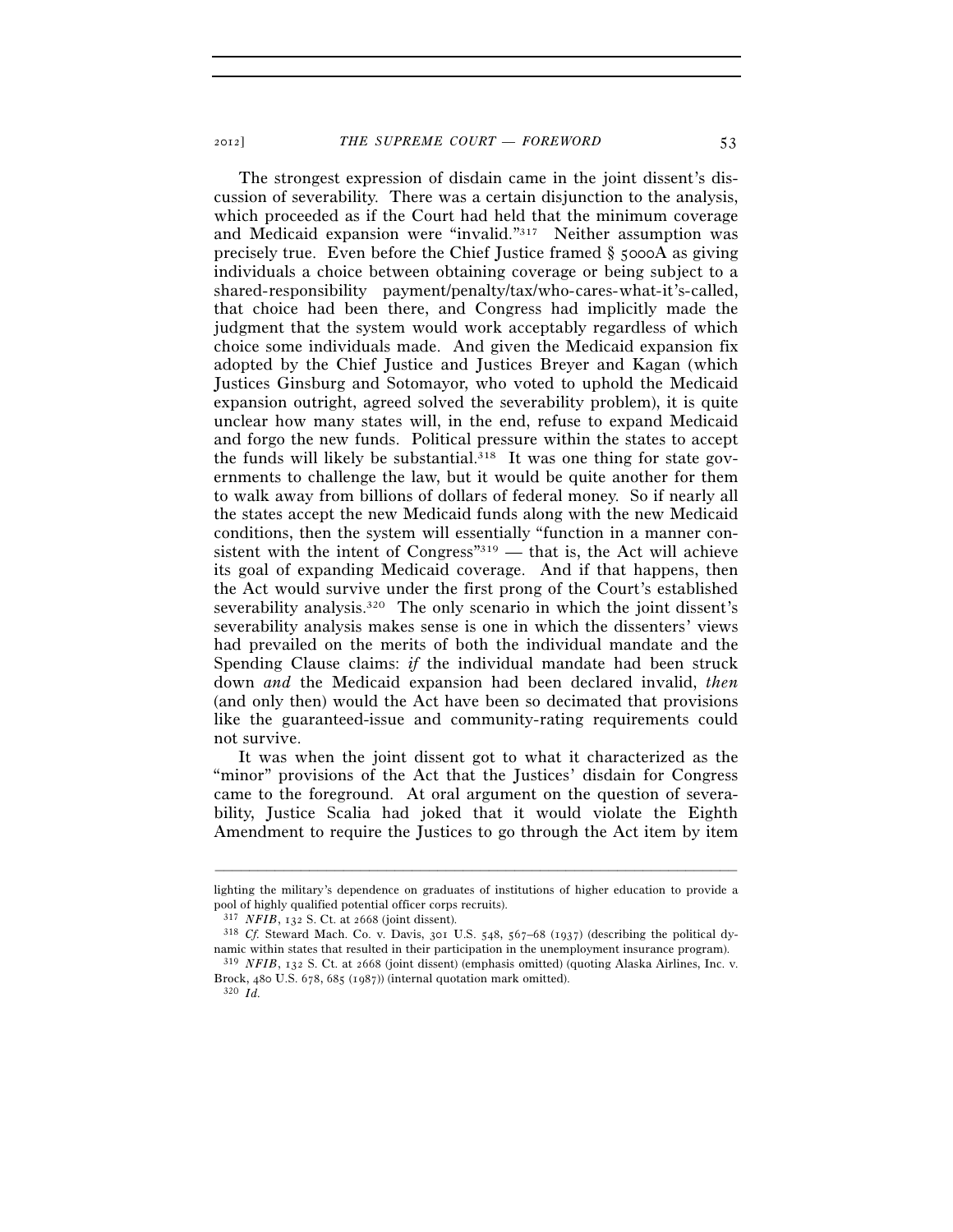#### 54 *HARVARD LAW REVIEW* [Vol. 126:1

to determine whether individual provisions should stand.321 But by the time he and his colleagues had gotten around to dissenting, they had combed the Act for potentially appealing targets. Sometimes, though, they overshot the mark. One provision,  $42 \text{ U.S.C. }$  §  $1315a$ , they described this way: "It spends government money on, among other things, the study of how to spend less government money."322 But even a quick look at the cited section belies their ridicule. The section governs creation of pilot projects for health care delivery.323 And it directs the Center for Medicare and Medicaid Innovation to analyze both "the quality of care furnished" under each model and "changes in spending  $\ldots$  by reason of the model." $324$  That provision thus seems an entirely sensible way to approach the development of new programs.

The dissent's more substantive argument rested on the claim that Congress would never have enacted the minor provisions standing alone.325 The Senate Majority Leader had doubted that there was "a senator that doesn't have something in this bill that was important to them. . . . [And] if they don't have something in it important to them, then it doesn't speak well of them. That's what this legislation is all about: It's the art of compromise."326 The dissenters drew from this observation that there was no reason to believe that any particular part of the bill would have passed on its own:

When we are confronted with such a so-called "Christmas tree," a law to which many nongermane ornaments have been attached, we think the proper rule must be that when the tree no longer exists the ornaments are superfluous. We have no reliable basis for knowing which pieces of the Act would have passed on their own. It is certain that many of them would not have, and it is not a proper function of this Court to guess which.327

The image is telling. Rather than understanding legislation as a process of compromise to achieve an attainable solution to a longstanding and wide-ranging national problem, the dissenters saw the Act as laden down with "ornaments" that are "nongermane."

<sup>–––––––––––––––––––––––––––––––––––––––––––––––––––––––––––––</sup> 321 *See* Transcript of Oral Argument at 38, *NFIB*, 132 S. Ct. 2566 (No. 11–393), *available at* http://www.supremecourt.gov/oral\_arguments/argument\_transcripts/11-393.pdf.<br>  $322$  *NFIB*, 132 S. Ct. at 2675 (joint dissent) (citing 42 U.S.C. § 1315a (Supp. IV 2010)).<br>  $323$  42 U.S.C. § 1315a.<br>  $324$  *Id.* § 1315a(b)(4

New Eng., 546 U.S. 320, 330 (2006) (framing the severability inquiry as "[w]ould the legislature have preferred what is left of its statute to no statute at all?"); Alaska Airlines, Inc. v. Brock, 480 U.S. 678, 685 (1987) ("[An] unconstitutional provision must be severed unless the statute created in its absence is legislation that Congress would not have enacted.").

<sup>326</sup> *NFIB*, 132 S. Ct. at 2675 (joint dissent) (citing Robert Pear, *In Health Bill for Everyone, Provisions for a Few*, N.Y. TIMES, Jan. 4, 2010, at A10 (quoting Senator Harry Reid)) (internal quotation mark omitted).

<sup>327</sup> *Id.* at 2675–76.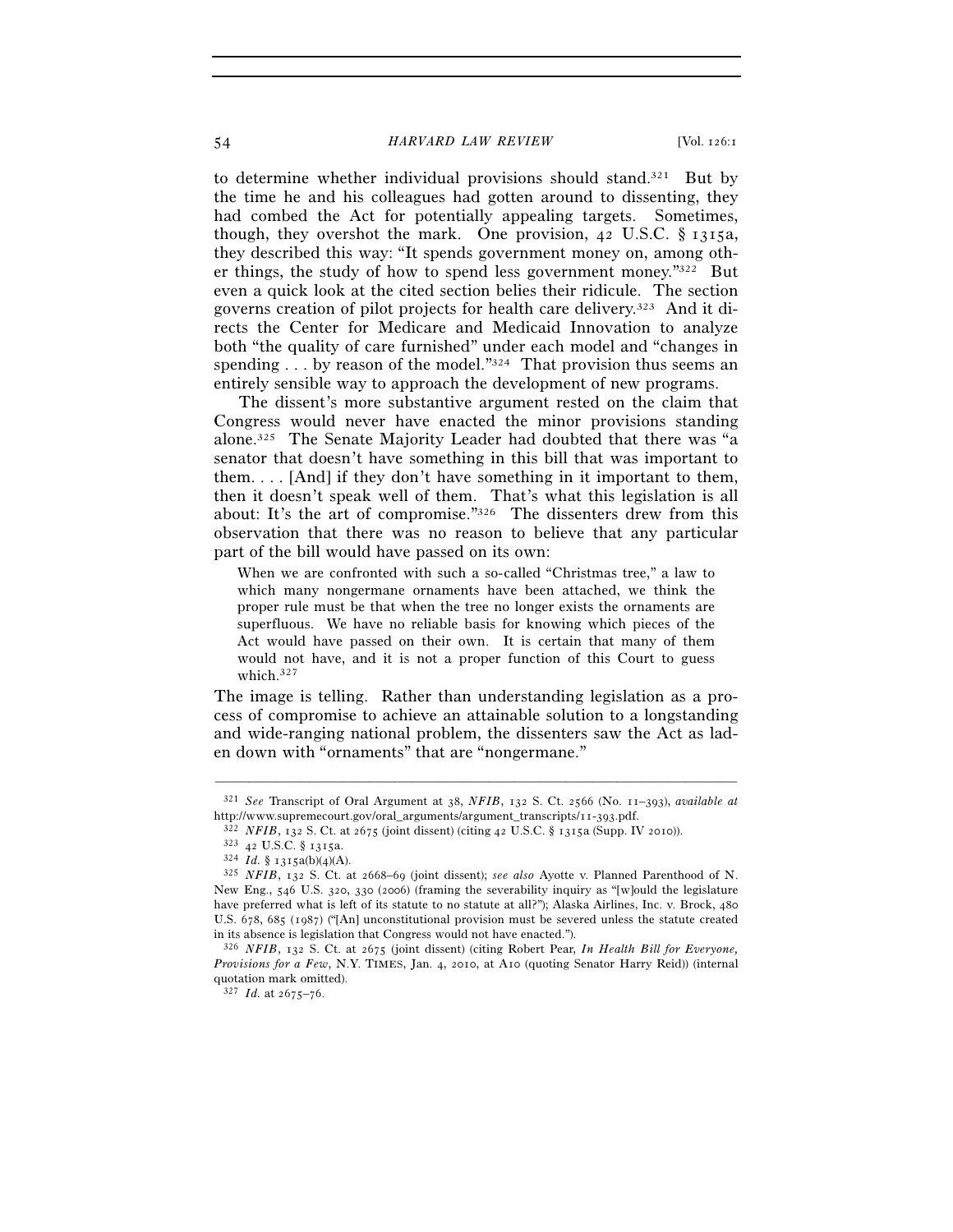2012] *THE SUPREME COURT — FOREWORD* 55

Moreover, the dissenters were surely aware that the passage of the Affordable Care Act had been the result of a rare confluence of political factors. If the Act were invalidated in its entirety, the issues it resolved would be returned to a very different, even more polarized Congress, with little chance that even previously noncontroversial provisions would be revisited. Far from viewing Congress as a full partner in seeking to address the Nation's pressing problems, the four dissenters seem to view it as a bunch of logrolling political hacks.

#### *C. Undermining Enforcement*

The consequences of the Roberts Court's failure to treat legislation as the art of the possible was not limited to its treatment of the Commerce Clause. It was also on display in this Term's case involving congressional enforcement power under the Reconstruction Amendments, *Coleman v. Court of Appeals of Maryland*. 328 Nine years earlier, in *Nevada Department of Human Resources v. Hibbs*, 329 the Court had ruled 6–3 (with Chief Justice Rehnquist writing the opinion for the Court) that Congress had validly abrogated state sovereign immunity for violations of the Family and Medical Leave Act's (FMLA) familycare provision.330 That provision, the Court concluded, responded to documented unconstitutional discrimination in the administration of leave benefits and was targeted at overcoming a "pervasive sex-role stereotype that caring for family members is women's work."331 Congress's abrogation of state sovereign immunity was thus congruent and proportional to the risk of a violation of the Equal Protection Clause. This time around, however, the Court held  $5-4$  that the self-care provision of the Act could not validly abrogate states' sovereign immunity.332

Justice Kennedy's plurality opinion found scant evidence in the record that state employers had been discriminating in the administration of sick leave.333 Instead, he described Congress's concern as being directed at illness, rather than at sex discrimination.<sup>334</sup> And since ex-

<sup>328</sup> <sup>132</sup> S. Ct. 1327 (2012). 329 <sup>538</sup> U.S. 721 (2003). 330 *Id.* at 726. Among other things, the Act entitles eligible employees to twelve weeks of unpaid leave during any year-long period: (A) to care for a newborn child; (B) to care for a newly adopted child; (C) to care for a spouse, child, or parent with a serious health condition; or (D) because the employee has a serious health condition himself or herself. 29 U.S.C. § 2612(a)(1) (2006). The provision at issue in *Hibbs* was subsection (C). 538 U.S. at 725.<br><sup>331</sup> *Hibbs*, 538 U.S. at 731.<br><sup>332</sup> *Coleman*, 132 S. Ct. at 1332 (plurality opinion). The provision at issue was subsection (D).

 $\frac{Id.}{333}$  *Id.* at 1336.

<sup>333</sup> *Id.* at 1336. 334 *See id.* at 1335 ("The legislative history of the self-care provision reveals a concern for the economic burdens on the employee and the employee's family resulting from illness-related job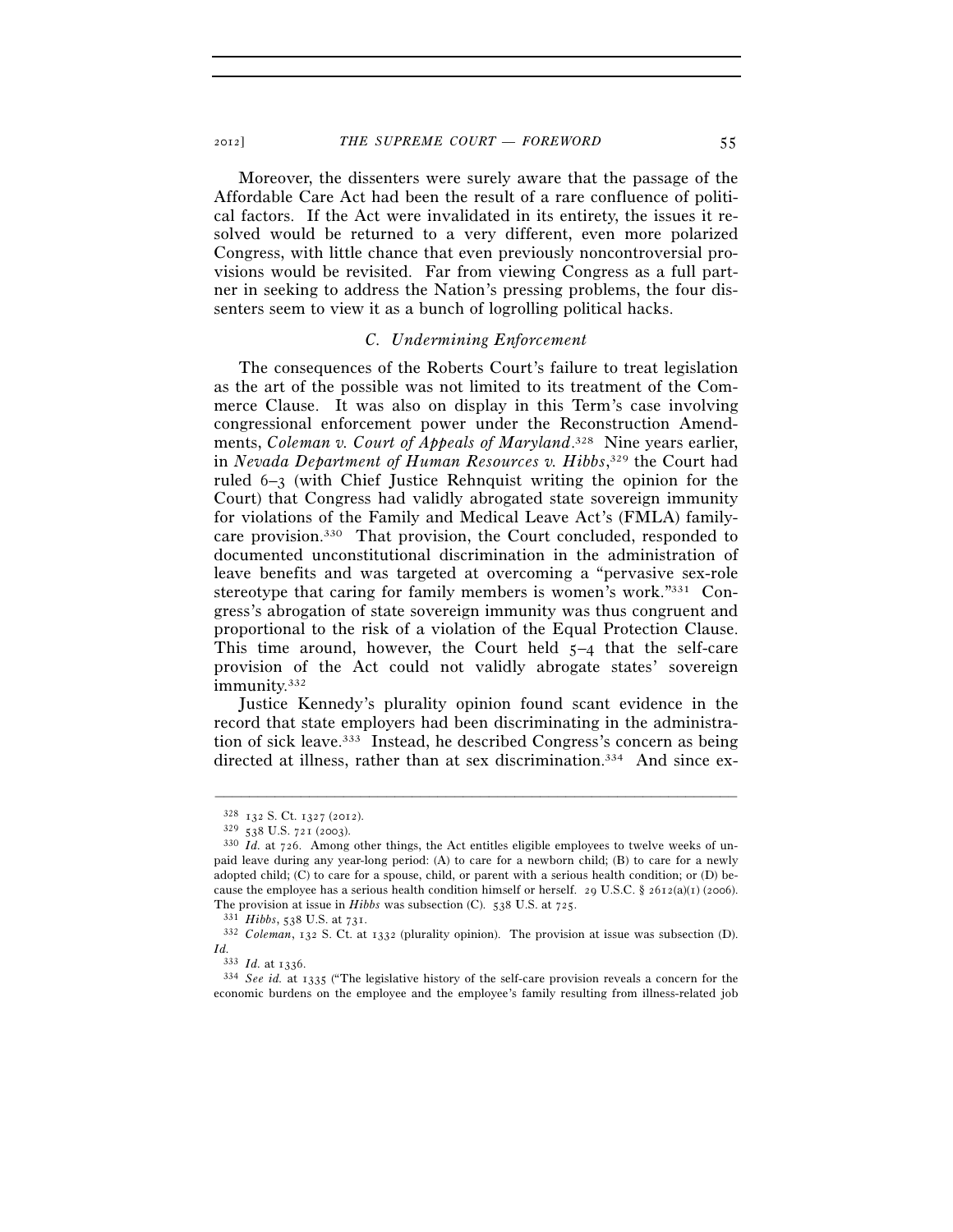isting sick-leave policies "would have sufficed" to enable women to take leave for pregnancy-related illnesses, there was no need for federal intervention.335

Justice Scalia, who provided the fifth vote for upholding state sovereign immunity, wrote a short concurrence in the judgment reiterating his view that congressional enforcement power under Section 5 of the Fourteenth Amendment should be limited "to the regulation of conduct that *itself* violates the Fourteenth Amendment."336 He thus continued his view — in sharp contrast to the Warren Court's — that the Amendment's use of the word "enforce" served to *limit* Congress's power under the Amendment. But a less faint-hearted originalist might have focused more on the presence of the word "Congress" in Section 5. As my colleague Professor Michael McConnell explains:

Section Five of the Fourteenth Amendment was born of the fear that the judiciary would frustrate Reconstruction by a narrow interpretation of congressional power. . . . As Republican Senator Oliver Morton explained: "the remedy for the violation of the fourteenth and fifteenth amendments was expressly not left to the courts. The remedy was legislative, because in each the amendment itself provided that it shall be enforced by legislation on the part of Congress."337

In contrast to the plurality opinion, Justice Ginsburg's dissent focused on explaining why concerns over sex discrimination lay at the heart of the self-care provisions of the FMLA.<sup>338</sup> In particular, she explained that supporters deliberately used gender-neutral language and adopted a gender-neutral proposal as part of an "equal treatment" feminist strategy.339 The supporters' view was that leave legislation expressly tied to pregnancy and childbearing was likely to be counterproductive: it would signal to employers that women of childbearing age would enjoy a special protection, and would thus create an additional incentive for discrimination against them.340 According to Justice Ginsburg, "Congress had every reason to believe that a pattern of workplace discrimination against pregnant women existed in publicsector employment, just as it did in the private sector," and Congress

loss and a concern for discrimination on the basis of illness, not sex. In the findings pertinent to the self-care provision, the statute makes no reference to any distinction on the basis of sex." (citation omitted)).

<sup>335</sup> *Id.* at  $1338$  (Scalia, J., concurring in the judgment).

<sup>336</sup> *Id.* at 1338 (Scalia, J., concurring in the judgment). 337 Michael W. McConnell, *The Supreme Court, 1996 Term* — *Comment*: *Institutions and Interpretation: A Critique of* City of Boerne v. Flores, 111 HARV. L. REV. 153, 182 (1997) (quoting CONG. GLOBE, 42d Cong., 2d Sess. 525 (1872)). 338 *See Coleman*, 132 S. Ct. at 1339–40 (Ginsburg, J., dissenting). 339 *See id.* at 1340. 340 *See id.* at 1346.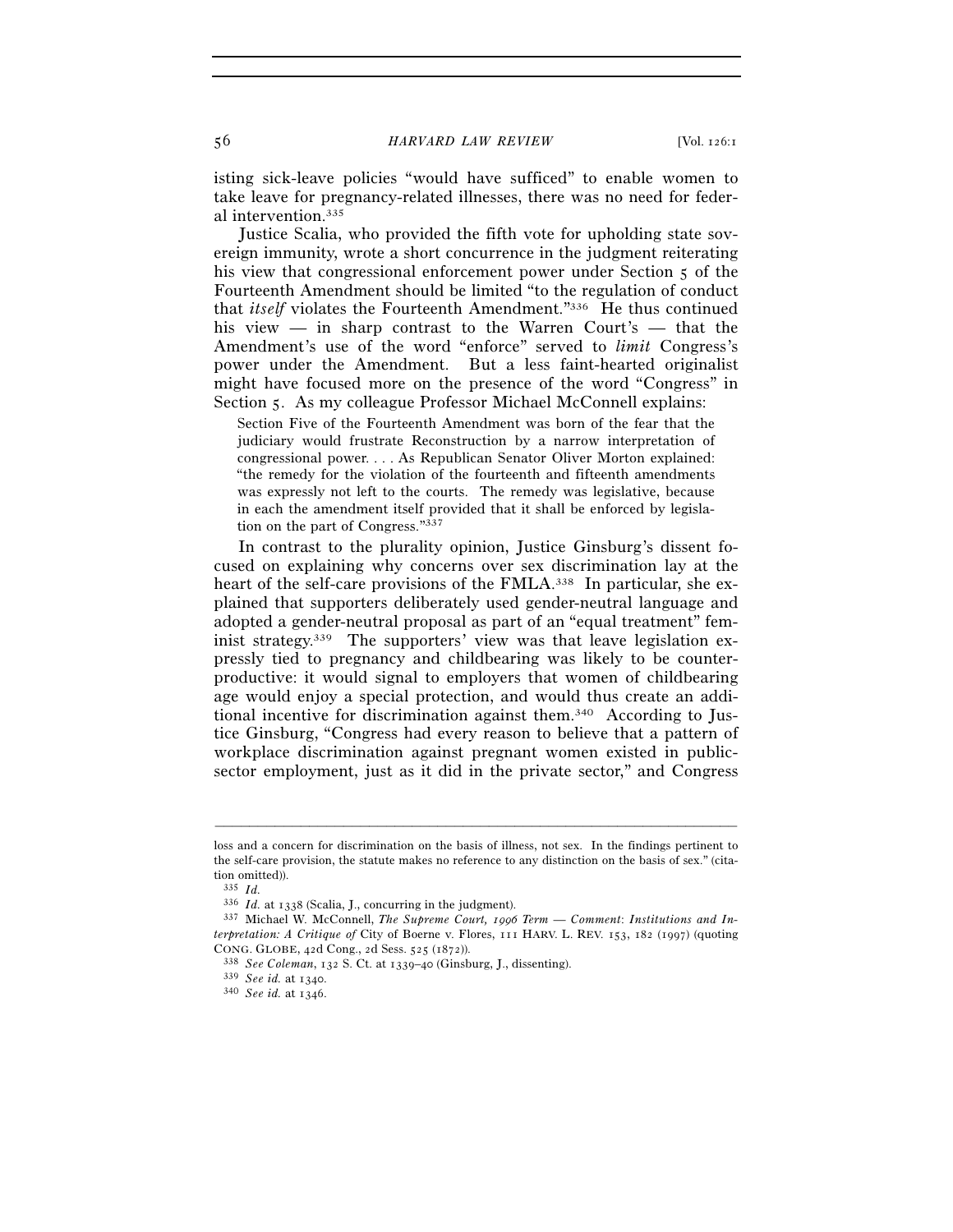therefore had a reasonable basis for abrogating states' sovereign immunity.341 She concluded:

Essential to its design, Congress assiduously avoided a legislative package that, overall, was or would be seen as geared to women only. Congress thereby reduced employers' incentives to prefer men over women, advanced women's economic opportunities, and laid the foundation for a more egalitarian relationship at home and at work.<sup>342</sup>

For the dissenters, then, the absence of pervasive, express focus on gender in the architecture and legislative history of the self-care provisions reflected Congress's considered judgment that gender equality could better be attained through a more subtle strategy, a strategy that the plurality simply failed to understand because the plurality demanded that Congress invoke its enforcement powers in a prescribed way. Here, as with the Commerce Clause, the conservative Justices simply did not trust Congress to set appropriate limits on its own power. The result of cases like *Coleman* is to create a regulation-remedy gap: Congress can tell states to provide workers with job-protected medical leave — its commerce power gives it that authority — but it cannot enforce that regulation through private damages actions.343

Justice Brandeis was fond of saying of the Court that "the most important thing we do is *not* doing."344 Alexander Bickel used this observation as the jumping-off point for his theory of the passive virtues.345 On the day that the Court broke for the summer, it disposed of the last three still-pending merits cases. In *NFIB*, as we saw, it issued a set of opinions that may set the terms of constitutional arguments for years to come. In *United States v. Alvarez*, 346 it struck down the Stolen Valor Act, which made it a crime to falsely claim receipt of military decorations or medals, continuing its expansive First Amendment protection of certain kinds of speech.347 And in *First American* 

<sup>341</sup> *Id.* at 1344. 342 *Id.* at 1350. 343 For more detailed discussion of this point, see Pamela S. Karlan, *Disarming the Private At-*

torney General, 2003 U. ILL. L. REV. 183, 188–95.<br><sup>344</sup> Melvin I. Urofsky, *The Brandeis-Frankfurter Conversations*, 1985 SUP. CT. REV. 299, 313.<br><sup>345</sup> See BICKEL, *supra* note 66, at 71 (quoting Justice Brandeis); *id.* a

passive virtues).<br> $346$   $132$  S. Ct. 2537 (2012).

<sup>346</sup> <sup>132</sup> S. Ct. 2537 (2012). 347 *See, e.g.*, Brown v. Entm't Merchs. Ass'n, 131 S. Ct. 2729, 2742 (2011) (striking down a California statute that forbade distributing violent video games to minors); Snyder v. Phelps, 131 S. Ct. 1207, 1219 (2011) (holding that the First Amendment bars claims of intentional infliction of emotional distress based on speech about issues of public concern); United States v. Stevens, 130 S. Ct. 1577, 1584 (2010) (striking down a federal statute making it a crime to distribute depictions of animal cruelty). *See generally* Adam Liptak, *Study Challenges Supreme Court's Image as Defender of Free Speech*, N.Y. TIMES, Jan. 8, 2012, at A25 (discussing how the Roberts Court has been extremely protective of some categories of speech but not of others).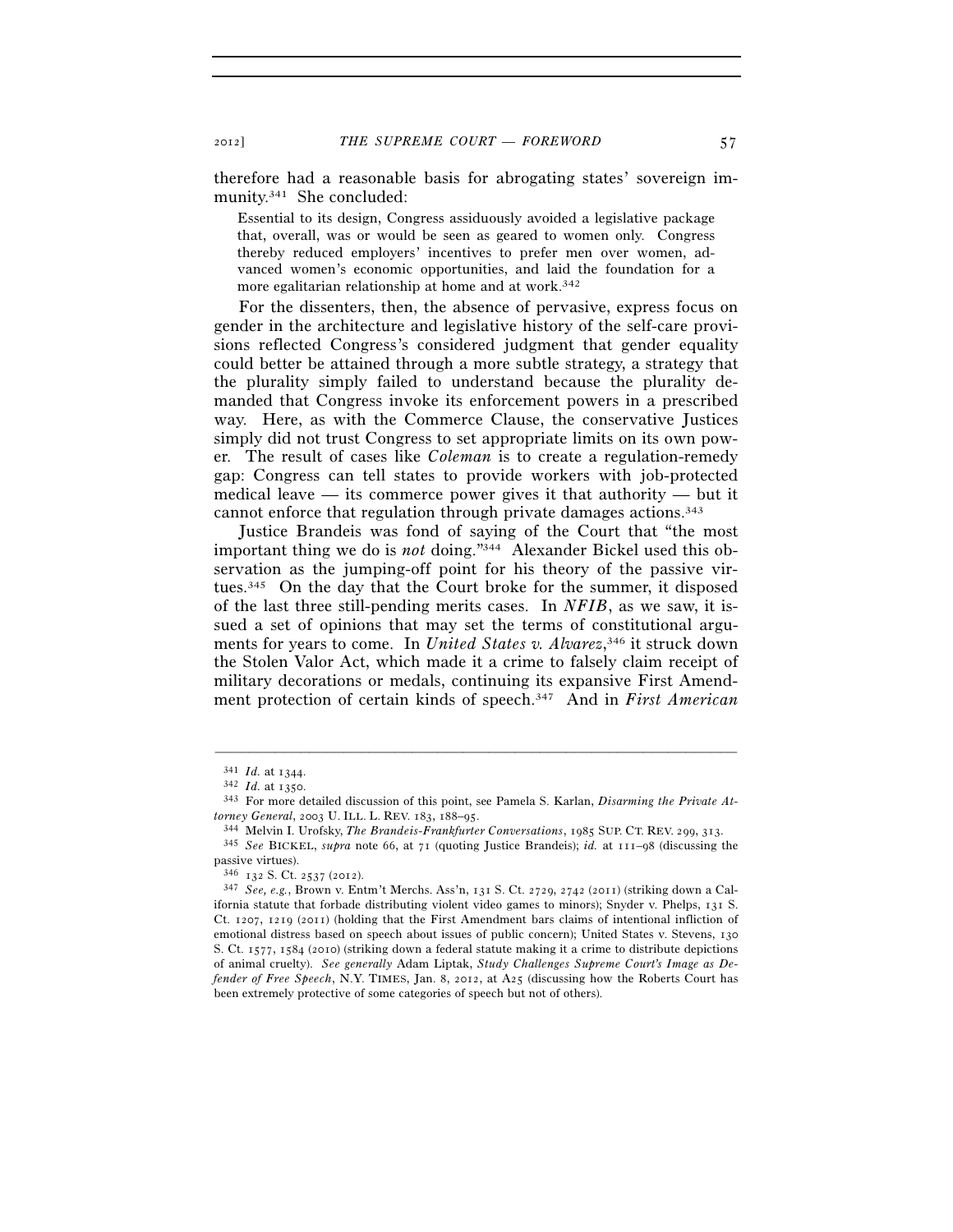*Financial Corp. v. Edwards*, 348 it did nothing. More precisely, it dismissed the writ of certiorari as improvidently granted.349

*First American* had been argued during the Court's December sitting. The modal DIG — the colloquial term for dismissing the writ as improvidently granted — happens relatively soon after oral argument, when the Court realizes that there might be a problem in reaching the issue on which certiorari was granted. Perhaps there is a jurisdictional defect or a factual or procedural wrinkle.<sup>350</sup> Or perhaps changed circumstances — the passage or repeal or amendment of a statute, for example — make the case no longer important enough to decide.

At least in recent Terms, it has been unusual for a case to be DIG'd so long after oral argument.<sup>351</sup> So there is a bit of a puzzle about what happened. But *First American* was a case with the potential to undercut significantly Congress's ability to use private attorneys general.

*First American* involved a suit brought under the Real Estate Settlement Procedures Act of 1974 (RESPA).<sup>352</sup> RESPA contains an antikickback provision; defendants who violate that provision are liable to the "person or persons charged for the settlement service involved in the violation in an amount equal to three times the amount of any charge paid for such settlement service."353

Denise Edwards sued First American, which had provided title insurance for the house she had bought, claiming that First American

<sup>348</sup> <sup>132</sup> S. Ct. 2536 (2012) (per curiam). 349 *Id.*

<sup>350</sup> *See* EUGENE GRESSMAN ET AL., SUPREME COURT PRACTICE 358–62 (9th ed. 2007). For additional discussion of the DIG process, see Michael E. Solimine & Rafael Gely, *The Su-*<br>preme Court and the DIG: An Empirical and Institutional Analysis, 2005 WIS. L. REV. 1421.

*preme Court and the DIG: An Empirical and Institutional Analysis*, 2005 WIS. L. REV. 1421. 351 One prominent counterexample is *Philip Morris USA, Inc. v. Williams*, 129 S. Ct. <sup>1436</sup> (2009) (per curiam). But that case, which involved the constitutionality of a multimillion-dollar punitive damages award, had bounced between the Oregon state courts and the U.S. Supreme Court three times. Catherine M. Sharkey, *Federal Incursions and State Defiance: Punitive Damages in the Wake of* Philip Morris v. Williams, 46 WILLAMETTE L. REV. 449, 449 (2010). The third petition intimated that the Oregon Supreme Court had refused to apply the rule laid out in the U.S. Supreme Court's prior remand. *See id.* at 450. At oral argument, several of the Justices seemed concerned about possible defiance, but Justice Stevens "elicited a concession from Philip Morris's attorney that there was no basis for questioning the good faith of the Oregon Supreme Court." *Id.* at 462. Nearly four months after the oral argument, the Court DIG'd the case. *See Docket for No. 07-1216*, SUPREME COURT OF THE UNITED STATES, http://www.supremecourt .gov/Search.aspx?FileName=/docketfiles/07-1216.htm (last visited Sept. 29, 2012). In *Nike, Inc., v. Kasky*, 539 U.S. 654 (2003) (per curiam), there was a two-month lag between oral argument and dismissal, but Justice Stevens (joined in full by Justice Ginsburg and in part by Justice Souter) wrote a lengthy concurrence in the dismissal, *see id.* at 656–65 (Stevens, J., concurring), and Justice Breyer (joined by Justice O'Connor) wrote a lengthy dissent from the dismissal, *see id.* at 665–84 (Breyer, J., dissenting), so it is plausible that the vote to DIG came shortly after oral argument but that the separate writing delayed its announcement.

<sup>352</sup> *See* Edwards v. First Am. Fin. Corp., 610 F.3d 514, 515 (9th Cir. 2010). 353 <sup>12</sup> U.S.C. § 2607(d)(2) (2006).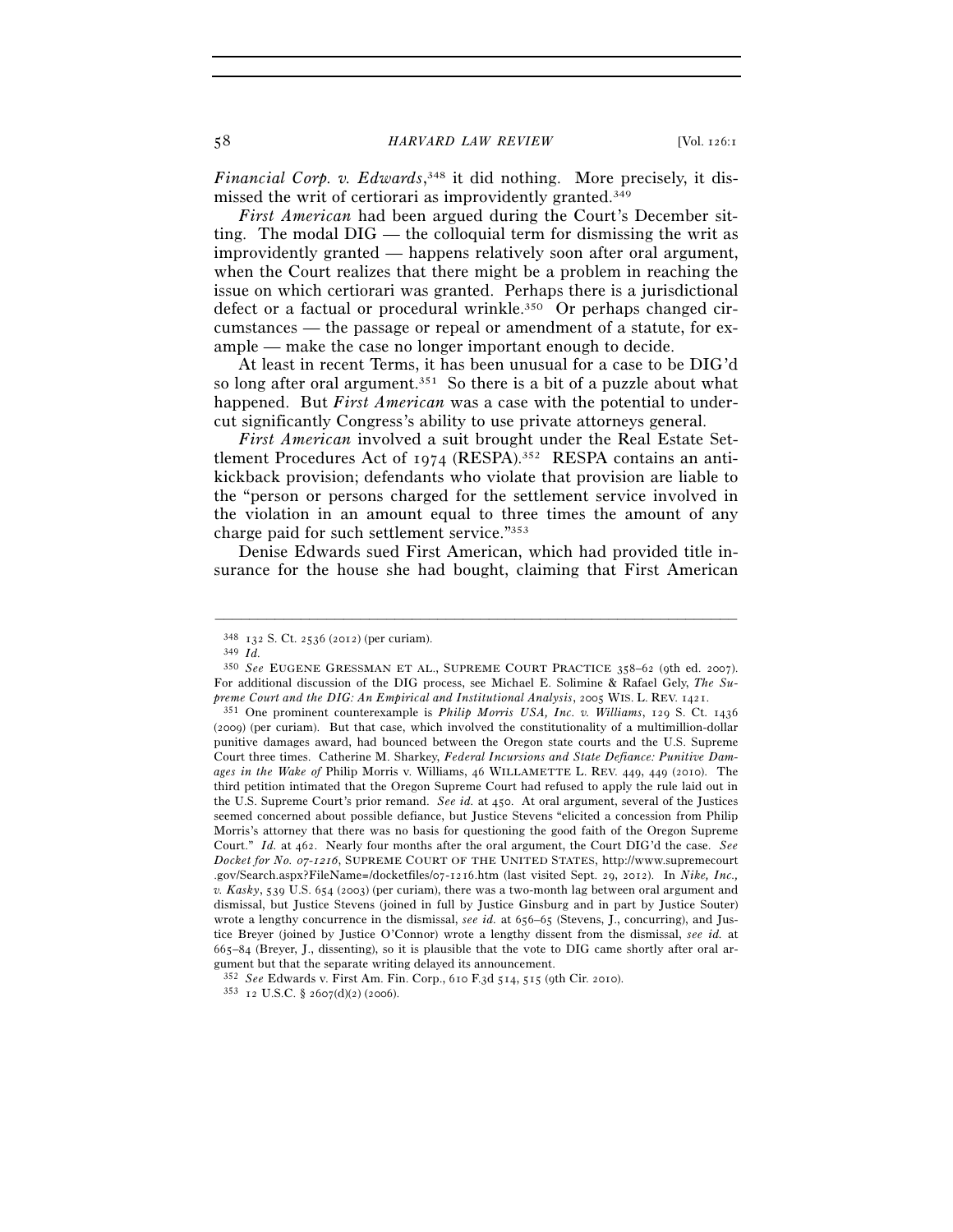had violated the anti-kickback provision.354 Under Ohio law, however, all title insurers are required to charge the same price.355 So First American argued that Edwards lacked Article III standing, since she could show no injury from the referral arrangement First American had allegedly set up.356

Relying on the Supreme Court's 1975 decision in *Warth v.*  Seldin,<sup>357</sup> the Ninth Circuit disagreed with First American's argument, holding that the "injury required by Article III can exist solely by virtue of 'statutes creating legal rights, the invasion of which creates standing.'"358 RESPA provided the right to recover three times the amount of "any" charge without requiring that the plaintiff show that the charge was excessive.359 The court of appeals thought that choice was intentional in light of Congress's expressed concern that "these practices could result in harm beyond an increase in the cost of settlement services" due to an adviser's losing her impartiality.360

Although an overwhelming share of the Supreme Court's docket consists of cases where there is a conflict among the circuits, $361$  the Court agreed to review the Ninth Circuit's decision despite the absence of any circuit split. Moreover, the Court granted certiorari only on the question whether a "private purchaser of real estate settlement services" has suffered an "injury in fact" sufficient to confer Article III standing.<sup>362</sup> By limiting its grant in this way — the petitioner had also asked the Court simply to construe RESPA not to have conferred standing<sup>363</sup> — the Court ratcheted up the stakes. Rather than asking whether Congress *meant* to permit plaintiffs like Edwards to sue, the Court was asking whether Congress constitutionally *could* create a cause of action.

First American argued that the injury-in-fact requirement cannot be satisfied unless a plaintiff can show some palpable injury<sup>364</sup> — that

<sup>354</sup> Edwards, 610 F.3d at 515.<br>
355 See OHIO REV. CODE ANN. §§ 3935.04, 3935.07 (West 2010).<br>
356 Edwards, 610 F.3d at 516.<br>
357 422 U.S. 490 (1975).<br>
358 Edwards, 610 F.3d at 517 (quoting Warth, 422 U.S. at 500).<br>
359 See

<sup>&</sup>lt;sup>360</sup> *Edwards*, 610 F.3d at 517.<br><sup>361</sup> *See* SUP. CT. R. 10(a); David R. Stras, *The Supreme Court's Gatekeepers: The Role of Law Clerks in the Certiorari Process*, 85 TEX. L. REV. 947, 981 (2007) (book review) (finding that in recent years, "nearly 70% of the cases reviewed by the Court involved a split among the lower courts").

<sup>362</sup> Petition for Writ of Certiorari at i, First Am. Fin. Corp. v. Edwards, 132 S. Ct. 2536 (2012) (No. 10-708); *see also Docket for No. 10-708*, SUPREME COURT OF THE UNITED STATES, http://www.supremecourt.gov/Search.aspx?FileName=/docketfiles/10-708.htm (last updated July 30, 2012) (limiting the grant of certiorari to the second question in the petition).<br><sup>363</sup> Petition for Writ of Certiorari, *supra* note 362, at 23.<br><sup>364</sup> Brief for the Petitioner at 13, *First Am.*, 132 S. Ct. 2536 (No.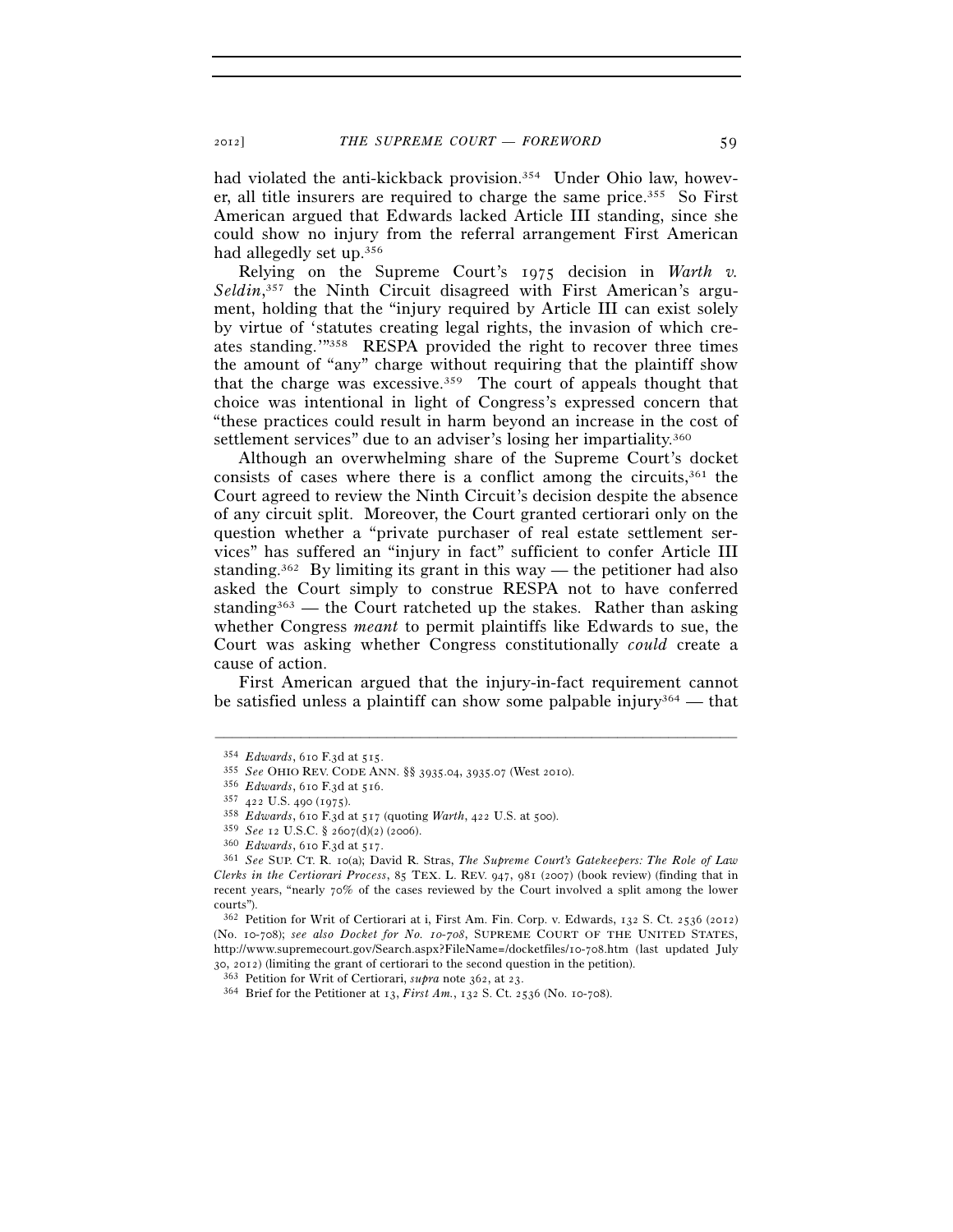is, some way in which the actual price or quality of the services she received was affected by the unlawful conduct. Otherwise, it argued, the plaintiff has failed to show the kind of "concrete and particularized" injury Article III standing requires.<sup>365</sup> Essentially, First American sought to extend the Court's decision in *Lujan v. Defenders of Wildlife*, 366 which had refused to find Article III standing based on "citizen-suit" provisions (which allow "any person" to bring suit against the government to enjoin compliance with a statutory duty).<sup>367</sup>

At oral argument, the Justices' questioning made clear the stakes. The Chief Justice raised the question of what injury-in-fact means:

You said violation of a statute is injury-in-fact. I would have thought that would be called injury-in-law. And when we say, as all our standing cases have, is that what is required is injury-in-fact, I understand that to be in contradistinction to injury-in-law. . . .

 . . . [W]hy do we always say injury-in-fact then? You say [a plaintiff has standing] so long as the harm is a violation of the law, a legally protected interest. Our standing cases always say injury-in-fact as opposed to injury-in-law. And yet, you're saying if you violate the law, you have sufficient injury.<sup>368</sup>

The distinction the Chief Justice drew — injury-in-fact versus injury-in-law — was novel. Conventionally, as Edwards's counsel suggested, the modifier "-in-fact" is used not to invoke the fact/law distinction but to point to the difference between actual and hypothetical states of the world.369 If a plaintiff's injury is too speculative, then the plaintiff has not established injury-in-fact. The implication of the Chief Justice's questioning might be to limit the kinds of injuries that can confer standing to ones where there is the kind of impact that occurs in common law causes of action.

Justice Scalia's questioning pursued this issue from a different angle. In response to the argument that Congress could "elevate" a consumer's interest in "conflict-free advice to legal protection,"370 Justice Scalia responded:

. . . .

<sup>–––––––––––––––––––––––––––––––––––––––––––––––––––––––––––––</sup> 365 *Id.* at 29 (quoting Friends of the Earth, Inc. v. Laidlaw Envtl. Servs. (TOC), Inc., 528 U.S. <sup>167</sup>, 180 (2000)) (internal quotation marks omitted). 366 <sup>504</sup> U.S. 555 (1992). 367 *Id.* at 571–73. 368 Transcript of Oral Argument at 32, 54, *First Am.*, 132 S. Ct. 2536 (No. 10-708), *available at*

http://www.supremecourt.gov/oral\_arguments/argument\_transcripts/10-708.pdf. 369 *Id.* at 32–34; *see also Lujan*, 504 U.S. at 560 (requiring that an injury-in-fact be "actual or

imminent, not conjectural or hypothetical" (quoting Whitmore v. Arkansas, 495 U.S. 149, 155 (1990)) (internal quotation marks omitted)); Transcript of Oral Argument, *supra* note 368, at 54 (agreeing that an injury-in-fact "can't be . . . abstract").

<sup>370</sup> Transcript of Oral Argument, *supra* note 368, at 29.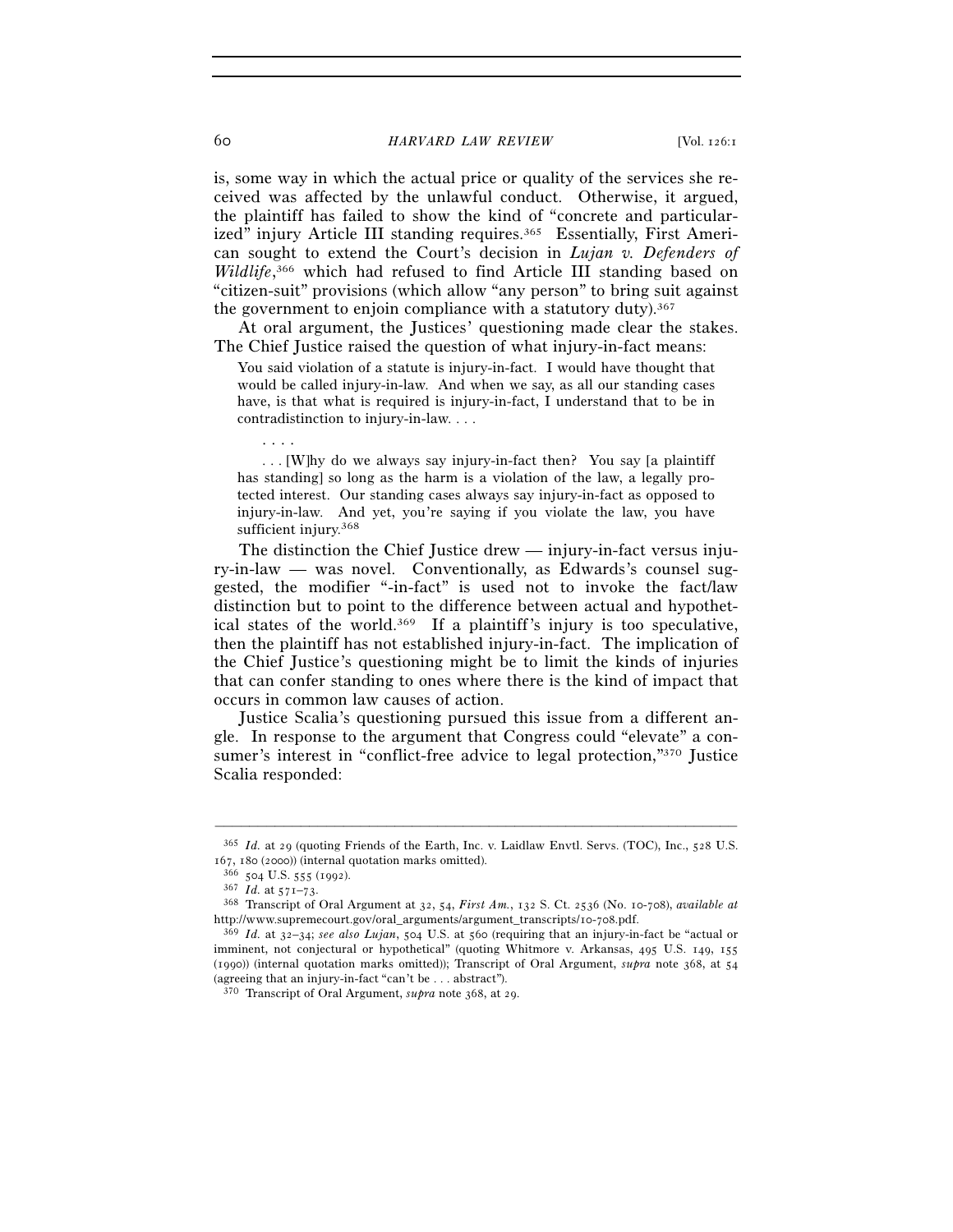Well, the issue isn't whether they can afford it legal protection. They certainly can. And there can be suits by — by the Federal Government or, I think, under this statute even by State — State attorneys general. The issue isn't whether Congress can achieve that result. It's whether they can achieve it by permitting private suits.371

In *Lujan*, Justice Scalia's opinion for the Court rejecting citizen suits had rested on separation of powers principles: the target of the lawsuit was the executive branch, and Congress could not "convert the undifferentiated public interest in executive officers' compliance with the law into an 'individual right' vindicable in the courts" without infringing on "the Chief Executive's most important constitutional duty, to 'take Care that the Laws be faithfully executed.'"372 But here, the separation of powers concern was entirely absent, since the plaintiff was not part of an "undifferentiated public," nor was the executive branch the target of the lawsuit. By floating the possibility of a new conception of injury-in-fact, *First American* had the potential to undermine an enforcement technique Congress has been using in a variety of fields: having proscribed certain conduct, Congress then confers a statutory right to sue on individuals subjected to the conduct without requiring proof of injury beyond violation of the statutory duty.373

Like Kevin Russell, I viewed *First American* as "the sleeper case of the Term."374 In a variety of arenas, the Roberts Court has been cutting back not on the content of rights or duties but on their enforceability, creating the regulation-remedy gap I discussed earlier.<sup>375</sup> The most striking example, from the perspective of democratic enforcement of constitutional constraints, has been with respect to  $\S$  1983 lawsuits, a prime innovation of the Warren Court. Since the 1980s, the Supreme Court has dramatically transformed the doctrine of qualified immunity from its initial function as an affirmative defense to § 1983 liability into a threshold protection of "all but the plainly incompetent or those who knowingly violate the law."376 In recent Terms, the Roberts Court has refined this rule to provide that qualified immunity attaches unless "existing precedent [has] placed the statutory or constitu-

 $3^{71}$  *Id.*<br> $3^{72}$  504 U.S. at 577 (quoting U.S. CONST. art. II, § 3).

<sup>&</sup>lt;sup>373</sup> See Brief for the United States as Amicus Curiae at 25-27, *First Am.*, 132 S. Ct. 2536 (No. 10-708) (citing examples of statutory damages authorized by Congress without proof of harm, as in copyright and credit reporting statutes).

<sup>374</sup> Kevin Russell, First American Financial v. Edwards*: Surprising End to a Potentially Important Case*, SCOTUSBLOG (June 28, 2012, 7:00 PM), http://www.scotusblog.com/2012/06/firstamerican-financial-v-edwards-surprising-end-to-a-potentially-important-case/. 375 See supra pp.55–57.

<sup>375</sup> *See supra* pp.55–57. 376 Malley v. Briggs, 475 U.S. 335, 341 (1986); *see also* Messerschmidt v. Millender, 132 S. Ct. 1235, 1244–46 (2012) (invoking this standard to hold that officers who executed a constitutionally flawed warrant were entitled to qualified immunity).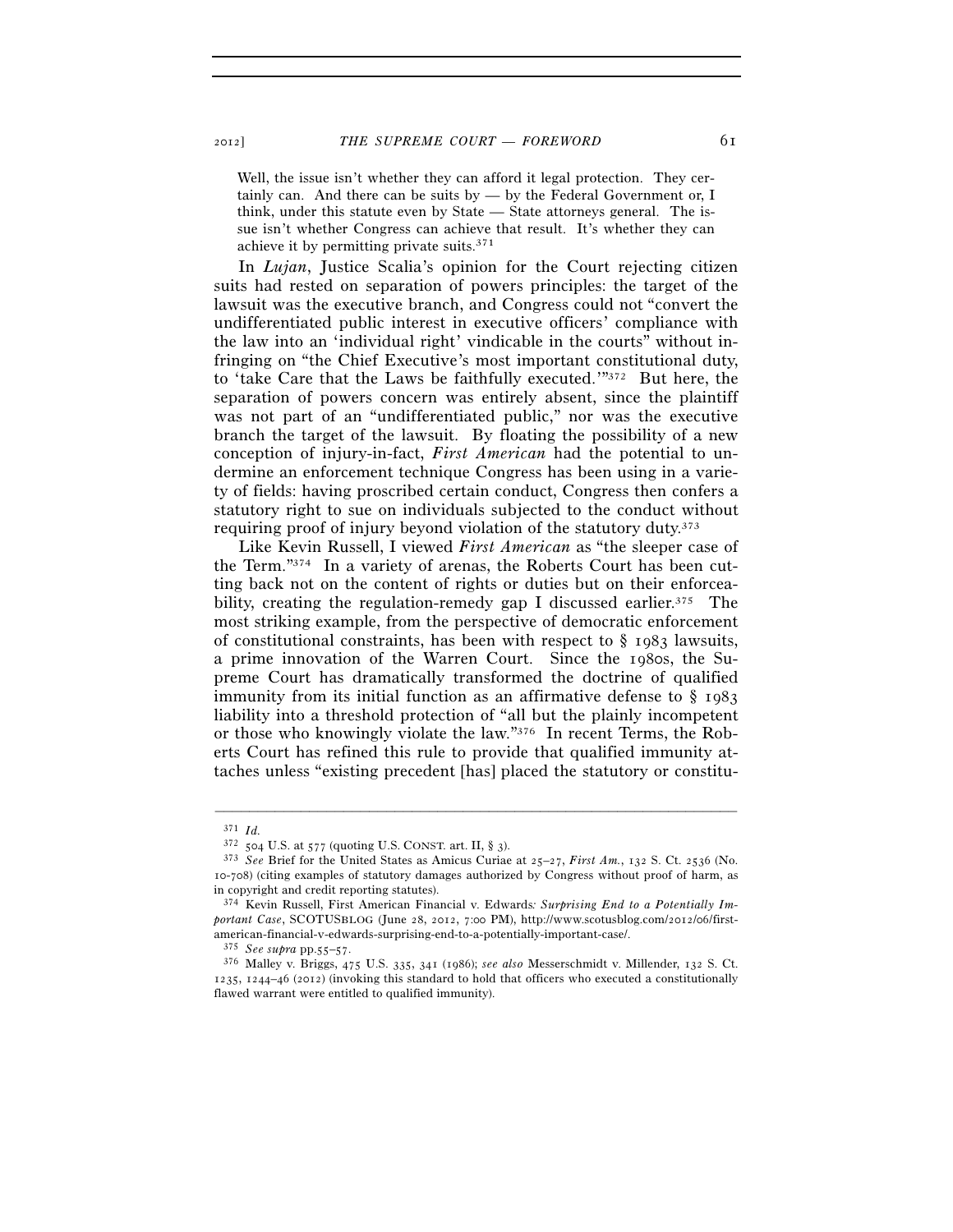tional question beyond debate."377 In this Term's decision in *Reichle v. Howards*, 378 the Court seemed even to go a step further, finding qualified immunity in part because "[t]his Court" had never recognized the underlying right.379

In short, much as the Court created a presumption against granting relief to habeas petitioners — who at least normally have had some opportunity to assert their claims in the underlying criminal proceedings380 — the Court has created a presumption against recovery under § 1983. The "government interest in avoiding 'unwarranted timidity' on the part of those engaged in the public's business" drives the scope of qualified immunity.381 The result, to which the Court no longer even adverts, is to leave the impact of constitutional violations on the victims. Moreover, the Court has increasingly adopted the view that the primary purpose of constitutional adjudication is deterrence of future wrongdoing, rather than compensation of victims.<sup>382</sup> "There is something deeply ironic about a system of constitutional litigation" that contemplates ratcheting up the level of individualized harm necessary to establish standing at the same time that it deemphasizes

–––––––––––––––––––––––––––––––––––––––––––––––––––––––––––––

John C. Jeffries, Jr., The Liability Rule for Constitutional Torts 53 (2012) (unpublished manuscript) (on file with the Harvard Law School Library).

380 *But see* Martinez v. Ryan, 132 S. Ct. 1309, 1320 (2012) (holding that when a state court defendant is constrained to bring his claim of ineffective assistance of counsel in state collateral proceedings, procedural default will not bar a federal habeas claim if the defendant either received no counsel in that proceeding or his counsel there was ineffective).

 $^{377}$  Ashcroft v. al-Kidd, 131 S. Ct. 2074, 2083 (2011).  $^{378}$  132 S. Ct. 2088 (2012).

<sup>379</sup> *Id.* at 2093. John Jeffries identifies the way in which this formulation overemphasizes the judiciary's role:

The problem with the current law is its implicit equation of reasonable error [the presence of which triggers qualified immunity — ] with the space between decided cases. An act violative of the Constitution is not made reasonable simply by the absence of a prior adjudication of similar facts in the same jurisdiction. Something more is required. Reasonable error must be reasonable, and not merely not yet specifically pronounced.

<sup>381</sup> Filarsky v. Delia, 132 S. Ct. 1657, 1665 (2012) (quoting Richardson v. McKnight, 521 U.S. <sup>399</sup>, 409 (1997)). 382 This point has long driven the Court's decisions in exclusionary rule cases. *See, e.g.*, Her-

ring v. United States, 129 S. Ct. 695, 702–03 (2009); Hudson v. Michigan, 547 U.S. 586, 591 (2006). It also has become the primary focus of whether to recognize a plaintiff's right to bring a *Bivens* suit, the federal analog to § 1983. *See, e.g.*, Minneci v. Pollard, 132 S. Ct. 617, 622 (2012) (suggesting that the Court had recognized a damages cause of action for violation of the Eighth Amendment by federal officials because it "would prove a more effective deterrent" than alternative remedies); Corr. Servs. Corp. v. Malesko, 534 U.S. 61, 70 (2001) (stating that "[t]he purpose of *Bivens* is to deter individual federal officers from committing constitutional violations" and that "the threat of litigation" will perform that function even when qualified immunity deprives victims of compensation).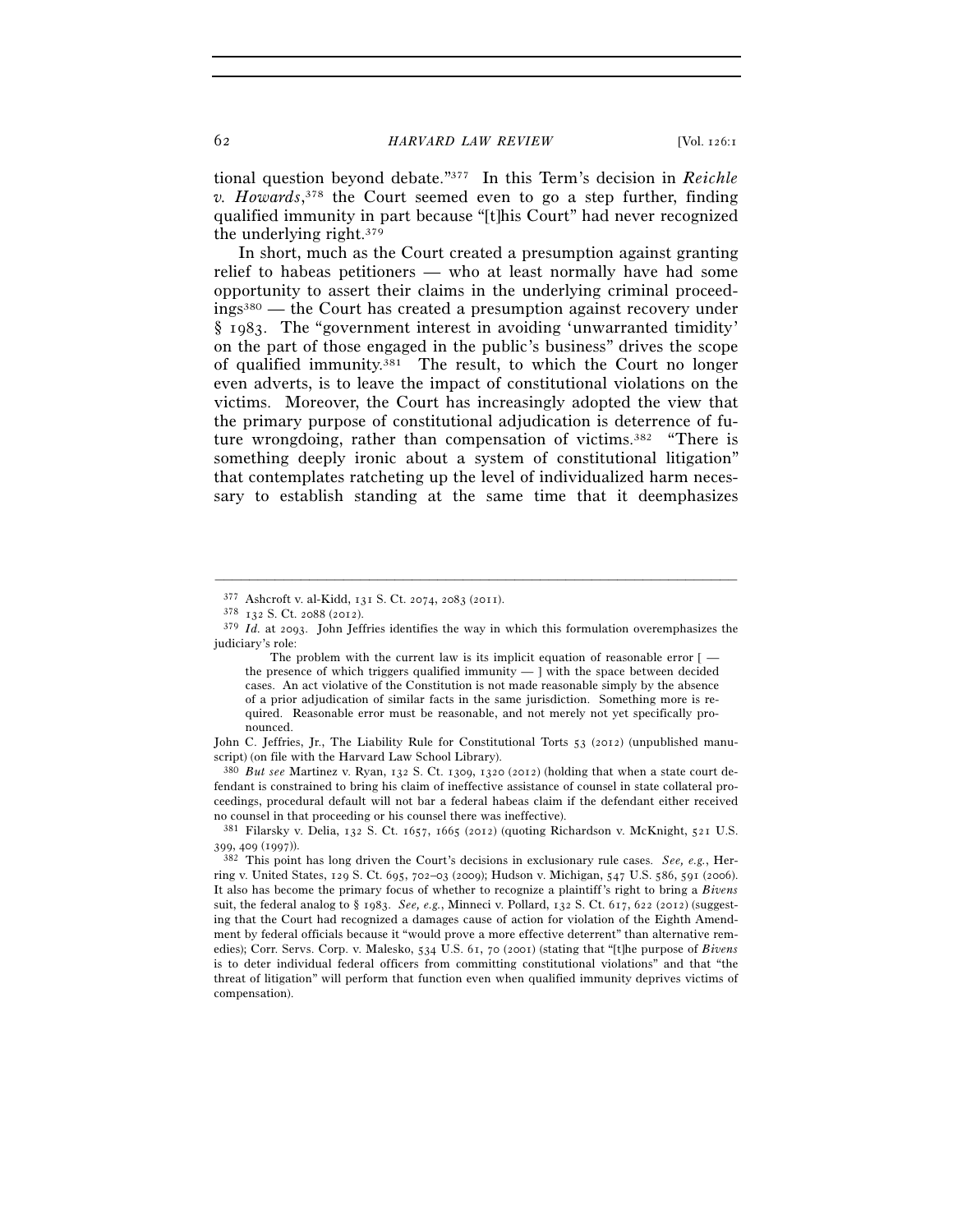compensation for individualized injury as the central purpose of adjudication.383

It is hard to know whether the Court dismissed *First American* because there turned out to be some problem with reaching the question presented,384 "because it could not reach agreement on a workable constitutional test,"385 or because, with the press of *NFIB*, the Justices simply ran out of time to work through their views. As with the Court's new Commerce Clause and Spending Clause doctrines — not to mention the significance of the French Revolution for western civilization — it may be too soon to tell.<sup>386</sup>

### III. SHINE, PERISHING REPUBLIC

*First American* makes an interesting bookend to the leadoff case of October Term 2011, *Douglas v. Independent Living Center*. 387 That case also raised the prospect of significantly restricting private litigation as a mechanism of enforcing public values, only to fizzle out in the end.388 *NFIB* might also be characterized as full of sound and fu-

<sup>–––––––––––––––––––––––––––––––––––––––––––––––––––––––––––––</sup> 383 Pamela S. Karlan, *Shoe-Horning, Shell Games, and Enforcing Constitutional Rights in the* 

*Twenty-First Century*, 78 UMKC L. REV. 875, 887 (2010). 384 *See* Russell, *supra* note 374 (expressing skepticism that such a problem produced the DIG). 385 *Id.*

<sup>386</sup> *See* Pamela S. Karlan, *New Beginnings and Dead Ends in the Law of Democracy*, 68 OHIO ST. L.J. 743, 743 (2007) ("Asked about the significance of the French Revolution for western civilization, Chou En-Lai is reported to have said that it was too soon to tell. When it comes to the Roberts Court and the law of democracy, the early returns are similarly provisional."). Interestingly, some have recently cast doubt on the conventional wisdom regarding the Zhou Enlai quotation. *See* Dean Nicholas, *Zhou Enlai's Famous Saying Debunked*, HISTORY TODAY (June 15, 2011, 11:30), http://www.historytoday.com/blog/news-blog/dean-nicholas/zhou-enlais-famous -saying-debunked (noting that Zhou's 1972 comment may have referred instead to the far more recent student uprisings of May 1968). 387 <sup>132</sup> S. Ct. 1204 (2012). 388 *Independent Living Center* involved a set of challenges by Medicaid providers and benefi-

ciaries to a California statute reducing payments to providers. The challengers claimed that the California statute conflicted with federal law. *See id.* at 1208–09. The issue before the Supreme Court was whether private parties can bring suit directly under the Supremacy Clause to seek equitable relief against state policies they claim are preempted by federal law when the federal law itself provides no private cause of action. *See id.* at 1207. A restrictive decision would have upset decades of cases in which the Court had adjudicated such claims. *See, e.g.*, Rowe v. N.H. Motor Transp. Ass'n, 128 S. Ct. 989, 993 (2008) (holding that Maine's Tobacco Delivery Law was preempted by the Federal Aviation Administration Authorization Act); Am. Ins. Ass'n v. Garamendi, 539 U.S. 396, 401 (2003) (holding that California's Holocaust Victim Insurance Relief Act was preempted by federal foreign affairs power); *see also* Brief of United States as Amicus Curiae in Support of Petitioners at 17–18, *Indep. Living Ctr.*, 132 S. Ct. 1204 (Nos. 09-958, 09-1158, 10- 283) (noting that the Supreme Court has "decided dozens of preemption claims against state officials on their merits in cases brought in federal court, perhaps implicitly assuming that some federal cause of action exists in some circumstances").

The Court avoided deciding the question, remanding the case to the court of appeals to decide whether an intervening federal agency decision meant that an action against federal regulators under the Administrative Procedure Act, rather than a Supremacy Clause–based action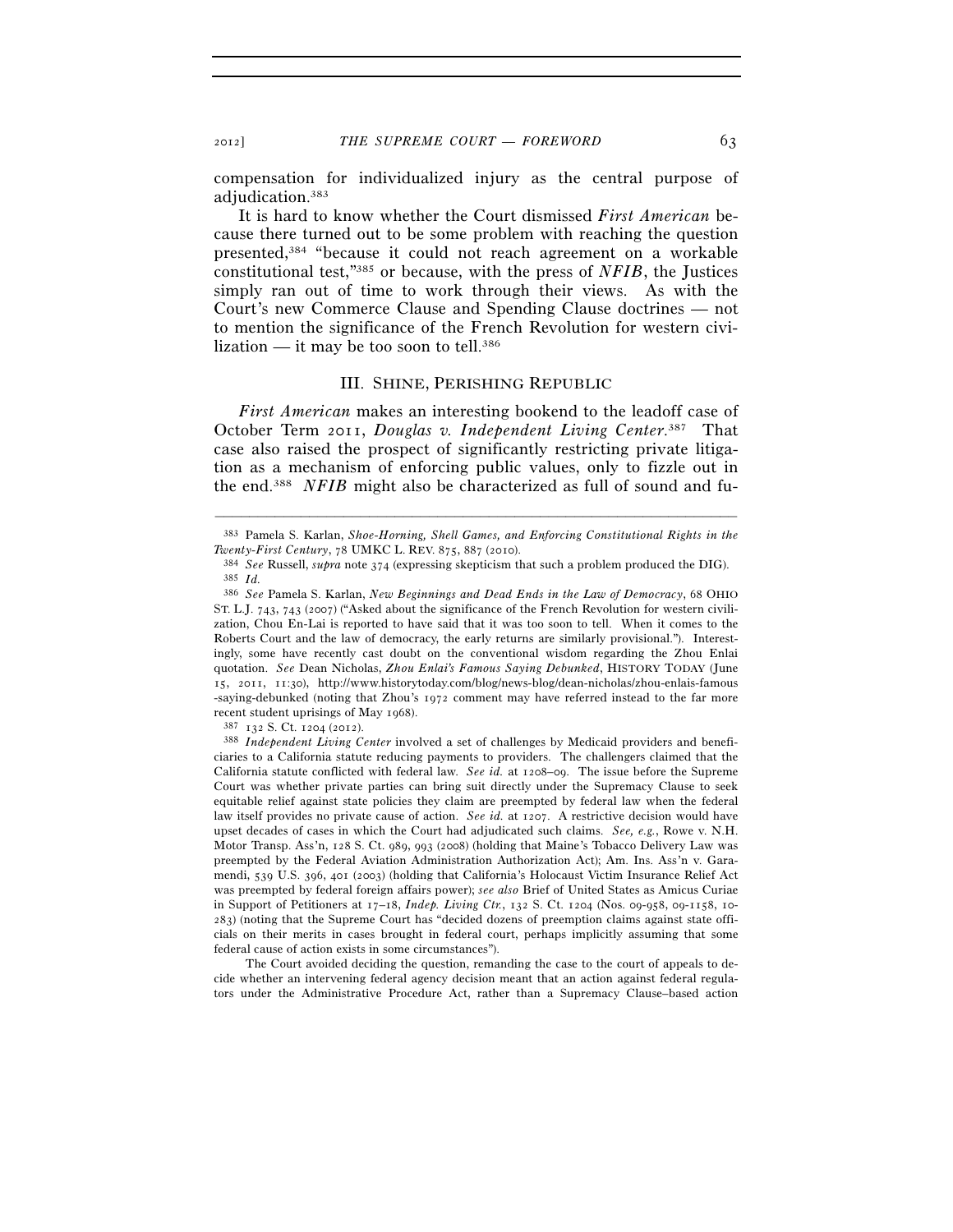#### 64 *HARVARD LAW REVIEW* [Vol. 126:1

ry but signifying very little. At the end of the day, the Affordable Care Act was upheld almost entirely. Given the opinions' emphasis on either the unprecedented nature of the Act (in the case of the Chief Justice's opinion<sup>389</sup> and the joint dissent<sup>390</sup> or the distinctive nature of the underlying problem the Act addressed (in the case of Justice Ginsburg's opinion<sup>391</sup>), it is unclear whether the Court's Commerce Clause and Spending Clause holdings will affect any future cases.

But it would be a mistake to underestimate the significance of the message the Court sent this Term. Across a broad range of cases, the Court expressed a suspicion of the political process — a suspicion that goes beyond skepticism toward the traditional *Carolene Products* categories of government actions that fall within a specific constitutional prohibition, that "restrict[] those political processes which can ordinarily be expected to bring about repeal of undesirable legislation," or that target "discrete and insular minorities."392 And while the distrust was expressed more often by the more conservative members of the Court, it was not limited to them.393

–––––––––––––––––––––––––––––––––––––––––––––––––––––––––––––

 *Independent Living Center* also stands in an interesting relationship to *NFIB*. There, the Court ratcheted up the substantive constraints on Congress's use of its spending power. If the position taken by the dissent in *Independent Living Center* ultimately carries the day, it may impose a practical constraint as well, by limiting private enforcement of conditions in federal spending statutes.<br> $389 \text{ See } NFIB$ , 132 S. Ct. 2566, 2586–87 (2012) (opinion of Roberts, C.J.).

<sup>390</sup> See id. at 2644 (joint dissent).<br><sup>391</sup> See id. at 2610 (Ginsburg, J., concurring in part, concurring in the judgment in part, and dissenting in part).

<sup>392</sup> United States v. Carolene Prods. Co., 304 U.S. 144, 152 n.4 (1938). 393 In this respect, consider *Christopher v. SmithKline Beecham Corp.*, 132 S. Ct. 2156 (2012). *Christopher* concerned the question whether pharmaceutical sales representatives were "outside salesmen" and thus exempt from the overtime provisions of the Fair Labor Standards Act (FLSA). *Id.* at 2161. The case turned on Department of Labor regulations determining who counts as an outside salesman. *See id.*

against state officials, was the proper vehicle for challenging the state's actions. *See Indep. Living Ctr.*, 132 S. Ct. at 1210–11. In dissent, Chief Justice Roberts, joined by Justices Scalia, Thomas, and Alito, noted that they would have reached the question initially presented and would have held that "[w]hen Congress did not intend to provide a private right of action to enforce a statute enacted under the Spending Clause, the Supremacy Clause does not supply one of its own force." *Id.* at 1215 (Roberts, C.J., dissenting).

*Independent Living Center* also provides an interesting bookend to the Court's decision the previous Term in *Bond v. United States*, 131 S. Ct. 2355 (2011). In *Bond*, the Court held that individuals have standing to raise (and presumably can bring, although Bond herself raised her claim as a defense against federal prosecution) Tenth Amendment–based claims — that is, claims that the federal government has encroached on powers properly left to the states. *See id.* at 2363– 64. By contrast, in *Independent Living Center*, the Court declined to squarely hold that individuals can bring Supremacy Clause–based claims — that is, claims that a state or local government has encroached on powers properly exercised by the federal government. The two cases thus seem to treat a private party's ability "to object to a violation of a constitutional principle that allocates power within government," *id.* at 2365, rather differently, depending on which government's power the individual is trying to vindicate.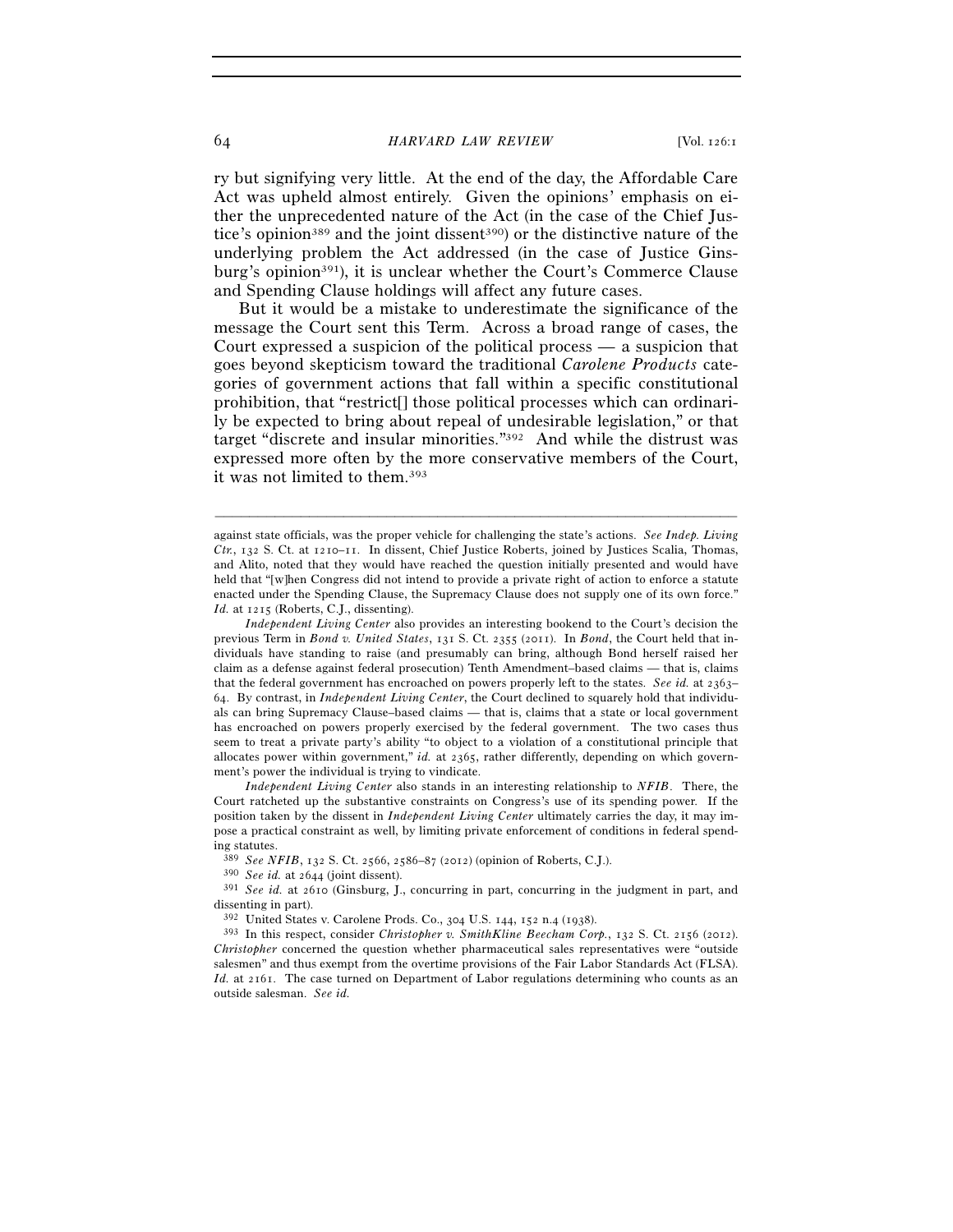How did we move, in the past half century, from a Court optimistic about the possibility that democracy could be made to work better and committed to a view that Congress and the executive branch could be "resourcefull" partners in realizing constitutional values  $394$  to a world in which the Justices see the political process as perhaps irredeemably flawed, $395$  see the legislative process as an inferior substitute for judi-

–––––––––––––––––––––––––––––––––––––––––––––––––––––––––––––

 In a related vein, consider the Justices' attitudes toward the role of juries. In recent Terms, the Court has addressed this issue both in the context of the Sixth Amendment–based question whether a particular fact related to a defendant's criminal punishment must be found by a jury, *see, e.g.*, S. Union Co. v. United States, 132 S. Ct. 2344 (2012); Oregon v. Ice, 129 S. Ct. 711 (2009); United States v. Booker, 543 U.S. 220 (2005); Blakely v. Washington, 542 U.S. 296 (2004); Apprendi v. New Jersey, 530 U.S. 466 (2000), and in the substantive due process–based context of deciding whether particular punitive damages awards comport with constitutional limits, *see, e.g.*, Exxon Shipping Co. v. Baker, 128 S. Ct. 2605 (2008); Philip Morris USA v. Williams, 549 U.S. 346 (2007); State Farm Mut. Auto. Ins. Co. v. Campbell, 538 U.S. 408 (2003). In these cases, the division among the Justices did not track conventional liberal-conservative lines. The Justices most inclined to distrust juries were not the Justices at the ideological ends of the Court but those in the pragmatic middle. *See generally* Fisher, *supra* note 33 (discussing the Sixth Amendment and punitive damages cases and the Justices' varying interpretive positions).

<sup>394</sup> Katzenbach v. Morgan, 384 U.S. 641, 648 (1966); *see also supra* pp. 20–21. 395 In *Vieth v. Jubelirer*, 541 U.S. 267 (2004), for example, all nine members of the Court saw serious constitutional difficulties with partisan gerrymandering, *see id.* at 292–93 (plurality opinion) (expressing an assumption that severe partisan gerrymandering is "incompatib[le] . . . with democratic principles," *id.* at 292, and "unlawful," *id.* at 293); *id.* at 313–14, 316 (Kennedy, J., concurring in the judgment); *id.* at 318 (Stevens, J., dissenting); *id.* at 347–52 (Souter, J., joined by Ginsburg, J., dissenting); *id.* at 365 (Breyer, J., dissenting), but four Justices concluded that challenges to partisan gerrymanders were nonjusticiable, *see id.* at 305–06 (plurality opinion), while a fifth found "failings" in all of the proposed standards for adjudicating such cases but left open the possibility that "[i]f workable standards do emerge," courts should address such claims, *id.* at 317 (Kennedy, J., concurring in the judgment).

None of the Justices were prepared to defer to the Department's interpretation. Writing for the Court, Justice Alito declined to accord *Auer* deference, *see* Auer v. Robbins, 519 U.S. 452, 462 (1997) (holding that an agency's construction of its own regulations is entitled to deference unless it is plainly erroneous, even if the "interpretation comes to us in the form of a legal brief"), to the Department's construction of its regulations. *See Christopher*, 132 S. Ct. at 2165–70; *see also id.* at 2175 (Breyer, J., joined by Ginsburg, Sotomayor, and Kagan, JJ., dissenting) (agreeing with the majority that no deference was due to the Department's interpretation, but disagreeing with the majority's construction of the underlying FLSA provisions).

At the core of the Court's refusal to defer was the fact that the Department had first articulated its position during litigation in 2009, after the events in question had occurred and after "a very lengthy period of conspicuous inaction," *id.* at 2168 (majority opinion), by the Department in enforcing the FLSA against the pharmaceutical industry. *See id.* at 2165–68 (focusing on the date of the Department's interpretation). But an agency's decision about whether and how vigorously to enforce a particular statute is likely to reflect the policy choices of particular administrations. *See, e.g.*, Elena Kagan, *Presidential Administration*, 114 HARV. L. REV. 2245, 2383–84 (2001) (discussing, as "the most important development in the last two decades in administrative process," the rise of more direct "presidential control over the regulatory state," *id.* at 2383, and celebrating that control because it "advances political accountability by subjecting the bureaucracy to the control mechanism most open to public examination and most responsive to public opinion," *id.* at 2384). The intimation that an agency interpretation lacks a presumption of legitimacy because it follows from a change in administrations — embraced by all nine Justices — reflects a sense that there is something illegitimate about politically inflected interpretation.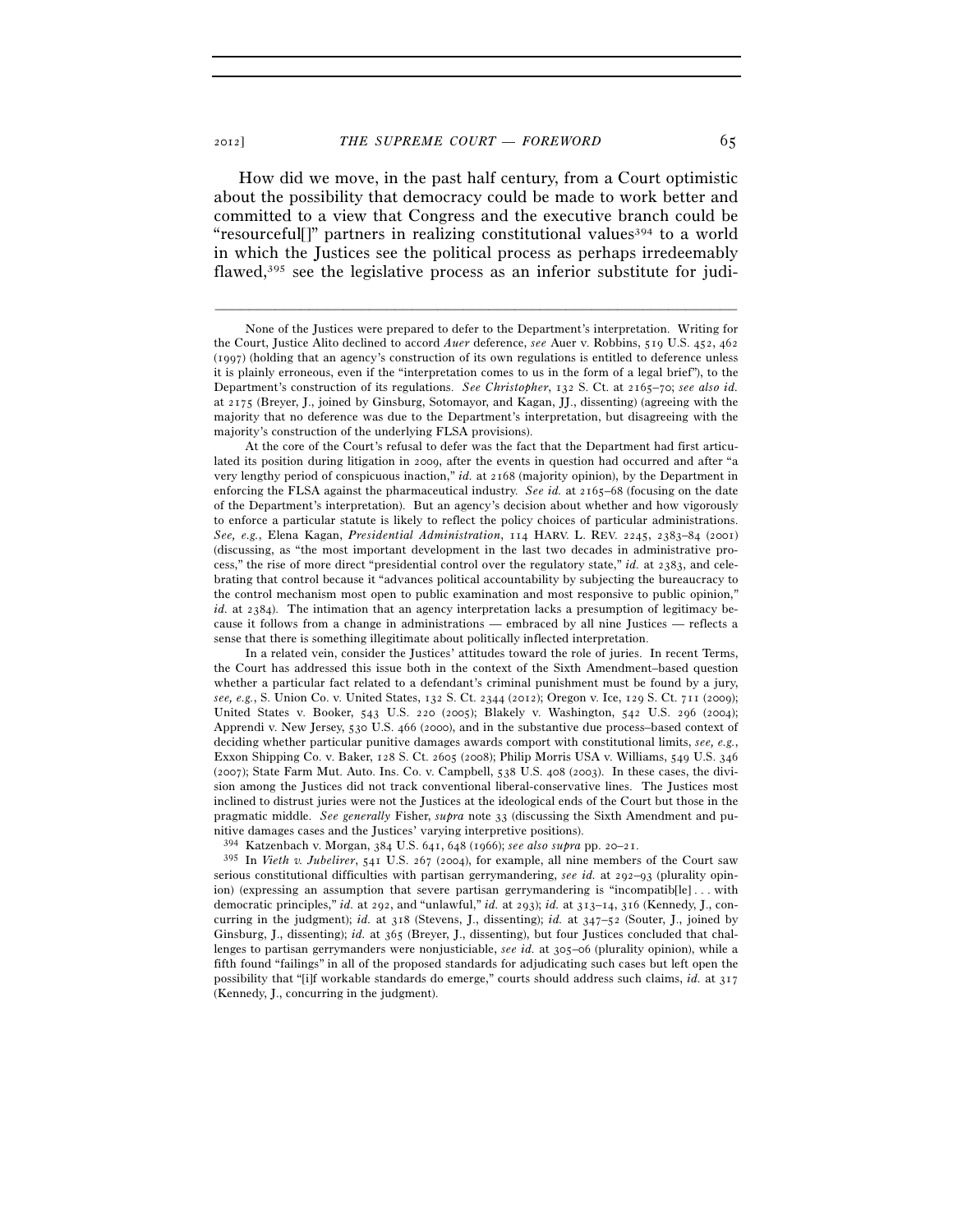cial analysis,396 and believe, as Justice Scalia recently wrote, that the "modern Congress" is "sailing close to the wind" — that is, "entering an area of questionable constitutionality" — "*all the time*"?397

Some of the explanation must lie with the changes in our politics itself. We live in an era of hyperpolarized, ugly partisanship.398 It would be hard for *any* informed observer not to worry about the way we elect our representatives and their performance once in office.<sup>399</sup> For the members of the Court, that general impulse may be heightened by a series of additional factors. For nearly all the Justices, their most extensive exposure to Congress probably came during their confirmation hearings, and that experience is unlikely to have left them with much admiration for how Congress operates.400 While Chief Justice Stone, Justice Brennan, and Justice Powell were each nominated by a president of the opposite party, it is simply impossible to imagine anything like that happening today. Justices who emerge from a highly partisan, consciously ideological process may face both an urge to distance themselves from everything political and a skepticism about the competence and bona fides of the other side's partisans.

<sup>396</sup> For discussions of the Court's skeptical approach to the adequacy of the legislative process, see generally William W. Buzbee & Robert A. Schapiro, *Legislative Record Review*, 54 STAN. L. REV. 87 (2001); Ruth Colker & James J. Brudney, *Dissing Congress*, 100 MICH. L. REV. 80 (2001); Philip P. Frickey & Steven S. Smith, *Judicial Review, the Congressional Process, and the Federalism Cases: An Interdisciplinary Critique*, 111 YALE L.J. 1707 (2002); and Amanda Frost, *Congress in Court*, 59 UCLA L. REV. 914, 922–29, 932–37 (2012).

<sup>397</sup> SCALIA & GARNER, *supra* note 148, at 248 (emphasis added). 398 For discussions of the hyperpolarization, see generally MANN & ORNSTEIN, *supra* note 31; and Pildes, *supra* note 31. For discussions of the ugliness, see, for example, STEPHEN ANSOLABEHERE & SHANTO IYENGAR, GOING NEGATIVE 113–14 (1995) (discussing how the ugliness of campaigns leads to further polarization in office, which in turn only increases campaign ugliness); and Toni M. Massaro & Robin Stryker, *Freedom of Speech, Liberal Democracy, and Emerging Evidence on Civility and Effective Democratic Engagement*, 54 ARIZ. L. REV. 375, 420–27 (2012) (discussing the uncivil nature of contemporary American politics, including empirical evidence that negative campaigning has increased since 1960). 399 In a related vein, Professor Kramer identifies as a background factor in the decline of popu-

lar constitutionalism and the acceptance of judicial supremacy in the latter half of the twentieth century "the general skepticism about popular government that came to characterize western intellectual thought after World War II" given the "seeming eagerness with which mass publics in Europe had embraced fascism and communism." LARRY D. KRAMER, THE PEOPLE THEM-SELVES <sup>221</sup>–22 (2004). 400 *See generally, e.g.*, JANE MAYER & JILL ABRAMSON, STRANGE JUSTICE (1994) (discuss-

ing Justice Thomas's contentious confirmation hearings); David G. Savage, *Obama, Biden Talk with Justices*, L.A. TIMES, Jan. 15, 2009, at A10 (suggesting that Justice Alito has "voiced lingering anger" over his treatment by Senate Democrats and has said that "[w]hen walking on Capitol Hill . . . he crosses to the far side of the street whenever he nears the Senate Office Building"); *cf.* Elena Kagan, *Confirmation Messes, Old and New*, 62 U. CHI. L. REV. 919 (1995) (reviewing STEPHEN L. CARTER, THE CONFIRMATION MESS (1994)) (stating that the problem with the confirmation process is often not its harshness, but its vapidity).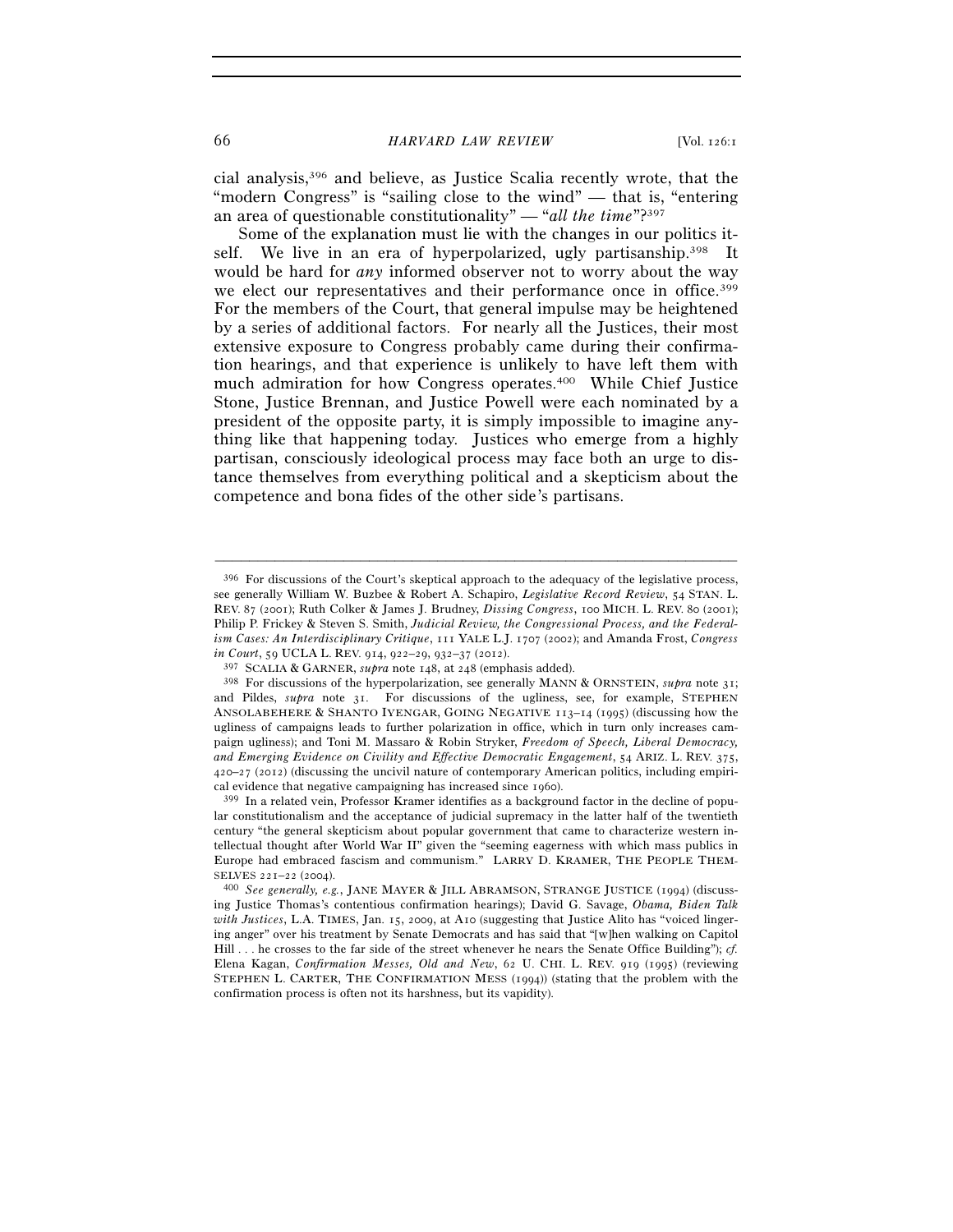The Justices' pre-Court professional experience may play a role as well. None of the Justices ever held elective office at any level.<sup>401</sup> Their high-level public service, with only a few notable exceptions, was as lawyers.402 To be sure, jobs like Principal Deputy Solicitor General (Chief Justice Roberts) or Assistant Attorney General for the Office of Legal Counsel (Justice Scalia) or Chief Counsel of the Senate Judiciary Committee (Justice Breyer) demand good judgment and interpersonal skills as well as doctrinal firepower. But even if those jobs involve a kind of "politics," that politics is not primarily the electoral, art-of-the-possible politics whose policies the Justices are called upon to enforce, adjudicate, and review.403

The current Justices spent much of their lives being rewarded for a particular intellectual approach. That approach can stand them in good stead when it comes to technical legal issues: the Court's unanimity in many of its statutory interpretation cases perhaps stems from there being a shared lawyerly perspective on what the right answer is.404 But many of the constitutional cases before the Supreme Court are there precisely because they raise hard questions that cannot be answered simply by bringing technical acumen to bear. In these cases, Justices whose stock-in-trade has been their doctrinal acuity or their articulation of a particular interpretive method may continue to elevate lawyerly technique over alternative ways of thinking about the Constitution.405 As Sir Isaiah Berlin once remarked, "[D]oubtless all men are liable to exaggerate the importance of their own wares: ideas are the commodity in which intellectuals deal — to a cobbler there's nothing like leather . . . ."406

<sup>401</sup> *See* sources cited *supra* p. 5. 402 Justice Thomas served briefly as Assistant Secretary for Civil Rights at the Department of Education before spending eight years as Chairman of the Equal Employment Opportunity Commission. Justice Kagan spent two years as Deputy Director of the Domestic Policy Council. A short biography of each Justice is available on the Court's website. *Biographies of Current Justices of the Supreme Court*, SUPREME COURT OF THE UNITED STATES, http:// www.supremecourt.gov/about/biographies.aspx (last visited Sept. 29, 2012). 403 Justice Breyer — the Justice least likely to vote to overturn federal statutes, *see* Gewirtz &

Golder, *supra* note 147 — is also the Justice who had the most prior experience with Congress. *See* JEFFREY TOOBIN, THE OATH 84–85 (2012) (describing Justice Breyer's favorable experience with Congress during his stint with the Judiciary Committee).

<sup>404</sup> Many of these cases involve resolving conflicts among the circuits, *see, e.g.*, Holder v. Martinez Gutierrez, 132 S. Ct. 2011, 2016 (2012); Filarsky v. Delia, 132 S. Ct. 1657, 1661 (2012); Rehberg v. Paulk, 132 S. Ct. 1497, 1501 (2012), which naturally raises the question of why the courts of appeals disagree if the answer is so clear.

<sup>405</sup> This tendency is one of Professor Kramer's central points: "The Constitution, in this modern understanding, is a species of law" to be handled by legal elites — "subject to paramount supervision from the U.S. Supreme Court" — as opposed to a site for popular political contestation.<br>KRAMER,  $\text{supra}$  note 399, at  $7-8$ .

<sup>&</sup>lt;sup>406</sup> ISAIAH BERLIN, THE HEDGEHOG AND THE FOX 24 (1953).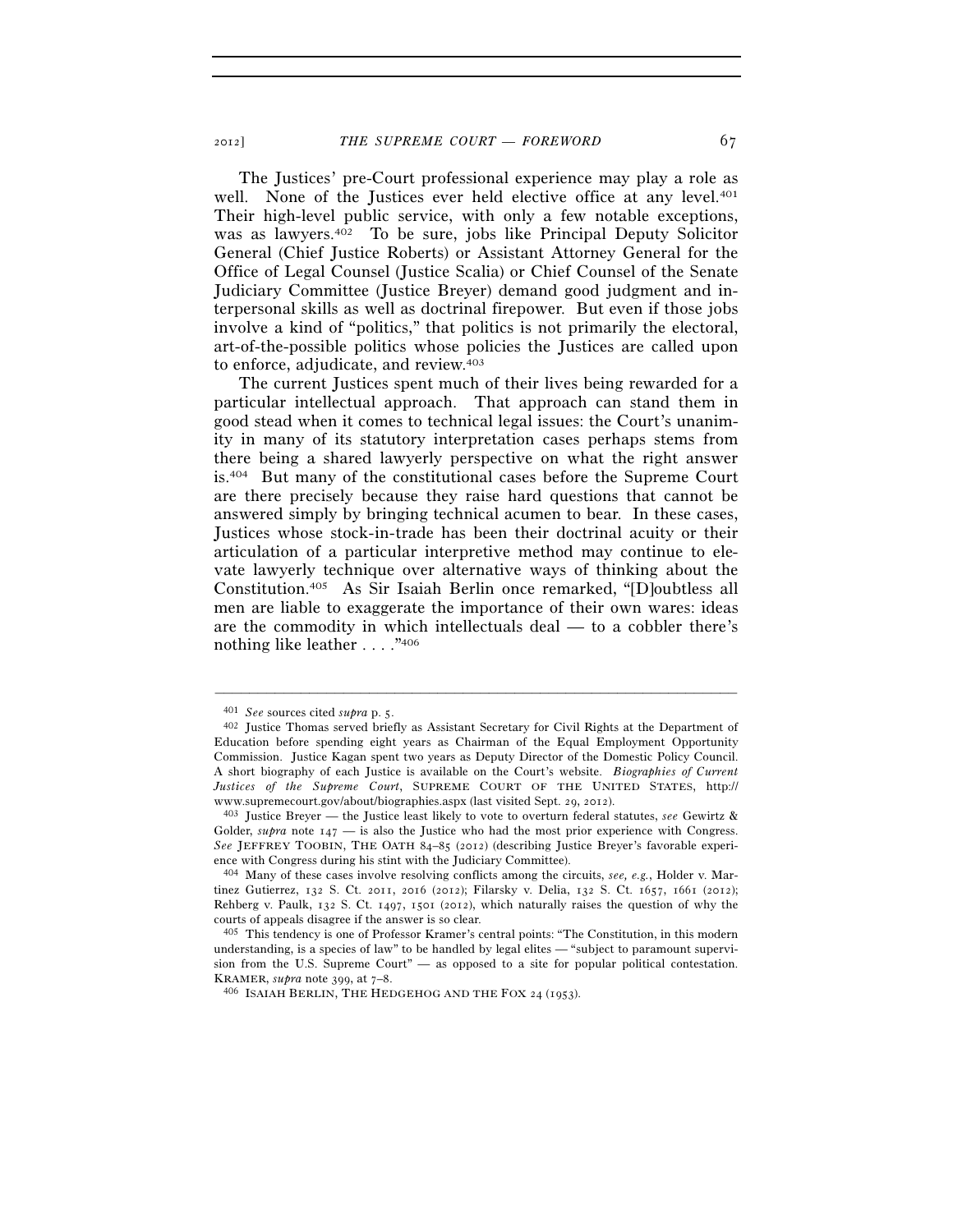#### 68 *HARVARD LAW REVIEW* [Vol. 126:1

This assertion of legal analysis over other methods of constitutional argument — treating the Constitution as a kind of statute, albeit a superior one, rather than as a quintessentially political document — ties into another development of the past half-century. Not only has politics become more ideological, but constitutional theory has also become more confident that it can deliver "right answers" to even difficult constitutional questions.407 This development may reinforce Justices' sense of their superiority at resolving constitutional controversies. If a Justice thinks the answer to a question before the Court turns on a choice among constitutional theories, rather than on judgments about social or economic policy, he or she will be less likely to defer to the views of Congress or the executive branch.

The problem is not — or certainly not just — the Court's assertion of judicial supremacy or its claim of final interpretive authority for itself with respect to constitutional questions.<sup>408</sup> That is the problem to which the popular constitutionalism scholarship has largely devoted itself.409 The potential consequences of the current Court's disdain for democracy are potentially far more profound. After all, a Court committed to judicial interpretive supremacy might also adopt an expansive reading of constitutional provisions setting out congressional or executive powers, in which case the effect of its assertion of interpretive authority would be dampened. For example, one could imagine a Court with a robust view of judicial interpretive supremacy but a capacious understanding of what counts as "Commerce . . . among the several States" or "the equal protection of the laws." In that context, the Court would uphold congressional exercises of the power at issue

*Id.* at 536 (quoting Thomas M. Keck, *Activism and Restraint on the Rehnquist Court: Timing, Sequence and Conjuncture in Constitutional Development*, 35 POLICY 121, 139 (2002); WILLIAM BLAKE, THE MARRIAGE OF HEAVEN AND HELL <sup>31</sup> (Dover Publ'ns, Inc. 1994) (1794)). 408 *See NFIB*, 132 S. Ct. 2566, 2608 (2012) (opinion of Roberts, C.J.) ("The Framers created a

Federal Government of limited powers, and assigned to this Court the duty of enforcing those limits."); United States v. Morrison, 529 U.S. 598, 617 n.7 (2000) ("No doubt the political branches have a role in interpreting and applying the Constitution, but ever since *Marbury* this Court has remained the ultimate expositor of the constitutional text.").

409 For leading examples, see generally KRAMER, *supra* note 399; MARK TUSHNET, TAKING THE CONSTITUTION AWAY FROM THE COURTS (1999); and Robert C. Post & Reva B. Siegel, *Protecting the Constitution from the People: Juricentric Restrictions on Section Five Power*, 78 IND. L.J. 1 (2003).

<sup>–––––––––––––––––––––––––––––––––––––––––––––––––––––––––––––</sup> 407 *See* Richard A. Posner, *The Rise and Fall of Judicial Self-Restraint*, 100 CALIF. L. REV. 519, 535–36 (2012). Judge Posner noted:

Modern constitutional theory gives the theorists the required certitude, emboldening them to ignore Holmes's dictum that certitude is not the test of certainty. So "Scalia and Thomas insist that the apparent tension between their sharp demands for restraint in some areas and their sweeping exercise of activism in others is resolved by the written Constitution itself." Their motto should be: the Constitution made me do it. They make prudence seem a cop-out; one is put in mind of William Blake's definition of prudence: "a rich ugly old maid courted by Incapacity."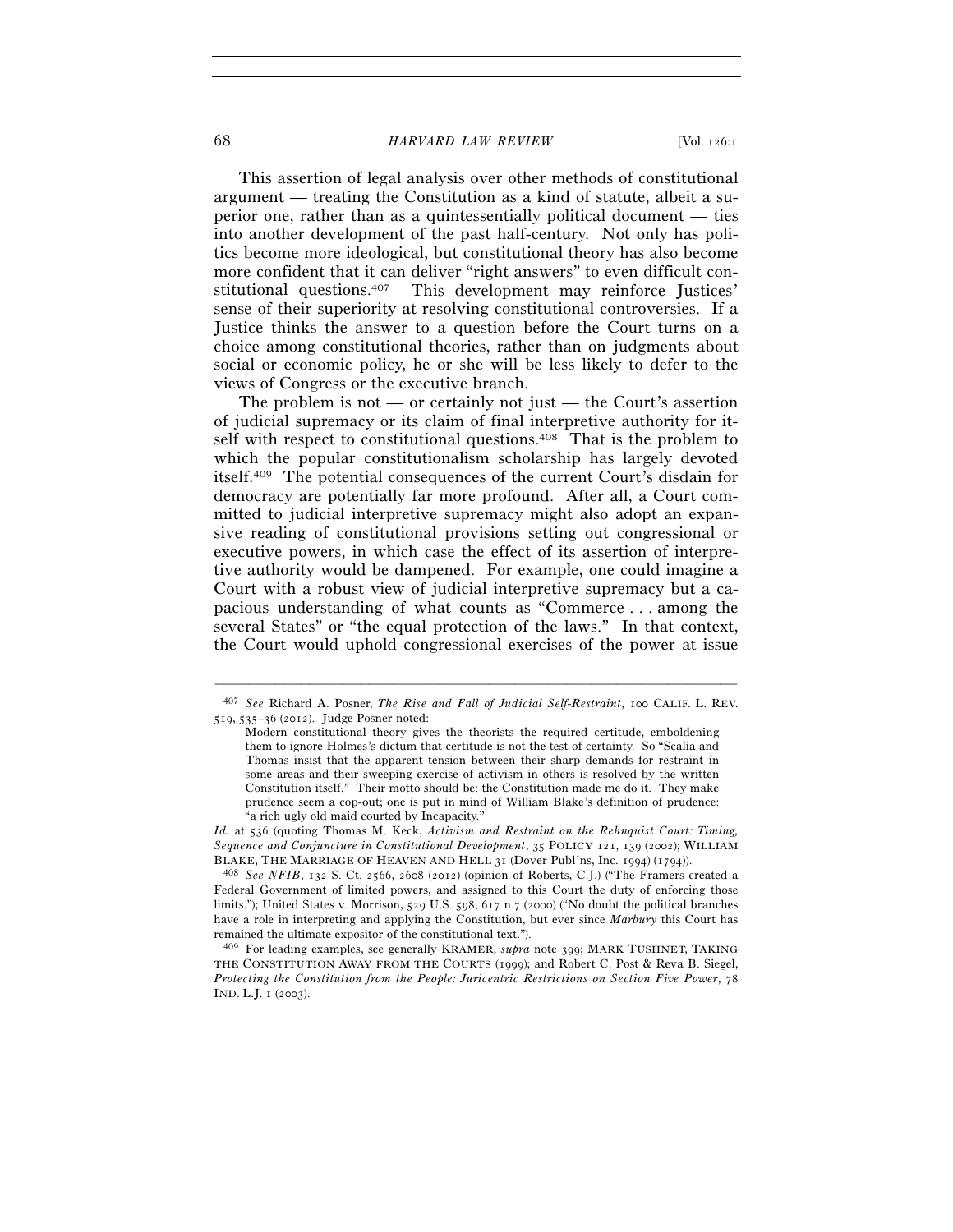not because it was deferring to Congress's construction of constitutional language, but because the legislation before it comported with the Justices' own interpretation. In *Nevada Department of Human Resources v. Hibbs*, 410 for example, Chief Justice Rehnquist's opinion for the Court upheld Congress's abrogation of state sovereign immunity under the family-care provisions of the Family and Medical Leave Act.411 The Court reached this result not because the Justices deferred to *Congress's* view of what counted as a violation of the Equal Protection Clause, but because the *Court* had previously held that sex discrimination triggers heightened scrutiny.412 Thus, Congress's decision satisfied the congruence-and-proportionality test<sup> $413$ </sup> — a test expressly based on an assertion of judicial interpretive supremacy.414

But when a robust version of judicial interpretive supremacy is combined with a narrow construction of key enumerated powers, there is a serious danger that the Court will disable the government from addressing critical national problems. Depending on the problem, the effect may be magnified. Courts are fully capable of enforcing constitutional provisions that operate within the judicial process. They can effectively safeguard a principle like the due process requirement that defendants not be convicted unless every element of the offense is proved to the jury beyond a reasonable doubt<sup>415</sup> by instructing the jury properly and, in appropriate cases, directing verdicts of acquittal or reversing convictions. They can protect individuals against statutes that criminalize the exercise of First Amendment rights by striking down those statutes when the government brings prosecutions.416

By contrast, some constitutional violations are not entirely amenable to judicial solutions, as the experience with black disenfranchisement in the South prior to the passage of the Voting Rights Act showed.417 (The remedial inadequacy will be even more pronounced if

–––––––––––––––––––––––––––––––––––––––––––––––––––––––––––––

in *Southern Union Co. v. United States*, 132 S. Ct. 2344, 2358 (2012). 416 *See* United States v. Alvarez, 132 S. Ct. 2537, 2551 (2012) (holding that the Stolen Valor Act violates the First Amendment). First Amendment overbreadth doctrine is designed to respond to the chilling effect such statutes might have even if they are not enforced.

<sup>&</sup>lt;sup>410</sup> 538 U.S. 721 (2003).<br><sup>411</sup> *Id.* at 741. The same statute was interpreted restrictively this Term with respect to congressional abrogation power regarding the self-care provision in *Coleman v. Court of Appeals of Mary-*

*land*, 132 S. Ct. 1327 (2012). *See supra* pp. 55–57 (discussing *Coleman*). 412 *See Hibbs*, 538 U.S. at 728–29 (citing Craig v. Boren, 429 U.S. 190, 197–99 (1976); United

States v. Virginia, 518 U.S. 515, 533 (1996)). 413 *Id.* at 737. 414 *See* City of Boerne v. Flores, 521 U.S. 507, 524, 527 (1997) (stating that "[a]ny suggestion that Congress has a substantive, non-remedial power under the Fourteenth Amendment is not supported by our case law," *id.* at 527, and asserting that "[t]he power to interpret the Constitution in a case or controversy remains in the Judiciary," *id.* at 524).<br><sup>415</sup> *In re* Winship, 397 U.S. 358, 363–64 (1970). The Court reiterated the requirement this Term

<sup>417</sup> *See supra* pp.19–20.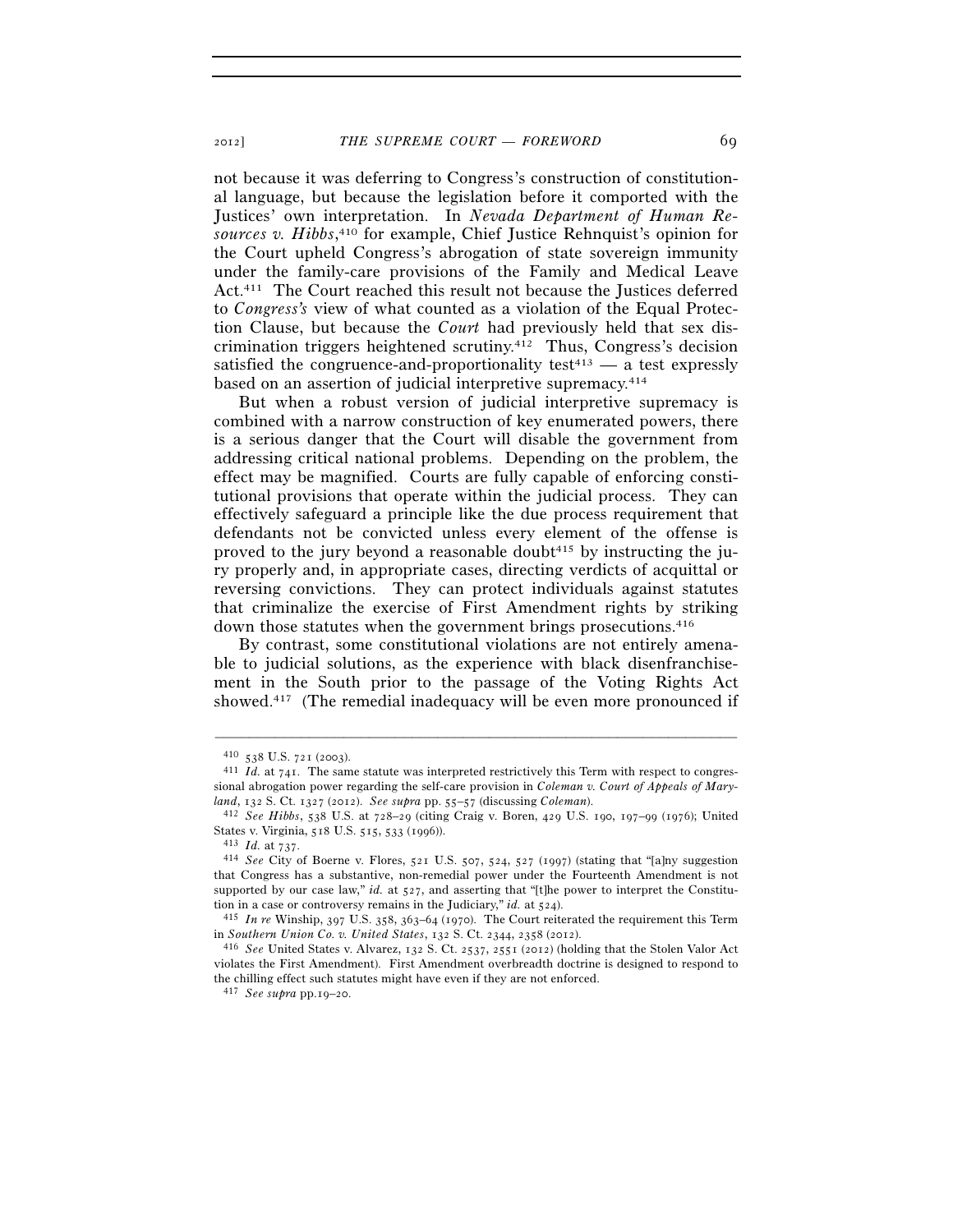#### 70 *HARVARD LAW REVIEW* [Vol. 126:1

courts are hostile to institutional reform litigation.418) Moreover, the most specific constitutional liberty interests are largely phrased in negative terms.419 Pursuing broader constitutional values that depend on providing resources to individuals inherently requires the cooperation — indeed, the active engagement — of the political branches. In today's world, the Constitution's commitments to "promote the general Welfare, and secure the Blessings of Liberty" often depend on the government's ability to regulate various actors' behavior either directly or through the carrot-and-stick method of the Spending Clause. Providing safe drinking water, solving climate change–related issues, preparing children and young people for the global economy, and yes, dealing with the crises in health care all require effective action by the federal government. Making the budgetary and policy trade-offs is not something courts are well equipped to handle.

A Court with a transsubstantive distrust for the political process seems more likely to adopt a restrictive vision of the political branches' powers across the array of constitutional provisions. Why, after all, would the Framers have granted sweeping powers to a process that cannot be trusted? The Roberts Court's narrow substantive reading of enumerated powers maps fairly closely onto the contemporary conservative political agenda. To the extent that the conservative agenda gains popular acceptance, the Court may garner acclaim as a guardian of constitutional values. But if the public rejects that agenda, or remains sharply divided, the Court risks being perceived as simply another partisan institution. The Court's current status rests in substantial measure on its having been on the right side of history in *Brown v. Board of Education*. 420 Only time will tell whether the Court will retain that status given the choices the Roberts Court is making.

In *The Spirit of Liberty*, Judge Learned Hand wonders "whether we do not rest our hopes too much upon constitutions, upon laws and upon courts."421 Liberty, he continues, "lies in the hearts of men and women; when it dies there, no constitution, no law, no court can save it; no constitution, no law, no court can even do much to help it. While it lies there it needs no constitution, no law, no court to save

<sup>418</sup> For an example of the Roberts Court's hostility to structural reform litigation, see *Horne v. Flores*, 129 S. Ct. 2579 (2009). For a notable counterexample, see *Brown v. Plata*, 131 S. Ct. 1910 (2011). 419 I borrow this formulation from ISAIAH BERLIN, *Two Concepts of Liberty*, *in* FOUR ES-

SAYS ON LIBERTY 118, 122–34 (1969). A negative conception of liberty treats liberty as the ability to "ward[] off interference," *id.* at 127, while a positive conception involves individuals "conceiving goals and policies of [their] own and realizing them," *id.* at 131. 420 <sup>347</sup> U.S. 483 (1954). 421 LEARNED HAND, *The Spirit of Liberty*, *in* THE SPIRIT OF LIBERTY <sup>189</sup>, 189–90 (Irving

Dilliard ed., 3d ed. 1960).